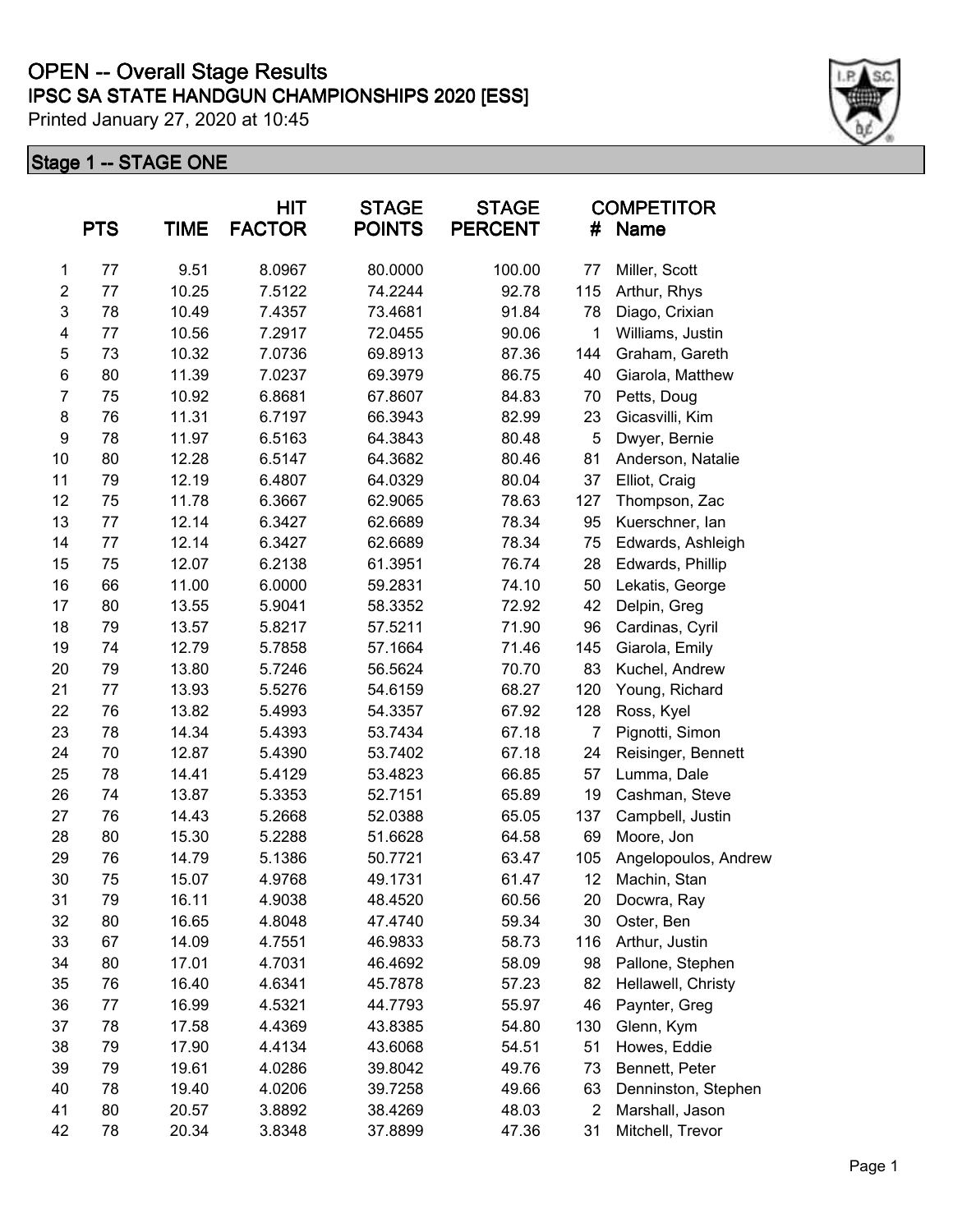|    | <b>PTS</b> | <b>TIME</b> | <b>HIT</b><br><b>FACTOR</b> | <b>STAGE</b><br><b>POINTS</b> | <b>STAGE</b><br><b>PERCENT</b> | #  | <b>COMPETITOR</b><br><b>Name</b> |
|----|------------|-------------|-----------------------------|-------------------------------|--------------------------------|----|----------------------------------|
| 43 | 80         | 21.65       | 3.6951                      | 36.5100                       | 45.64                          | 33 | Johnstone, Paul                  |
| 44 | 77         | 23.59       | 3.2641                      | 32.2510                       | 40.31                          | 4  | Dwyer, Tom                       |
| 45 | 80         | 26.05       | 3.0710                      | 30.3432                       | 37.93                          | 90 | Martel, Arthur                   |
| 46 | 50         | 23.53       | 2.1249                      | 20.9956                       | 26.24                          | 54 | McCartney, Rodney                |
| 47 | 64         | 33.94       | 1.8857                      | 18.6315                       | 23.29                          | 18 | Clark, Graeme                    |
| 48 | 52         | 27.59       | 1.8847                      | 18.6222                       | 23.28                          | 80 | Butcher, Bryce                   |

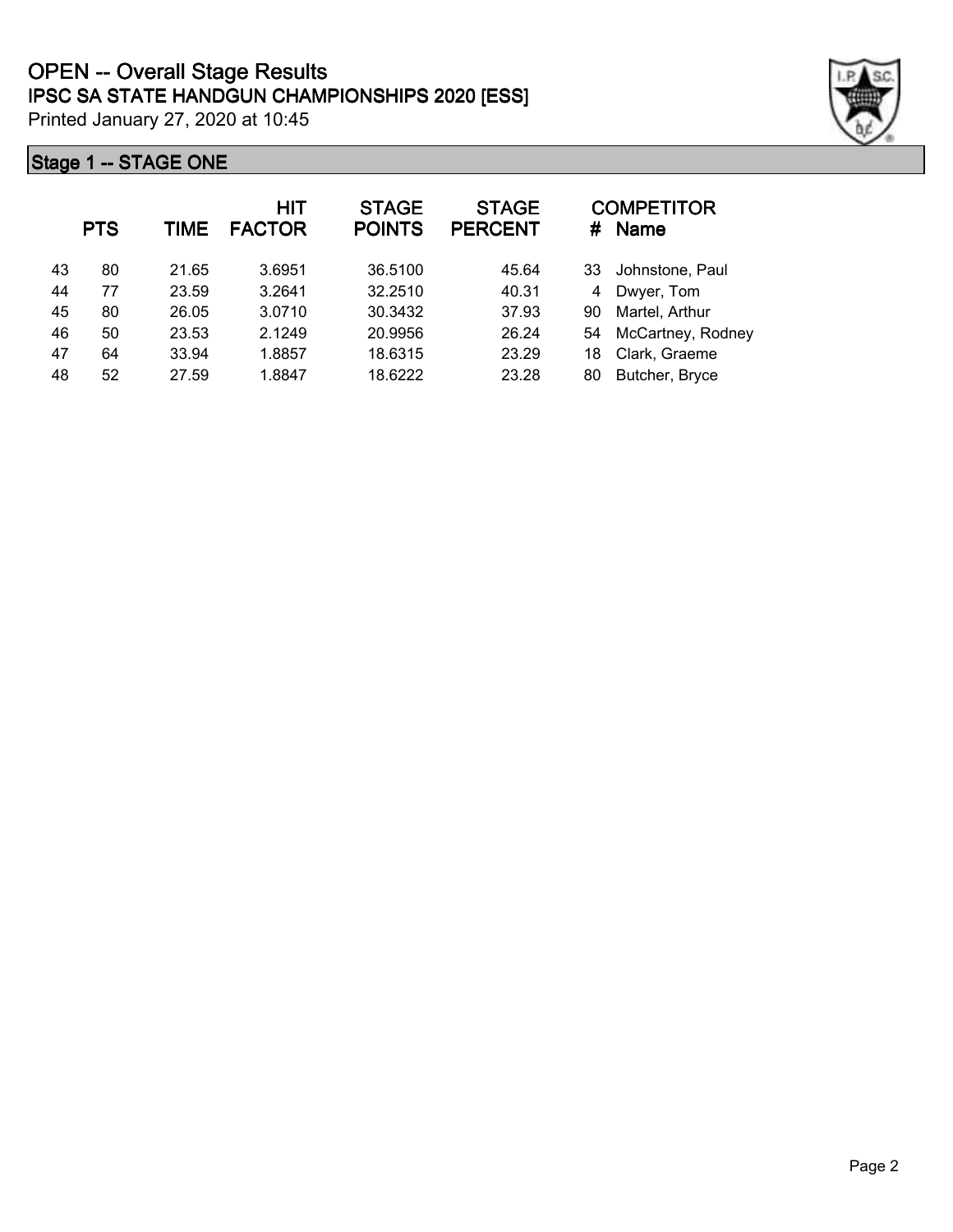|                  | <b>PTS</b> | <b>TIME</b> | <b>HIT</b><br><b>FACTOR</b> | <b>STAGE</b><br><b>POINTS</b> | <b>STAGE</b><br><b>PERCENT</b> | #   | <b>COMPETITOR</b><br>Name |
|------------------|------------|-------------|-----------------------------|-------------------------------|--------------------------------|-----|---------------------------|
| 1                | 77         | 10.57       | 7.2848                      | 80.0000                       | 100.00                         | 113 | Hewett, Simon             |
| $\boldsymbol{2}$ | 76         | 10.72       | 7.0896                      | 77.8562                       | 97.32                          | 55  | De Groot, Ashton          |
| 3                | 76         | 11.94       | 6.3652                      | 69.9010                       | 87.38                          | 99  | Dailey, David             |
| 4                | 77         | 12.64       | 6.0918                      | 66.8987                       | 83.62                          | 133 | Ortega, Dave              |
| 5                | 73         | 12.06       | 6.0531                      | 66.4737                       | 83.09                          | 26  | Centofanti, Luigi         |
| 6                | 72         | 12.18       | 5.9113                      | 64.9172                       | 81.15                          | 140 | Taylor, James             |
| $\overline{7}$   | 78         | 13.23       | 5.8957                      | 64.7454                       | 80.93                          | 29  | Lyne, Greg                |
| $\bf 8$          | 76         | 13.53       | 5.6171                      | 61.6865                       | 77.11                          | 112 | Stanton, Paul             |
| $\boldsymbol{9}$ | 77         | 14.51       | 5.3067                      | 58.2771                       | 72.85                          | 76  | Woo, Christopher          |
| 10               | 68         | 13.01       | 5.2267                      | 57.3992                       | 71.75                          | 139 | Josipovic, Robert         |
| 11               | 72         | 14.25       | 5.0526                      | 55.4871                       | 69.36                          | 48  | Tassie, Daniel            |
| 12               | 76         | 15.51       | 4.9001                      | 53.8116                       | 67.26                          | 132 | Zalan, Victoria           |
| 13               | 76         | 16.22       | 4.6856                      | 51.4561                       | 64.32                          | 124 | Rech, lan                 |
| 14               | 62         | 13.42       | 4.6200                      | 50.7357                       | 63.42                          | 146 | Chaptini, Gassan          |
| 15               | 80         | 17.37       | 4.6056                      | 50.5783                       | 63.22                          | 92  | Thiele, Jarrad            |
| 16               | 61         | 13.30       | 4.5865                      | 50.3677                       | 62.96                          | 14  | Machin, Nicholas          |
| 17               | 78         | 17.39       | 4.4853                      | 49.2571                       | 61.57                          | 123 | Taverner, Rod             |
| 18               | 80         | 18.21       | 4.3932                      | 48.2452                       | 60.31                          | 6   | Roscoe, Michael           |
| 19               | 59         | 13.80       | 4.2754                      | 46.9513                       | 58.69                          | 121 | Taverner, Alistair        |
| 20               | 68         | 15.94       | 4.2660                      | 46.8484                       | 58.56                          | 56  | Luhrs, Zeb                |
| 21               | 76         | 18.01       | 4.2199                      | 46.3419                       | 57.93                          | 114 | Merritt, Chuck            |
| 22               | 57         | 13.63       | 4.1820                      | 45.9254                       | 57.41                          | 45  | Hawes, Koby               |
| 23               | 64         | 15.42       | 4.1505                      | 45.5795                       | 56.97                          | 142 | Villamil, Peter           |
| 24               | 70         | 17.35       | 4.0346                      | 44.3070                       | 55.38                          | 68  | McCrae, Gail              |
| 25               | 72         | 18.44       | 3.9046                      | 42.8791                       | 53.60                          | 8   | Wells, Graham             |
| 26               | 76         | 19.85       | 3.8287                      | 42.0462                       | 52.56                          | 16  | Roberts, Alex             |
| 27               | 72         | 18.95       | 3.7995                      | 41.7251                       | 52.16                          | 71  | Carter, Darren            |
| 28               | 68         | 17.95       | 3.7883                      | 41.6024                       | 52.00                          | 43  | Rowatt, Ped               |
| 29               | 71         | 18.83       | 3.7706                      | 41.4078                       | 51.76                          | 100 | Walsh, Robert             |
| 30               | 79         | 21.29       | 3.7107                      | 40.7498                       | 50.94                          | 36  | Mullan, Andrew            |
| 31               | 76         | 20.61       | 3.6875                      | 40.4958                       | 50.62                          | 94  | Sparrow, Michael          |
| 32               | 76         | 21.10       | 3.6019                      | 39.5554                       | 49.44                          | 110 | Dailey, Vicki             |
| 33               | 72         | 21.03       | 3.4237                      | 37.5982                       | 47.00                          | 108 | Hughes, Carrie            |
| 34               | 49         | 14.36       | 3.4123                      | 37.4728                       | 46.84                          | 53  | Elliott, Jack             |
| 35               | 78         | 23.28       | 3.3505                      | 36.7947                       | 45.99                          | 17  | Cotton, Bernhard          |
| 36               | 74         | 23.06       | 3.2090                      | 35.2409                       | 44.05                          | 129 | Brown, Isobel             |
| 37               | 64         | 20.81       | 3.0754                      | 33.7740                       | 42.22                          | 141 | Ey, Steven                |
| 38               | 80         | 26.87       | 2.9773                      | 32.6961                       | 40.87                          | 44  | Pope, Wayne               |
| 39               | 68         | 23.27       | 2.9222                      | 32.0913                       | 40.11                          | 35  | Graham-Sutton, Peter      |
| 40               | 68         | 24.15       | 2.8157                      | 30.9219                       | 38.65                          | 21  | d, Louise                 |
| 41               | 80         | 28.59       | 2.7982                      | 30.7291                       | 38.41                          | 109 | Keley, Brian              |
| 42               | 80         | 31.40       | 2.5478                      | 27.9792                       | 34.97                          | 62  | Guglielmino, Christina    |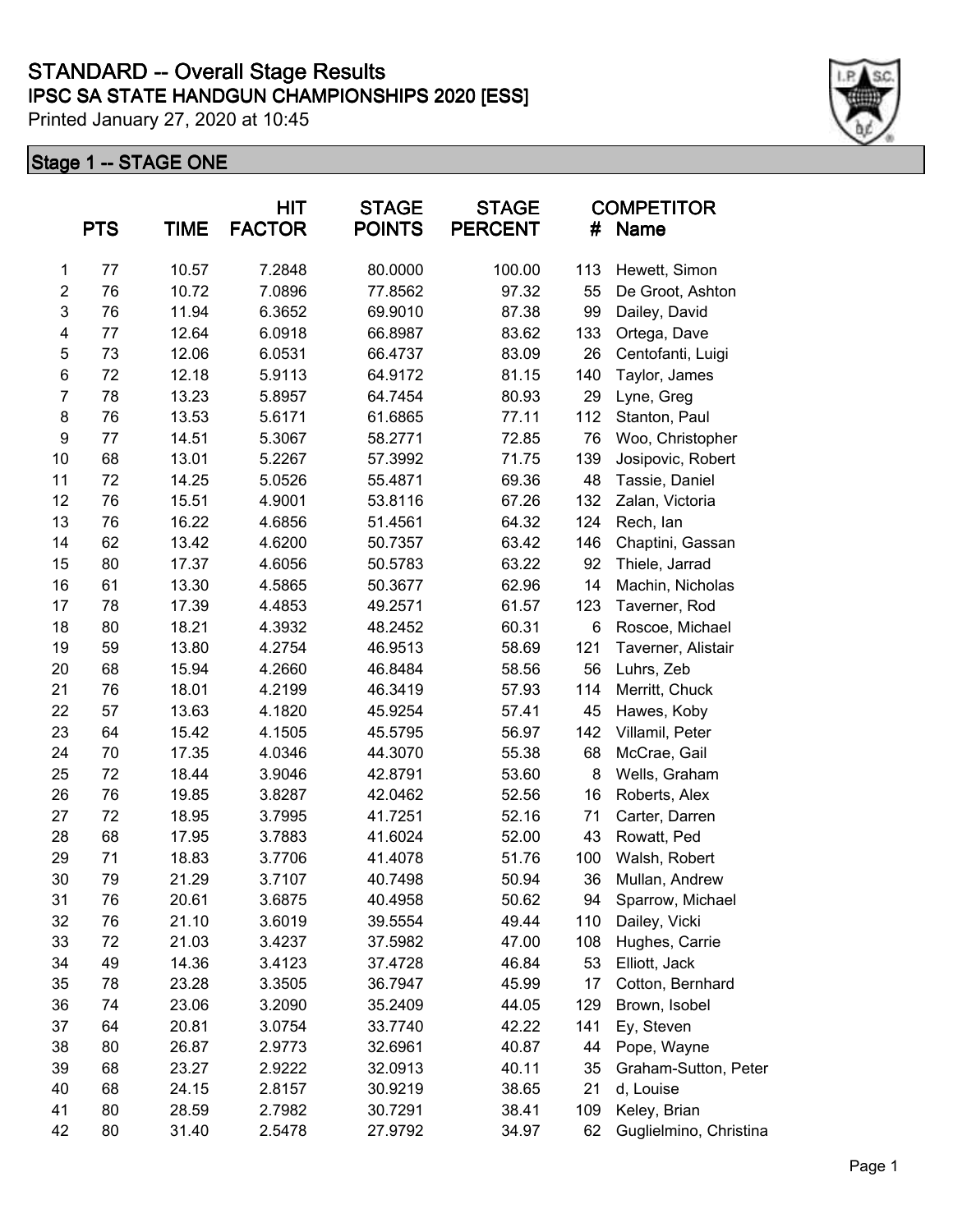|    | <b>PTS</b> | TIME  | HIT<br><b>FACTOR</b> | <b>STAGE</b><br><b>POINTS</b> | <b>STAGE</b><br><b>PERCENT</b> | #  | <b>COMPETITOR</b><br><b>Name</b> |
|----|------------|-------|----------------------|-------------------------------|--------------------------------|----|----------------------------------|
| 43 | 57         | 23.52 | 2.4235               | 26.6141                       | 33.27                          |    | 134 Carter, Rohan                |
| 44 | 64         | 26.74 | 2.3934               | 26.2841                       | 32.86                          | 47 | Tassie, Beau                     |
| 45 | 63         | 35.62 | 1.7687               | 19.4232                       | 24.28                          | 32 | Wells, Sarah                     |
| 46 | 74         | 57.27 | 1.2921               | 14.1899                       | 17.74                          | 25 | Clampett, Anne                   |

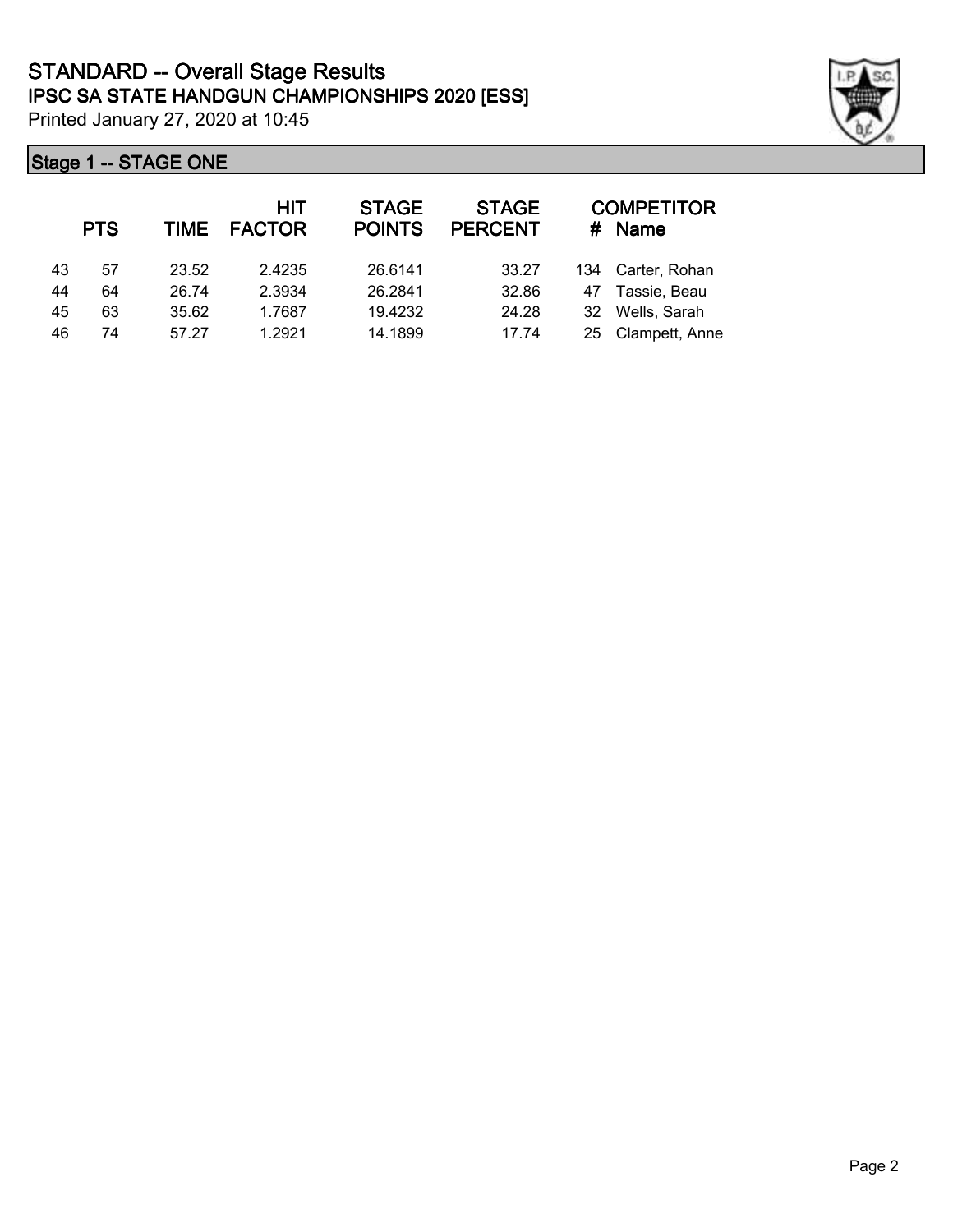|    |            |       | HIT           | <b>STAGE</b>  | <b>STAGE</b>   |     | <b>COMPETITOR</b> |
|----|------------|-------|---------------|---------------|----------------|-----|-------------------|
|    | <b>PTS</b> | TIME  | <b>FACTOR</b> | <b>POINTS</b> | <b>PERCENT</b> | #   | <b>Name</b>       |
| 1  | 80         | 10.56 | 7.5758        | 80.0000       | 100.00         | 104 | Phegan, Paul      |
| 2  | 74         | 11.54 | 6.4125        | 67.7158       | 84.64          | 34  | Ferrero, Shaun    |
| 3  | 78         | 12.22 | 6.3830        | 67.4043       | 84.26          | 3   | Ciapryna, Myron   |
| 4  | 76         | 11.92 | 6.3758        | 67.3289       | 84.16          | 41  | Toro, Felipe      |
| 5  | 76         | 12.94 | 5.8733        | 62.0216       | 77.53          | 102 | Phegan, James     |
| 6  | 76         | 14.01 | 5.4247        | 57.2848       | 71.61          | 39  | Bruse, Pat        |
| 7  | 72         | 13.34 | 5.3973        | 56.9955       | 71.24          | 22  | Moll, Andrew      |
| 8  | 74         | 15.25 | 4.8525        | 51.2420       | 64.05          | 15  | Flannigan, Peter  |
| 9  | 76         | 16.86 | 4.5077        | 47.6014       | 59.50          | 49  | Cornish, Glenn    |
| 10 | 76         | 18.63 | 4.0794        | 43.0789       | 53.85          | 87  | Dovi, John        |
| 11 | 68         | 17.38 | 3.9125        | 41.3165       | 51.65          | 138 | Kanti-Paul, Galen |
| 12 | 80         | 20.54 | 3.8948        | 41.1295       | 51.41          | 125 | Arnold, Troy      |
| 13 | 74         | 19.36 | 3.8223        | 40.3636       | 50.45          | 66  | Vainer, Michael   |
| 14 | 68         | 18.91 | 3.5960        | 37.9736       | 47.47          | 38  | Ford, Ron         |
| 15 | 72         | 20.56 | 3.5019        | 36.9805       | 46.23          | 59  | Dawes, Geoff      |
| 16 | 76         | 23.92 | 3.1773        | 33.5518       | 41.94          | 67  | Mc Crae, Colin    |
| 17 | 80         | 27.46 | 2.9133        | 30.7647       | 38.46          | 103 | Phegan, Caroline  |
| 18 | 78         | 27.11 | 2.8772        | 30.3829       | 37.98          | 101 | Phegan, Naomi     |
| 19 | 70         | 24.76 | 2.8271        | 29.8546       | 37.32          | 86  | Dovi, Jared       |
| 20 | 80         | 30.81 | 2.5966        | 27.4197       | 34.27          | 117 | Houston, Porsha   |
| 21 | 31         | 20.51 | 1.5115        | 15.9610       | 19.95          | 107 | Dorkota, Joe      |

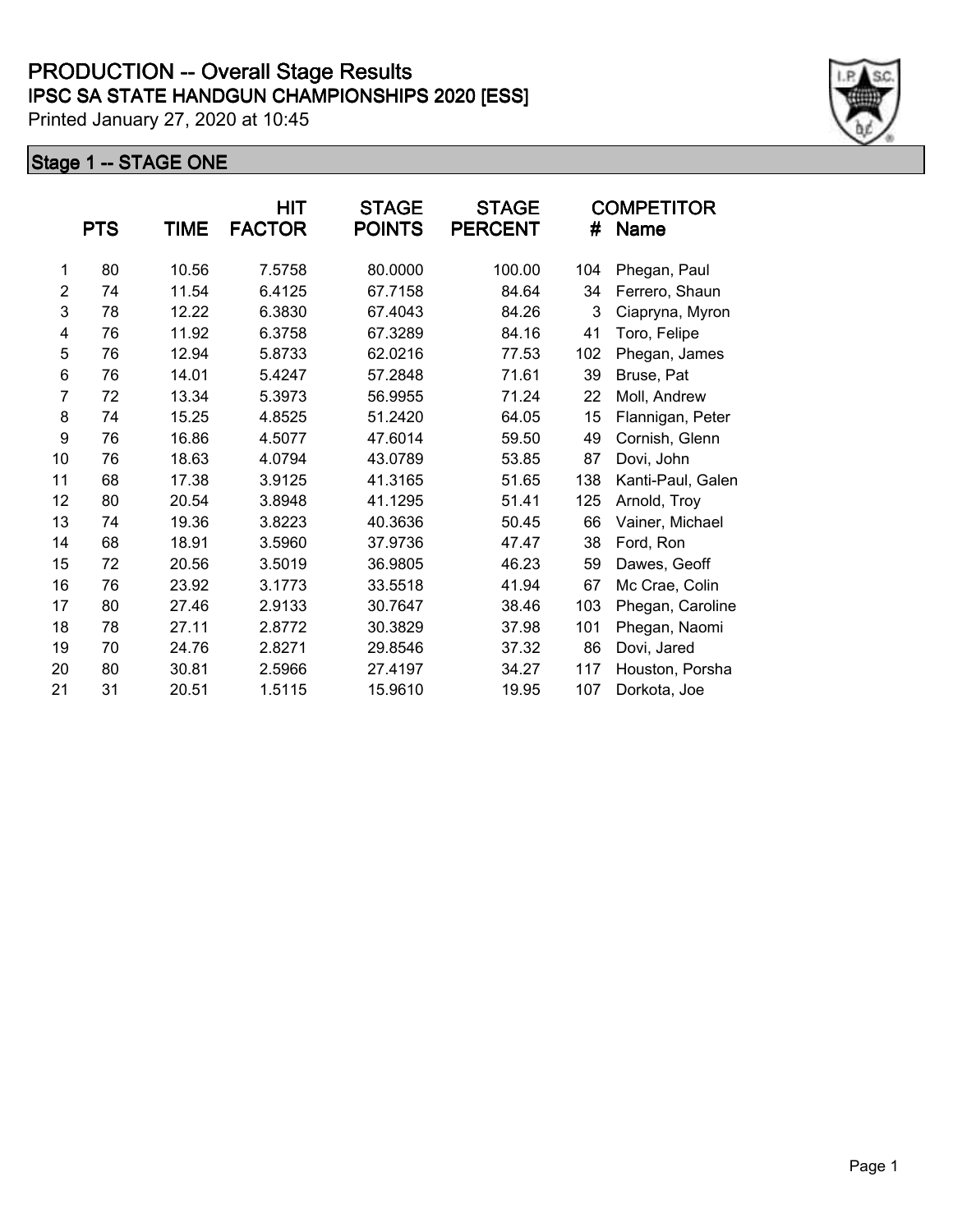|    | <b>PTS</b> | <b>TIME</b> | <b>HIT</b><br><b>FACTOR</b> | <b>STAGE</b><br><b>POINTS</b> | <b>STAGE</b><br><b>PERCENT</b> | #   | <b>COMPETITOR</b><br><b>Name</b> |
|----|------------|-------------|-----------------------------|-------------------------------|--------------------------------|-----|----------------------------------|
| 1  | 80         | 12.08       | 6.6225                      | 80.0000                       | 100.00                         | 119 | Houston, Scott                   |
| 2  | 78         | 13.60       | 5.7353                      | 69.2823                       | 86.60                          | 122 | Calvert, Darren                  |
| 3  | 76         | 14.71       | 5.1666                      | 62.4120                       | 78.01                          | 106 | Hudson, Michael                  |
| 4  | 76         | 16.28       | 4.6683                      | 56.3931                       | 70.49                          | 11  | Owen, David                      |
| 5  | 72         | 15.73       | 4.5772                      | 55.2931                       | 69.12                          | 136 | Keranovich, Joshua               |
| 6  | 74         | 16.17       | 4.5764                      | 55.2826                       | 69.10                          | 91  | Smith, Terry                     |
| 7  | 61         | 15.87       | 3.8437                      | 46.4323                       | 58.04                          | 135 | Richardson, Anthony              |
| 8  | 78         | 22.92       | 3.4031                      | 41.1099                       | 51.39                          | 118 | Houston, Dakota                  |
| 9  | 59         | 25.63       | 2.3020                      | 27.8080                       | 34.76                          | 58  | Evangelista, Rikki               |
| 10 | 64         | 42.83       | 1.4943                      | 18.0509                       | 22.56                          | 79  | Blackmore, Peter                 |
| 11 | 0          | 0.00        | 0.0000                      | 0.0000                        | 0.00                           | 143 | Day, Trent                       |

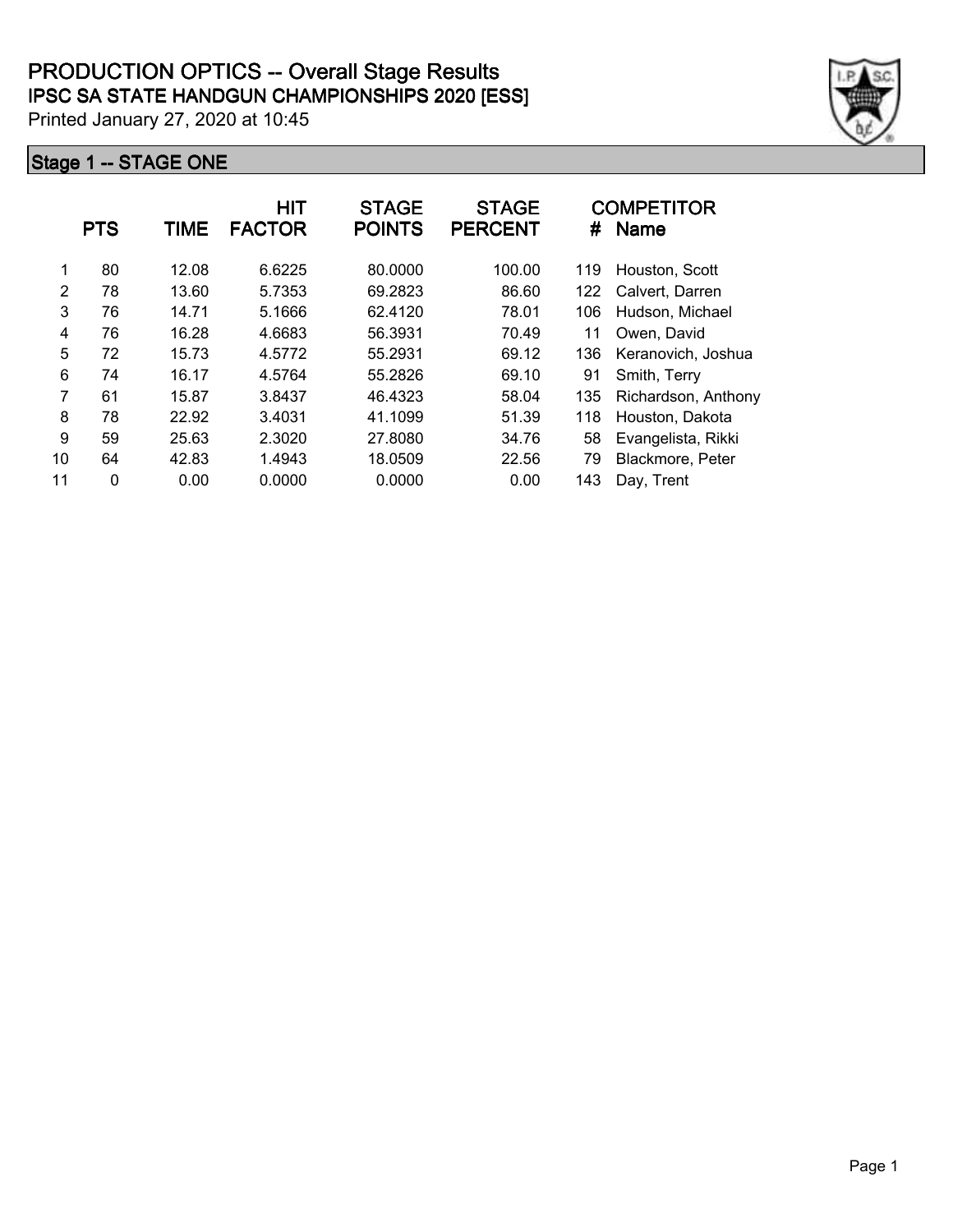|    | <b>PTS</b> | TIME  | <b>HIT</b><br><b>FACTOR</b> | <b>STAGE</b><br><b>POINTS</b> | <b>STAGE</b><br><b>PERCENT</b> | #   | <b>COMPETITOR</b><br><b>Name</b> |
|----|------------|-------|-----------------------------|-------------------------------|--------------------------------|-----|----------------------------------|
| 1  | 80         | 12.00 | 6.6667                      | 80.0000                       | 100.00                         | 72  | Moss, Andrew                     |
| 2  | 78         | 12.43 | 6.2751                      | 75.3017                       | 94.13                          | 84  | Dyson, Jeremy                    |
| 3  | 78         | 12.69 | 6.1466                      | 73.7589                       | 92.20                          | 65  | Vainer, Jordan                   |
| 4  | 78         | 13.46 | 5.7949                      | 69.5394                       | 86.92                          | 111 | Brown, Ryan                      |
| 5  | 78         | 14.77 | 5.2810                      | 63.3717                       | 79.21                          | 64  | Tan, Ivan                        |
| 6  | 76         | 14.69 | 5.1736                      | 62.0830                       | 77.60                          | 52  | Hatswell, Robert                 |
| 7  | 76         | 16.15 | 4.7059                      | 56.4706                       | 70.59                          | 131 | Glenn, Nick                      |
| 8  | 74         | 18.44 | 4.0130                      | 48.1562                       | 60.20                          | 10  | Bennett, Alan                    |
| 9  | 76         | 19.57 | 3.8835                      | 46.6019                       | 58.25                          | 89  | Stokes, Phil                     |
| 10 | 72         | 20.27 | 3.5520                      | 42.6246                       | 53.28                          | 74  | Baker, Mark                      |
| 11 | 76         | 24.99 | 3.0412                      | 36.4946                       | 45.62                          | 13  | Chambers, Bruce                  |
| 12 | 80         | 44.58 | 1.7945                      | 21.5343                       | 26.92                          | 9   | Bennett, Janet                   |

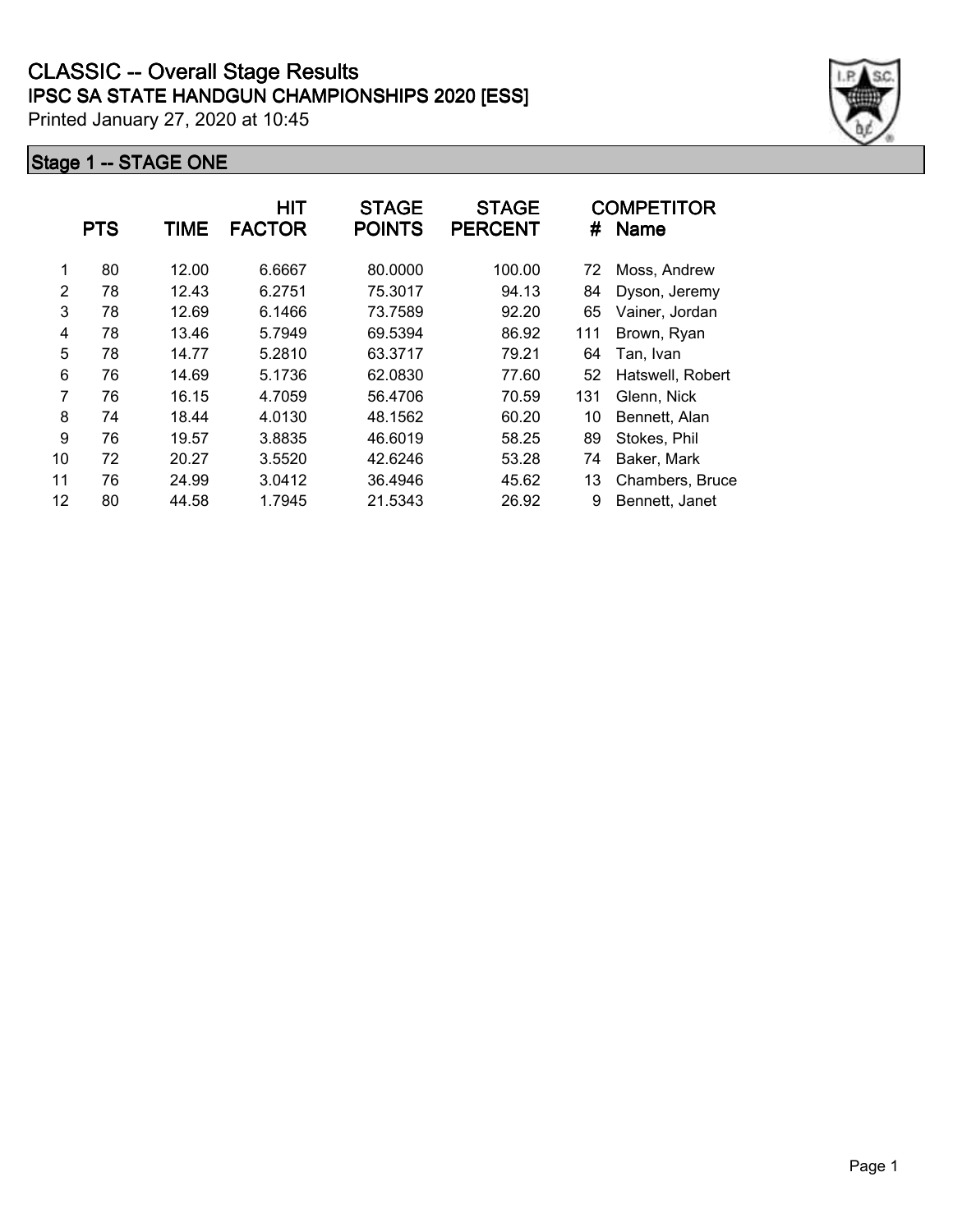

|               | <b>PTS</b> |       | <b>HIT</b><br>TIME FACTOR | STAGE<br><b>POINTS</b> | <b>STAGE</b><br><b>PERCENT</b> | <b>COMPETITOR</b><br># Name |
|---------------|------------|-------|---------------------------|------------------------|--------------------------------|-----------------------------|
|               | -78        | 24.85 | 3.1388                    | 80,0000                | 100.00                         | 60 Marsh, Len               |
| $\mathcal{P}$ | 72         | 28.83 | 2.4974                    | 63.6517                | 79.56                          | 126 Krcevinac, Mike         |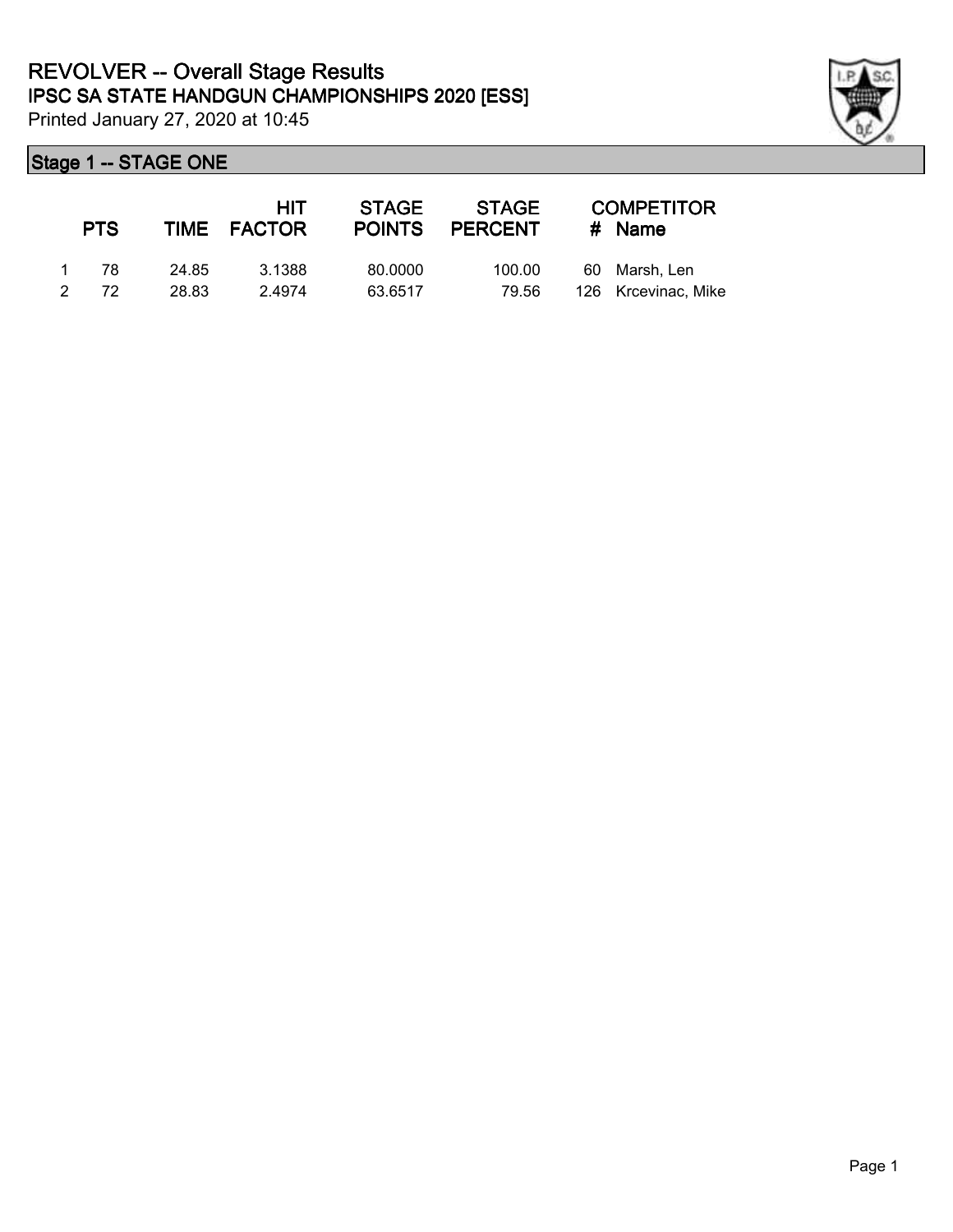# **IPSC SA STATE HANDGUN CHAMPIONSHIPS 2020 [ESS] OPEN -- Overall Stage Results**

Printed January 27, 2020 at 10:45

|                         | <b>PTS</b> | <b>TIME</b> | <b>HIT</b><br><b>FACTOR</b> | <b>STAGE</b><br><b>POINTS</b> | <b>STAGE</b><br><b>PERCENT</b> | <b>COMPETITOR</b><br>#<br><b>Name</b> |                      |
|-------------------------|------------|-------------|-----------------------------|-------------------------------|--------------------------------|---------------------------------------|----------------------|
| 1                       | 116        | 12.70       | 9.1339                      | 120.0000                      | 100.00                         | 78                                    | Diago, Crixian       |
| $\overline{\mathbf{c}}$ | 116        | 13.31       | 8.7153                      | 114.5004                      | 95.42                          | 105                                   | Angelopoulos, Andrew |
| 3                       | 116        | 13.58       | 8.5420                      | 112.2239                      | 93.52                          | 77                                    | Miller, Scott        |
| 4                       | 112        | 13.22       | 8.4720                      | 111.3047                      | 92.75                          | 116                                   | Arthur, Justin       |
| 5                       | 111        | 13.12       | 8.4604                      | 111.1517                      | 92.63                          | 50                                    | Lekatis, George      |
| 6                       | 111        | 13.21       | 8.4027                      | 110.3944                      | 92.00                          | 115                                   | Arthur, Rhys         |
| $\overline{7}$          | 116        | 14.42       | 8.0444                      | 105.6866                      | 88.07                          | 83                                    | Kuchel, Andrew       |
| 8                       | 118        | 14.94       | 7.8983                      | 103.7668                      | 86.47                          | 70                                    | Petts, Doug          |
| 9                       | 118        | 14.95       | 7.8930                      | 103.6974                      | 86.41                          | 4                                     | Dwyer, Tom           |
| 10                      | 114        | 14.64       | 7.7869                      | 102.3036                      | 85.25                          | 23                                    | Gicasvilli, Kim      |
| 11                      | 115        | 14.87       | 7.7337                      | 101.6047                      | 84.67                          | 28                                    | Edwards, Phillip     |
| 12                      | 113        | 14.79       | 7.6403                      | 100.3777                      | 83.65                          | 137                                   | Campbell, Justin     |
| 13                      | 120        | 16.27       | 7.3755                      | 96.8993                       | 80.75                          | 127                                   | Thompson, Zac        |
| 14                      | 102        | 13.85       | 7.3646                      | 96.7559                       | 80.63                          | 144                                   | Graham, Gareth       |
| 15                      | 119        | 16.17       | 7.3593                      | 96.6861                       | 80.57                          | 96                                    | Cardinas, Cyril      |
| 16                      | 115        | 15.69       | 7.3295                      | 96.2946                       | 80.25                          | 81                                    | Anderson, Natalie    |
| 17                      | 115        | 16.19       | 7.1031                      | 93.3207                       | 77.77                          | 1                                     | Williams, Justin     |
| 18                      | 113        | 15.92       | 7.0980                      | 93.2529                       | 77.71                          | 75                                    | Edwards, Ashleigh    |
| 19                      | 118        | 17.00       | 6.9412                      | 91.1927                       | 75.99                          | 24                                    | Reisinger, Bennett   |
| 20                      | 118        | 17.14       | 6.8845                      | 90.4478                       | 75.37                          | 5                                     | Dwyer, Bernie        |
| 21                      | 114        | 16.63       | 6.8551                      | 90.0616                       | 75.05                          | 40                                    | Giarola, Matthew     |
| 22                      | 114        | 17.02       | 6.6980                      | 87.9979                       | 73.33                          | 37                                    | Elliot, Craig        |
| 23                      | 120        | 17.94       | 6.6890                      | 87.8791                       | 73.23                          | 42                                    | Delpin, Greg         |
| 24                      | 115        | 17.29       | 6.6512                      | 87.3836                       | 72.82                          | 63                                    | Denninston, Stephen  |
| 25                      | 117        | 17.91       | 6.5327                      | 85.8257                       | 71.52                          | 12                                    | Machin, Stan         |
| 26                      | 115        | 17.81       | 6.4570                      | 84.8322                       | 70.69                          | 73                                    | Bennett, Peter       |
| 27                      | 112        | 17.57       | 6.3745                      | 83.7478                       | 69.79                          | 145                                   | Giarola, Emily       |
| 28                      | 115        | 18.54       | 6.2028                      | 81.4920                       | 67.91                          | 95                                    | Kuerschner, lan      |
| 29                      | 113        | 18.39       | 6.1446                      | 80.7279                       | 67.27                          | 128                                   | Ross, Kyel           |
| 30                      | 117        | 19.23       | 6.0842                      | 79.9344                       | 66.61                          | 120                                   | Young, Richard       |
| 31                      | 114        | 19.88       | 5.7344                      | 75.3382                       | 62.78                          | 69                                    | Moore, Jon           |
| 32                      | 113        | 19.74       | 5.7244                      | 75.2070                       | 62.67                          | 7                                     | Pignotti, Simon      |
| 33                      | 114        | 20.26       | 5.6269                      | 73.9252                       | 61.60                          | 20                                    | Docwra, Ray          |
| 34                      | 114        | 20.37       | 5.5965                      | 73.5260                       | 61.27                          | 51                                    | Howes, Eddie         |
| 35                      | 117        | 21.43       | 5.4596                      | 71.7283                       | 59.77                          | 18                                    | Clark, Graeme        |
| 36                      | 119        | 21.88       | 5.4388                      | 71.4540                       | 59.55                          | 57                                    | Lumma, Dale          |
| 37                      | 113        | 21.23       | 5.3227                      | 69.9287                       | 58.27                          | 46                                    | Paynter, Greg        |
| 38                      | 117        | 22.03       | 5.3109                      | 69.7748                       | 58.15                          | 98                                    | Pallone, Stephen     |
| 39                      | 116        | 21.85       | 5.3089                      | 69.7483                       | 58.12                          | 19                                    | Cashman, Steve       |
| 40                      | 114        | 22.41       | 5.0870                      | 66.8329                       | 55.69                          | 30                                    | Oster, Ben           |
| 41                      | 117        | 23.10       | 5.0649                      | 66.5428                       | 55.45                          | 33                                    | Johnstone, Paul      |
| 42                      | 103        | 23.30       | 4.4206                      | 58.0776                       | 48.40                          | 54                                    | McCartney, Rodney    |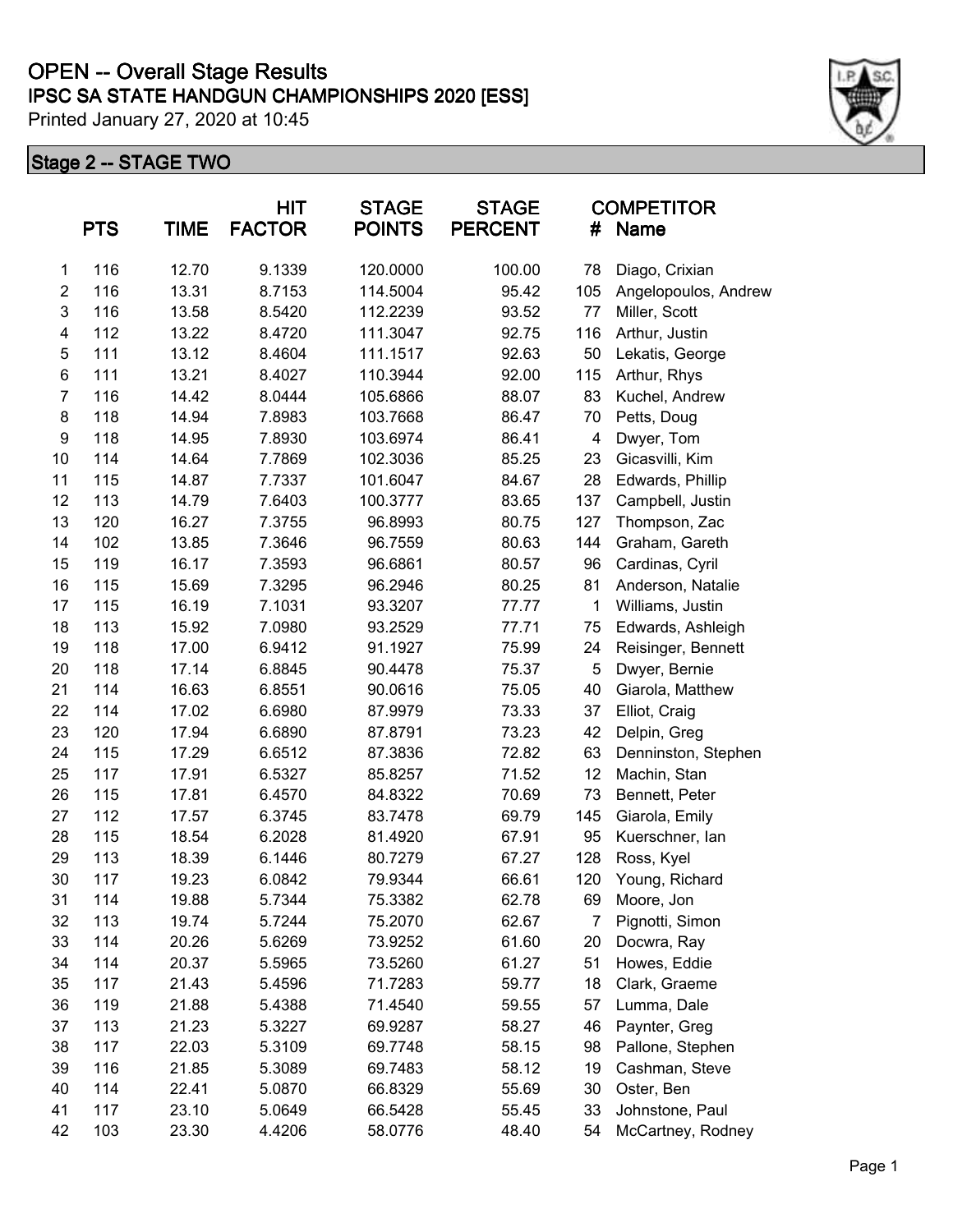|    | <b>PTS</b> | TIME  | <b>HIT</b><br><b>FACTOR</b> | <b>STAGE</b><br><b>POINTS</b> | <b>STAGE</b><br><b>PERCENT</b> |     | <b>COMPETITOR</b><br># Name |
|----|------------|-------|-----------------------------|-------------------------------|--------------------------------|-----|-----------------------------|
| 43 | 106        | 24.61 | 4.3072                      | 56.5876                       | 47.16                          | 2.  | Marshall, Jason             |
| 44 | 112        | 26.89 | 4.1651                      | 54.7210                       | 45.60                          |     | 82 Hellawell, Christy       |
| 45 | 115        | 27.79 | 4.1382                      | 54.3671                       | 45.31                          | 80  | Butcher, Bryce              |
| 46 | 115        | 28.19 | 4.0795                      | 53.5957                       | 44.66                          | 130 | Glenn, Kym                  |
| 47 | 119        | 31.96 | 3.7234                      | 48.9178                       | 40.76                          | 90  | Martel, Arthur              |
| 48 | 115        | 36.86 | 3.1199                      | 40.9892                       | 34.16                          | 31  | Mitchell, Trevor            |

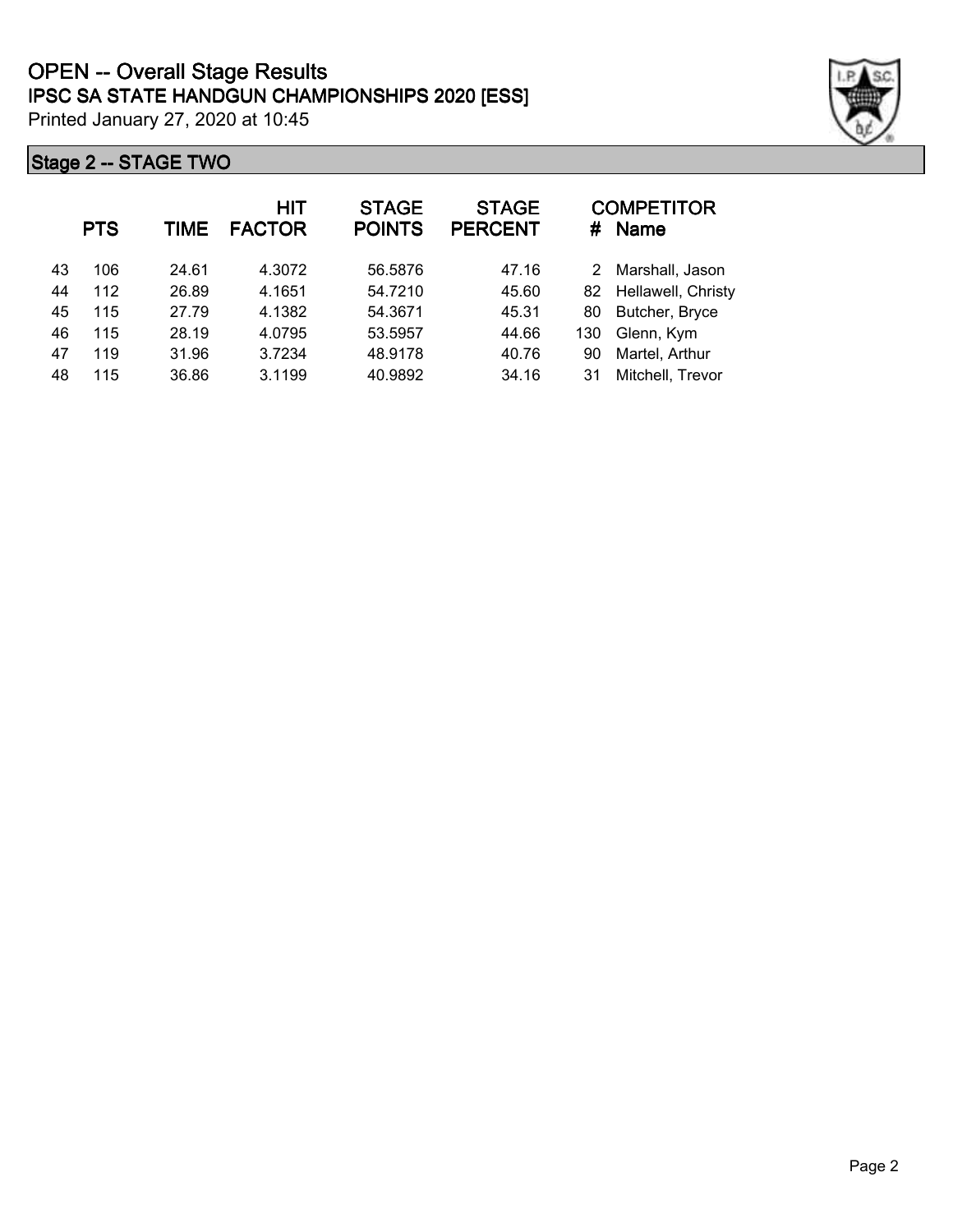|                  | <b>PTS</b> | <b>TIME</b> | <b>HIT</b><br><b>FACTOR</b> | <b>STAGE</b><br><b>POINTS</b> | <b>STAGE</b><br><b>PERCENT</b> | <b>COMPETITOR</b><br>#<br><b>Name</b> |                        |
|------------------|------------|-------------|-----------------------------|-------------------------------|--------------------------------|---------------------------------------|------------------------|
| 1                | 115        | 14.82       | 7.7598                      | 120.0000                      | 100.00                         | 113                                   | Hewett, Simon          |
| $\overline{2}$   | 120        | 15.98       | 7.5094                      | 116.1278                      | 96.77                          | 99                                    | Dailey, David          |
| 3                | 112        | 15.10       | 7.4172                      | 114.7025                      | 95.59                          | 26                                    | Centofanti, Luigi      |
| 4                | 110        | 14.93       | 7.3677                      | 113.9369                      | 94.95                          | 14                                    | Machin, Nicholas       |
| 5                | 114        | 15.91       | 7.1653                      | 110.8068                      | 92.34                          | 55                                    | De Groot, Ashton       |
| 6                | 117        | 16.61       | 7.0439                      | 108.9301                      | 90.78                          | 45                                    | Hawes, Koby            |
| $\overline{7}$   | 112        | 16.57       | 6.7592                      | 104.5267                      | 87.11                          | 76                                    | Woo, Christopher       |
| 8                | 108        | 16.02       | 6.7416                      | 104.2540                      | 86.88                          | 140                                   | Taylor, James          |
| $\boldsymbol{9}$ | 110        | 16.39       | 6.7114                      | 103.7876                      | 86.49                          | 139                                   | Josipovic, Robert      |
| 10               | 117        | 18.11       | 6.4605                      | 99.9077                       | 83.26                          | 133                                   | Ortega, Dave           |
| 11               | 104        | 16.54       | 6.2878                      | 97.2365                       | 81.03                          | 48                                    | Tassie, Daniel         |
| 12               | 106        | 17.65       | 6.0057                      | 92.8737                       | 77.39                          | 146                                   | Chaptini, Gassan       |
| 13               | 110        | 18.40       | 5.9783                      | 92.4499                       | 77.04                          | 142                                   | Villamil, Peter        |
| 14               | 114        | 19.24       | 5.9252                      | 91.6287                       | 76.36                          | 109                                   | Keley, Brian           |
| 15               | 93         | 15.78       | 5.8935                      | 91.1397                       | 75.95                          | 121                                   | Taverner, Alistair     |
| 16               | 120        | 20.68       | 5.8027                      | 89.7351                       | 74.78                          | 123                                   | Taverner, Rod          |
| 17               | 110        | 19.18       | 5.7351                      | 88.6902                       | 73.91                          | 43                                    | Rowatt, Ped            |
| 18               | 117        | 20.75       | 5.6386                      | 87.1966                       | 72.66                          | 29                                    | Lyne, Greg             |
| 19               | 110        | 19.81       | 5.5528                      | 85.8697                       | 71.56                          | 53                                    | Elliott, Jack          |
| 20               | 101        | 18.62       | 5.4243                      | 83.8829                       | 69.90                          | 124                                   | Rech, lan              |
| 21               | 104        | 19.72       | 5.2738                      | 81.5564                       | 67.96                          | 56                                    | Luhrs, Zeb             |
| 22               | 112        | 21.29       | 5.2607                      | 81.3531                       | 67.79                          | 62                                    | Guglielmino, Christina |
| 23               | 114        | 21.74       | 5.2438                      | 81.0918                       | 67.58                          | 16                                    | Roberts, Alex          |
| 24               | 118        | 22.60       | 5.2212                      | 80.7430                       | 67.29                          | 6                                     | Roscoe, Michael        |
| 25               | 119        | 22.89       | 5.1988                      | 80.3957                       | 67.00                          | 36                                    | Mullan, Andrew         |
| 26               | 108        | 21.27       | 5.0776                      | 78.5214                       | 65.43                          | 68                                    | McCrae, Gail           |
| 27               | 114        | 22.56       | 5.0532                      | 78.1443                       | 65.12                          | 17                                    | Cotton, Bernhard       |
| 28               | 93         | 18.50       | 5.0270                      | 77.7397                       | 64.78                          | 112                                   | Stanton, Paul          |
| 29               | 116        | 23.19       | 5.0022                      | 77.3551                       | 64.46                          | 110                                   | Dailey, Vicki          |
| 30               | 106        | 21.37       | 4.9602                      | 76.7066                       | 63.92                          | 114                                   | Merritt, Chuck         |
| 31               | 118        | 24.61       | 4.7948                      | 74.1484                       | 61.79                          | 141                                   | Ey, Steven             |
| 32               | 110        | 23.27       | 4.7271                      | 73.1018                       | 60.92                          | 8                                     | Wells, Graham          |
| 33               | 102        | 22.89       | 4.4561                      | 68.9106                       | 57.43                          | 92                                    | Thiele, Jarrad         |
| 34               | 114        | 26.17       | 4.3561                      | 67.3648                       | 56.14                          | 108                                   | Hughes, Carrie         |
| 35               | 103        | 24.80       | 4.1532                      | 64.2269                       | 53.52                          | 100                                   | Walsh, Robert          |
| 36               | 95         | 22.91       | 4.1467                      | 64.1254                       | 53.44                          | 71                                    | Carter, Darren         |
| 37               | 118        | 28.86       | 4.0887                      | 63.2291                       | 52.69                          | 44                                    | Pope, Wayne            |
| 38               | 118        | 30.00       | 3.9333                      | 60.8264                       | 50.69                          | 21                                    | d, Louise              |
| 39               | 116        | 29.93       | 3.8757                      | 59.9353                       | 49.95                          | 129                                   | Brown, Isobel          |
| 40               | 118        | 30.95       | 3.8126                      | 58.9594                       | 49.13                          | 35                                    | Graham-Sutton, Peter   |
| 41               | 96         | 25.48       | 3.7677                      | 58.2644                       | 48.55                          | 94                                    | Sparrow, Michael       |
| 42               | 73         | 19.42       | 3.7590                      | 58.1307                       | 48.44                          | 134                                   | Carter, Rohan          |

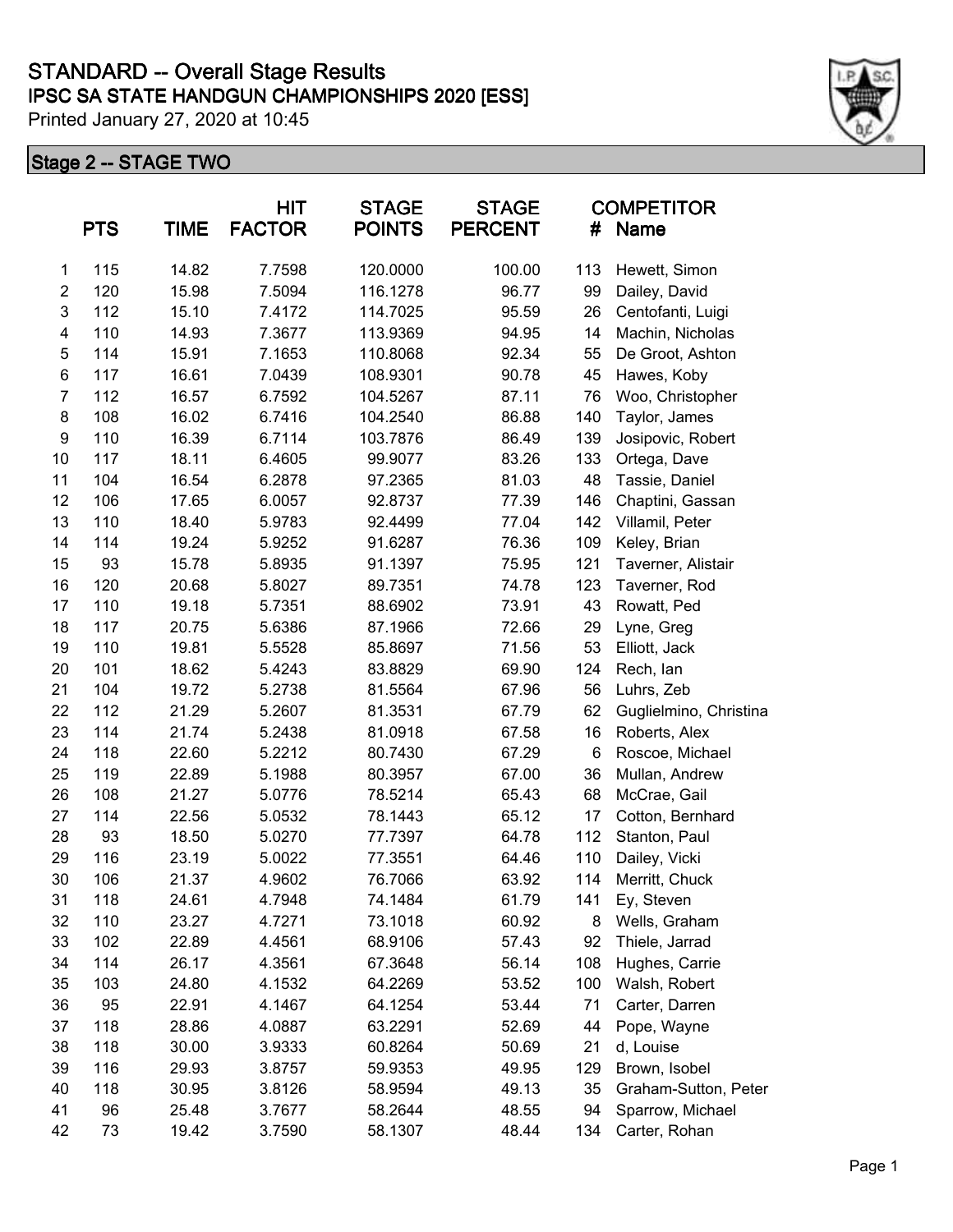|    | <b>PTS</b> | TIME  | HIT<br><b>FACTOR</b> | <b>STAGE</b><br><b>POINTS</b> | <b>STAGE</b><br><b>PERCENT</b> | #  | <b>COMPETITOR</b><br><b>Name</b> |
|----|------------|-------|----------------------|-------------------------------|--------------------------------|----|----------------------------------|
| 43 | 116        | 32.01 | 3.6239               | 56.0408                       | 46.70                          | 47 | Tassie, Beau                     |
| 44 | 110        | 31.86 | 3.4526               | 53.3923                       | 44.49                          | 32 | Wells, Sarah                     |
| 45 | 108        | 33.15 | 3.2579               | 50.3816                       | 41.98                          |    | 25 Clampett, Anne                |
| 46 | 62         | 21.12 | 2.9356               | 45.3972                       | 37.83                          |    | 132 Zalan, Victoria              |

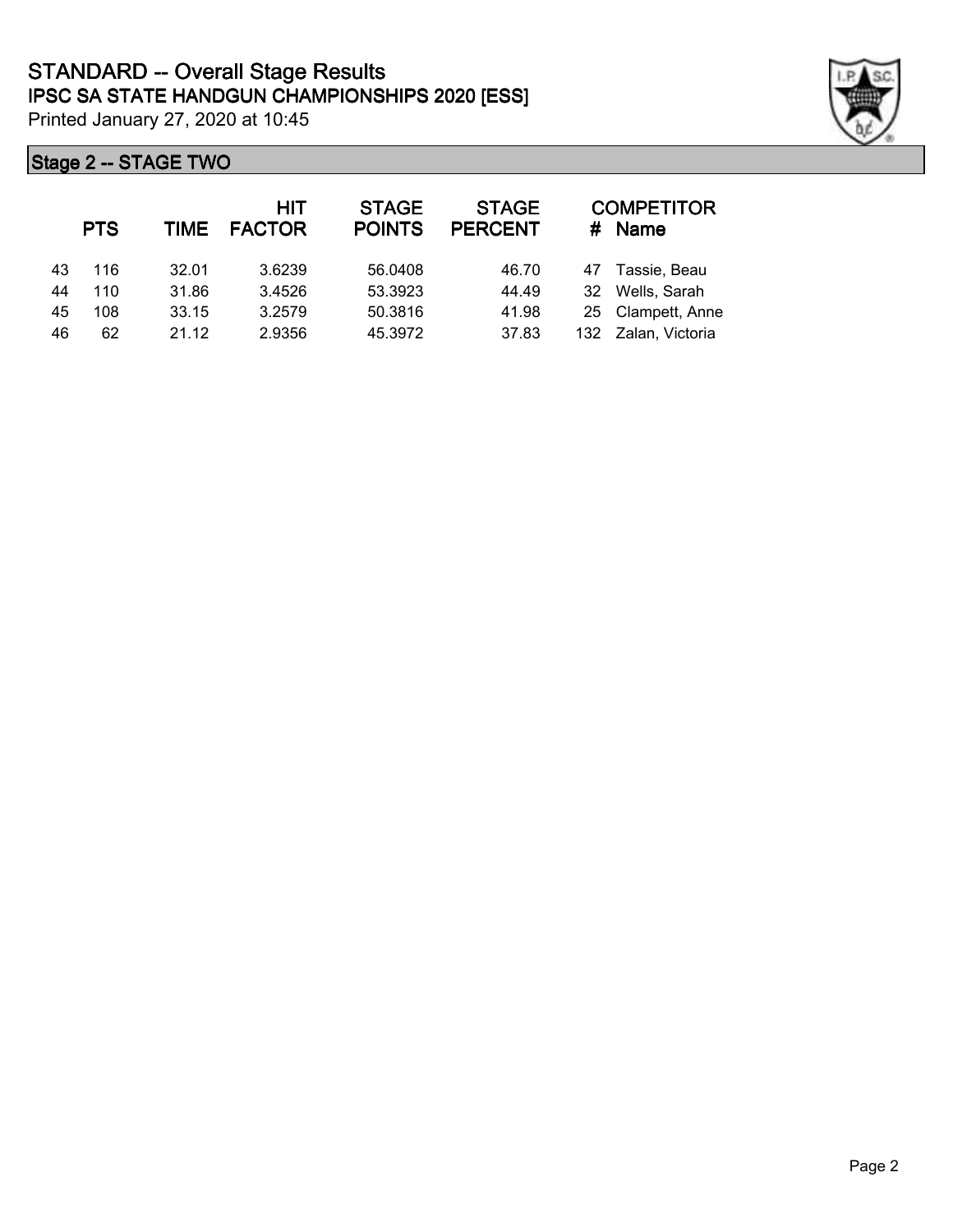|                | <b>PTS</b> | TIME  | HIT<br><b>FACTOR</b> | <b>STAGE</b><br><b>POINTS</b> | <b>STAGE</b><br><b>PERCENT</b> | #   | <b>COMPETITOR</b><br>Name |
|----------------|------------|-------|----------------------|-------------------------------|--------------------------------|-----|---------------------------|
| 1              | 112        | 14.19 | 7.8929               | 120.0000                      | 100.00                         | 102 | Phegan, James             |
| 2              | 116        | 15.16 | 7.6517               | 116.3334                      | 96.94                          | 104 | Phegan, Paul              |
| 3              | 112        | 14.73 | 7.6035               | 115.6008                      | 96.33                          | 34  | Ferrero, Shaun            |
| 4              | 120        | 16.69 | 7.1899               | 109.3127                      | 91.09                          | 22  | Moll, Andrew              |
| 5              | 112        | 15.82 | 7.0796               | 107.6359                      | 89.70                          | 41  | Toro, Felipe              |
| 6              | 116        | 16.97 | 6.8356               | 103.9254                      | 86.60                          | 39  | Bruse, Pat                |
| $\overline{7}$ | 114        | 17.91 | 6.3652               | 96.7732                       | 80.64                          | 3   | Ciapryna, Myron           |
| 8              | 118        | 20.60 | 5.7282               | 87.0884                       | 72.57                          | 15  | Flannigan, Peter          |
| 9              | 102        | 18.25 | 5.5890               | 84.9734                       | 70.81                          | 107 | Dorkota, Joe              |
| 10             | 114        | 21.62 | 5.2729               | 80.1668                       | 66.81                          | 49  | Cornish, Glenn            |
| 11             | 104        | 20.23 | 5.1409               | 78.1597                       | 65.13                          | 87  | Dovi, John                |
| 12             | 104        | 21.29 | 4.8849               | 74.2683                       | 61.89                          | 66  | Vainer, Michael           |
| 13             | 116        | 24.68 | 4.7002               | 71.4593                       | 59.55                          | 125 | Arnold, Troy              |
| 14             | 106        | 23.13 | 4.5828               | 69.6748                       | 58.06                          | 38  | Ford, Ron                 |
| 15             | 96         | 21.13 | 4.5433               | 69.0744                       | 57.56                          | 59  | Dawes, Geoff              |
| 16             | 118        | 26.14 | 4.5142               | 68.6313                       | 57.19                          | 101 | Phegan, Naomi             |
| 17             | 110        | 25.76 | 4.2702               | 64.9221                       | 54.10                          | 67  | Mc Crae, Colin            |
| 18             | 87         | 21.95 | 3.9636               | 60.2602                       | 50.22                          | 86  | Dovi, Jared               |
| 19             | 106        | 27.06 | 3.9172               | 59.5558                       | 49.63                          | 138 | Kanti-Paul, Galen         |
| 20             | 108        | 29.39 | 3.6747               | 55.8689                       | 46.56                          | 117 | Houston, Porsha           |
| 21             | 118        | 40.96 | 2.8809               | 43.7993                       | 36.50                          | 103 | Phegan, Caroline          |

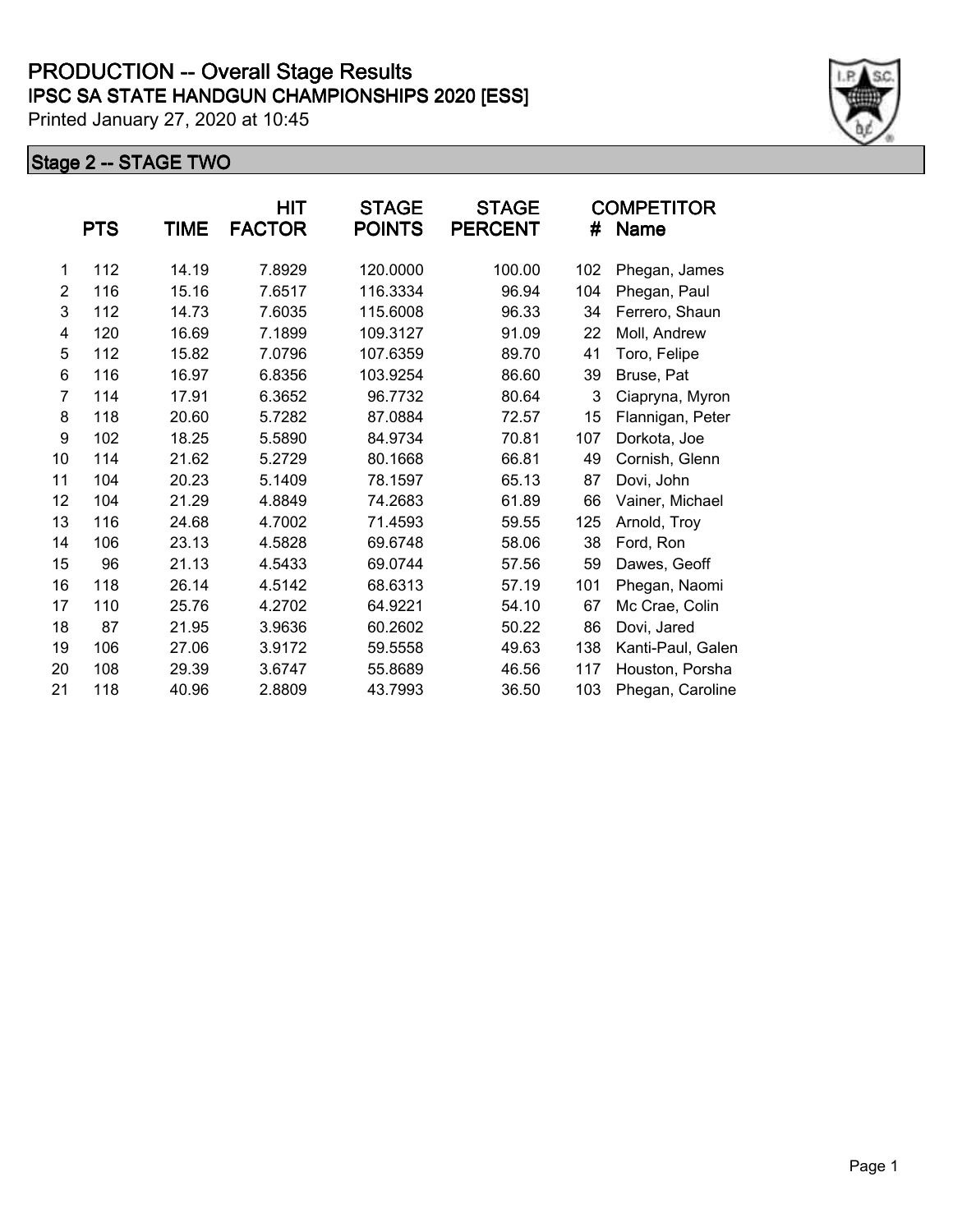|    | <b>PTS</b>   | TIME  | <b>HIT</b><br><b>FACTOR</b> | <b>STAGE</b><br><b>POINTS</b> | <b>STAGE</b><br><b>PERCENT</b> | #   | <b>COMPETITOR</b><br><b>Name</b> |
|----|--------------|-------|-----------------------------|-------------------------------|--------------------------------|-----|----------------------------------|
| 1  | 118          | 16.56 | 7.1256                      | 120.0000                      | 100.00                         | 119 | Houston, Scott                   |
| 2  | 112          | 18.89 | 5.9291                      | 99.8494                       | 83.21                          | 135 | Richardson, Anthony              |
| 3  | 110          | 19.02 | 5.7834                      | 97.3961                       | 81.16                          | 11  | Owen, David                      |
| 4  | 108          | 18.78 | 5.7508                      | 96.8474                       | 80.71                          | 91  | Smith, Terry                     |
| 5  | 96           | 16.70 | 5.7485                      | 96.8087                       | 80.67                          | 122 | Calvert, Darren                  |
| 6  | 116          | 20.95 | 5.5370                      | 93.2467                       | 77.71                          | 136 | Keranovich, Joshua               |
| 7  | 114          | 22.59 | 5.0465                      | 84.9862                       | 70.82                          | 58  | Evangelista, Rikki               |
| 8  | 110          | 21.91 | 5.0205                      | 84.5493                       | 70.46                          | 106 | Hudson, Michael                  |
| 9  | 96           | 25.31 | 3.7930                      | 63.8761                       | 53.23                          | 118 | Houston, Dakota                  |
| 10 | 0            | 0.00  | 0.0000                      | 0.0000                        | 0.00                           | 143 | Day, Trent                       |
| 11 | $\mathbf{0}$ | 0.00  | 0.0000                      | 0.0000                        | 0.00                           | 79  | Blackmore, Peter                 |

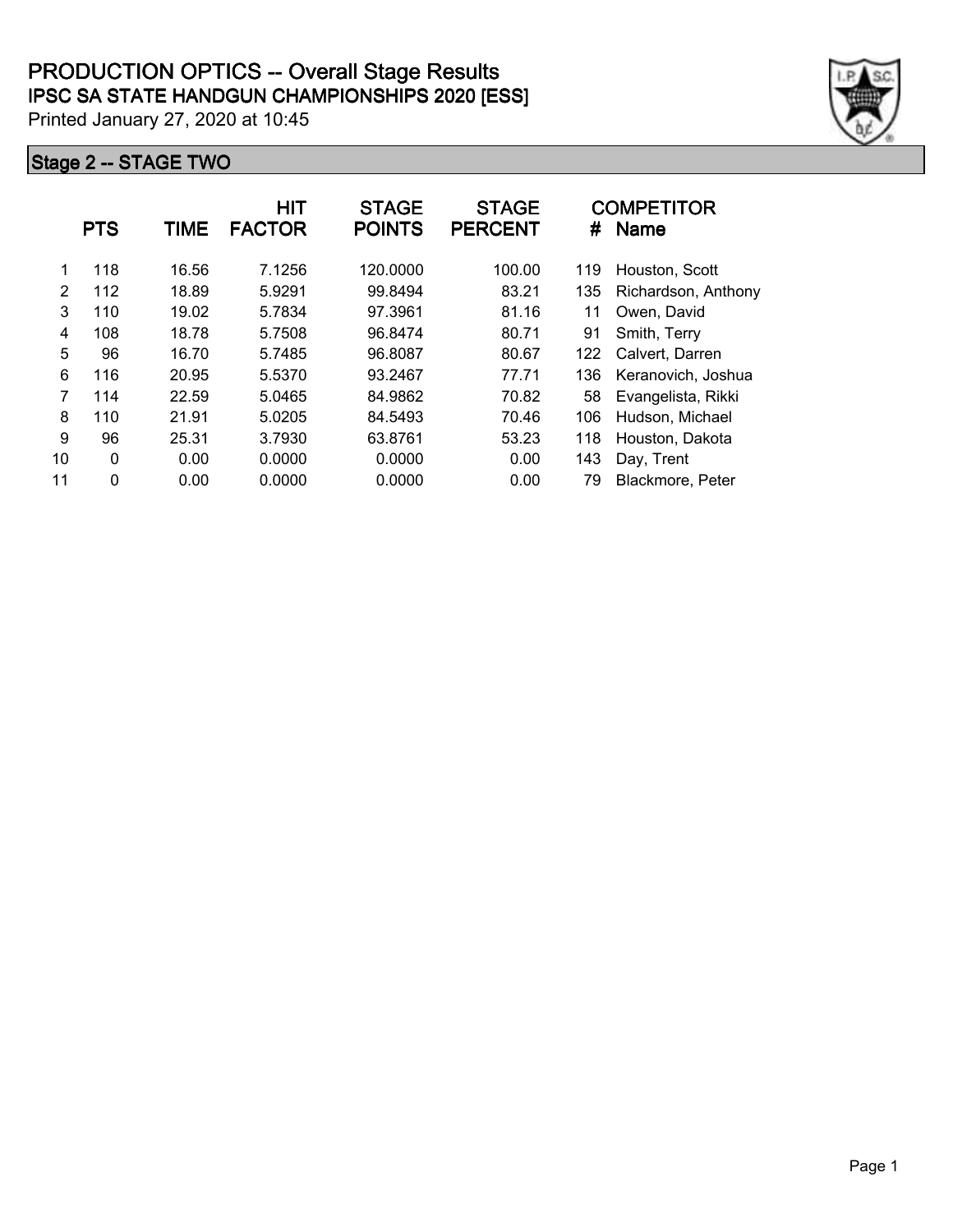|    | <b>PTS</b> | TIME  | HIT<br><b>FACTOR</b> | <b>STAGE</b><br><b>POINTS</b> | <b>STAGE</b><br><b>PERCENT</b> | #   | <b>COMPETITOR</b><br><b>Name</b> |
|----|------------|-------|----------------------|-------------------------------|--------------------------------|-----|----------------------------------|
| 1  | 116        | 15.41 | 7.5276               | 120.0000                      | 100.00                         | 84  | Dyson, Jeremy                    |
| 2  | 112        | 15.51 | 7.2211               | 115.1151                      | 95.93                          | 111 | Brown, Ryan                      |
| 3  | 106        | 15.14 | 7.0013               | 111.6107                      | 93.01                          | 72  | Moss, Andrew                     |
| 4  | 116        | 18.22 | 6.3666               | 101.4929                      | 84.58                          | 52  | Hatswell, Robert                 |
| 5  | 114        | 18.18 | 6.2706               | 99.9625                       | 83.30                          | 131 | Glenn, Nick                      |
| 6  | 104        | 17.73 | 5.8658               | 93.5084                       | 77.92                          | 74  | Baker, Mark                      |
| 7  | 102        | 18.22 | 5.5982               | 89.2437                       | 74.37                          | 65  | Vainer, Jordan                   |
| 8  | 110        | 20.85 | 5.2758               | 84.1032                       | 70.09                          | 64  | Tan, Ivan                        |
| 9  | 110        | 22.19 | 4.9572               | 79.0244                       | 65.85                          | 10  | Bennett, Alan                    |
| 10 | 96         | 21.60 | 4.4444               | 70.8506                       | 59.04                          | 89  | Stokes, Phil                     |
| 11 | 118        | 26.81 | 4.4013               | 70.1635                       | 58.47                          | 13  | Chambers, Bruce                  |
| 12 | 112        | 39.64 | 2.8254               | 45.0412                       | 37.53                          | 9   | Bennett, Janet                   |

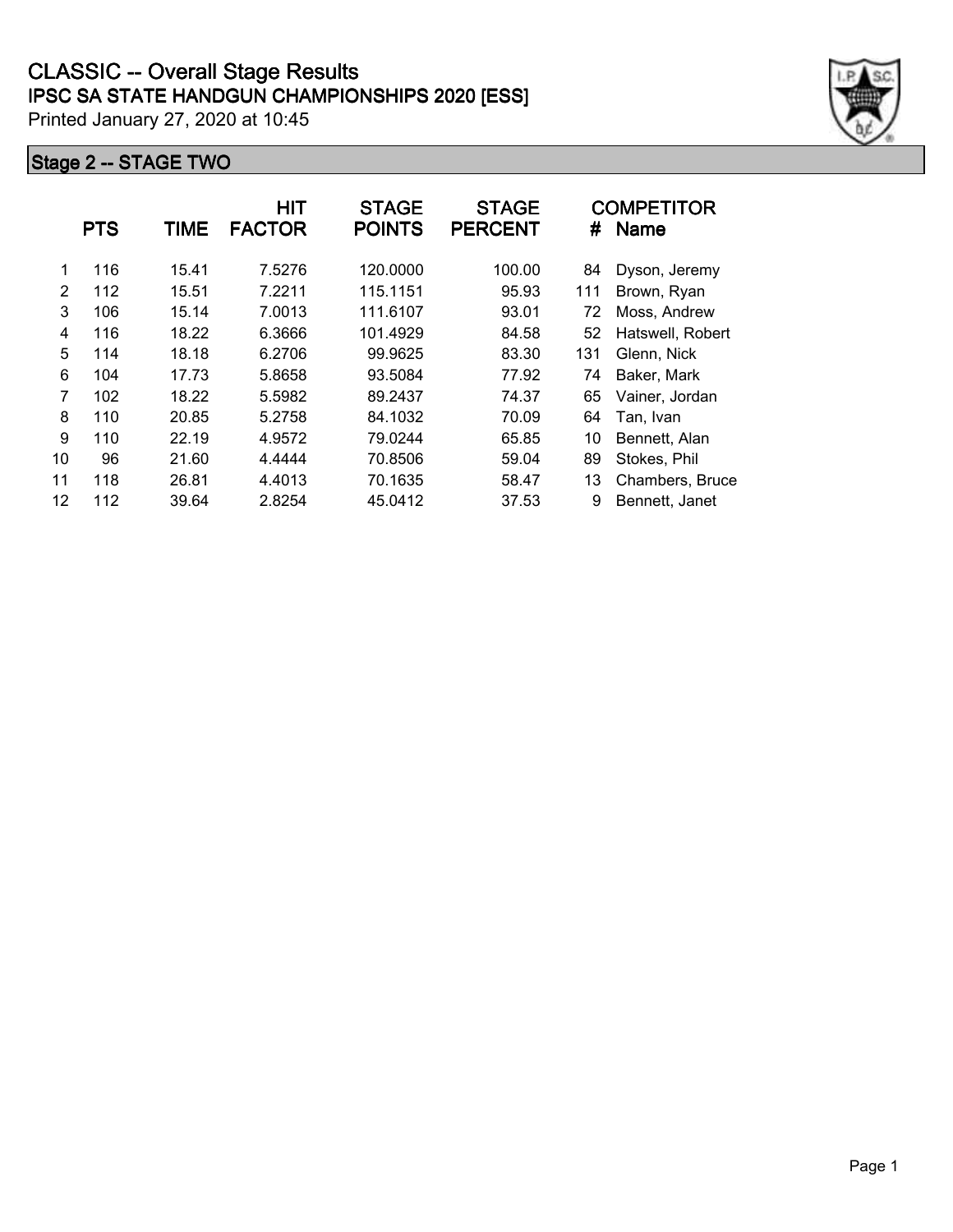

| <b>PTS</b> |       | HIT<br>TIME FACTOR | STAGE<br><b>POINTS</b> | <b>STAGE</b><br><b>PERCENT</b> | <b>COMPETITOR</b><br># Name |
|------------|-------|--------------------|------------------------|--------------------------------|-----------------------------|
| 1 116      | 27.87 | 4.1622             | 120.0000               | 100.00                         | 126 Krcevinac, Mike         |
| 2 106      | 32.69 | 3.2426             | 93.4870                | 77.91                          | 60 Marsh, Len               |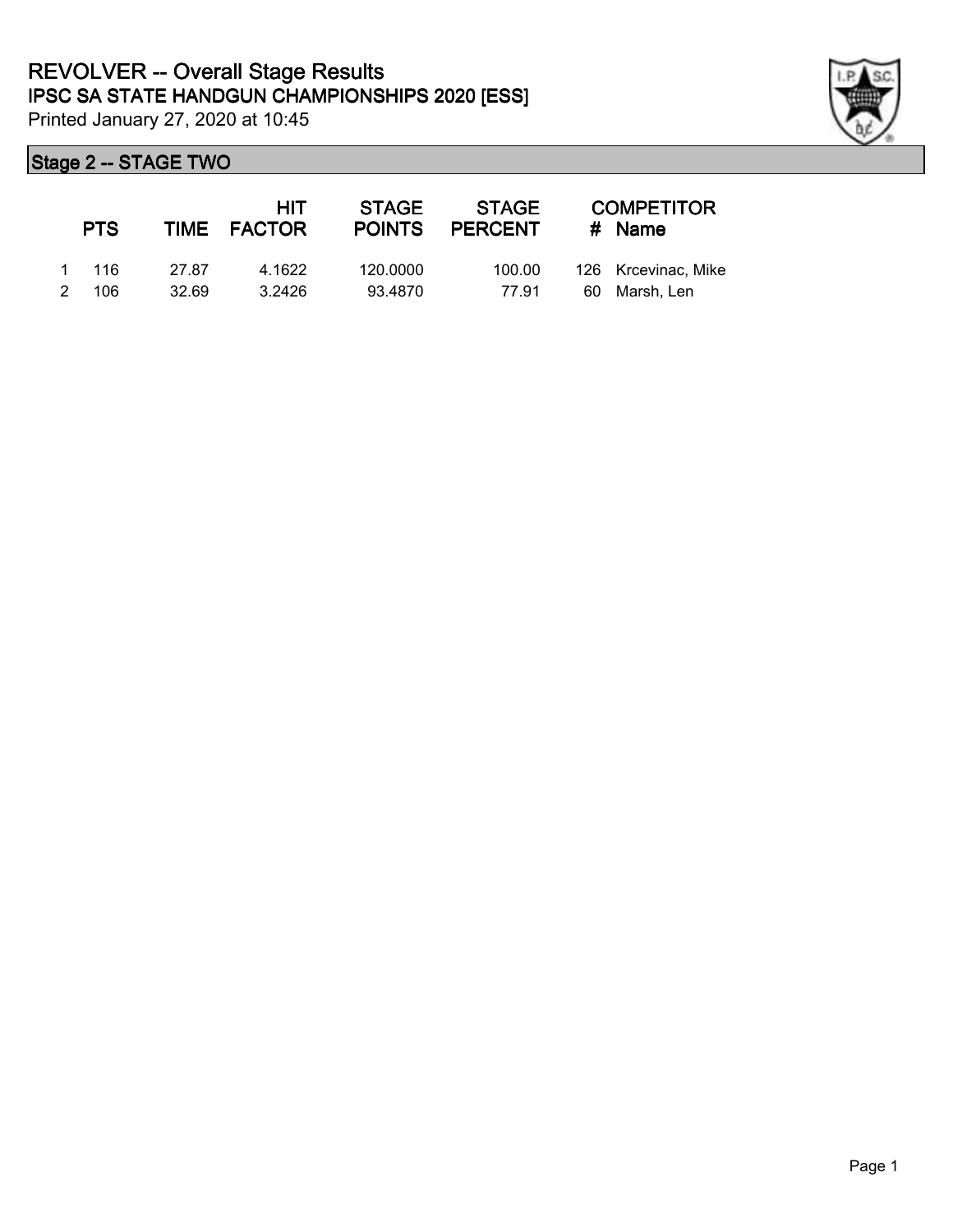|    | <b>PTS</b> | <b>TIME</b> | <b>HIT</b><br><b>FACTOR</b> | <b>STAGE</b><br><b>POINTS</b> | <b>STAGE</b><br><b>PERCENT</b> | #   | <b>COMPETITOR</b><br>Name               |  |
|----|------------|-------------|-----------------------------|-------------------------------|--------------------------------|-----|-----------------------------------------|--|
|    |            |             |                             |                               |                                |     |                                         |  |
|    | 146        | 18.72       | 7.7991                      | 160.0000                      | 100.00                         | 115 | Arthur, Rhys                            |  |
| 2  | 149        | 19.92       | 7.4799                      | 153.4511                      | 95.91                          | 77  | Miller, Scott                           |  |
| 3  | 146        | 21.47       | 6.8002                      | 139.5063                      | 87.19                          | 28  | Edwards, Phillip                        |  |
| 4  | 151        | 23.83       | 6.3366                      | 129.9948                      | 81.25                          | 105 | Angelopoulos, Andrew                    |  |
| 5  | 146        | 23.49       | 6.2154                      | 127.5096                      | 79.69                          | 137 | Campbell, Justin                        |  |
| 6  | 153        | 24.75       | 6.1818                      | 126.8204                      | 79.26                          | 78  | Diago, Crixian                          |  |
|    | 154        | 25.14       | 6.1257                      | 125.6691                      | 78.54                          | 83  | Kuchel, Andrew                          |  |
| 8  | 146        | 23.92       | 6.1037                      | 125.2174                      | 78.26                          |     | Williams, Justin                        |  |
| 9  | 154        | 25.73       | 5.9852                      | 122.7874                      | 76.74                          | 42  | Delpin, Greg                            |  |
| 10 | 145        | 24.56       | 5.9039                      | 121.1191                      | 75.70                          | 70  | Petts, Doug                             |  |
| 11 | 156        | 26.56       | 5.8735                      | 120.4951                      | 75.31                          | 57  | Lumma, Dale                             |  |
| 12 | 147        | 25.35       | 5.7988                      | 118.9631                      | 74.35                          | 75  | Edwards, Ashleigh                       |  |
| 13 | 149        | 26.01       | 5.7286                      | 117.5219                      | 73.45                          | 37  | Elliot, Craig                           |  |
| 14 | 116        | 21.52       | 5.3903                      | 110.5831                      | 69.11                          | 50  | Lekatis) George<br>* BA€LJ\$€ XbX'RH 'Ä |  |
| 15 | 152        | 28.88       |                             |                               |                                |     |                                         |  |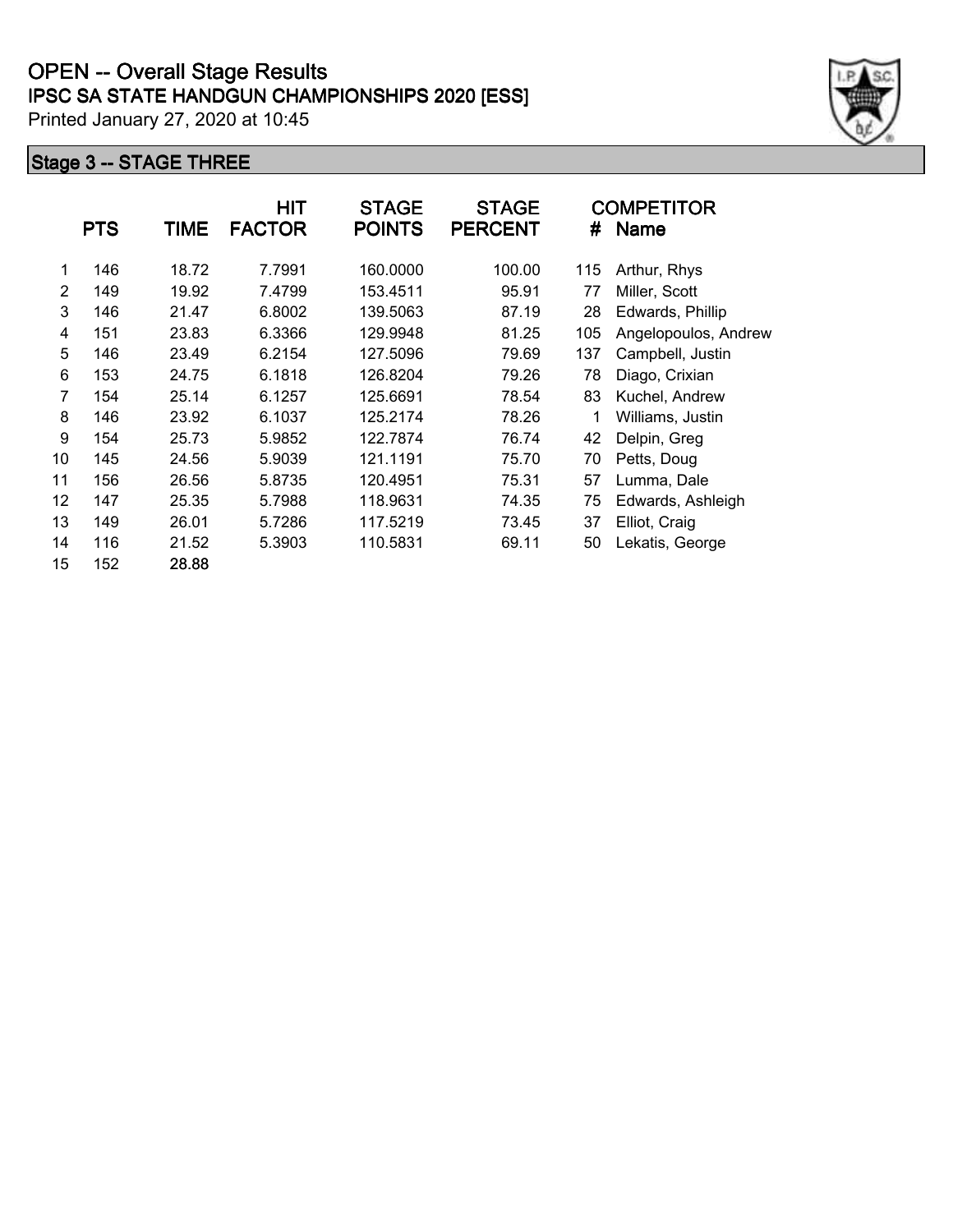|    | <b>PTS</b> | <b>TIME</b> | HIT<br><b>FACTOR</b> | <b>STAGE</b><br><b>POINTS</b> | <b>STAGE</b><br><b>PERCENT</b> | #  | <b>COMPETITOR</b><br><b>Name</b> |
|----|------------|-------------|----------------------|-------------------------------|--------------------------------|----|----------------------------------|
| 43 | 156        | 51.09       | 3.0534               | 62.6414                       | 39.15                          | 18 | Clark, Graeme                    |
| 44 | 148        | 51.08       | 2.8974               | 59.4407                       | 37.15                          | 98 | Pallone, Stephen                 |
| 45 | 142        | 49.37       | 2.8762               | 59.0063                       | 36.88                          | 2  | Marshall, Jason                  |
| 46 | 115        | 44.06       | 2.6101               | 53.5459                       | 33.47                          | 46 | Paynter, Greg                    |
| 47 | 119        | 46.95       | 2.5346               | 51.9977                       | 32.50                          | 54 | McCartney, Rodney                |
| 48 | 99         | 39.80       | 2.4874               | 51.0299                       | 31.89                          | 80 | Butcher, Bryce                   |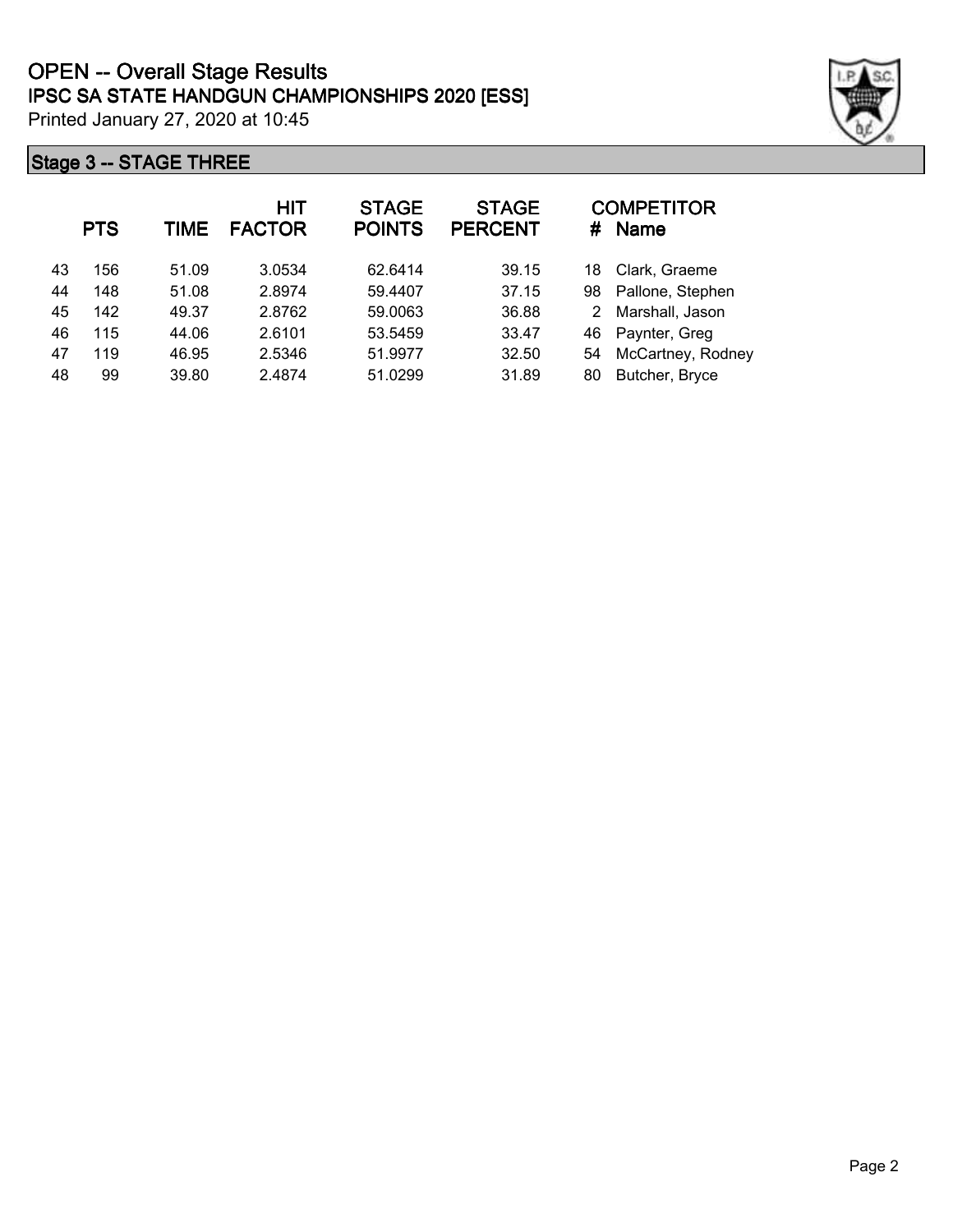|                  | <b>PTS</b> | <b>TIME</b> | <b>HIT</b><br><b>FACTOR</b> | <b>STAGE</b><br><b>POINTS</b> | <b>STAGE</b><br><b>PERCENT</b> | <b>COMPETITOR</b><br>#<br><b>Name</b> |                        |
|------------------|------------|-------------|-----------------------------|-------------------------------|--------------------------------|---------------------------------------|------------------------|
| $\mathbf 1$      | 146        | 26.82       | 5.4437                      | 160.0000                      | 100.00                         | 45                                    | Hawes, Koby            |
| $\overline{c}$   | 152        | 29.59       | 5.1369                      | 150.9818                      | 94.36                          | 99                                    | Dailey, David          |
| 3                | 126        | 25.53       | 4.9354                      | 145.0593                      | 90.66                          | 113                                   | Hewett, Simon          |
| 4                | 136        | 28.62       | 4.7519                      | 139.6674                      | 87.29                          | 140                                   | Taylor, James          |
| 5                | 150        | 31.73       | 4.7274                      | 138.9463                      | 86.84                          | 124                                   | Rech, lan              |
| 6                | 146        | 31.30       | 4.6645                      | 137.0990                      | 85.69                          | 139                                   | Josipovic, Robert      |
| $\overline{7}$   | 138        | 29.75       | 4.6387                      | 136.3383                      | 85.21                          | 55                                    | De Groot, Ashton       |
| 8                | 151        | 33.54       | 4.5021                      | 132.3244                      | 82.70                          | 26                                    | Centofanti, Luigi      |
| $\boldsymbol{9}$ | 146        | 33.20       | 4.3976                      | 129.2530                      | 80.78                          | 133                                   | Ortega, Dave           |
| 10               | 152        | 34.75       | 4.3741                      | 128.5626                      | 80.35                          | 43                                    | Rowatt, Ped            |
| 11               | 152        | 35.60       | 4.2697                      | 125.4930                      | 78.43                          | 109                                   | Keley, Brian           |
| 12               | 136        | 34.39       | 3.9546                      | 116.2339                      | 72.65                          | 56                                    | Luhrs, Zeb             |
| 13               | 135        | 35.97       | 3.7531                      | 110.3111                      | 68.94                          | 29                                    | Lyne, Greg             |
| 14               | 109        | 29.81       | 3.6565                      | 107.4708                      | 67.17                          | 14                                    | Machin, Nicholas       |
| 15               | 131        | 36.68       | 3.5714                      | 104.9707                      | 65.61                          | 68                                    | McCrae, Gail           |
| 16               | 117        | 32.88       | 3.5584                      | 104.5875                      | 65.37                          | 76                                    | Woo, Christopher       |
| 17               | 123        | 34.58       | 3.5570                      | 104.5457                      | 65.34                          | 62                                    | Guglielmino, Christina |
| 18               | 139        | 39.88       | 3.4855                      | 102.4438                      | 64.03                          | 6                                     | Roscoe, Michael        |
| 19               | 108        | 31.70       | 3.4069                      | 100.1360                      | 62.59                          | 121                                   | Taverner, Alistair     |
| 20               | 126        | 38.73       | 3.2533                      | 95.6200                       | 59.76                          | 48                                    | Tassie, Daniel         |
| 21               | 119        | 37.56       | 3.1683                      | 93.1209                       | 58.20                          | 16                                    | Roberts, Alex          |
| 22               | 146        | 46.14       | 3.1643                      | 93.0039                       | 58.13                          | 100                                   | Walsh, Robert          |
| 23               | 154        | 49.06       | 3.1390                      | 92.2612                       | 57.66                          | 71                                    | Carter, Darren         |
| 24               | 121        | 38.61       | 3.1339                      | 92.1110                       | 57.57                          | 112                                   | Stanton, Paul          |
| 25               | 128        | 40.99       | 3.1227                      | 91.7821                       | 57.36                          | 92                                    | Thiele, Jarrad         |
| 26               | 134        | 43.08       | 3.1105                      | 91.4229                       | 57.14                          | 146                                   | Chaptini, Gassan       |
| 27               | 128        | 41.37       | 3.0940                      | 90.9390                       | 56.84                          | 8                                     | Wells, Graham          |
| 28               | 134        | 43.64       | 3.0706                      | 90.2497                       | 56.41                          | 17                                    | Cotton, Bernhard       |
| 29               | 134        | 44.47       | 3.0133                      | 88.5653                       | 55.35                          | 94                                    | Sparrow, Michael       |
| 30               | 105        | 37.93       | 2.7683                      | 81.3640                       | 50.85                          | 110                                   | Dailey, Vicki          |
| 31               | 124        | 45.05       | 2.7525                      | 80.9008                       | 50.56                          | 141                                   | Ey, Steven             |
| 32               | 134        | 48.83       | 2.7442                      | 80.6574                       | 50.41                          | 108                                   | Hughes, Carrie         |
| 33               | 104        | 38.57       | 2.6964                      | 79.2519                       | 49.53                          | 142                                   | Villamil, Peter        |
| 34               | 140        | 54.55       | 2.5665                      | 75.4326                       | 47.15                          | 36                                    | Mullan, Andrew         |
| 35               | 142        | 55.86       | 2.5421                      | 74.7159                       | 46.70                          | 35                                    | Graham-Sutton, Peter   |
| 36               | 128        | 51.41       | 2.4898                      | 73.1793                       | 45.74                          | 134                                   | Carter, Rohan          |
| 37               | 95         | 39.48       | 2.4063                      | 70.7249                       | 44.20                          | 132                                   | Zalan, Victoria        |
| 38               | 138        | 58.39       | 2.3634                      | 69.4651                       | 43.42                          | 114                                   | Merritt, Chuck         |
| 39               | 148        | 66.02       | 2.2417                      | 65.8889                       | 41.18                          | 44                                    | Pope, Wayne            |
| 40               | 87         | 44.18       | 1.9692                      | 57.8788                       | 36.17                          | 53                                    | Elliott, Jack          |
| 41               | 107        | 55.25       | 1.9367                      | 56.9216                       | 35.58                          | 123                                   | Taverner, Rod          |
| 42               | 103        | 54.90       | 1.8761                      | 55.1430                       | 34.46                          | 21                                    | d, Louise              |

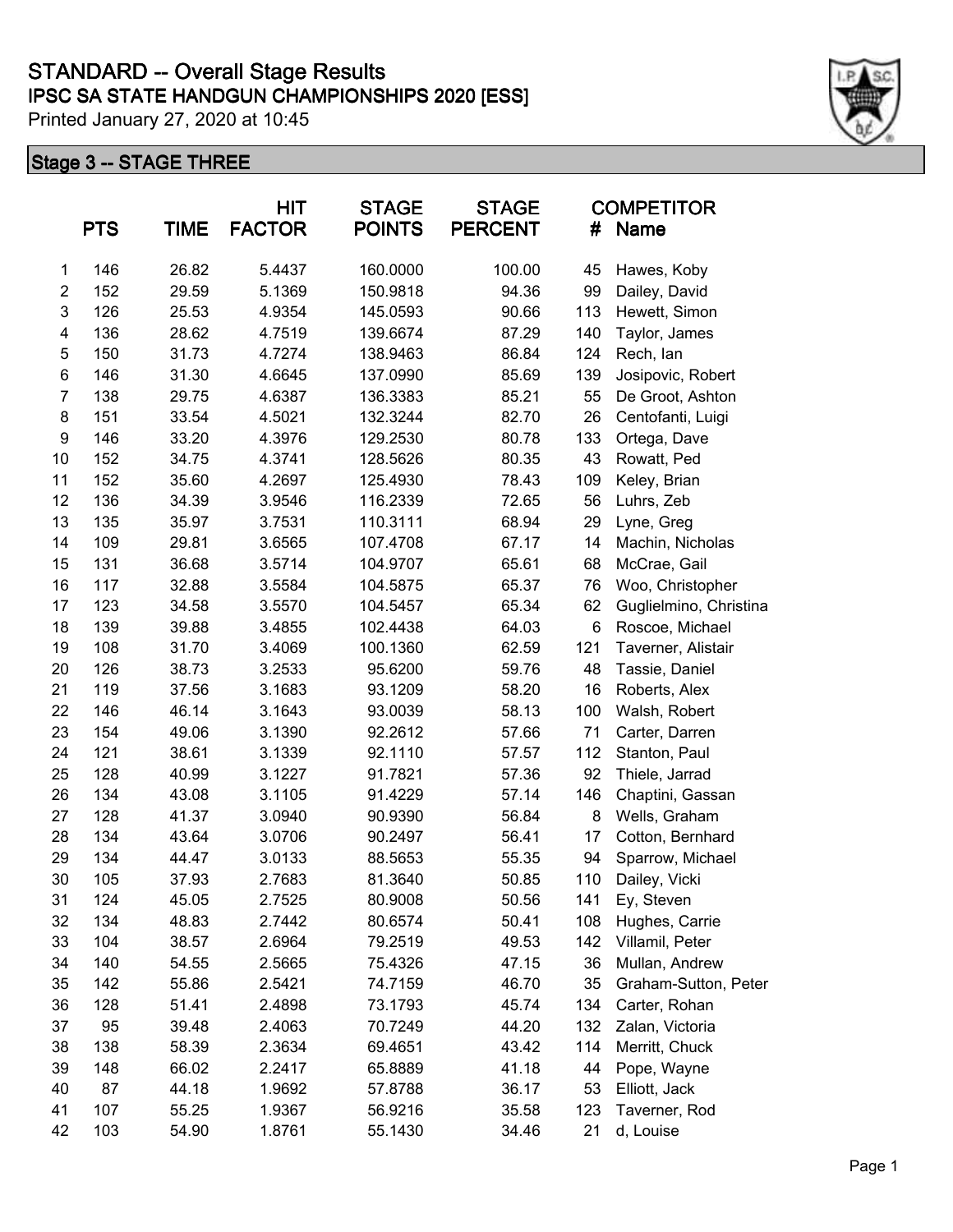|    | <b>PTS</b> | TIME  | <b>HIT</b><br><b>FACTOR</b> | <b>STAGE</b><br><b>POINTS</b> | <b>STAGE</b><br><b>PERCENT</b> | #   | <b>COMPETITOR</b><br><b>Name</b> |
|----|------------|-------|-----------------------------|-------------------------------|--------------------------------|-----|----------------------------------|
| 43 | 103        | 64.41 | 1.5991                      | 47.0013                       | 29.38                          | 129 | Brown, Isobel                    |
| 44 | 111        | 69.46 | 1.5980                      | 46.9693                       | 29.36                          |     | 25 Clampett, Anne                |
| 45 | 121        | 81.88 | 1.4778                      | 43.4343                       | 27.15                          | 32  | Wells, Sarah                     |
| 46 | 120        | 85.73 | 1.3997                      | 41.1409                       | 25.71                          | 47  | Tassie, Beau                     |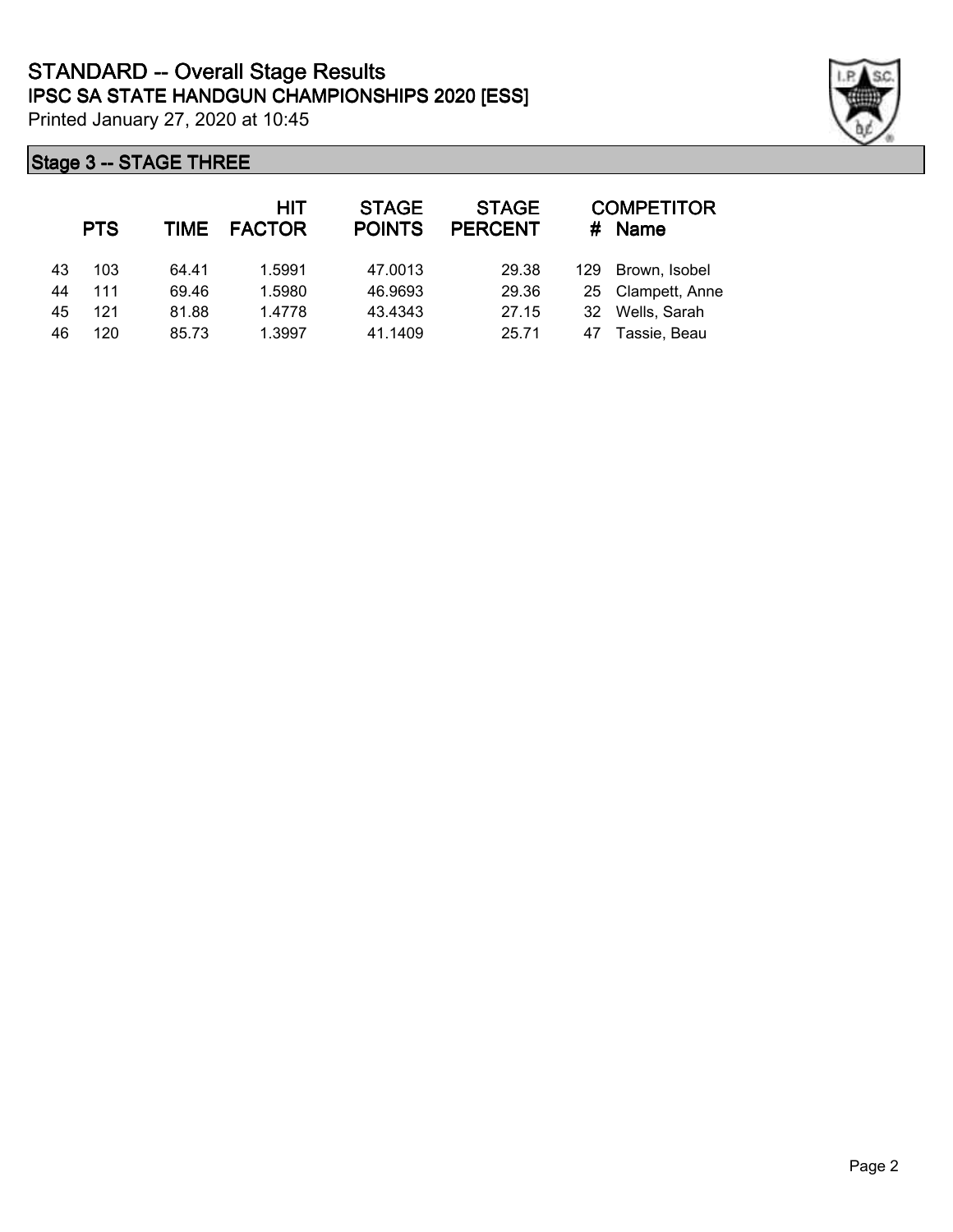|                | <b>PTS</b> | TIME  | HIT<br><b>FACTOR</b> | <b>STAGE</b><br><b>POINTS</b> | <b>STAGE</b><br><b>PERCENT</b> | #   | <b>COMPETITOR</b><br><b>Name</b> |
|----------------|------------|-------|----------------------|-------------------------------|--------------------------------|-----|----------------------------------|
| 1              | 148        | 26.72 | 5.5389               | 160.0000                      | 100.00                         | 104 | Phegan, Paul                     |
| 2              | 150        | 28.96 | 5.1796               | 149.6192                      | 93.51                          | 3   | Ciapryna, Myron                  |
| 3              | 127        | 24.64 | 5.1542               | 148.8873                      | 93.05                          | 102 | Phegan, James                    |
| 4              | 133        | 26.14 | 5.0880               | 146.9741                      | 91.86                          | 34  | Ferrero, Shaun                   |
| 5              | 148        | 29.24 | 5.0616               | 146.2107                      | 91.38                          | 39  | Bruse, Pat                       |
| 6              | 140        | 34.46 | 4.0627               | 117.3566                      | 73.35                          | 22  | Moll, Andrew                     |
| $\overline{7}$ | 144        | 36.43 | 3.9528               | 114.1821                      | 71.36                          | 41  | Toro, Felipe                     |
| 8              | 130        | 33.49 | 3.8818               | 112.1303                      | 70.08                          | 107 | Dorkota, Joe                     |
| 9              | 148        | 39.65 | 3.7327               | 107.8235                      | 67.39                          | 15  | Flannigan, Peter                 |
| 10             | 128        | 38.96 | 3.2854               | 94.9043                       | 59.32                          | 66  | Vainer, Michael                  |
| 11             | 130        | 40.91 | 3.1777               | 91.7928                       | 57.37                          | 125 | Arnold, Troy                     |
| 12             | 120        | 39.05 | 3.0730               | 88.7677                       | 55.48                          | 49  | Cornish, Glenn                   |
| 13             | 129        | 47.17 | 2.7348               | 78.9984                       | 49.37                          | 138 | Kanti-Paul, Galen                |
| 14             | 100        | 38.86 | 2.5733               | 74.3348                       | 46.46                          | 87  | Dovi, John                       |
| 15             | 142        | 55.23 | 2.5711               | 74.2691                       | 46.42                          | 101 | Phegan, Naomi                    |
| 16             | 134        | 55.55 | 2.4122               | 69.6812                       | 43.55                          | 67  | Mc Crae, Colin                   |
| 17             | 116        | 50.00 | 2.3200               | 67.0166                       | 41.89                          | 117 | Houston, Porsha                  |
| 18             | 75         | 38.43 | 1.9516               | 56.3749                       | 35.23                          | 38  | Ford, Ron                        |
| 19             | 81         | 47.00 | 1.7234               | 49.7831                       | 31.11                          | 59  | Dawes, Geoff                     |
| 20             | 133        | 90.37 | 1.4717               | 42.5130                       | 26.57                          | 103 | Phegan, Caroline                 |
| 21             | 60         | 47.39 | 1.2661               | 36.5729                       | 22.86                          | 86  | Dovi, Jared                      |

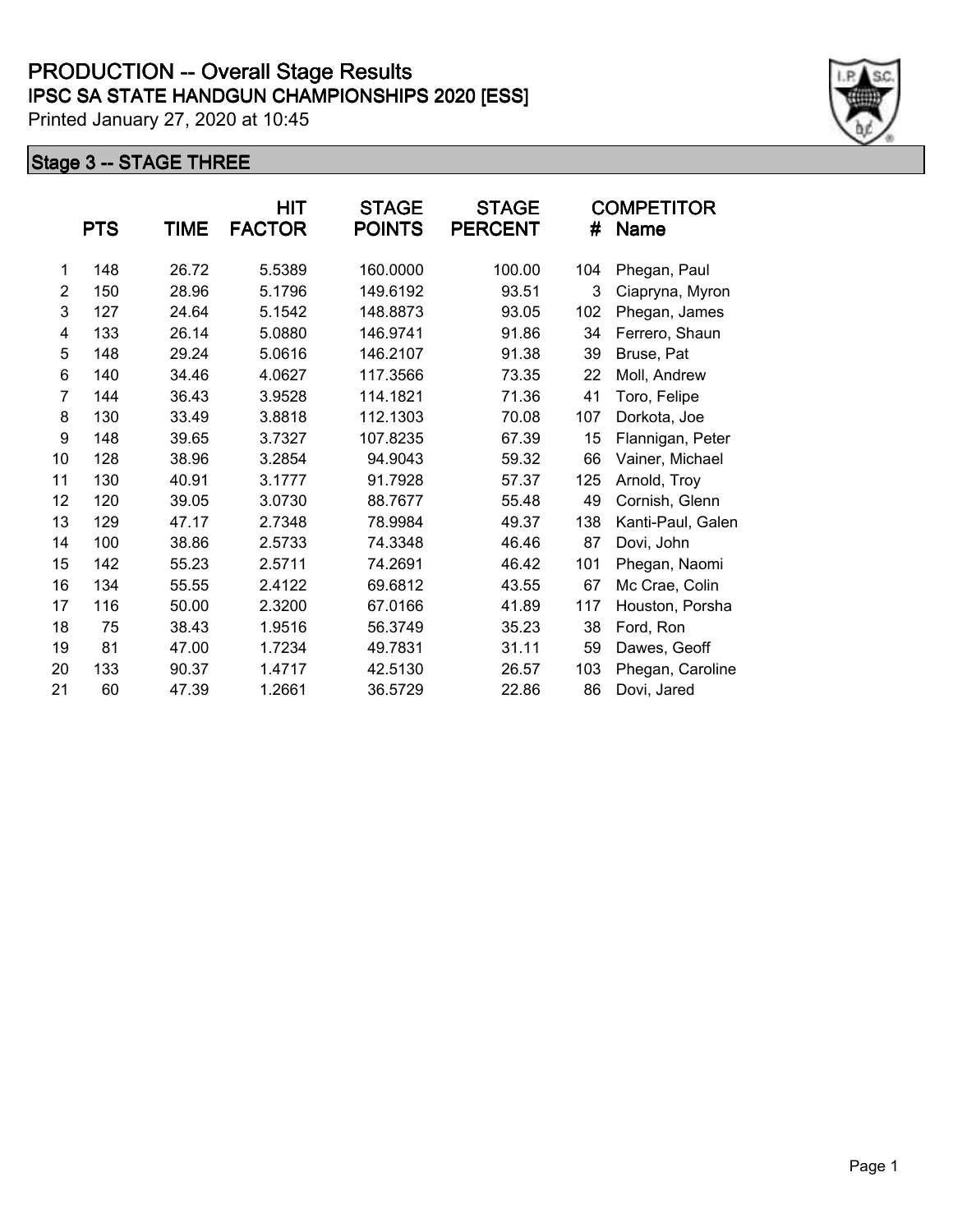|    | <b>PTS</b> | <b>TIME</b> | <b>HIT</b><br><b>FACTOR</b> | <b>STAGE</b><br><b>POINTS</b> | <b>STAGE</b><br><b>PERCENT</b> | #   | <b>COMPETITOR</b><br><b>Name</b> |
|----|------------|-------------|-----------------------------|-------------------------------|--------------------------------|-----|----------------------------------|
| 1  | 140        | 30.83       | 4.5410                      | 160.0000                      | 100.00                         | 11  | Owen, David                      |
| 2  | 142        | 31.49       | 4.5094                      | 158.8844                      | 99.30                          | 122 | Calvert, Darren                  |
| 3  | 148        | 34.99       | 4.2298                      | 149.0333                      | 93.15                          | 119 | Houston, Scott                   |
| 4  | 125        | 31.04       | 4.0271                      | 141.8907                      | 88.68                          | 136 | Keranovich, Joshua               |
| 5  | 144        | 38.85       | 3.7066                      | 130.5982                      | 81.62                          | 91  | Smith, Terry                     |
| 6  | 111        | 32.42       | 3.4238                      | 120.6356                      | 75.40                          | 58  | Evangelista, Rikki               |
| 7  | 142        | 53.36       | 2.6612                      | 93.7644                       | 58.60                          | 118 | Houston, Dakota                  |
| 8  | 104        | 40.69       | 2.5559                      | 90.0557                       | 56.28                          | 106 | Hudson, Michael                  |
| 9  | 0          | 0.00        | 0.0000                      | 0.0000                        | 0.00                           | 79  | Blackmore, Peter                 |
| 10 | 0          | 27.49       | 0.0000                      | 0.0000                        | 0.00                           | 135 | Richardson, Anthony              |
| 11 | 0          | 0.00        | 0.0000                      | 0.0000                        | 0.00                           | 143 | Day, Trent                       |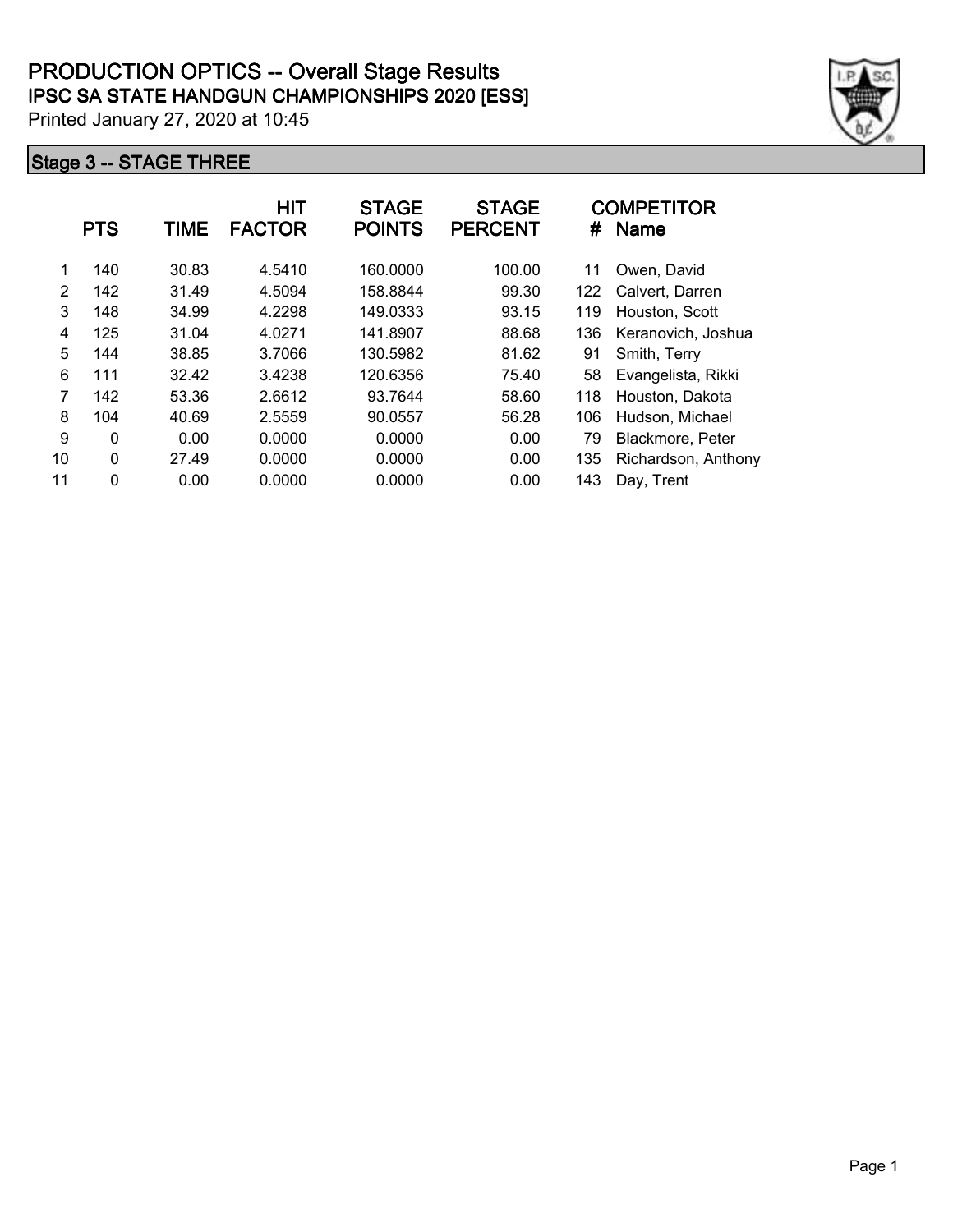|    | <b>PTS</b> | <b>TIME</b> | HIT<br><b>FACTOR</b> | <b>STAGE</b><br><b>POINTS</b> | <b>STAGE</b><br><b>PERCENT</b> | #   | <b>COMPETITOR</b><br>Name |
|----|------------|-------------|----------------------|-------------------------------|--------------------------------|-----|---------------------------|
| 1  | 156        | 26.69       | 5.8449               | 160,0000                      | 100.00                         | 111 | Brown, Ryan               |
| 2  | 152        | 28.22       | 5.3863               | 147.4452                      | 92.15                          | 84  | Dyson, Jeremy             |
| 3  | 144        | 28.35       | 5.0794               | 139.0444                      | 86.90                          | 72  | Moss, Andrew              |
| 4  | 121        | 25.98       | 4.6574               | 127.4941                      | 79.68                          | 131 | Glenn, Nick               |
| 5  | 129        | 29.04       | 4.4421               | 121.6010                      | 76.00                          | 65  | Vainer, Jordan            |
| 6  | 117        | 26.37       | 4.4369               | 121.4562                      | 75.91                          | 74  | Baker, Mark               |
| 7  | 138        | 32.30       | 4.2724               | 116.9555                      | 73.10                          | 52  | Hatswell, Robert          |
| 8  | 142        | 33.59       | 4.2274               | 115.7237                      | 72.33                          | 64  | Tan, Ivan                 |
| 9  | 118        | 42.82       | 2.7557               | 75.4361                       | 47.15                          | 10  | Bennett, Alan             |
| 10 | 117        | 48.22       | 2.4264               | 66.4206                       | 41.51                          | 89  | Stokes, Phil              |
| 11 | 146        | 76.35       | 1.9122               | 52.3465                       | 32.72                          | 13  | Chambers, Bruce           |
| 12 | 150        | 101.10      | 1.4837               | 40.6148                       | 25.38                          | 9   | Bennett, Janet            |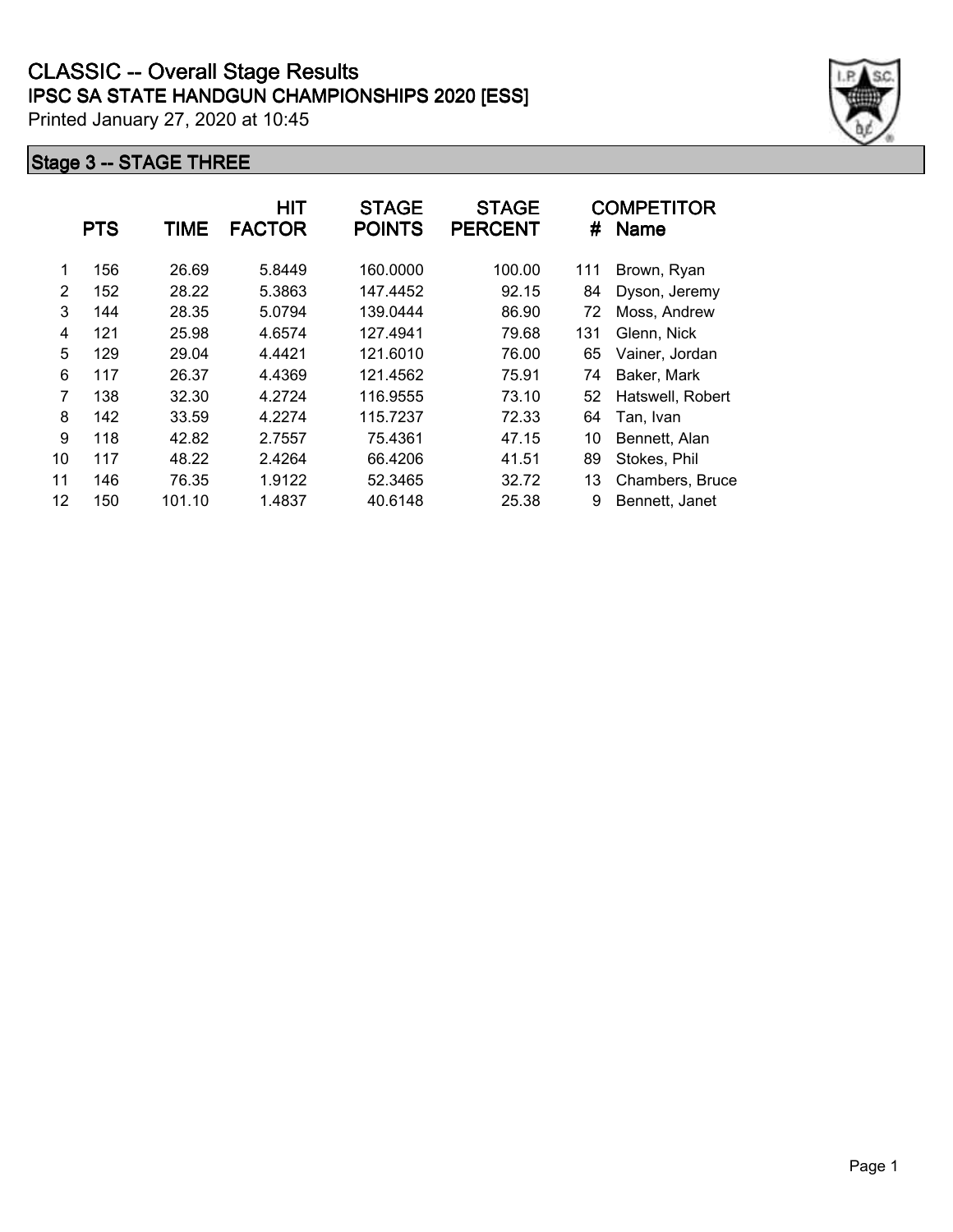

|   | <b>PTS</b> |       | HIT<br>TIME FACTOR | <b>STAGE</b><br><b>POINTS</b> | <b>STAGE</b><br><b>PERCENT</b> |    | <b>COMPETITOR</b><br>$#$ Name |
|---|------------|-------|--------------------|-------------------------------|--------------------------------|----|-------------------------------|
|   | 150        | 58.04 | 2.5844             | 160,0000                      | 100.00                         |    | 126 Krcevinac, Mike           |
| 2 | 96         | 68.40 | 1.4035             | 86.8903                       | 54.31                          | 60 | Marsh. Len                    |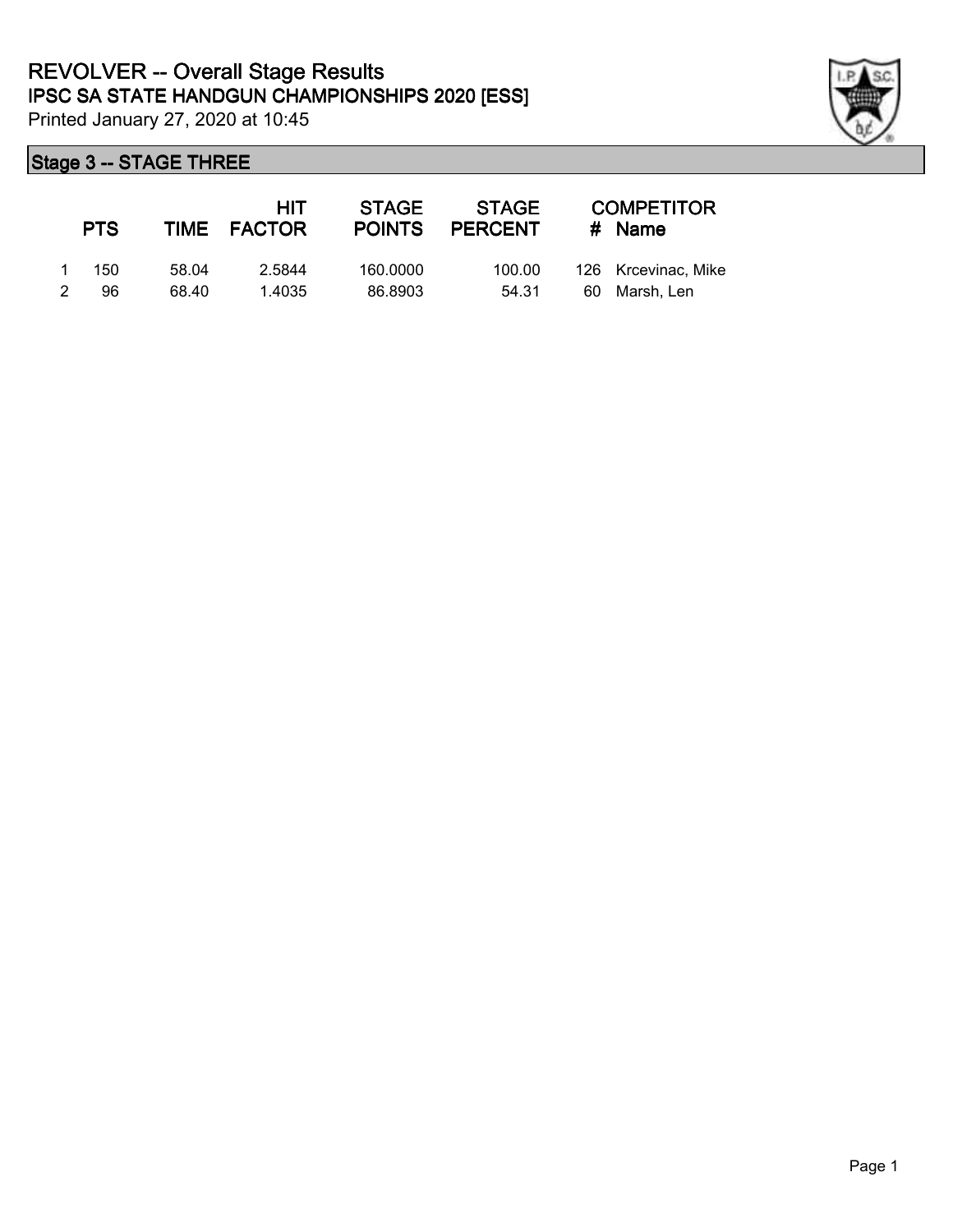# **IPSC SA STATE HANDGUN CHAMPIONSHIPS 2020 [ESS] OPEN -- Overall Stage Results**

Printed January 27, 2020 at 10:45

|                  | <b>PTS</b> | <b>TIME</b> | <b>HIT</b><br><b>FACTOR</b> | <b>STAGE</b><br><b>POINTS</b> | <b>STAGE</b><br><b>PERCENT</b> | #                       | <b>COMPETITOR</b><br>Name |
|------------------|------------|-------------|-----------------------------|-------------------------------|--------------------------------|-------------------------|---------------------------|
| 1                | 44         | 3.90        | 11.2821                     | 45.0000                       | 100.00                         | 78                      | Diago, Crixian            |
| $\overline{2}$   | 44         | 4.10        | 10.7317                     | 42.8049                       | 95.12                          | 77                      | Miller, Scott             |
| 3                | 45         | 4.71        | 9.5541                      | 38.1080                       | 84.68                          | 28                      | Edwards, Phillip          |
| 4                | 44         | 4.81        | 9.1476                      | 36.4865                       | 81.08                          | 50                      | Lekatis, George           |
| 5                | 44         | 5.08        | 8.6614                      | 34.5472                       | 76.77                          | 115                     | Arthur, Rhys              |
| 6                | 45         | 5.36        | 8.3955                      | 33.4867                       | 74.41                          | 83                      | Kuchel, Andrew            |
| $\overline{7}$   | 44         | 5.35        | 8.2243                      | 32.8037                       | 72.90                          | 95                      | Kuerschner, lan           |
| 8                | 44         | 5.37        | 8.1937                      | 32.6816                       | 72.63                          | 37                      | Elliot, Craig             |
| $\boldsymbol{9}$ | 44         | 5.42        | 8.1181                      | 32.3801                       | 71.96                          | 137                     | Campbell, Justin          |
| 10               | 42         | 5.20        | 8.0769                      | 32.2159                       | 71.59                          | 1                       | Williams, Justin          |
| 11               | 45         | 5.76        | 7.8125                      | 31.1612                       | 69.25                          | 31                      | Mitchell, Trevor          |
| 12               | 41         | 5.39        | 7.6067                      | 30.3403                       | 67.42                          | 42                      | Delpin, Greg              |
| 13               | 45         | 6.40        | 7.0313                      | 28.0451                       | 62.32                          | 96                      | Cardinas, Cyril           |
| 14               | 44         | 6.50        | 6.7692                      | 27.0000                       | 60.00                          | 145                     | Giarola, Emily            |
| 15               | 44         | 6.56        | 6.7073                      | 26.7530                       | 59.45                          | 18                      | Clark, Graeme             |
| 16               | 42         | 6.28        | 6.6879                      | 26.6756                       | 59.28                          | 19                      | Cashman, Steve            |
| 17               | 43         | 6.55        | 6.5649                      | 26.1849                       | 58.19                          | 5                       | Dwyer, Bernie             |
| 18               | 44         | 6.87        | 6.4047                      | 25.5459                       | 56.77                          | 98                      | Pallone, Stephen          |
| 19               | 44         | 6.91        | 6.3676                      | 25.3980                       | 56.44                          | 57                      | Lumma, Dale               |
| 20               | 43         | 6.78        | 6.3422                      | 25.2967                       | 56.21                          | $\overline{\mathbf{4}}$ | Dwyer, Tom                |
| 21               | 43         | 6.86        | 6.2682                      | 25.0017                       | 55.56                          | 30                      | Oster, Ben                |
| 22               | 42         | 6.71        | 6.2593                      | 24.9661                       | 55.48                          | 120                     | Young, Richard            |
| 23               | 42         | 7.00        | 6.0000                      | 23.9318                       | 53.18                          | 75                      | Edwards, Ashleigh         |
| 24               | 29         | 5.18        | 5.5985                      | 22.3302                       | 49.62                          | 81                      | Anderson, Natalie         |
| 25               | 44         | 8.17        | 5.3856                      | 21.4810                       | 47.74                          | 116                     | Arthur, Justin            |
| 26               | 45         | 8.44        | 5.3318                      | 21.2664                       | 47.26                          | 144                     | Graham, Gareth            |
| 27               | 44         | 8.26        | 5.3269                      | 21.2470                       | 47.22                          | 130                     | Glenn, Kym                |
| 28               | 44         | 8.35        | 5.2695                      | 21.0180                       | 46.71                          | 20                      | Docwra, Ray               |
| 29               | 29         | 5.52        | 5.2536                      | 20.9548                       | 46.57                          | 105                     | Angelopoulos, Andrew      |
| 30               | 42         | 8.20        | 5.1220                      | 20.4296                       | 45.40                          | 82                      | Hellawell, Christy        |
| 31               | 29         | 5.68        | 5.1056                      | 20.3645                       | 45.25                          | 70                      | Petts, Doug               |
| 32               | 43         | 8.56        | 5.0234                      | 20.0364                       | 44.53                          | 12                      | Machin, Stan              |
| 33               | 45         | 9.15        | 4.9180                      | 19.6162                       | 43.59                          | 128                     | Ross, Kyel                |
| 34               | 30         | 6.25        | 4.8000                      | 19.1455                       | 42.55                          | 23                      | Gicasvilli, Kim           |
| 35               | 41         | 8.67        | 4.7290                      | 18.8621                       | 41.92                          | 69                      | Moore, Jon                |
| 36               | 30         | 6.50        | 4.6154                      | 18.4091                       | 40.91                          | 51                      | Howes, Eddie              |
| 37               | 44         | 9.78        | 4.4990                      | 17.9448                       | 39.88                          | 24                      | Reisinger, Bennett        |
| 38               | 41         | 9.21        | 4.4517                      | 17.7561                       | 39.46                          | 7                       | Pignotti, Simon           |
| 39               | 45         | 10.16       | 4.4291                      | 17.6662                       | 39.26                          | 90                      | Martel, Arthur            |
| 40               | 42         | 9.55        | 4.3979                      | 17.5416                       | 38.98                          | 80                      | Butcher, Bryce            |
| 41               | 43         | 11.37       | 3.7819                      | 15.0846                       | 33.52                          | $\overline{2}$          | Marshall, Jason           |
| 42               | 41         | 12.36       | 3.3172                      | 13.2309                       | 29.40                          | 63                      | Denninston, Stephen       |

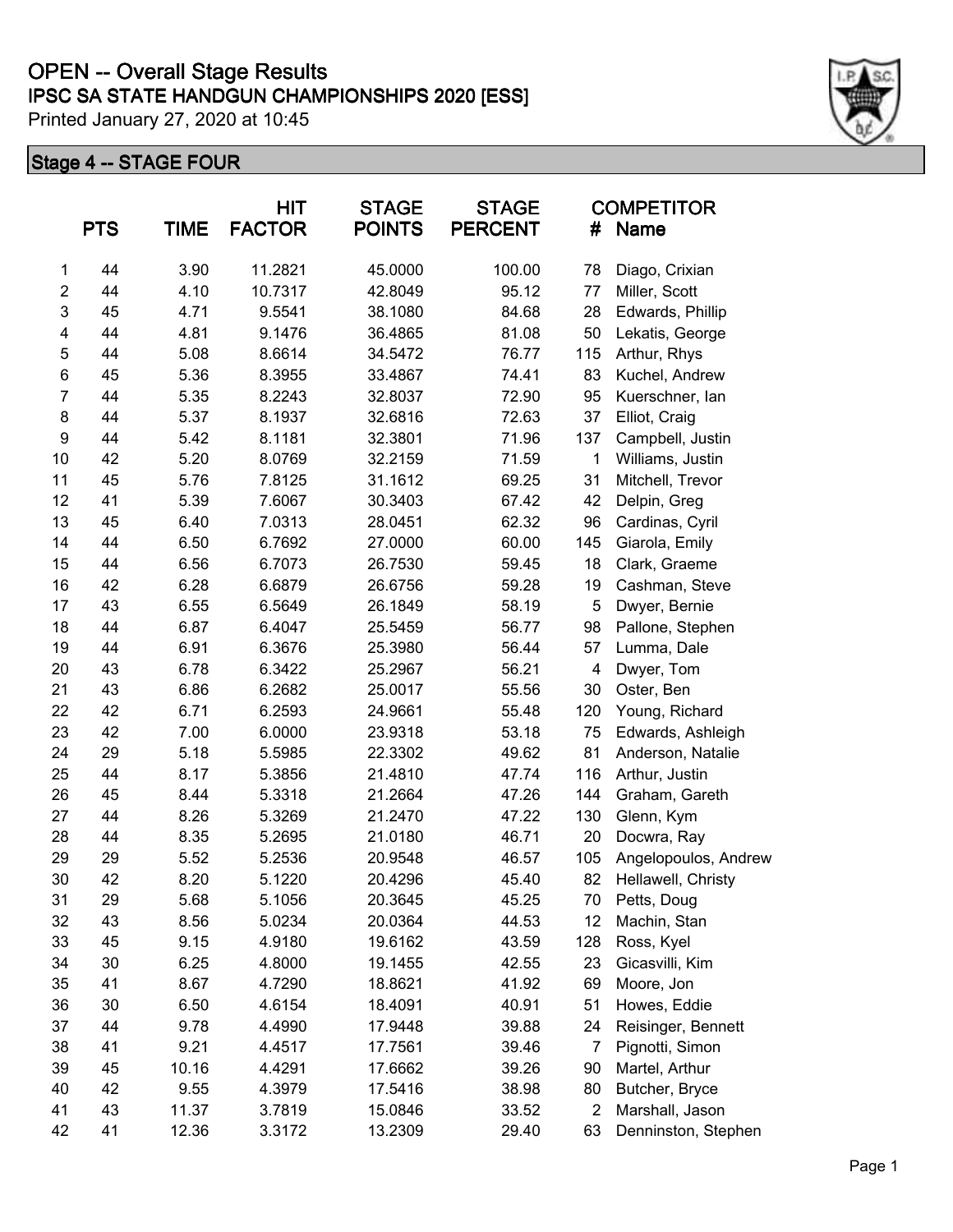|    | <b>PTS</b> | <b>TIME</b> | <b>HIT</b><br><b>FACTOR</b> | <b>STAGE</b><br><b>POINTS</b> | <b>STAGE</b><br><b>PERCENT</b> | #   | <b>COMPETITOR</b><br><b>Name</b> |
|----|------------|-------------|-----------------------------|-------------------------------|--------------------------------|-----|----------------------------------|
| 43 | 42         | 13.96       | 3.0086                      | 12.0002                       | 26.67                          | 33  | Johnstone, Paul                  |
| 44 | 45         | 18.16       | 2.4780                      | 9.8837                        | 21.96                          | 127 | Thompson, Zac                    |
| 45 | 30         | 12.28       | 2.4430                      | 9.7442                        | 21.65                          | 40  | Giarola, Matthew                 |
| 46 | 29         | 14.32       | 2.0251                      | 8.0775                        | 17.95                          | 54  | McCartney, Rodney                |
| 47 | 27         | 14.24       | 1.8961                      | 7.5627                        | 16.81                          | 73  | Bennett, Peter                   |
| 48 | 29         | 20.48       | 1.4160                      | 5.6480                        | 12.55                          | 46  | Paynter, Greg                    |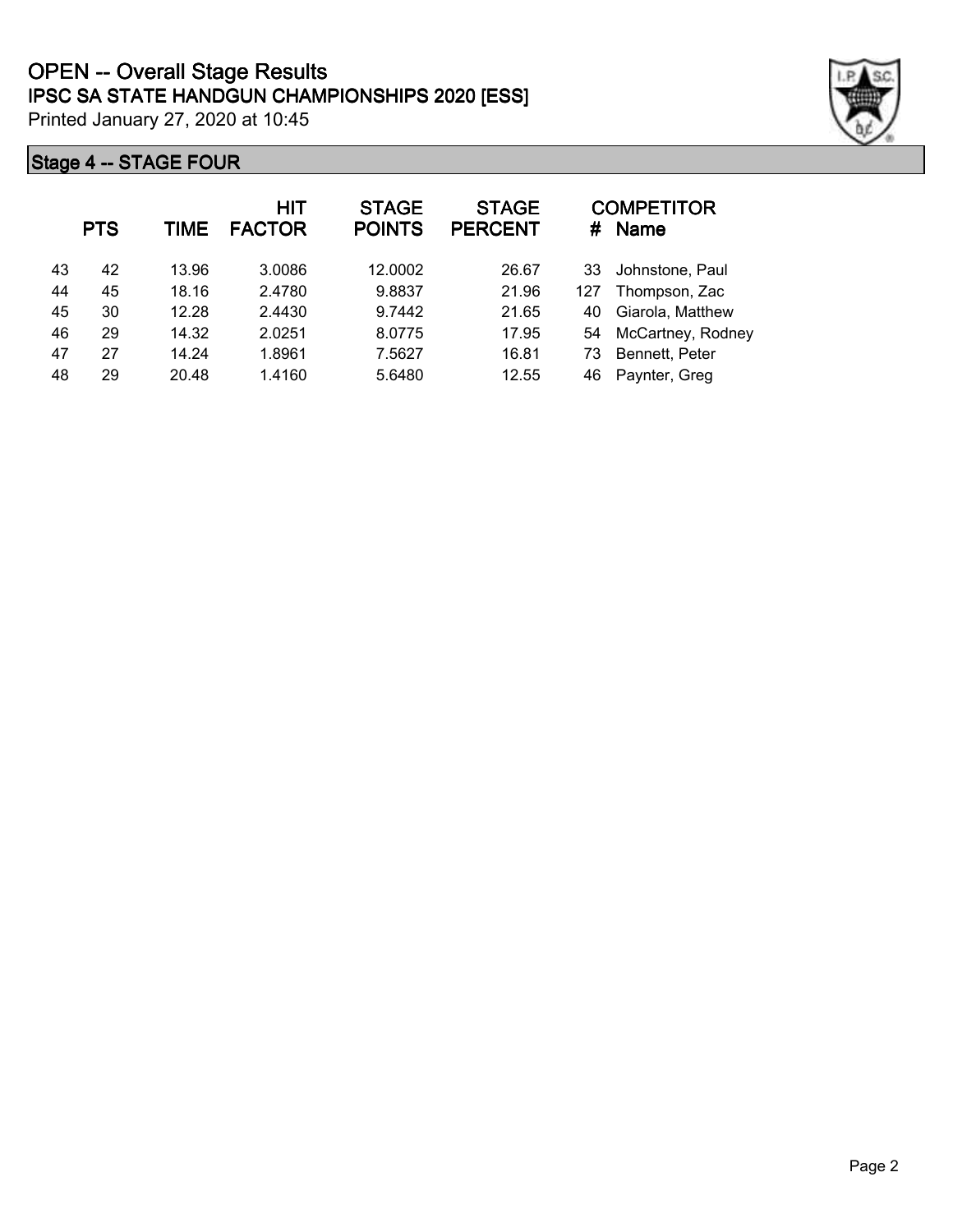|                         | <b>PTS</b> | <b>TIME</b> | <b>HIT</b><br><b>FACTOR</b> | <b>STAGE</b><br><b>POINTS</b> | <b>STAGE</b><br><b>PERCENT</b> | #   | <b>COMPETITOR</b><br>Name |
|-------------------------|------------|-------------|-----------------------------|-------------------------------|--------------------------------|-----|---------------------------|
| 1                       | 45         | 5.73        | 7.8534                      | 45.0000                       | 100.00                         | 99  | Dailey, David             |
| $\boldsymbol{2}$        | 45         | 6.62        | 6.7976                      | 38.9502                       | 86.56                          | 29  | Lyne, Greg                |
| 3                       | 44         | 6.85        | 6.4234                      | 36.8058                       | 81.79                          | 124 | Rech, lan                 |
| $\overline{\mathbf{4}}$ | 45         | 7.58        | 5.9367                      | 34.0171                       | 75.59                          | 48  | Tassie, Daniel            |
| 5                       | 44         | 7.46        | 5.8981                      | 33.7962                       | 75.10                          | 26  | Centofanti, Luigi         |
| $\,6$                   | 41         | 7.15        | 5.7343                      | 32.8573                       | 73.02                          | 55  | De Groot, Ashton          |
| $\overline{7}$          | 45         | 7.96        | 5.6533                      | 32.3932                       | 71.98                          | 45  | Hawes, Koby               |
| 8                       | 41         | 7.38        | 5.5556                      | 31.8333                       | 70.74                          | 140 | Taylor, James             |
| $\boldsymbol{9}$        | 44         | 8.55        | 5.1462                      | 29.4877                       | 65.53                          | 133 | Ortega, Dave              |
| 10                      | 45         | 8.84        | 5.0905                      | 29.1686                       | 64.82                          | 56  | Luhrs, Zeb                |
| 11                      | 43         | 8.60        | 5.0000                      | 28.6500                       | 63.67                          | 76  | Woo, Christopher          |
| 12                      | 45         | 9.42        | 4.7771                      | 27.3726                       | 60.83                          | 68  | McCrae, Gail              |
| 13                      | 45         | 9.72        | 4.6296                      | 26.5278                       | 58.95                          | 17  | Cotton, Bernhard          |
| 14                      | 43         | 9.47        | 4.5407                      | 26.0180                       | 57.82                          | 139 | Josipovic, Robert         |
| 15                      | 43         | 9.51        | 4.5216                      | 25.9085                       | 57.57                          | 142 | Villamil, Peter           |
| 16                      | 41         | 9.24        | 4.4372                      | 25.4253                       | 56.50                          | 134 | Carter, Rohan             |
| 17                      | 41         | 9.34        | 4.3897                      | 25.1531                       | 55.90                          | 62  | Guglielmino, Christina    |
| 18                      | 41         | 9.35        | 4.3850                      | 25.1262                       | 55.84                          | 43  | Rowatt, Ped               |
| 19                      | 39         | 9.45        | 4.1270                      | 23.6476                       | 52.55                          | 109 | Keley, Brian              |
| 20                      | 44         | 11.05       | 3.9819                      | 22.8163                       | 50.70                          | 123 | Taverner, Rod             |
| 21                      | 43         | 10.88       | 3.9522                      | 22.6461                       | 50.32                          | 114 | Merritt, Chuck            |
| 22                      | 30         | 7.71        | 3.8911                      | 22.2957                       | 49.55                          | 112 | Stanton, Paul             |
| 23                      | 27         | 7.12        | 3.7921                      | 21.7289                       | 48.29                          | 113 | Hewett, Simon             |
| 24                      | 41         | 10.93       | 3.7511                      | 21.4941                       | 47.76                          | 35  | Graham-Sutton, Peter      |
| 25                      | 43         | 11.57       | 3.7165                      | 21.2956                       | 47.32                          | 108 | Hughes, Carrie            |
| 26                      | 28         | 7.64        | 3.6649                      | 21.0000                       | 46.67                          | 14  | Machin, Nicholas          |
| 27                      | 39         | 11.71       | 3.3305                      | 19.0837                       | 42.41                          | 21  | d, Louise                 |
| 28                      | 29         | 8.73        | 3.3219                      | 19.0344                       | 42.30                          | 146 | Chaptini, Gassan          |
| 29                      | 43         | 13.06       | 3.2925                      | 18.8660                       | 41.92                          | 92  | Thiele, Jarrad            |
| 30                      | 41         | 12.56       | 3.2643                      | 18.7046                       | 41.57                          | 53  | Elliott, Jack             |
| 31                      | 39         | 12.03       | 3.2419                      | 18.5761                       | 41.28                          | 16  | Roberts, Alex             |
| 32                      | 43         | 13.43       | 3.2018                      | 18.3462                       | 40.77                          | 100 | Walsh, Robert             |
| 33                      | 41         | 14.25       | 2.8772                      | 16.4863                       | 36.64                          | 6   | Roscoe, Michael           |
| 34                      | 28         | 9.79        | 2.8601                      | 16.3881                       | 36.42                          | 71  | Carter, Darren            |
| 35                      | 41         | 14.77       | 2.7759                      | 15.9059                       | 35.35                          | 32  | Wells, Sarah              |
| 36                      | 42         | 15.53       | 2.7044                      | 15.4965                       | 34.44                          | 36  | Mullan, Andrew            |
| 37                      | 43         | 16.42       | 2.6188                      | 15.0055                       | 33.35                          | 129 | Brown, Isobel             |
| 38                      | 28         | 11.06       | 2.5316                      | 14.5063                       | 32.24                          | 110 | Dailey, Vicki             |
| 39                      | 43         | 17.62       | 2.4404                      | 13.9835                       | 31.07                          | 132 | Zalan, Victoria           |
| 40                      | 15         | 6.38        | 2.3511                      | 13.4718                       | 29.94                          | 121 | Taverner, Alistair        |
| 41                      | 37         | 15.78       | 2.3447                      | 13.4354                       | 29.86                          | 44  | Pope, Wayne               |
| 42                      | 30         | 15.65       | 1.9169                      | 10.9840                       | 24.41                          | 25  | Clampett, Anne            |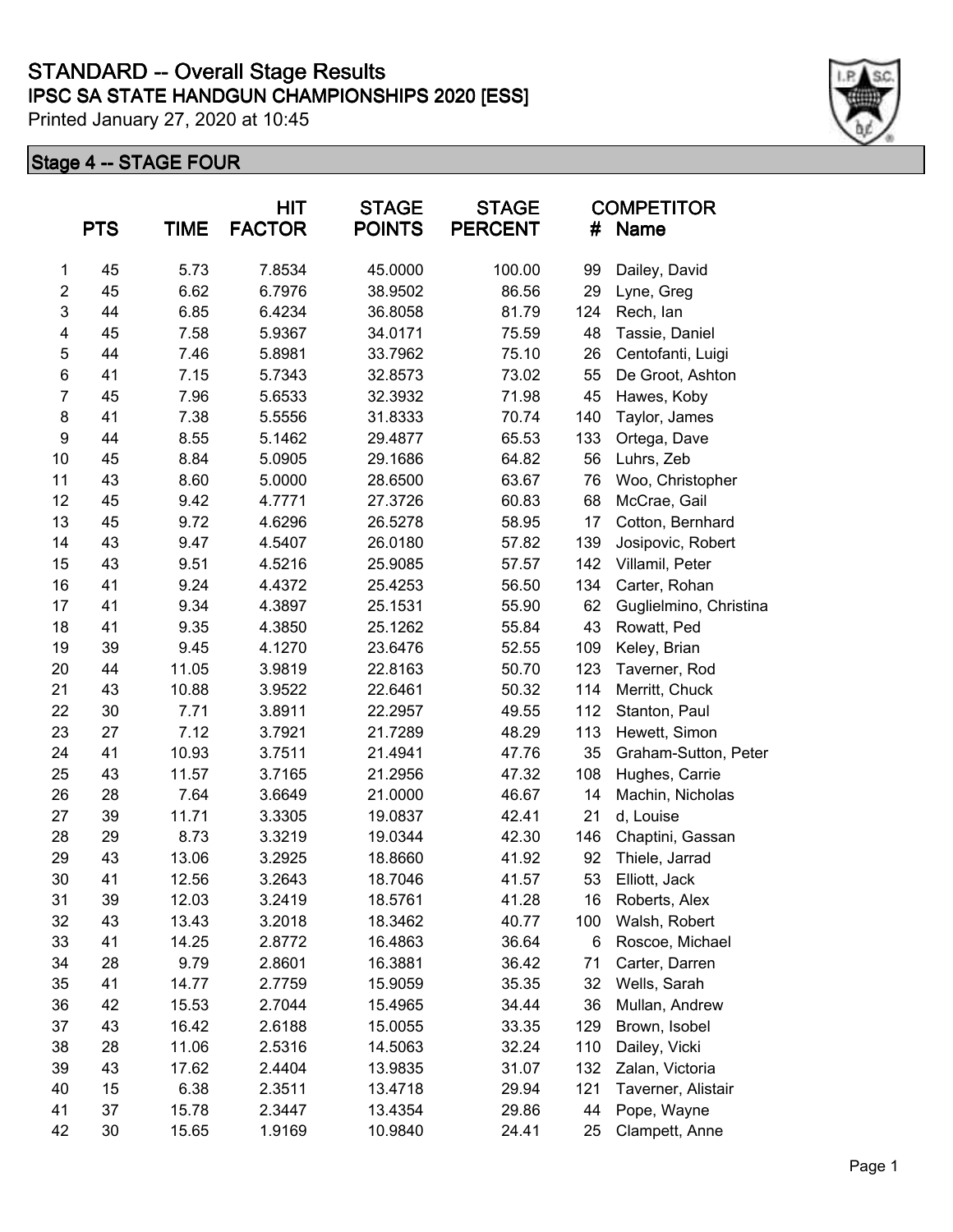|    | <b>PTS</b> | <b>TIME</b> | <b>HIT</b><br><b>FACTOR</b> | <b>STAGE</b><br><b>POINTS</b> | <b>STAGE</b><br><b>PERCENT</b> | #  | <b>COMPETITOR</b><br><b>Name</b> |
|----|------------|-------------|-----------------------------|-------------------------------|--------------------------------|----|----------------------------------|
| 43 | 39         | 23.60       | 1.6525                      | 9.4691                        | 21.04                          |    | 141 Ey, Steven                   |
| 44 | 39         | 23.83       | 1.6366                      | 9.3777                        | 20.84                          |    | 94 Sparrow, Michael              |
| 45 | 37         | 23.58       | 1.5691                      | 8.9911                        | 19.98                          | 47 | Tassie, Beau                     |
| 46 | 15         | 14.89       | 1.0074                      | 5.7723                        | 12.83                          | 8  | Wells, Graham                    |

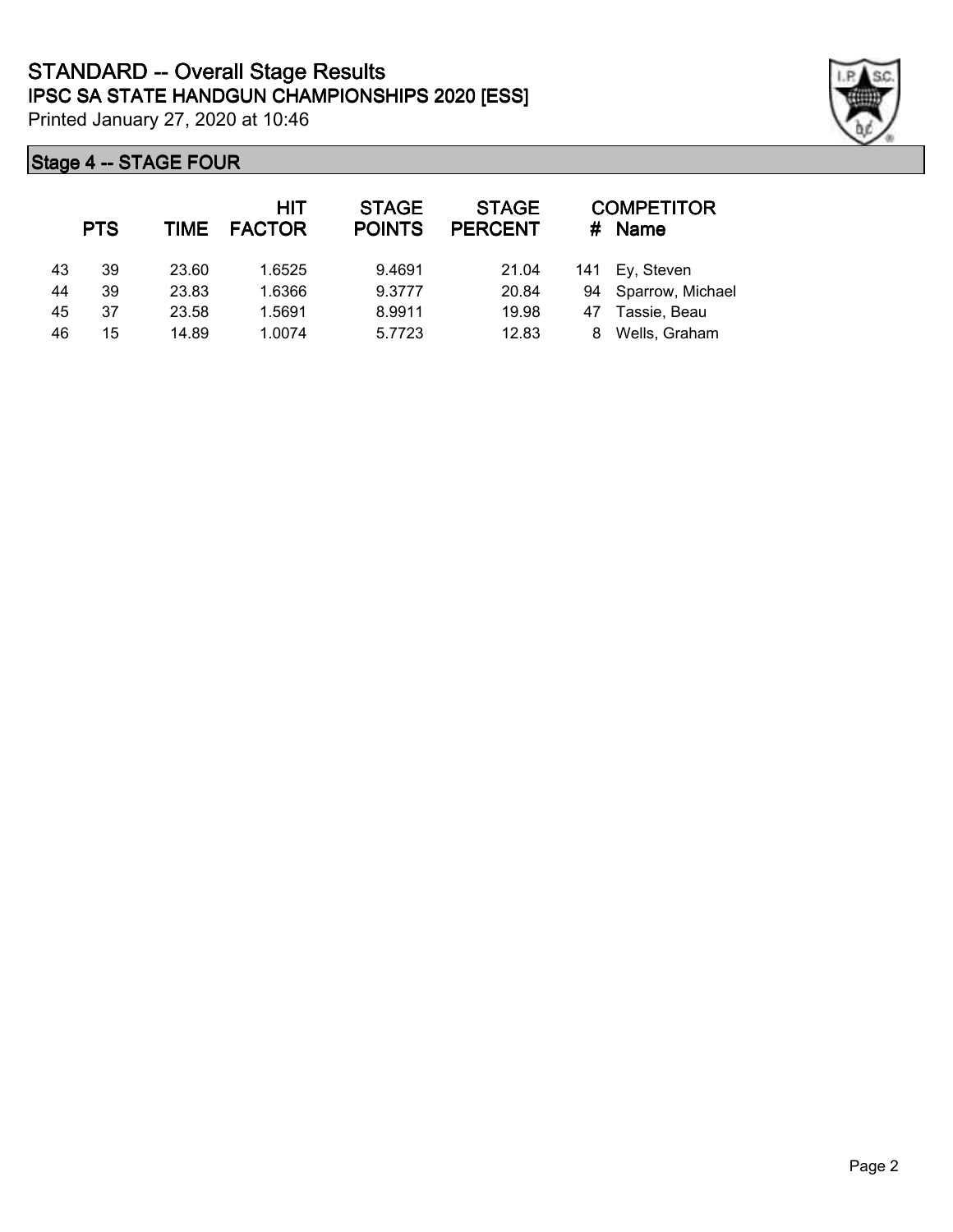|                | <b>PTS</b> | <b>TIME</b> | HIT<br><b>FACTOR</b> | <b>STAGE</b><br><b>POINTS</b> | <b>STAGE</b><br><b>PERCENT</b> | #   | <b>COMPETITOR</b><br><b>Name</b> |
|----------------|------------|-------------|----------------------|-------------------------------|--------------------------------|-----|----------------------------------|
| 1              | 45         | 5.26        | 8.5551               | 45.0000                       | 100.00                         | 104 | Phegan, Paul                     |
| $\overline{2}$ | 45         | 5.64        | 7.9787               | 41.9681                       | 93.26                          | 34  | Ferrero, Shaun                   |
| 3              | 41         | 5.19        | 7.8998               | 41.5530                       | 92.34                          | 41  | Toro, Felipe                     |
| 4              | 43         | 7.16        | 6.0056               | 31.5894                       | 70.20                          | 107 | Dorkota, Joe                     |
| 5              | 41         | 7.31        | 5.6088               | 29.5021                       | 65.56                          | 15  | Flannigan, Peter                 |
| 6              | 43         | 8.94        | 4.8098               | 25.2998                       | 56.22                          | 66  | Vainer, Michael                  |
| $\overline{7}$ | 30         | 6.46        | 4.6440               | 24.4272                       | 54.28                          | 39  | Bruse, Pat                       |
| 8              | 30         | 6.47        | 4.6368               | 24.3895                       | 54.20                          | 102 | Phegan, James                    |
| 9              | 39         | 9.22        | 4.2299               | 22.2495                       | 49.44                          | 3   | Ciapryna, Myron                  |
| 10             | 39         | 9.40        | 4.1489               | 21.8234                       | 48.50                          | 87  | Dovi, John                       |
| 11             | 37         | 9.43        | 3.9236               | 20.6384                       | 45.86                          | 125 | Arnold, Troy                     |
| 12             | 41         | 11.58       | 3.5406               | 18.6235                       | 41.39                          | 59  | Dawes, Geoff                     |
| 13             | 37         | 11.04       | 3.3514               | 17.6286                       | 39.17                          | 138 | Kanti-Paul, Galen                |
| 14             | 39         | 12.73       | 3.0636               | 16.1147                       | 35.81                          | 101 | Phegan, Naomi                    |
| 15             | 43         | 15.04       | 2.8590               | 15.0386                       | 33.42                          | 117 | Houston, Porsha                  |
| 16             | 26         | 9.20        | 2.8261               | 14.8652                       | 33.03                          | 49  | Cornish, Glenn                   |
| 17             | 28         | 11.01       | 2.5431               | 13.3769                       | 29.73                          | 86  | Dovi, Jared                      |
| 18             | 45         | 21.44       | 2.0989               | 11.0401                       | 24.53                          | 103 | Phegan, Caroline                 |
| 19             | 15         | 7.53        | 1.9920               | 10.4781                       | 23.28                          | 22  | Moll, Andrew                     |
| 20             | 11         | 9.61        | 1.1446               | 6.0208                        | 13.38                          | 38  | Ford, Ron                        |
| 21             | 15         | 14.21       | 1.0556               | 5.5524                        | 12.34                          | 67  | Mc Crae, Colin                   |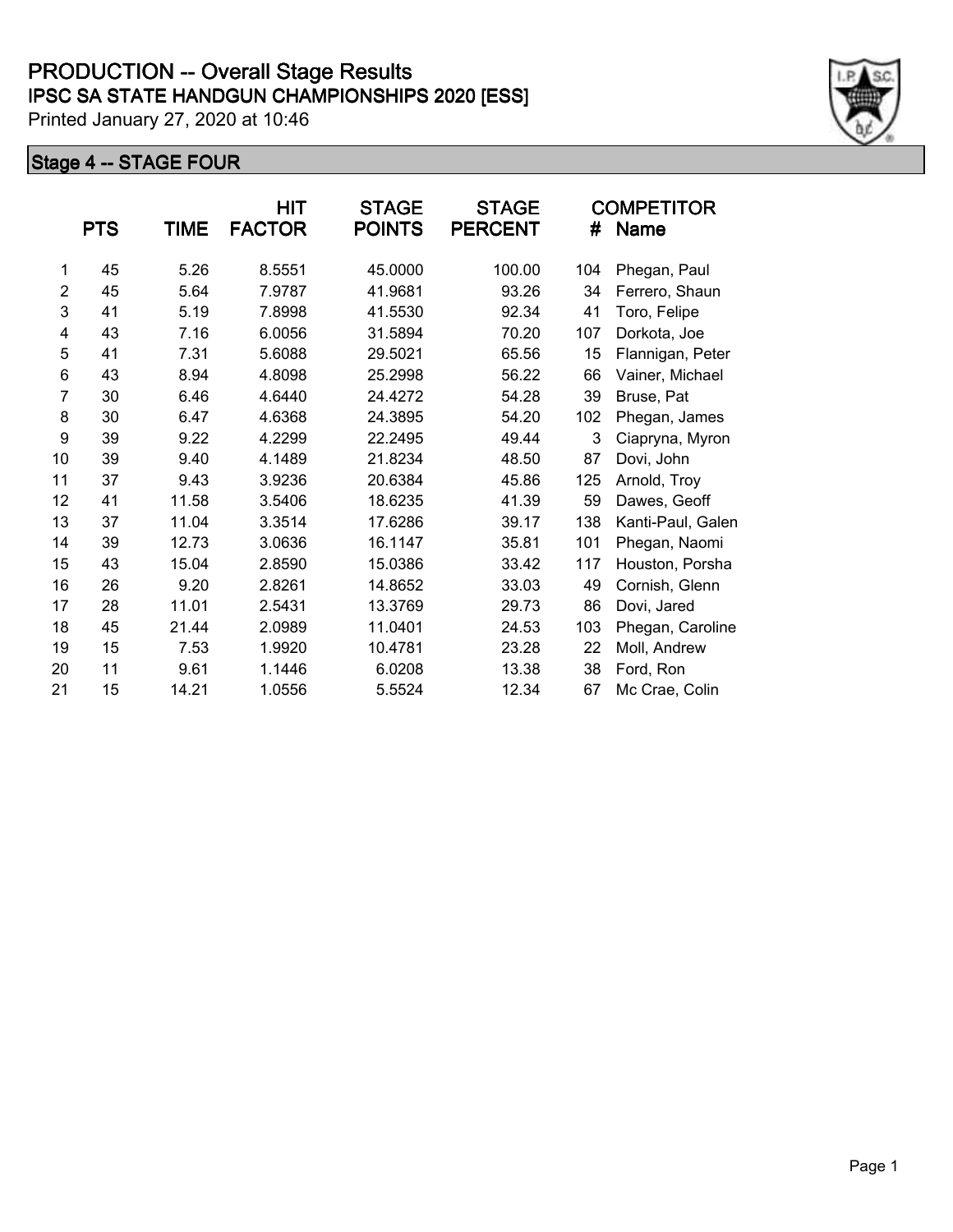|    | <b>PTS</b>  | TIME  | <b>HIT</b><br><b>FACTOR</b> | <b>STAGE</b><br><b>POINTS</b> | <b>STAGE</b><br><b>PERCENT</b> | #   | <b>COMPETITOR</b><br><b>Name</b> |
|----|-------------|-------|-----------------------------|-------------------------------|--------------------------------|-----|----------------------------------|
| 1  | 45          | 6.08  | 7.4013                      | 45.0000                       | 100.00                         | 11  | Owen, David                      |
| 2  | 39          | 7.89  | 4.9430                      | 30.0532                       | 66.78                          | 122 | Calvert, Darren                  |
| 3  | 45          | 10.81 | 4.1628                      | 25.3099                       | 56.24                          | 118 | Houston, Dakota                  |
| 4  | 43          | 10.62 | 4.0490                      | 24.6177                       | 54.71                          | 119 | Houston, Scott                   |
| 5  | 41          | 10.23 | 4.0078                      | 24.3675                       | 54.15                          | 106 | Hudson, Michael                  |
| 6  | 39          | 10.31 | 3.7827                      | 22.9990                       | 51.11                          | 135 | Richardson, Anthony              |
| 7  | 39          | 10.37 | 3.7608                      | 22.8660                       | 50.81                          | 91  | Smith, Terry                     |
| 8  | 28          | 7.51  | 3.7284                      | 22.6684                       | 50.37                          | 136 | Keranovich, Joshua               |
| 9  | 41          | 15.15 | 2.7063                      | 16.4541                       | 36.56                          | 58  | Evangelista, Rikki               |
| 10 | $\mathbf 0$ | 0.00  | 0.0000                      | 0.0000                        | 0.00                           | 79  | Blackmore, Peter                 |
| 11 | $\mathbf 0$ | 0.00  | 0.0000                      | 0.0000                        | 0.00                           | 143 | Day, Trent                       |

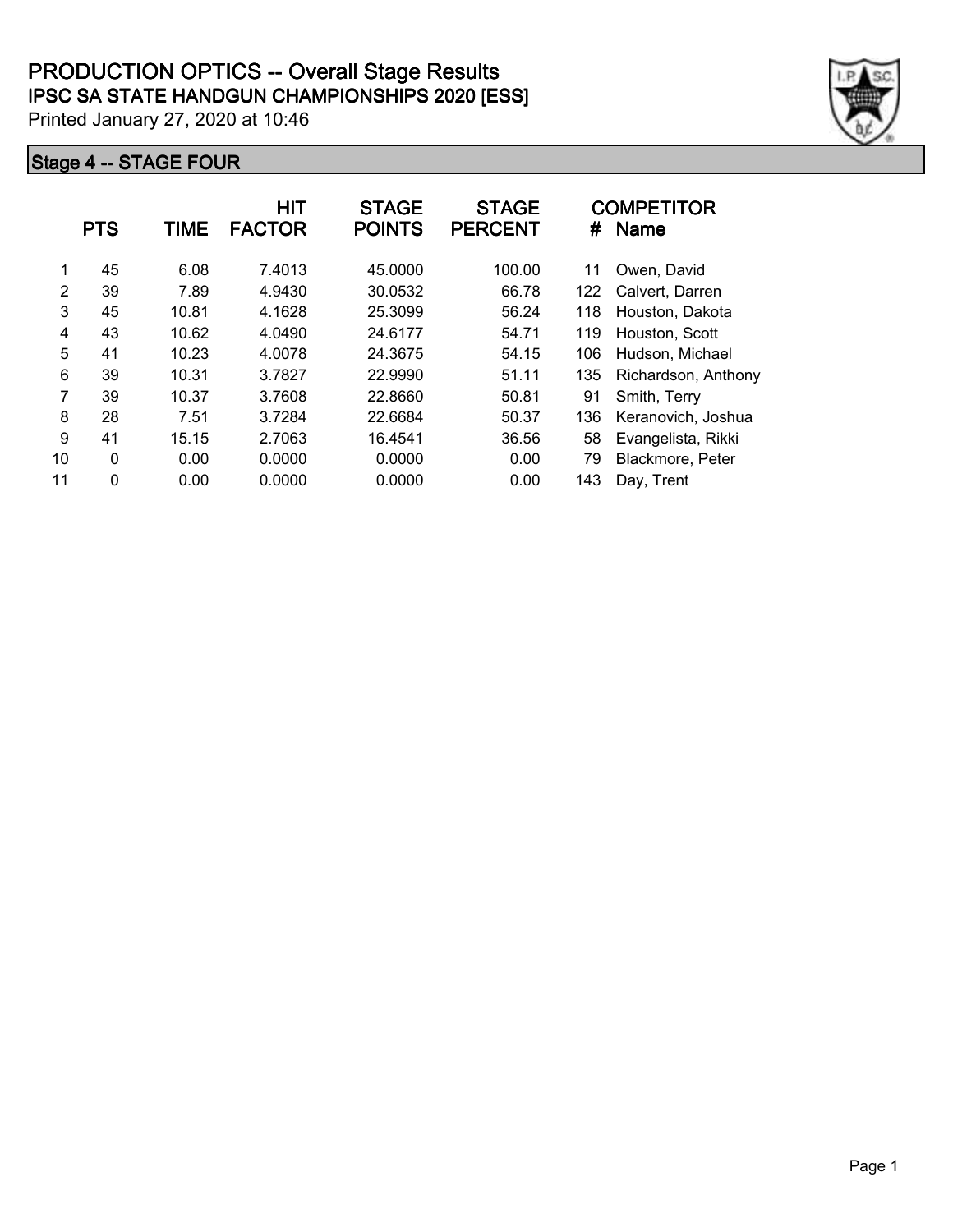|    | <b>PTS</b> | <b>TIME</b> | HIT<br><b>FACTOR</b> | <b>STAGE</b><br><b>POINTS</b> | <b>STAGE</b><br><b>PERCENT</b> | #   | <b>COMPETITOR</b><br><b>Name</b> |
|----|------------|-------------|----------------------|-------------------------------|--------------------------------|-----|----------------------------------|
| 1  | 45         | 5.16        | 8.7209               | 45.0000                       | 100.00                         | 111 | Brown, Ryan                      |
| 2  | 41         | 5.84        | 7.0205               | 36.2260                       | 80.50                          | 84  | Dyson, Jeremy                    |
| 3  | 41         | 6.77        | 6.0561               | 31.2496                       | 69.44                          | 72  | Moss, Andrew                     |
| 4  | 28         | 5.36        | 5.2239               | 26.9552                       | 59.90                          | 131 | Glenn, Nick                      |
| 5  | 37         | 7.50        | 4.9333               | 25.4560                       | 56.57                          | 10  | Bennett, Alan                    |
| 6  | 41         | 9.98        | 4.1082               | 21.1984                       | 47.11                          | 74  | Baker, Mark                      |
| 7  | 39         | 10.50       | 3.7143               | 19.1657                       | 42.59                          | 65  | Vainer, Jordan                   |
| 8  | 26         | 7.50        | 3.4667               | 17.8880                       | 39.75                          | 52  | Hatswell, Robert                 |
| 9  | 41         | 14.05       | 2.9181               | 15.0576                       | 33.46                          | 64  | Tan, Ivan                        |
| 10 | 45         | 15.98       | 2.8160               | 14.5307                       | 32.29                          | 9   | Bennett, Janet                   |
| 11 | 26         | 10.97       | 2.3701               | 12.2297                       | 27.18                          | 89  | Stokes, Phil                     |
| 12 | 15         | 13.35       | 1.1236               | 5.7978                        | 12.88                          | 13  | Chambers, Bruce                  |

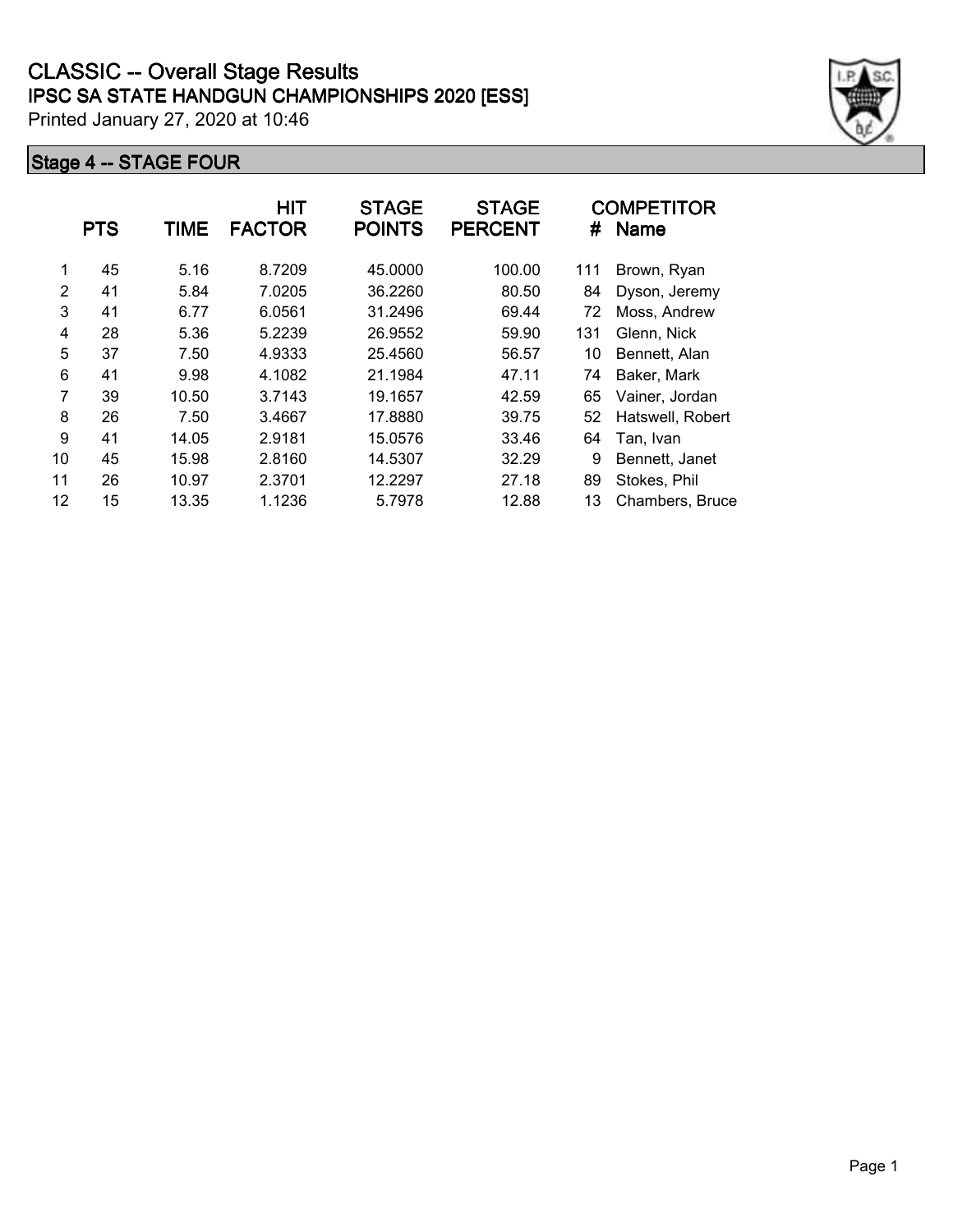

| <b>PTS</b> |       | HIT<br>TIME FACTOR | STAGE<br><b>POINTS</b> | <b>STAGE</b><br><b>PERCENT</b> |    | <b>COMPETITOR</b><br># Name |
|------------|-------|--------------------|------------------------|--------------------------------|----|-----------------------------|
| 41         | 12 69 | 3.2309             | 45.0000                | 100.00                         |    | 126 Krcevinac, Mike         |
| 45         | 16.06 | 2.8020             | 39.0263                | 86.73                          | 60 | Marsh. Len                  |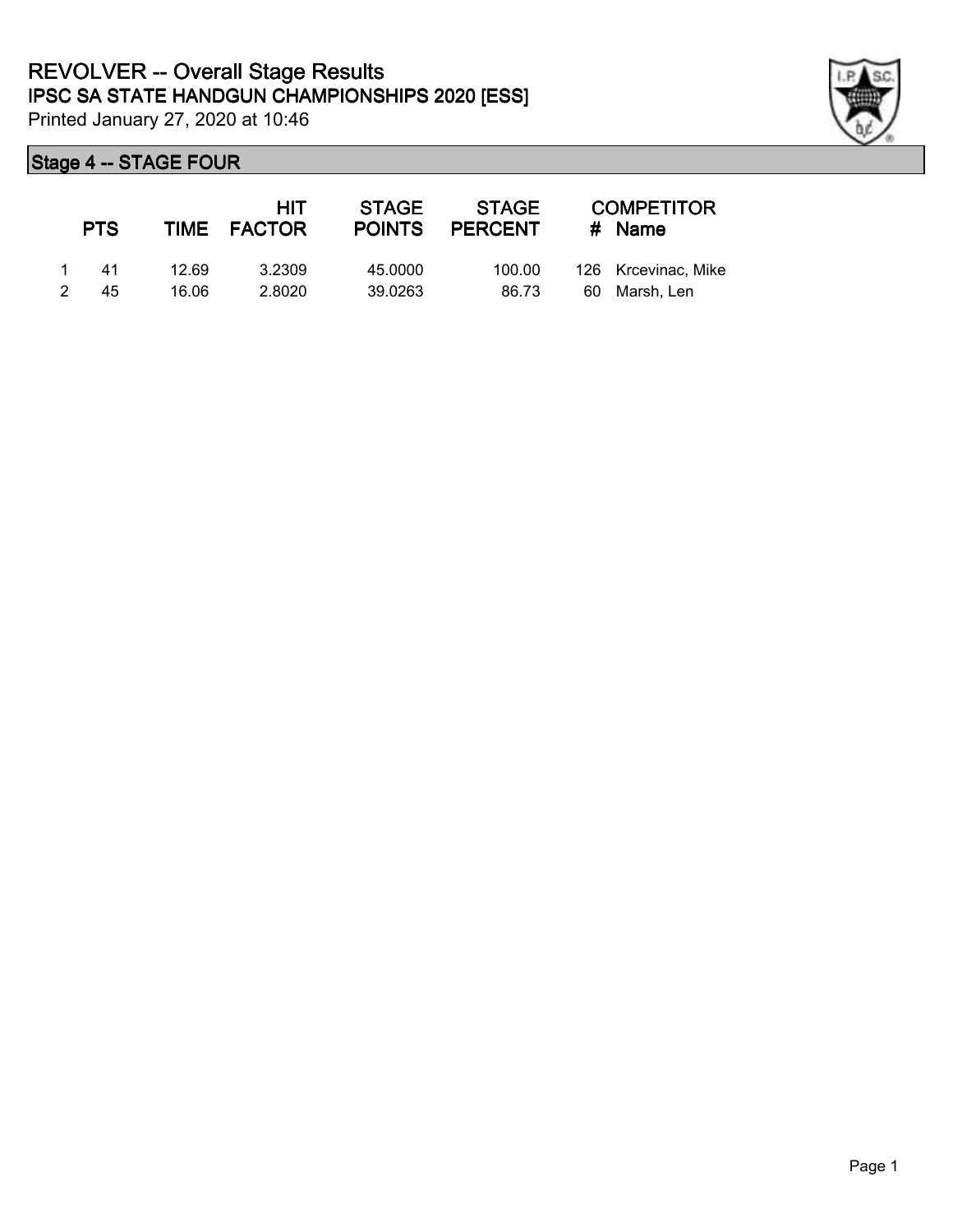# **IPSC SA STATE HANDGUN CHAMPIONSHIPS 2020 [ESS] OPEN -- Overall Stage Results**

Printed January 27, 2020 at 10:46

#### **Stage 5 -- STGE FIVE**

|                | <b>PTS</b> | <b>TIME</b> | <b>HIT</b><br><b>FACTOR</b> | <b>STAGE</b><br><b>POINTS</b> | <b>STAGE</b><br><b>PERCENT</b> | <b>COMPETITOR</b><br>#<br>Name |                      |
|----------------|------------|-------------|-----------------------------|-------------------------------|--------------------------------|--------------------------------|----------------------|
| 1              | 47         | 6.28        | 7.4841                      | 50.0000                       | 100.00                         | 115                            | Arthur, Rhys         |
| $\overline{2}$ | 46         | 6.41        | 7.1763                      | 47.9437                       | 95.89                          | 4                              | Dwyer, Tom           |
| 3              | 45         | 6.44        | 6.9876                      | 46.6830                       | 93.37                          | 77                             | Miller, Scott        |
| 4              | 42         | 6.64        | 6.3253                      | 42.2584                       | 84.52                          | 116                            | Arthur, Justin       |
| 5              | 44         | 7.04        | 6.2500                      | 41.7553                       | 83.51                          | 81                             | Anderson, Natalie    |
| 6              | 46         | 7.46        | 6.1662                      | 41.1956                       | 82.39                          | 5                              | Dwyer, Bernie        |
| $\overline{7}$ | 44         | 7.14        | 6.1625                      | 41.1705                       | 82.34                          | 70                             | Petts, Doug          |
| 8              | 41         | 6.85        | 5.9854                      | 39.9876                       | 79.98                          | 28                             | Edwards, Phillip     |
| 9              | 43         | 7.37        | 5.8345                      | 38.9792                       | 77.96                          | 105                            | Angelopoulos, Andrew |
| 10             | 37         | 6.41        | 5.7722                      | 38.5634                       | 77.13                          | 50                             | Lekatis, George      |
| 11             | 44         | 8.20        | 5.3659                      | 35.8485                       | 71.70                          | 42                             | Delpin, Greg         |
| 12             | 47         | 8.88        | 5.2928                      | 35.3604                       | 70.72                          | $\overline{7}$                 | Pignotti, Simon      |
| 13             | 42         | 8.12        | 5.1724                      | 34.5561                       | 69.11                          | 127                            | Thompson, Zac        |
| 14             | 37         | 7.30        | 5.0685                      | 33.8618                       | 67.72                          | 57                             | Lumma, Dale          |
| 15             | 44         | 8.73        | 5.0401                      | 33.6721                       | 67.34                          | 96                             | Cardinas, Cyril      |
| 16             | 45         | 9.37        | 4.8026                      | 32.0852                       | 64.17                          | 12                             | Machin, Stan         |
| 17             | 30         | 6.34        | 4.7319                      | 31.6129                       | 63.23                          | 83                             | Kuchel, Andrew       |
| 18             | 47         | 10.01       | 4.6953                      | 31.3686                       | 62.74                          | 98                             | Pallone, Stephen     |
| 19             | 42         | 8.96        | 4.6875                      | 31.3165                       | 62.63                          | 130                            | Glenn, Kym           |
| 20             | 41         | 9.04        | 4.5354                      | 30.3003                       | 60.60                          | 40                             | Giarola, Matthew     |
| 21             | 44         | 9.87        | 4.4580                      | 29.7829                       | 59.57                          | 37                             | Elliot, Craig        |
| 22             | 44         | 10.08       | 4.3651                      | 29.1624                       | 58.32                          | 31                             | Mitchell, Trevor     |
| 23             | 39         | 9.03        | 4.3189                      | 28.8542                       | 57.71                          | 23                             | Gicasvilli, Kim      |
| 24             | 43         | 9.98        | 4.3086                      | 28.7852                       | 57.57                          | 73                             | Bennett, Peter       |
| 25             | 42         | 9.93        | 4.2296                      | 28.2574                       | 56.51                          | 128                            | Ross, Kyel           |
| 26             | 45         | 10.81       | 4.1628                      | 27.8111                       | 55.62                          | 120                            | Young, Richard       |
| 27             | 33         | 8.06        | 4.0943                      | 27.3534                       | 54.71                          | 75                             | Edwards, Ashleigh    |
| 28             | 40         | 9.86        | 4.0568                      | 27.1028                       | 54.21                          | 82                             | Hellawell, Christy   |
| 29             | 44         | 11.06       | 3.9783                      | 26.5784                       | 53.16                          | 54                             | McCartney, Rodney    |
| 30             | 45         | 12.01       | 3.7469                      | 25.0323                       | 50.06                          | 18                             | Clark, Graeme        |
| 31             | 29         | 7.78        | 3.7275                      | 24.9029                       | 49.81                          | 24                             | Reisinger, Bennett   |
| 32             | 39         | 10.51       | 3.7108                      | 24.7910                       | 49.58                          | 144                            | Graham, Gareth       |
| 33             | 44         | 12.92       | 3.4056                      | 22.7521                       | 45.50                          | 69                             | Moore, Jon           |
| 34             | 45         | 13.22       | 3.4039                      | 22.7412                       | 45.48                          | 33                             | Johnstone, Paul      |
| 35             | 33         | 10.05       | 3.2836                      | 21.9371                       | 43.87                          | 1                              | Williams, Justin     |
| 36             | 43         | 13.56       | 3.1711                      | 21.1856                       | 42.37                          | 20                             | Docwra, Ray          |
| 37             | 28         | 8.91        | 3.1425                      | 20.9948                       | 41.99                          | 145                            | Giarola, Emily       |
| 38             | 23         | 7.34        | 3.1335                      | 20.9345                       | 41.87                          | 137                            | Campbell, Justin     |
| 39             | 29         | 9.56        | 3.0335                      | 20.2662                       | 40.53                          | 95                             | Kuerschner, lan      |
| 40             | 26         | 8.89        | 2.9246                      | 19.5390                       | 39.08                          | 63                             | Denninston, Stephen  |
| 41             | 40         | 13.79       | 2.9007                      | 19.3788                       | 38.76                          | $\overline{2}$                 | Marshall, Jason      |
| 42             | 44         | 15.47       | 2.8442                      | 19.0018                       | 38.00                          | 30                             | Oster, Ben           |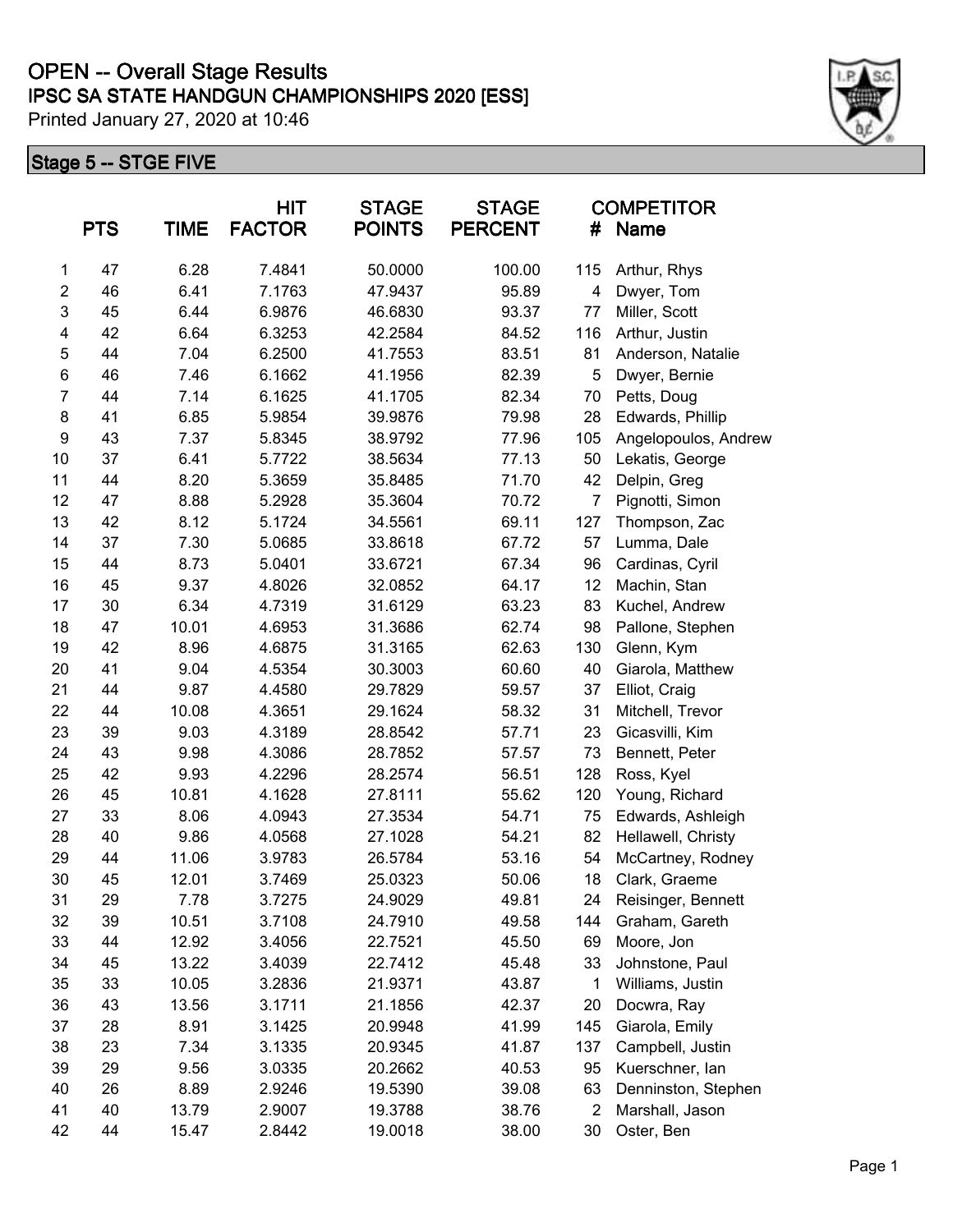



| <b>PTS</b> | TIME  | HIT<br><b>FACTOR</b> | <b>STAGE</b><br><b>POINTS</b> | <b>STAGE</b><br><b>PERCENT</b> | #  | <b>COMPETITOR</b><br><b>Name</b> |
|------------|-------|----------------------|-------------------------------|--------------------------------|----|----------------------------------|
| 38         | 15.89 | 2.3914               | 15.9769                       | 31.95                          | 46 | Paynter, Greg                    |
| 31         | 13.98 | 2.2175               | 14.8145                       | 29.63                          | 19 | Cashman, Steve                   |
| 44         | 23.53 | 1.8700               | 12.4929                       | 24.99                          | 51 | Howes, Eddie                     |
| 40         | 27.18 | 1.4717               | 9.8320                        | 19.66                          | 90 | Martel, Arthur                   |
| 16         | 11.69 | 1.3687               | 9.1440                        | 18.29                          | 80 | Butcher, Bryce                   |
| $\Omega$   | 5.77  | 0.0000               | 0.0000                        | 0.00                           | 78 | Diago, Crixian                   |
|            |       |                      |                               |                                |    |                                  |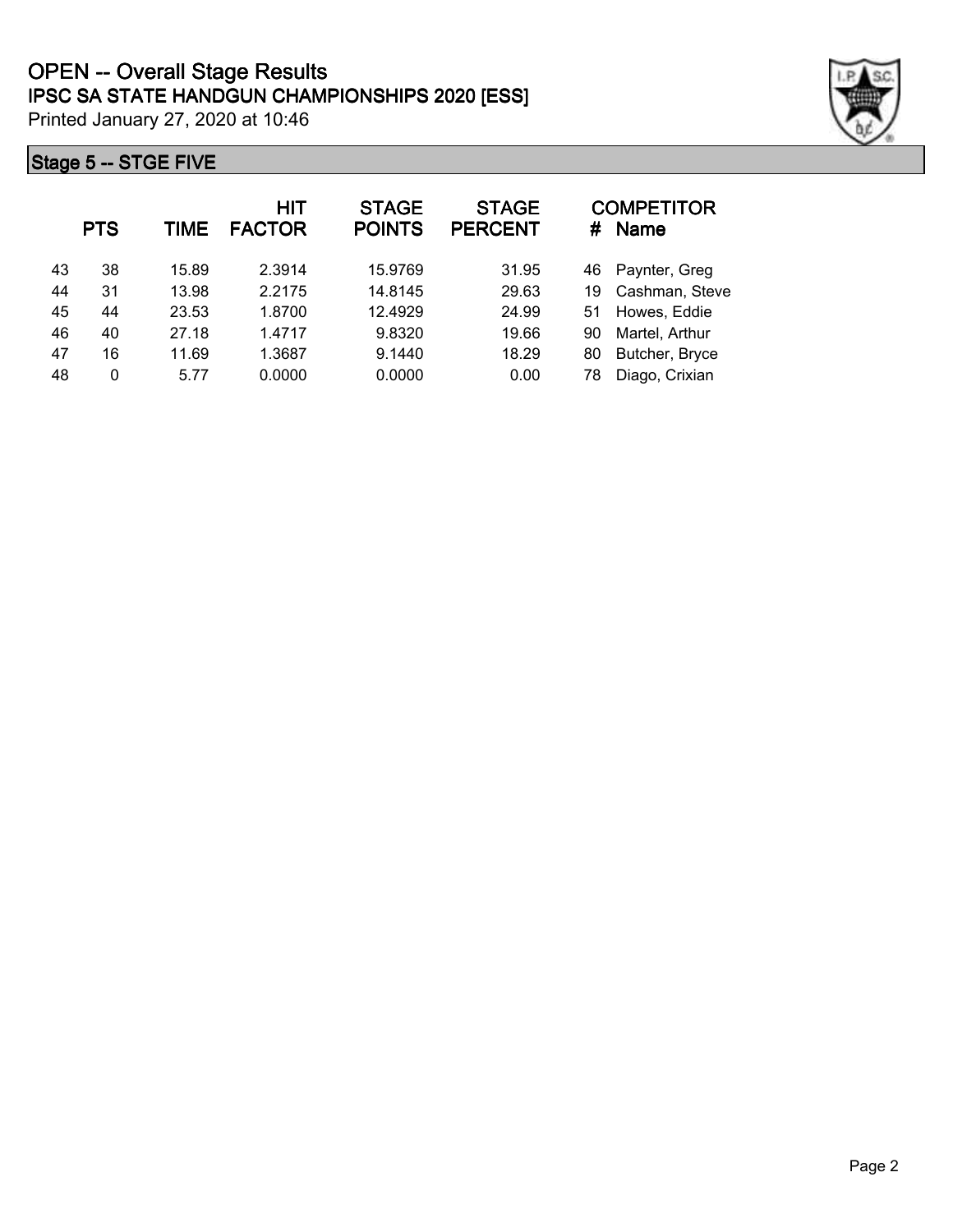## **Stage 5 -- STGE FIVE**

|                         | <b>PTS</b>              | <b>TIME</b> | <b>HIT</b><br><b>FACTOR</b> | <b>STAGE</b><br><b>POINTS</b> | <b>STAGE</b><br><b>PERCENT</b> | #   | <b>COMPETITOR</b><br>Name |
|-------------------------|-------------------------|-------------|-----------------------------|-------------------------------|--------------------------------|-----|---------------------------|
| 1                       | 40                      | 8.67        | 4.6136                      | 50.0000                       | 100.00                         | 121 | Taverner, Alistair        |
| $\overline{2}$          | 40                      | 9.18        | 4.3573                      | 47.2222                       | 94.44                          | 45  | Hawes, Koby               |
| 3                       | 46                      | 10.76       | 4.2751                      | 46.3313                       | 92.66                          | 139 | Josipovic, Robert         |
| $\overline{\mathbf{4}}$ | 36                      | 8.47        | 4.2503                      | 46.0626                       | 92.13                          | 55  | De Groot, Ashton          |
| 5                       | 42                      | 10.18       | 4.1257                      | 44.7127                       | 89.43                          | 48  | Tassie, Daniel            |
| $\,6$                   | 39                      | 9.56        | 4.0795                      | 44.2116                       | 88.42                          | 99  | Dailey, David             |
| $\overline{7}$          | 41                      | 10.11       | 4.0554                      | 43.9503                       | 87.90                          | 26  | Centofanti, Luigi         |
| 8                       | 34                      | 9.31        | 3.6520                      | 39.5784                       | 79.16                          | 140 | Taylor, James             |
| 9                       | 39                      | 10.99       | 3.5487                      | 38.4588                       | 76.92                          | 146 | Chaptini, Gassan          |
| 10                      | 48                      | 13.57       | 3.5372                      | 38.3346                       | 76.67                          | 36  | Mullan, Andrew            |
| 11                      | 48                      | 13.82       | 3.4732                      | 37.6411                       | 75.28                          | 112 | Stanton, Paul             |
| 12                      | 38                      | 11.10       | 3.4234                      | 37.1013                       | 74.20                          | 53  | Elliott, Jack             |
| 13                      | 48                      | 14.21       | 3.3779                      | 36.6080                       | 73.22                          | 124 | Rech, lan                 |
| 14                      | 32                      | 9.55        | 3.3508                      | 36.3141                       | 72.63                          | 113 | Hewett, Simon             |
| 15                      | 40                      | 11.97       | 3.3417                      | 36.2155                       | 72.43                          | 62  | Guglielmino, Christina    |
| 16                      | 38                      | 11.75       | 3.2340                      | 35.0489                       | 70.10                          | 16  | Roberts, Alex             |
| 17                      | 43                      | 13.78       | 3.1205                      | 33.8180                       | 67.64                          | 6   | Roscoe, Michael           |
| 18                      | 36                      | 12.11       | 2.9727                      | 32.2172                       | 64.43                          | 43  | Rowatt, Ped               |
| 19                      | 36                      | 12.20       | 2.9508                      | 31.9795                       | 63.96                          | 8   | Wells, Graham             |
| 20                      | 40                      | 13.64       | 2.9326                      | 31.7815                       | 63.56                          | 94  | Sparrow, Michael          |
| 21                      | 27                      | 9.87        | 2.7356                      | 29.6467                       | 59.29                          | 133 | Ortega, Dave              |
| 22                      | 28                      | 10.30       | 2.7184                      | 29.4612                       | 58.92                          | 76  | Woo, Christopher          |
| 23                      | 30                      | 11.07       | 2.7100                      | 29.3699                       | 58.74                          | 142 | Villamil, Peter           |
| 24                      | 34                      | 13.44       | 2.5298                      | 27.4163                       | 54.83                          | 109 | Keley, Brian              |
| 25                      | 32                      | 12.67       | 2.5257                      | 27.3717                       | 54.74                          | 68  | McCrae, Gail              |
| 26                      | 38                      | 16.10       | 2.3602                      | 25.5792                       | 51.16                          | 56  | Luhrs, Zeb                |
| 27                      | 34                      | 14.97       | 2.2712                      | 24.6142                       | 49.23                          | 132 | Zalan, Victoria           |
| 28                      | 42                      | 19.54       | 2.1494                      | 23.2945                       | 46.59                          | 71  | Carter, Darren            |
| 29                      | 42                      | 19.90       | 2.1106                      | 22.8731                       | 45.75                          | 100 | Walsh, Robert             |
| 30                      | 34                      | 16.54       | 2.0556                      | 22.2778                       | 44.56                          | 35  | Graham-Sutton, Peter      |
| 31                      | 28                      | 14.50       | 1.9310                      | 20.9276                       | 41.86                          | 110 | Dailey, Vicki             |
| 32                      | 36                      | 19.85       | 1.8136                      | 19.6549                       | 39.31                          | 92  | Thiele, Jarrad            |
| 33                      | 20                      | 13.12       | 1.5244                      | 16.5206                       | 33.04                          | 134 | Carter, Rohan             |
| 34                      | 36                      | 25.61       | 1.4057                      | 15.2343                       | 30.47                          | 44  | Pope, Wayne               |
| 35                      | 30                      | 21.39       | 1.4025                      | 15.1999                       | 30.40                          | 25  | Clampett, Anne            |
| 36                      | 32                      | 22.89       | 1.3980                      | 15.1507                       | 30.30                          | 17  | Cotton, Bernhard          |
| 37                      | 21                      | 16.13       | 1.3019                      | 14.1096                       | 28.22                          | 123 | Taverner, Rod             |
| 38                      | 15                      | 11.60       | 1.2931                      | 14.0140                       | 28.03                          | 141 | Ey, Steven                |
| 39                      | 17                      | 14.41       | 1.1797                      | 12.7854                       | 25.57                          | 108 | Hughes, Carrie            |
| 40                      | 27                      | 27.44       | 0.9840                      | 10.6637                       | 21.33                          | 47  | Tassie, Beau              |
| 41                      | 1                       | 7.53        | 0.1328                      | 1.4392                        | 2.88                           | 14  | Machin, Nicholas          |
| 42                      | $\overline{\mathbf{c}}$ | 15.74       | 0.1271                      | 1.3771                        | 2.75                           | 114 | Merritt, Chuck            |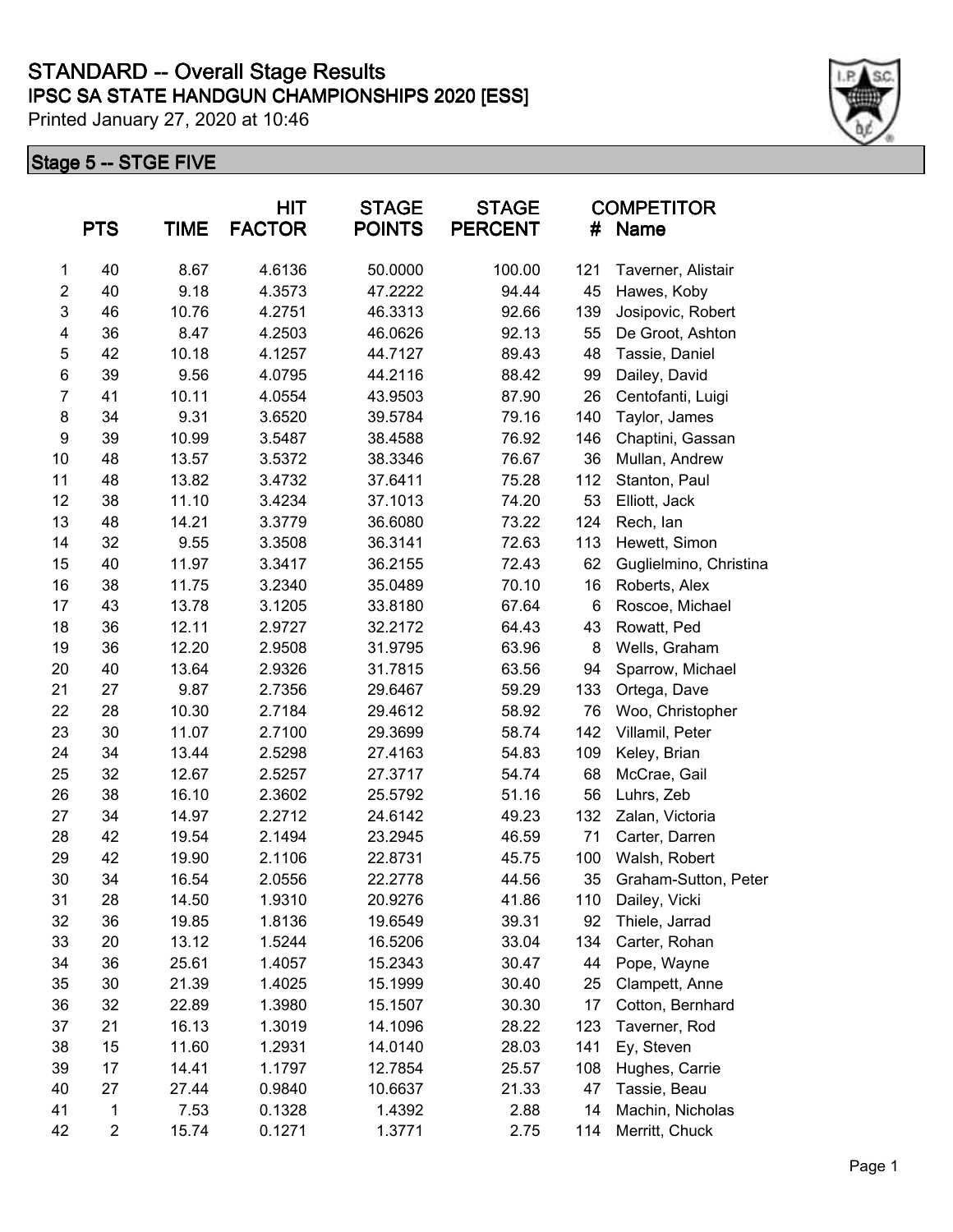## **Stage 5 -- STGE FIVE**

|    | <b>PTS</b> | TIME  | HIT<br><b>FACTOR</b> | <b>STAGE</b><br><b>POINTS</b> | <b>STAGE</b><br><b>PERCENT</b> | #   | <b>COMPETITOR</b><br><b>Name</b> |
|----|------------|-------|----------------------|-------------------------------|--------------------------------|-----|----------------------------------|
| 43 | 0          | 21.00 | 0.0000               | 0.0000                        | 0.00                           | 32  | Wells, Sarah                     |
| 44 | 0          | 13.57 | 0.0000               | 0.0000                        | 0.00                           | 129 | Brown, Isobel                    |
| 45 | 0          | 13.87 | 0.0000               | 0.0000                        | 0.00                           | 29  | Lyne, Greg                       |
| 46 | 0          | 18.65 | 0.0000               | 0.0000                        | 0.00                           | 21  | d, Louise                        |

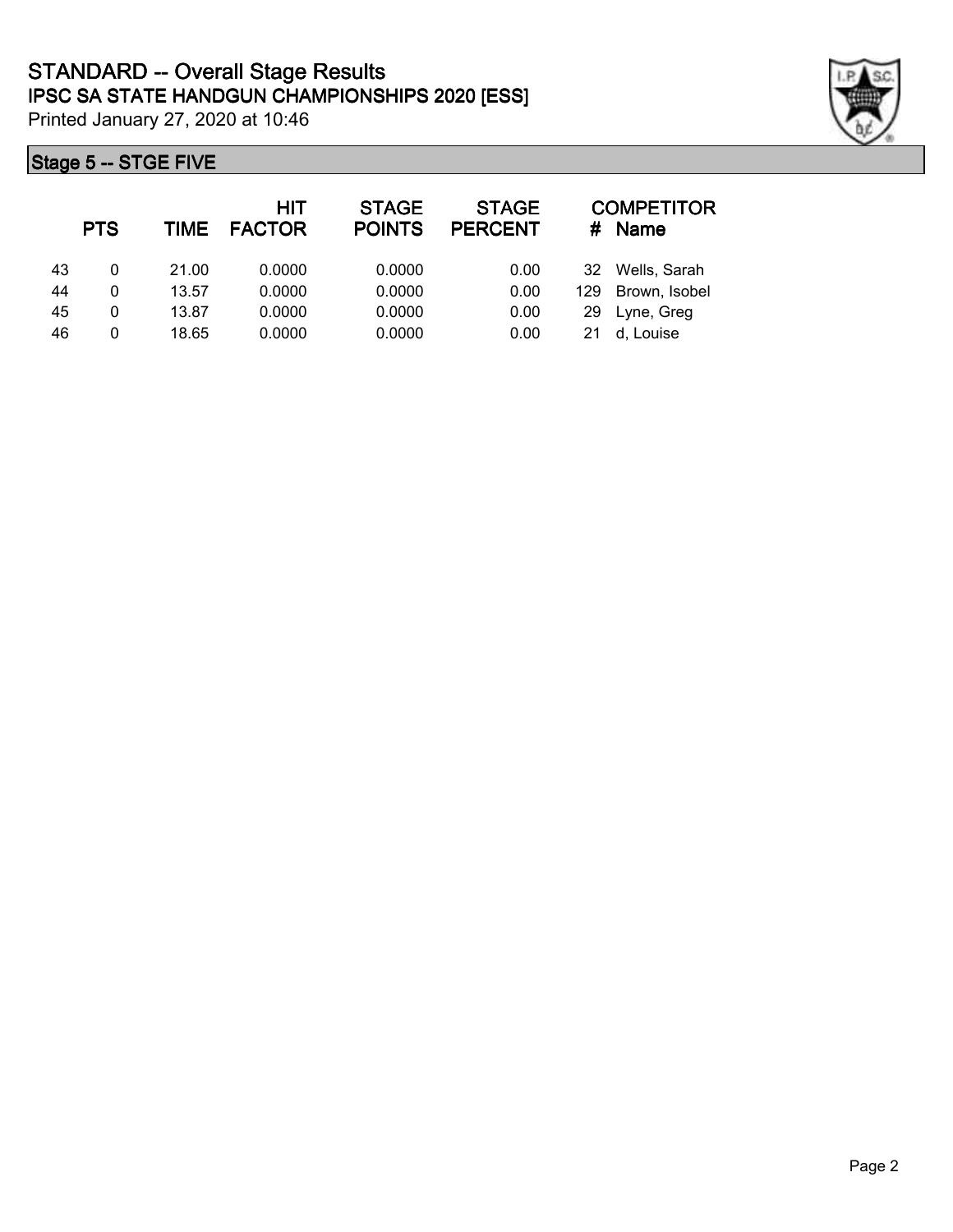|                | <b>PTS</b> | TIME  | <b>HIT</b><br><b>FACTOR</b> | <b>STAGE</b><br><b>POINTS</b> | <b>STAGE</b><br><b>PERCENT</b> | #   | <b>COMPETITOR</b><br><b>Name</b> |
|----------------|------------|-------|-----------------------------|-------------------------------|--------------------------------|-----|----------------------------------|
| 1              | 44         | 7.71  | 5.7069                      | 50.0000                       | 100.00                         | 104 | Phegan, Paul                     |
| $\overline{2}$ | 40         | 8.17  | 4.8960                      | 42.8953                       | 85.79                          | 102 | Phegan, James                    |
| 3              | 44         | 9.67  | 4.5502                      | 39.8656                       | 79.73                          | 22  | Moll, Andrew                     |
| 4              | 42         | 9.34  | 4.4968                      | 39.3980                       | 78.80                          | 107 | Dorkota, Joe                     |
| 5              | 38         | 8.63  | 4.4032                      | 38.5784                       | 77.16                          | 3   | Ciapryna, Myron                  |
| 6              | 44         | 10.13 | 4.3435                      | 38.0553                       | 76.11                          | 39  | Bruse, Pat                       |
| $\overline{7}$ | 36         | 10.73 | 3.3551                      | 29.3951                       | 58.79                          | 66  | Vainer, Michael                  |
| 8              | 38         | 12.21 | 3.1122                      | 27.2671                       | 54.53                          | 125 | Arnold, Troy                     |
| 9              | 46         | 16.63 | 2.7661                      | 24.2347                       | 48.47                          | 138 | Kanti-Paul, Galen                |
| 10             | 23         | 9.79  | 2.3493                      | 20.5834                       | 41.17                          | 87  | Dovi, John                       |
| 11             | 32         | 15.40 | 2.0779                      | 18.2054                       | 36.41                          | 59  | Dawes, Geoff                     |
| 12             | 25         | 14.20 | 1.7606                      | 15.4249                       | 30.85                          | 86  | Dovi, Jared                      |
| 13             | 36         | 20.61 | 1.7467                      | 15.3037                       | 30.61                          | 38  | Ford, Ron                        |
| 14             | 38         | 24.04 | 1.5807                      | 13.8491                       | 27.70                          | 101 | Phegan, Naomi                    |
| 15             | 17         | 11.00 | 1.5455                      | 13.5403                       | 27.08                          | 15  | Flannigan, Peter                 |
| 16             | 23         | 15.79 | 1.4566                      | 12.7620                       | 25.52                          | 67  | Mc Crae, Colin                   |
| 17             | 30         | 22.20 | 1.3514                      | 11.8397                       | 23.68                          | 117 | Houston, Porsha                  |
| 18             | 44         | 43.58 | 1.0096                      | 8.8458                        | 17.69                          | 103 | Phegan, Caroline                 |
| 19             | 7          | 7.68  | 0.9115                      | 7.9856                        | 15.97                          | 41  | Toro, Felipe                     |
| 20             | 0          | 8.82  | 0.0000                      | 0.0000                        | 0.00                           | 34  | Ferrero, Shaun                   |
| 21             | 0          | 11.44 | 0.0000                      | 0.0000                        | 0.00                           | 49  | Cornish, Glenn                   |
|                |            |       |                             |                               |                                |     |                                  |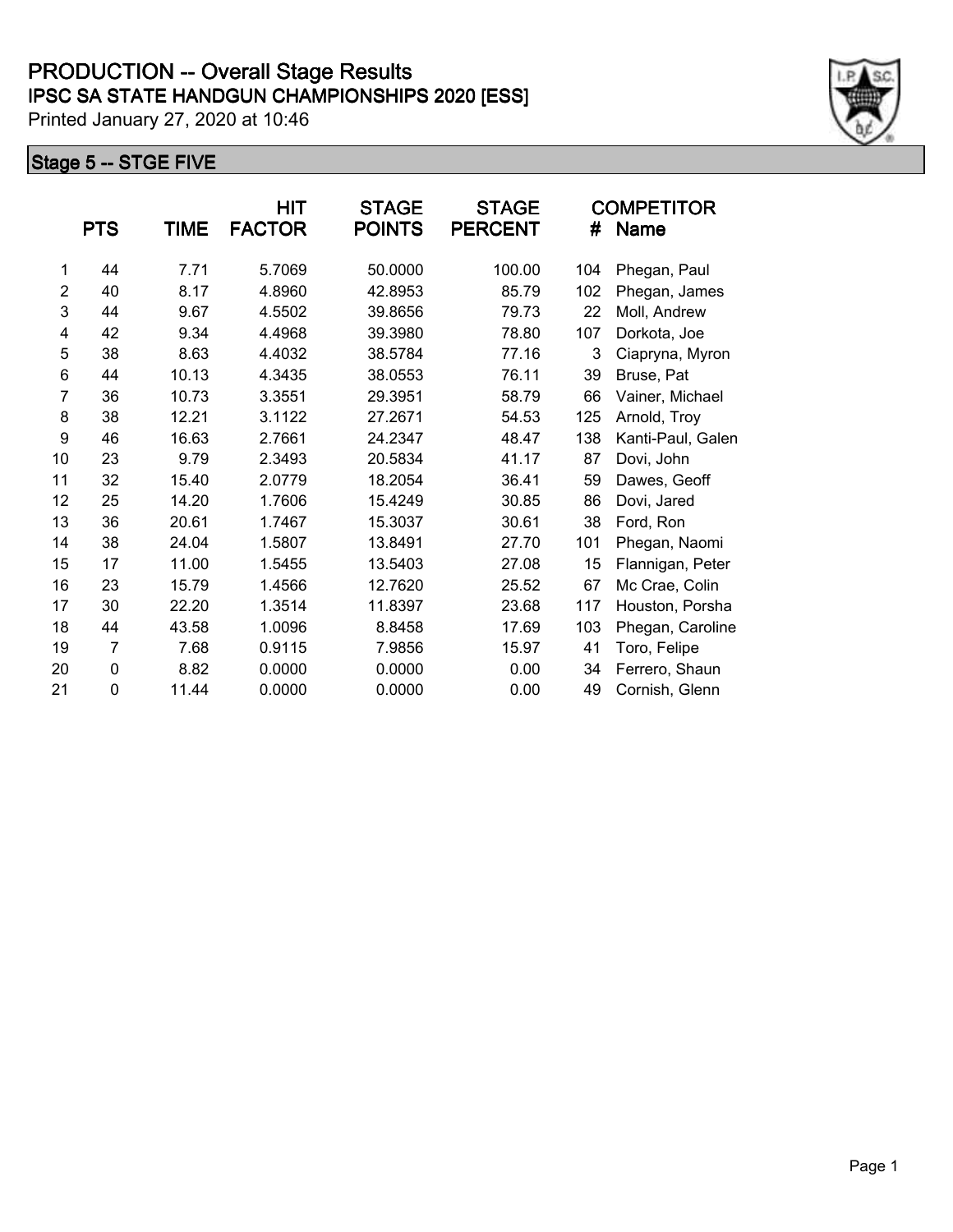|    | <b>PTS</b>  | TIME  | <b>HIT</b><br><b>FACTOR</b> | <b>STAGE</b><br><b>POINTS</b> | <b>STAGE</b><br><b>PERCENT</b> | #   | <b>COMPETITOR</b><br><b>Name</b> |
|----|-------------|-------|-----------------------------|-------------------------------|--------------------------------|-----|----------------------------------|
| 1  | 48          | 8.92  | 5.3812                      | 50.0000                       | 100.00                         | 119 | Houston, Scott                   |
| 2  | 44          | 12.32 | 3.5714                      | 33.1845                       | 66.37                          | 136 | Keranovich, Joshua               |
| 3  | 30          | 8.97  | 3.3445                      | 31.0758                       | 62.15                          | 91  | Smith, Terry                     |
| 4  | 36          | 11.07 | 3.2520                      | 30.2168                       | 60.43                          | 58  | Evangelista, Rikki               |
| 5  | 32          | 10.08 | 3.1746                      | 29.4974                       | 58.99                          | 122 | Calvert, Darren                  |
| 6  | 36          | 11.86 | 3.0354                      | 28.2040                       | 56.41                          | 11  | Owen, David                      |
| 7  | 44          | 16.18 | 2.7194                      | 25.2678                       | 50.54                          | 118 | Houston, Dakota                  |
| 8  | 11          | 8.52  | 1.2911                      | 11.9963                       | 23.99                          | 135 | Richardson, Anthony              |
| 9  | $\mathbf 0$ | 0.00  | 0.0000                      | 0.0000                        | 0.00                           | 143 | Day, Trent                       |
| 10 | 0           | 0.00  | 0.0000                      | 0.0000                        | 0.00                           | 79  | Blackmore, Peter                 |
| 11 | $\mathbf 0$ | 10.67 | 0.0000                      | 0.0000                        | 0.00                           | 106 | Hudson, Michael                  |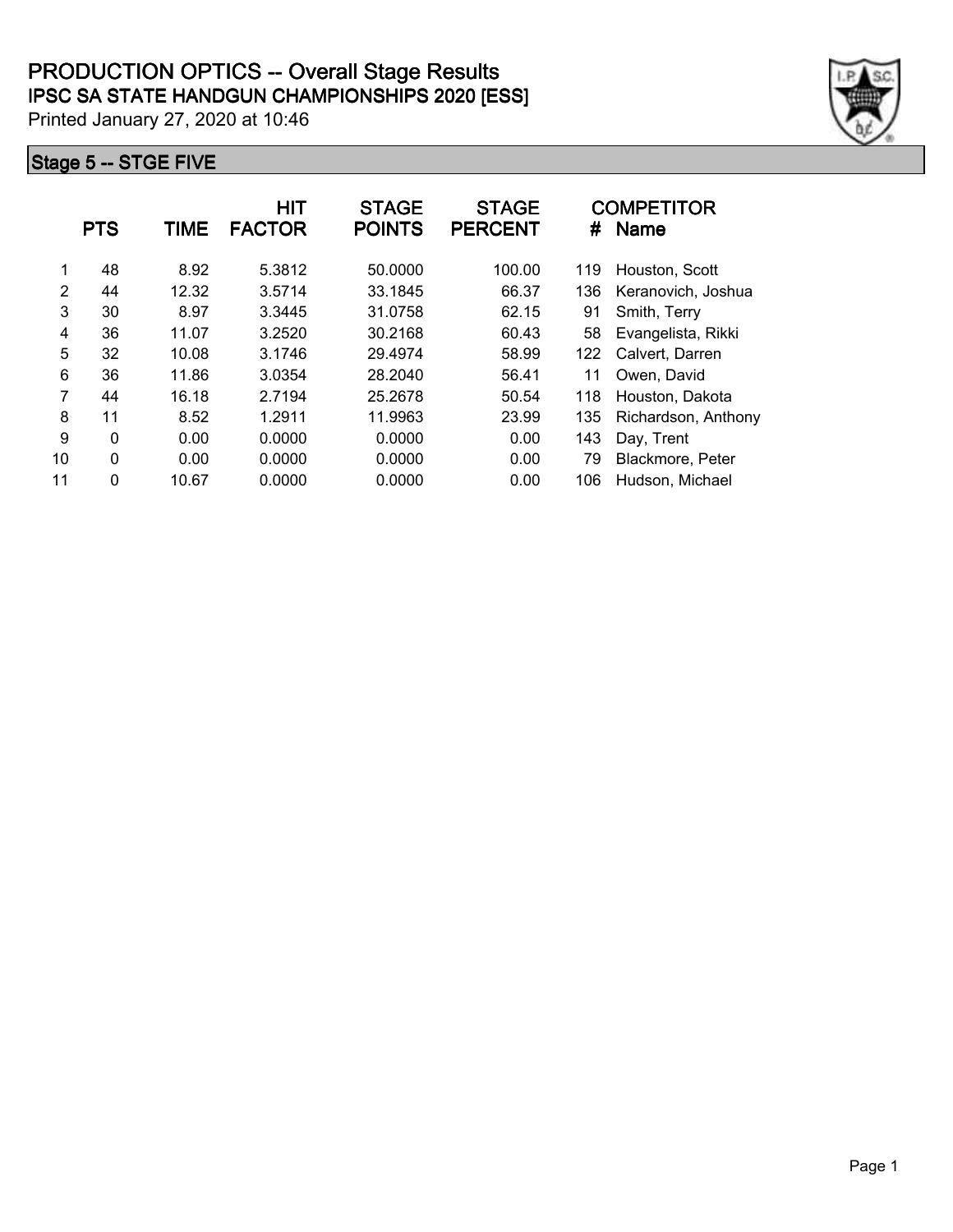|               | <b>PTS</b> | <b>TIME</b> | <b>HIT</b><br><b>FACTOR</b> | <b>STAGE</b><br><b>POINTS</b> | <b>STAGE</b><br><b>PERCENT</b> | #   | <b>COMPETITOR</b><br><b>Name</b> |
|---------------|------------|-------------|-----------------------------|-------------------------------|--------------------------------|-----|----------------------------------|
| 1             | 42         | 8.02        | 5.2369                      | 50.0000                       | 100.00                         | 84  | Dyson, Jeremy                    |
| $\mathcal{P}$ | 44         | 10.45       | 4.2105                      | 40.2005                       | 80.40                          | 52  | Hatswell, Robert                 |
| 3             | 32         | 7.92        | 4.0404                      | 38.5762                       | 77.15                          | 65  | Vainer, Jordan                   |
| 4             | 34         | 8.83        | 3.8505                      | 36.7632                       | 73.53                          | 111 | Brown, Ryan                      |
| 5             | 34         | 8.96        | 3.7946                      | 36.2298                       | 72.46                          | 131 | Glenn, Nick                      |
| 6             | 30         | 8.62        | 3.4803                      | 33.2284                       | 66.46                          | 72  | Moss, Andrew                     |
| 7             | 26         | 8.29        | 3.1363                      | 29.9443                       | 59.89                          | 74  | Baker, Mark                      |
| 8             | 36         | 14.29       | 2.5192                      | 24.0528                       | 48.11                          | 10  | Bennett, Alan                    |
| 9             | 46         | 22.76       | 2.0211                      | 19.2966                       | 38.59                          | 13  | Chambers, Bruce                  |
| 10            | 38         | 30.55       | 1.2439                      | 11.8759                       | 23.75                          | 9   | Bennett, Janet                   |
| 11            | $\Omega$   | 18.83       | 0.0000                      | 0.0000                        | 0.00                           | 89  | Stokes, Phil                     |
| 12            | 0          | 10.75       | 0.0000                      | 0.0000                        | 0.00                           | 64  | Tan, Ivan                        |
|               |            |             |                             |                               |                                |     |                                  |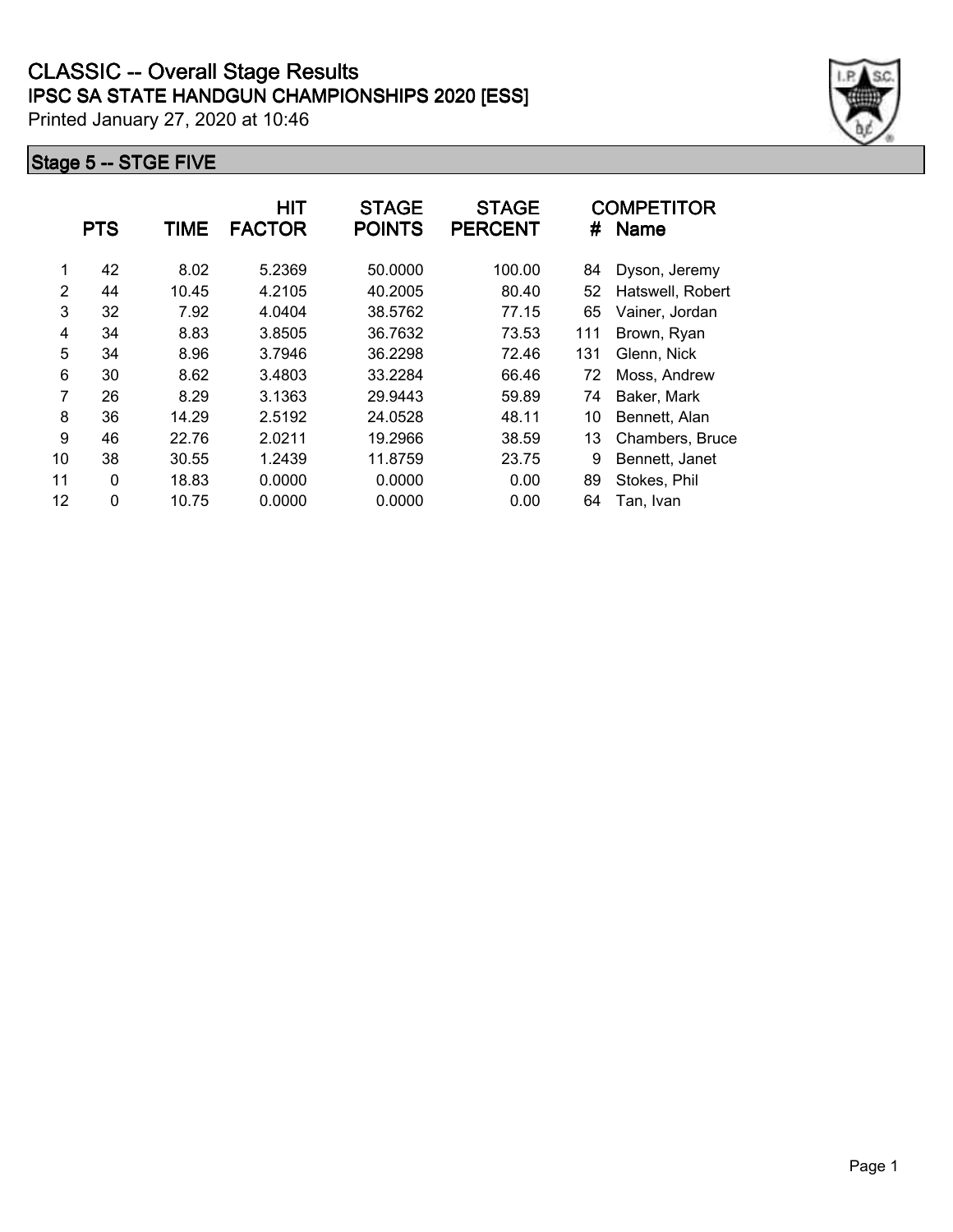

|               | <b>PTS</b> |       | HIT<br>TIME FACTOR | <b>STAGE</b><br><b>POINTS</b> | <b>STAGE</b><br><b>PERCENT</b> |     | <b>COMPETITOR</b><br>$#$ Name |
|---------------|------------|-------|--------------------|-------------------------------|--------------------------------|-----|-------------------------------|
|               | -38        | 15.86 | 2.3960             | 50,0000                       | 100.00                         | 60. | Marsh. Len                    |
| $\mathcal{P}$ | 38.        | 16.47 | 2.3072             | 48.1481                       | 96.30                          |     | 126 Krcevinac, Mike           |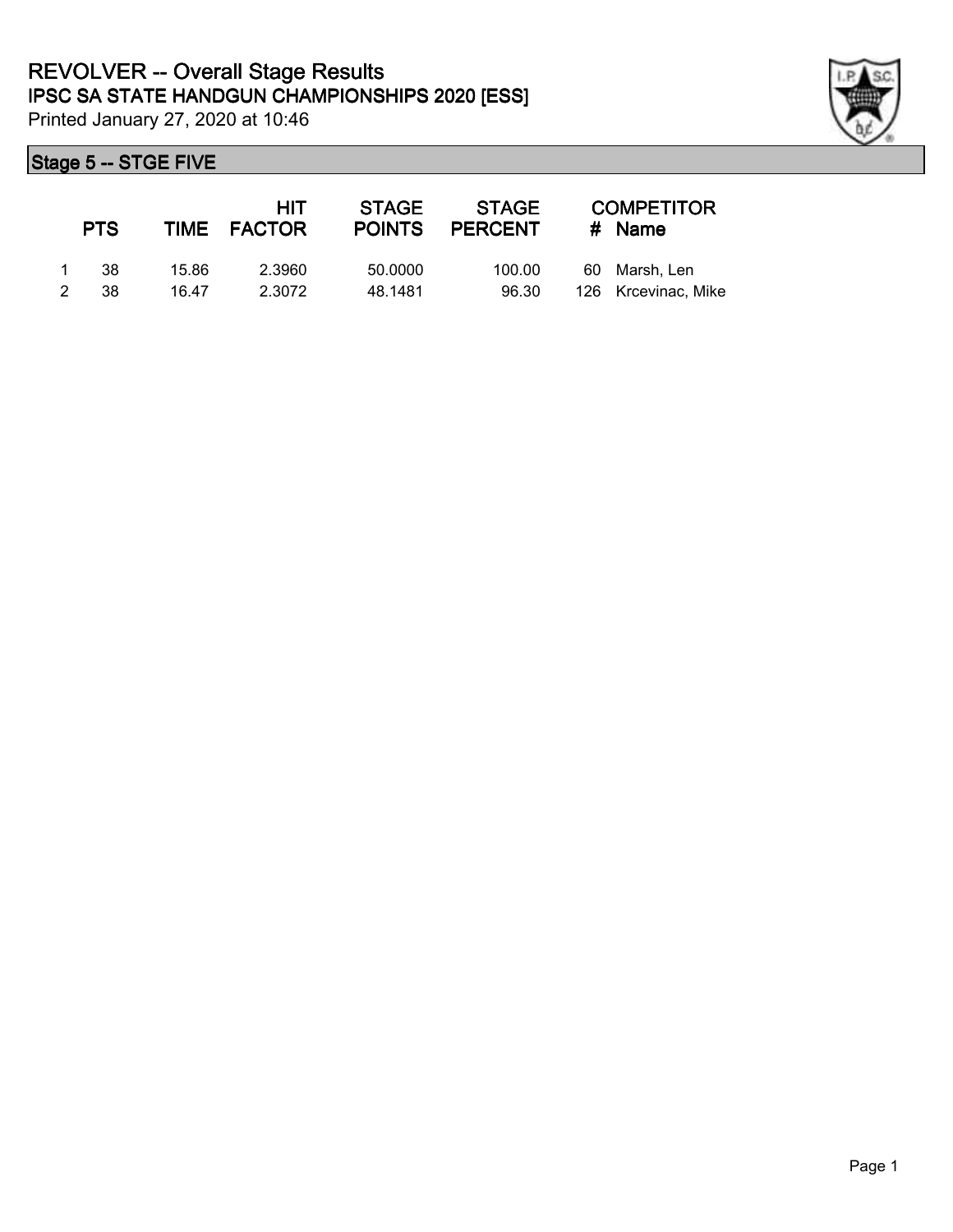## **IPSC SA STATE HANDGUN CHAMPIONSHIPS 2020 [ESS] OPEN -- Overall Stage Results**

Printed January 27, 2020 at 10:46

|                | <b>PTS</b> | <b>TIME</b> | <b>HIT</b><br><b>FACTOR</b> | <b>STAGE</b><br><b>POINTS</b> | <b>STAGE</b><br><b>PERCENT</b> | <b>COMPETITOR</b><br>#<br>Name |                      |
|----------------|------------|-------------|-----------------------------|-------------------------------|--------------------------------|--------------------------------|----------------------|
| 1              | 116        | 15.19       | 7.6366                      | 120.0000                      | 100.00                         | 144                            | Graham, Gareth       |
| $\overline{c}$ | 112        | 15.61       | 7.1749                      | 112.7447                      | 93.95                          | 77                             | Miller, Scott        |
| 3              | 110        | 16.53       | 6.6546                      | 104.5685                      | 87.14                          | 28                             | Edwards, Phillip     |
| 4              | 107        | 17.12       | 6.2500                      | 98.2112                       | 81.84                          | 116                            | Arthur, Justin       |
| 5              | 110        | 17.65       | 6.2323                      | 97.9330                       | 81.61                          | 115                            | Arthur, Rhys         |
| 6              | 113        | 18.16       | 6.2225                      | 97.7786                       | 81.48                          | 105                            | Angelopoulos, Andrew |
| $\overline{7}$ | 117        | 18.87       | 6.2003                      | 97.4305                       | 81.19                          | 4                              | Dwyer, Tom           |
| 8              | 114        | 18.39       | 6.1990                      | 97.4101                       | 81.18                          | 1                              | Williams, Justin     |
| 9              | 115        | 18.63       | 6.1728                      | 96.9987                       | 80.83                          | 137                            | Campbell, Justin     |
| 10             | 116        | 19.00       | 6.1053                      | 95.9368                       | 79.95                          | 42                             | Delpin, Greg         |
| 11             | 116        | 19.16       | 6.0543                      | 95.1357                       | 79.28                          | 78                             | Diago, Crixian       |
| 12             | 118        | 19.68       | 5.9959                      | 94.2189                       | 78.52                          | 96                             | Cardinas, Cyril      |
| 13             | 115        | 19.35       | 5.9432                      | 93.3895                       | 77.82                          | 70                             | Petts, Doug          |
| 14             | 111        | 18.82       | 5.8980                      | 92.6797                       | 77.23                          | 40                             | Giarola, Matthew     |
| 15             | 109        | 18.54       | 5.8792                      | 92.3842                       | 76.99                          | 50                             | Lekatis, George      |
| 16             | 112        | 19.20       | 5.8333                      | 91.6638                       | 76.39                          | 23                             | Gicasvilli, Kim      |
| 17             | 113        | 19.85       | 5.6927                      | 89.4538                       | 74.54                          | 83                             | Kuchel, Andrew       |
| 18             | 119        | 21.47       | 5.5426                      | 87.0956                       | 72.58                          | 37                             | Elliot, Craig        |
| 19             | 114        | 20.58       | 5.5394                      | 87.0443                       | 72.54                          | 127                            | Thompson, Zac        |
| 20             | 115        | 21.32       | 5.3940                      | 84.7601                       | 70.63                          | 5                              | Dwyer, Bernie        |
| 21             | 113        | 21.14       | 5.3453                      | 83.9952                       | 70.00                          | 24                             | Reisinger, Bennett   |
| 22             | 118        | 24.29       | 4.8580                      | 76.3371                       | 63.61                          | 95                             | Kuerschner, lan      |
| 23             | 113        | 23.52       | 4.8044                      | 75.4957                       | 62.91                          | 75                             | Edwards, Ashleigh    |
| 24             | 114        | 24.03       | 4.7441                      | 74.5473                       | 62.12                          | 20                             | Docwra, Ray          |
| 25             | 116        | 24.81       | 4.6755                      | 73.4704                       | 61.23                          | 120                            | Young, Richard       |
| 26             | 97         | 20.87       | 4.6478                      | 73.0349                       | 60.86                          | 81                             | Anderson, Natalie    |
| 27             | 112        | 24.59       | 4.5547                      | 71.5716                       | 59.64                          | 69                             | Moore, Jon           |
| 28             | 116        | 26.22       | 4.4241                      | 69.5195                       | 57.93                          | 12                             | Machin, Stan         |
| 29             | 112        | 25.52       | 4.3887                      | 68.9634                       | 57.47                          | 19                             | Cashman, Steve       |
| 30             | 114        | 26.50       | 4.3019                      | 67.5990                       | 56.33                          | 51                             | Howes, Eddie         |
| 31             | 113        | 26.27       | 4.3015                      | 67.5926                       | 56.33                          | 130                            | Glenn, Kym           |
| 32             | 101        | 23.65       | 4.2706                      | 67.1075                       | 55.92                          | 63                             | Denninston, Stephen  |
| 33             | 112        | 27.29       | 4.1041                      | 64.4905                       | 53.74                          | 7                              | Pignotti, Simon      |
| 34             | 116        | 29.15       | 3.9794                      | 62.5317                       | 52.11                          | 98                             | Pallone, Stephen     |
| 35             | 110        | 27.78       | 3.9597                      | 62.2216                       | 51.85                          | 33                             | Johnstone, Paul      |
| 36             | 112        | 28.46       | 3.9353                      | 61.8392                       | 51.53                          | 57                             | Lumma, Dale          |
| 37             | 115        | 29.58       | 3.8878                      | 61.0915                       | 50.91                          | 73                             | Bennett, Peter       |
| 38             | 114        | 31.68       | 3.5985                      | 56.5459                       | 47.12                          | 90                             | Martel, Arthur       |
| 39             | 110        | 33.46       | 3.2875                      | 51.6592                       | 43.05                          | 128                            | Ross, Kyel           |
| 40             | 94         | 29.12       | 3.2280                      | 50.7245                       | 42.27                          | 145                            | Giarola, Emily       |
| 41             | 110        | 34.98       | 3.1447                      | 49.4144                       | 41.18                          | 46                             | Paynter, Greg        |
| 42             | 101        | 35.18       | 2.8709                      | 45.1135                       | 37.59                          | 82                             | Hellawell, Christy   |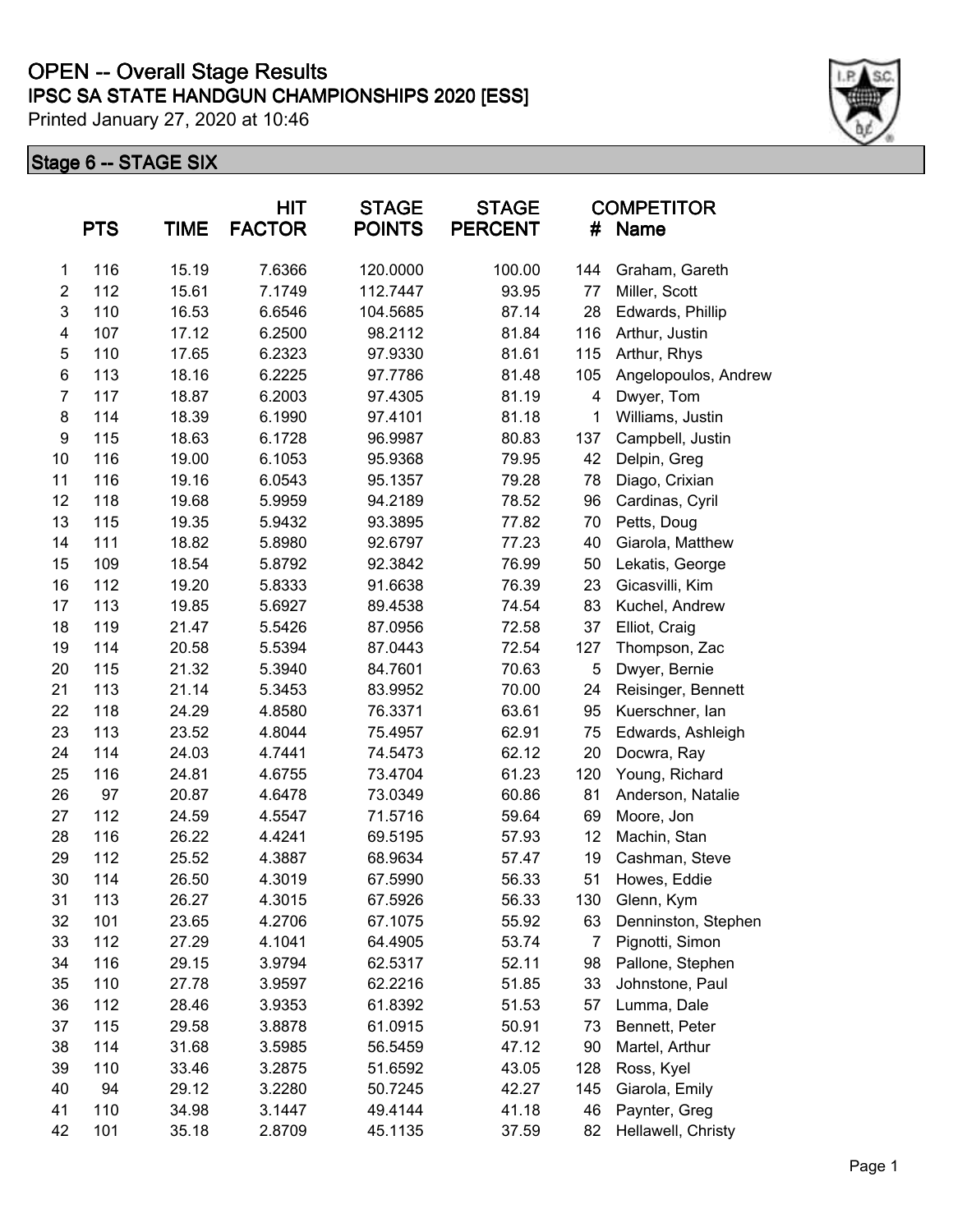|    | <b>PTS</b> | <b>TIME</b> | <b>HIT</b><br><b>FACTOR</b> | <b>STAGE</b><br><b>POINTS</b> | <b>STAGE</b><br><b>PERCENT</b> | #  | <b>COMPETITOR</b><br><b>Name</b> |
|----|------------|-------------|-----------------------------|-------------------------------|--------------------------------|----|----------------------------------|
| 43 | 95         | 33.53       | 2.8333                      | 44.5216                       | 37.10                          | 2  | Marshall, Jason                  |
| 44 | 93         | 36.10       | 2.5762                      | 40.4815                       | 33.73                          | 54 | McCartney, Rodney                |
| 45 | 105        | 41.77       | 2.5138                      | 39.5008                       | 32.92                          | 80 | Butcher, Bryce                   |
| 46 | 99         | 40.32       | 2.4554                      | 38.5830                       | 32.15                          | 18 | Clark, Graeme                    |
| 47 | 59         | 24.20       | 2.4380                      | 38.3105                       | 31.93                          | 30 | Oster, Ben                       |
| 48 | 102        | 80.62       | 1.2652                      | 19.8810                       | 16.57                          | 31 | Mitchell, Trevor                 |

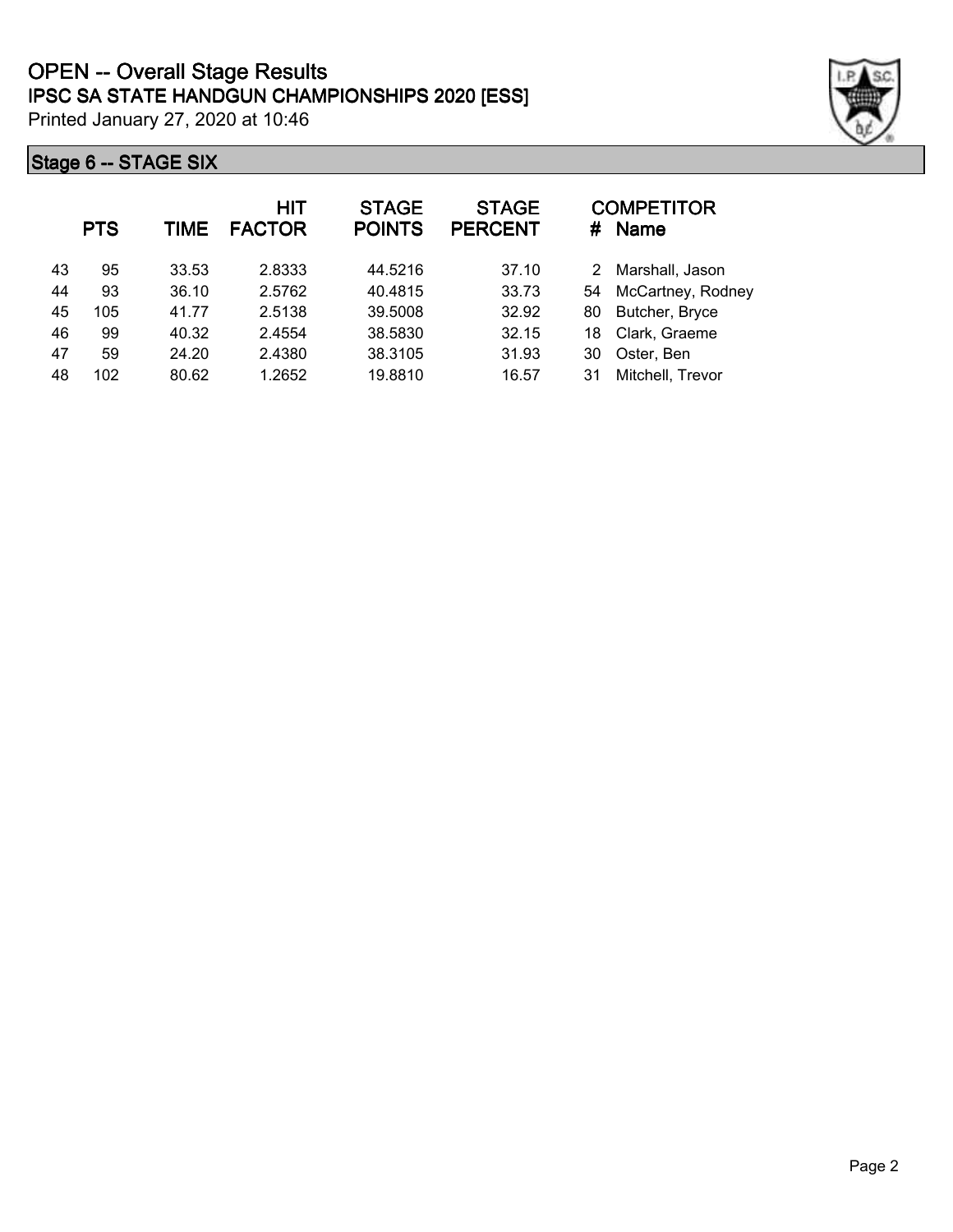|                  | <b>PTS</b> | <b>TIME</b> | <b>HIT</b><br><b>FACTOR</b> | <b>STAGE</b><br><b>POINTS</b> | <b>STAGE</b><br><b>PERCENT</b> | #   | <b>COMPETITOR</b><br><b>Name</b> |
|------------------|------------|-------------|-----------------------------|-------------------------------|--------------------------------|-----|----------------------------------|
| 1                | 112        | 20.25       | 5.5309                      | 120.0000                      | 100.00                         | 55  | De Groot, Ashton                 |
| $\overline{2}$   | 102        | 18.73       | 5.4458                      | 118.1546                      | 98.46                          | 140 | Taylor, James                    |
| 3                | 115        | 21.48       | 5.3538                      | 116.1587                      | 96.80                          | 45  | Hawes, Koby                      |
| 4                | 100        | 20.77       | 4.8146                      | 104.4604                      | 87.05                          | 99  | Dailey, David                    |
| 5                | 98         | 20.46       | 4.7898                      | 103.9223                      | 86.60                          | 14  | Machin, Nicholas                 |
| $\,6$            | 103        | 21.82       | 4.7204                      | 102.4167                      | 85.35                          | 112 | Stanton, Paul                    |
| $\overline{7}$   | 106        | 22.88       | 4.6329                      | 100.5167                      | 83.76                          | 139 | Josipovic, Robert                |
| 8                | 116        | 25.87       | 4.4840                      | 97.2859                       | 81.07                          | 113 | Hewett, Simon                    |
| $\boldsymbol{9}$ | 112        | 25.20       | 4.4444                      | 96.4286                       | 80.36                          | 133 | Ortega, Dave                     |
| 10               | 114        | 25.93       | 4.3965                      | 95.3873                       | 79.49                          | 109 | Keley, Brian                     |
| 11               | 110        | 25.21       | 4.3633                      | 94.6691                       | 78.89                          | 43  | Rowatt, Ped                      |
| 12               | 112        | 26.26       | 4.2650                      | 92.5362                       | 77.11                          | 146 | Chaptini, Gassan                 |
| 13               | 115        | 27.02       | 4.2561                      | 92.3423                       | 76.95                          | 26  | Centofanti, Luigi                |
| 14               | 90         | 21.60       | 4.1667                      | 90.4018                       | 75.33                          | 124 | Rech, lan                        |
| 15               | 117        | 28.80       | 4.0625                      | 88.1418                       | 73.45                          | 29  | Lyne, Greg                       |
| 16               | 101        | 25.66       | 3.9361                      | 85.3990                       | 71.17                          | 76  | Woo, Christopher                 |
| 17               | 91         | 23.21       | 3.9207                      | 85.0657                       | 70.89                          | 56  | Luhrs, Zeb                       |
| 18               | 112        | 31.19       | 3.5909                      | 77.9096                       | 64.92                          | 114 | Merritt, Chuck                   |
| 19               | 108        | 30.09       | 3.5892                      | 77.8735                       | 64.89                          | 110 | Dailey, Vicki                    |
| 20               | 100        | 28.57       | 3.5002                      | 75.9413                       | 63.28                          | 132 | Zalan, Victoria                  |
| 21               | 94         | 27.31       | 3.4420                      | 74.6783                       | 62.23                          | 123 | Taverner, Rod                    |
| 22               | 87         | 25.53       | 3.4078                      | 73.9361                       | 61.61                          | 6   | Roscoe, Michael                  |
| 23               | 114        | 35.53       | 3.2086                      | 69.6142                       | 58.01                          | 35  | Graham-Sutton, Peter             |
| 24               | 99         | 31.45       | 3.1479                      | 68.2972                       | 56.91                          | 134 | Carter, Rohan                    |
| 25               | 102        | 33.22       | 3.0704                      | 66.6176                       | 55.51                          | 92  | Thiele, Jarrad                   |
| 26               | 93         | 30.67       | 3.0323                      | 65.7896                       | 54.82                          | 142 | Villamil, Peter                  |
| 27               | 78         | 25.81       | 3.0221                      | 65.5684                       | 54.64                          | 53  | Elliott, Jack                    |
| 28               | 118        | 39.41       | 2.9942                      | 64.9627                       | 54.14                          | 36  | Mullan, Andrew                   |
| 29               | 64         | 21.61       | 2.9616                      | 64.2560                       | 53.55                          | 62  | Guglielmino, Christina           |
| 30               | 76         | 25.84       | 2.9412                      | 63.8130                       | 53.18                          | 121 | Taverner, Alistair               |
| 31               | 89         | 30.40       | 2.9276                      | 63.5192                       | 52.93                          | 17  | Cotton, Bernhard                 |
| 32               | 70         | 24.01       | 2.9155                      | 63.2549                       | 52.71                          | 48  | Tassie, Daniel                   |
| 33               | 90         | 31.37       | 2.8690                      | 62.2467                       | 51.87                          | 71  | Carter, Darren                   |
| 34               | 115        | 40.11       | 2.8671                      | 62.2062                       | 51.84                          | 100 | Walsh, Robert                    |
| 35               | 93         | 32.65       | 2.8484                      | 61.7999                       | 51.50                          | 68  | McCrae, Gail                     |
| 36               | 83         | 30.27       | 2.7420                      | 59.4914                       | 49.58                          | 16  | Roberts, Alex                    |
| 37               | 98         | 35.75       | 2.7413                      | 59.4755                       | 49.56                          | 141 | Ey, Steven                       |
| 38               | 76         | 28.78       | 2.6407                      | 57.2943                       | 47.75                          | 8   | Wells, Graham                    |
| 39               | 104        | 42.03       | 2.4744                      | 53.6861                       | 44.74                          | 108 | Hughes, Carrie                   |
| 40               | 97         | 40.20       | 2.4129                      | 52.3521                       | 43.63                          | 94  | Sparrow, Michael                 |
| 41               | 106        | 48.87       | 2.1690                      | 47.0600                       | 39.22                          | 21  | d, Louise                        |
| 42               | 81         | 39.52       | 2.0496                      | 44.4689                       | 37.06                          | 129 | Brown, Isobel                    |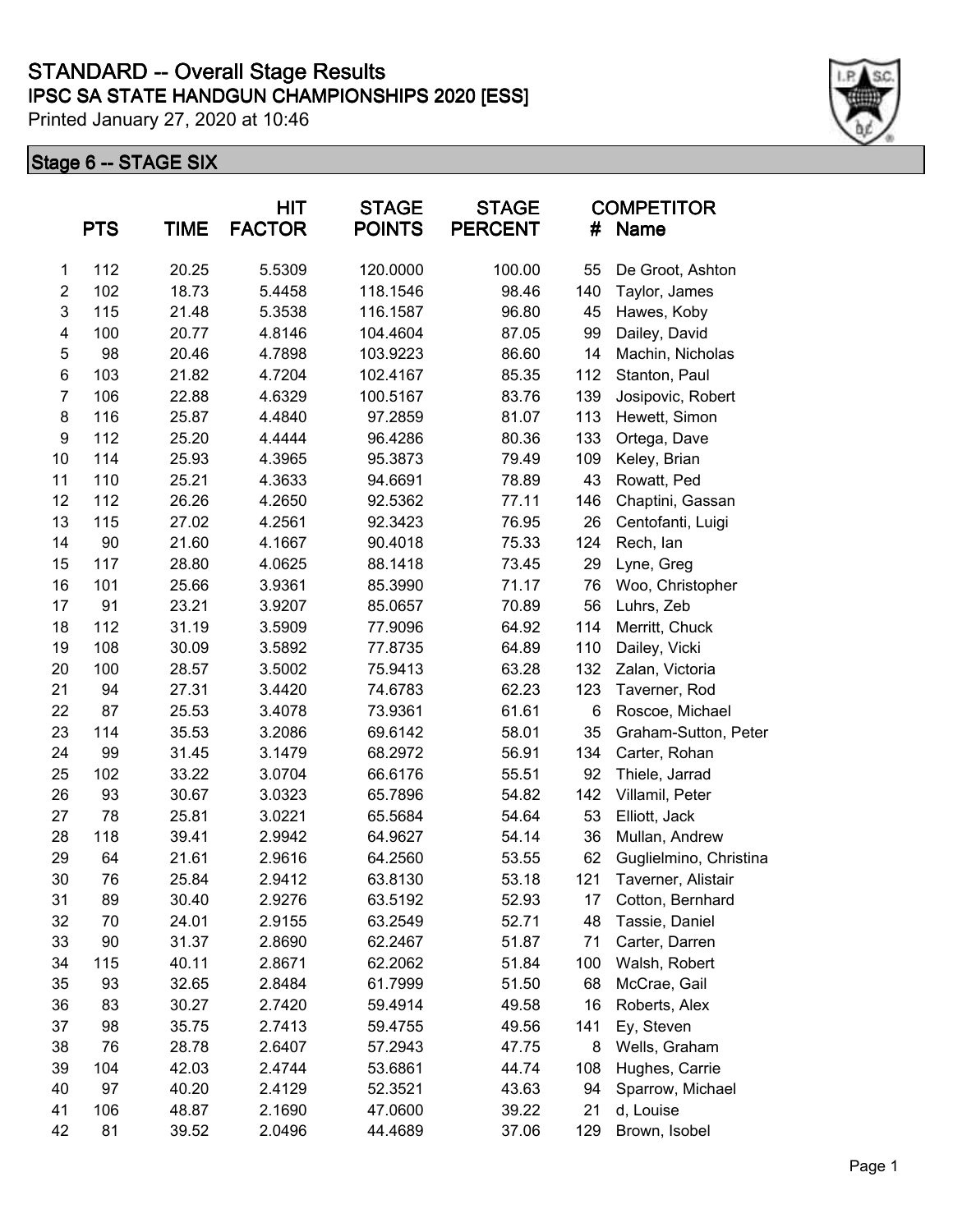|    | <b>PTS</b> | TIME  | HIT<br><b>FACTOR</b> | <b>STAGE</b><br><b>POINTS</b> | <b>STAGE</b><br><b>PERCENT</b> | #  | <b>COMPETITOR</b><br><b>Name</b> |
|----|------------|-------|----------------------|-------------------------------|--------------------------------|----|----------------------------------|
| 43 | 81         | 51.06 | 1.5864               | 34.4185                       | 28.68                          |    | 25 Clampett, Anne                |
| 44 | 57         | 40.16 | 1.4193               | 30.7942                       | 25.66                          |    | 44 Pope, Wayne                   |
| 45 | 69         | 63.85 | 1.0807               | 23.4464                       | 19.54                          | 47 | Tassie, Beau                     |
| 46 | 4          | 43.02 | 0.0930               | 2.0173                        | 1.68                           | 32 | Wells, Sarah                     |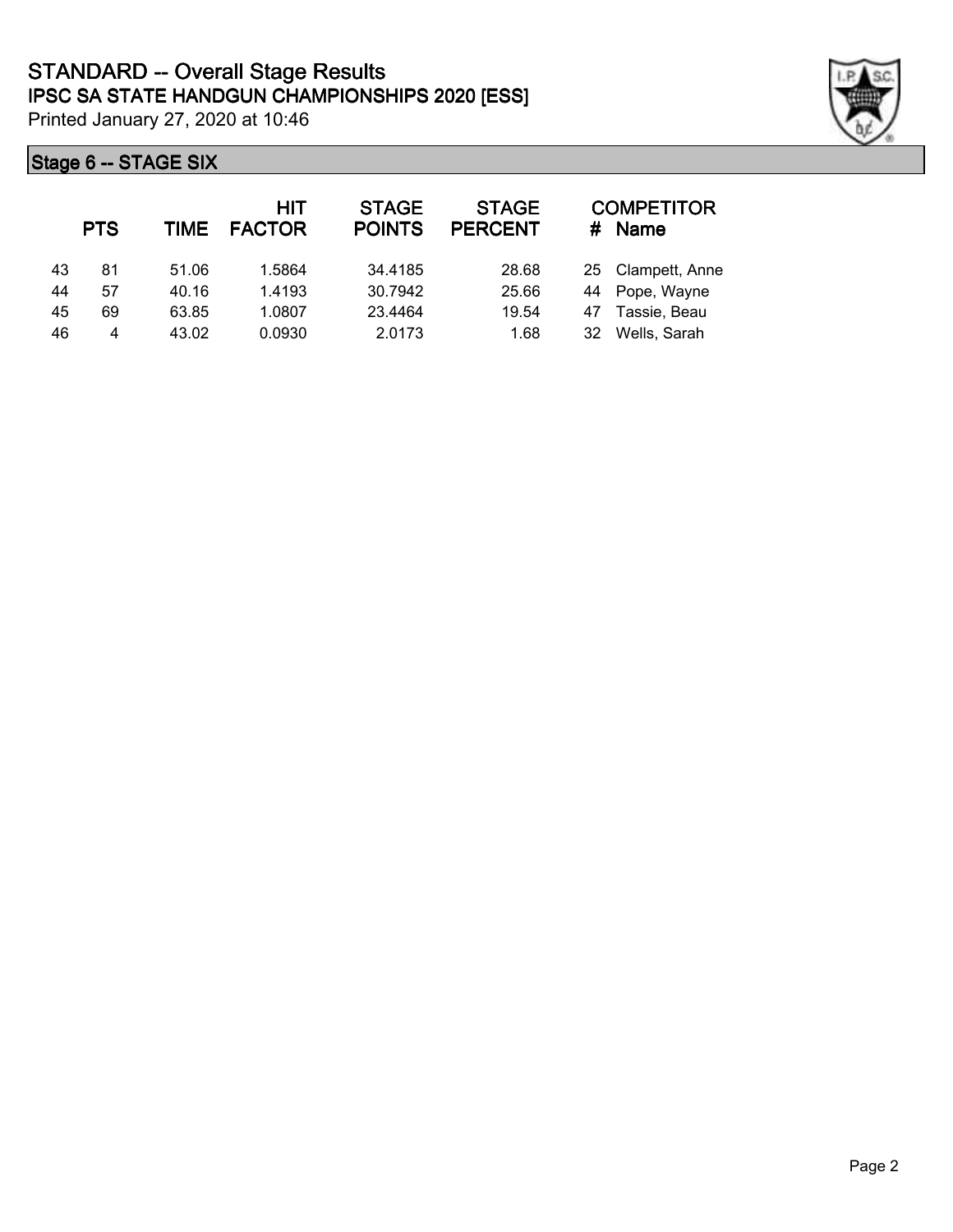|                | <b>PTS</b> | TIME  | HIT<br><b>FACTOR</b> | <b>STAGE</b><br><b>POINTS</b> | <b>STAGE</b><br><b>PERCENT</b> | #   | <b>COMPETITOR</b><br><b>Name</b> |
|----------------|------------|-------|----------------------|-------------------------------|--------------------------------|-----|----------------------------------|
| 1              | 100        | 16.68 | 5.9952               | 120.0000                      | 100.00                         | 102 | Phegan, James                    |
| $\overline{2}$ | 104        | 18.67 | 5.5704               | 111.4978                      | 92.91                          | 104 | Phegan, Paul                     |
| 3              | 106        | 19.64 | 5.3971               | 108.0293                      | 90.02                          | 3   | Ciapryna, Myron                  |
| 4              | 110        | 22.38 | 4.9151               | 98.3807                       | 81.98                          | 39  | Bruse, Pat                       |
| 5              | 93         | 19.01 | 4.8922               | 97.9215                       | 81.60                          | 34  | Ferrero, Shaun                   |
| 6              | 106        | 22.05 | 4.8073               | 96.2220                       | 80.19                          | 41  | Toro, Felipe                     |
| $\overline{7}$ | 104        | 24.72 | 4.2071               | 84.2097                       | 70.17                          | 22  | Moll, Andrew                     |
| 8              | 108        | 28.91 | 3.7357               | 74.7744                       | 62.31                          | 87  | Dovi, John                       |
| 9              | 96         | 26.02 | 3.6895               | 73.8484                       | 61.54                          | 107 | Dorkota, Joe                     |
| 10             | 104        | 29.56 | 3.5183               | 70.4217                       | 58.68                          | 38  | Ford, Ron                        |
| 11             | 110        | 32.19 | 3.4172               | 68.3989                       | 57.00                          | 15  | Flannigan, Peter                 |
| 12             | 97         | 28.81 | 3.3669               | 67.3916                       | 56.16                          | 49  | Cornish, Glenn                   |
| 13             | 108        | 33.14 | 3.2589               | 65.2302                       | 54.36                          | 138 | Kanti-Paul, Galen                |
| 14             | 110        | 35.03 | 3.1402               | 62.8536                       | 52.38                          | 101 | Phegan, Naomi                    |
| 15             | 104        | 34.86 | 2.9834               | 59.7150                       | 49.76                          | 59  | Dawes, Geoff                     |
| 16             | 112        | 39.40 | 2.8426               | 56.8983                       | 47.42                          | 125 | Arnold, Troy                     |
| 17             | 102        | 36.26 | 2.8130               | 56.3053                       | 46.92                          | 66  | Vainer, Michael                  |
| 18             | 79         | 32.64 | 2.4203               | 48.4456                       | 40.37                          | 86  | Dovi, Jared                      |
| 19             | 112        | 47.16 | 2.3749               | 47.5359                       | 39.61                          | 67  | Mc Crae, Colin                   |
| 20             | 110        | 68.14 | 1.6143               | 32.3123                       | 26.93                          | 103 | Phegan, Caroline                 |
| 21             | 56         | 53.47 | 1.0473               | 20.9631                       | 17.47                          | 117 | Houston, Porsha                  |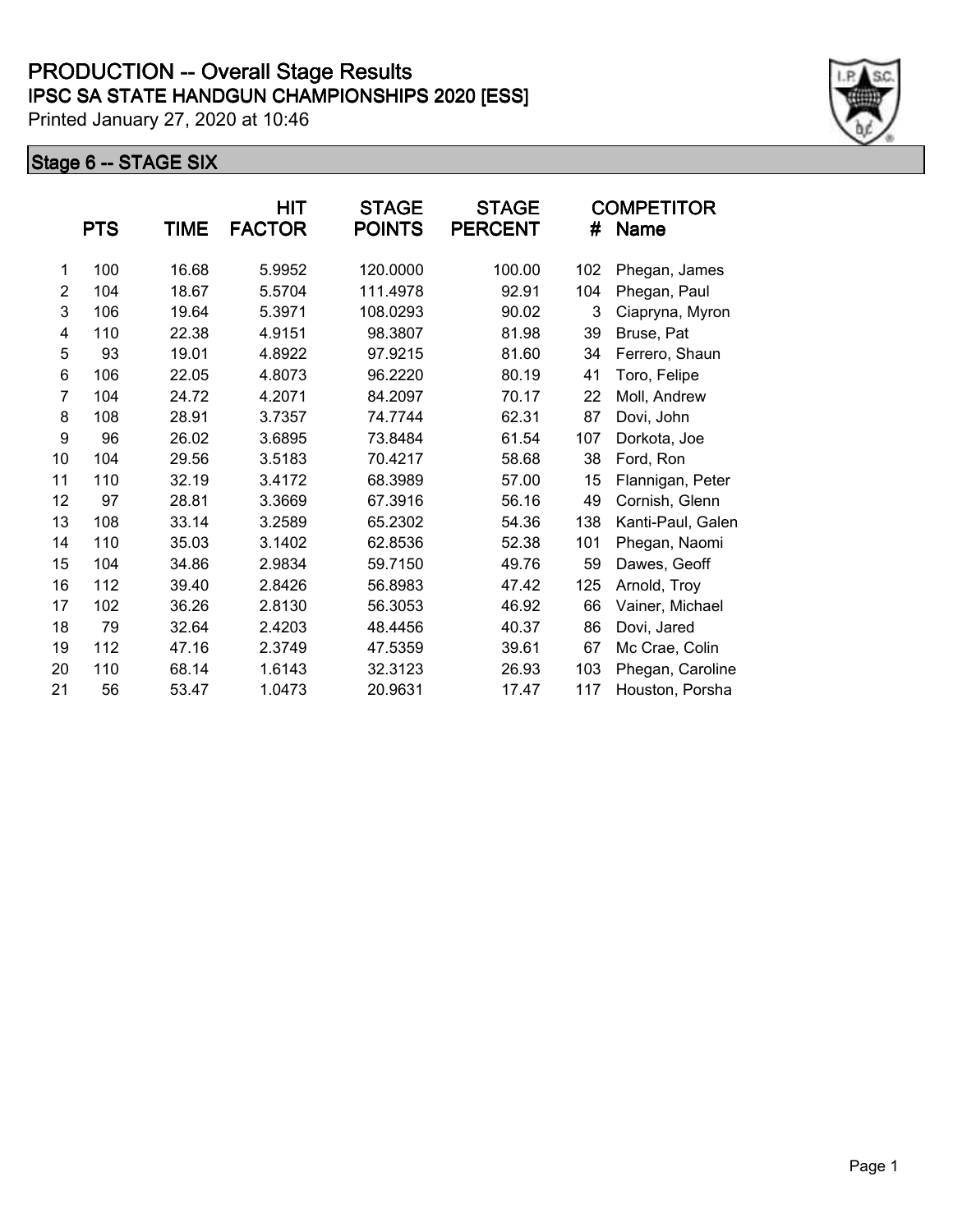|    | <b>PTS</b>  | TIME  | <b>HIT</b><br><b>FACTOR</b> | <b>STAGE</b><br><b>POINTS</b> | <b>STAGE</b><br><b>PERCENT</b> | #   | <b>COMPETITOR</b><br><b>Name</b> |
|----|-------------|-------|-----------------------------|-------------------------------|--------------------------------|-----|----------------------------------|
| 1  | 110         | 21.35 | 5.1522                      | 120.0000                      | 100.00                         | 91  | Smith, Terry                     |
| 2  | 110         | 21.91 | 5.0205                      | 116.9329                      | 97.44                          | 119 | Houston, Scott                   |
| 3  | 104         | 23.40 | 4.4444                      | 103.5151                      | 86.26                          | 58  | Evangelista, Rikki               |
| 4  | 108         | 24.42 | 4.4226                      | 103.0065                      | 85.84                          | 122 | Calvert, Darren                  |
| 5  | 110         | 26.01 | 4.2291                      | 98.5006                       | 82.08                          | 136 | Keranovich, Joshua               |
| 6  | 112         | 28.91 | 3.8741                      | 90.2311                       | 75.19                          | 11  | Owen, David                      |
| 7  | 89          | 25.29 | 3.5192                      | 81.9649                       | 68.30                          | 135 | Richardson, Anthony              |
| 8  | 106         | 32.66 | 3.2456                      | 75.5920                       | 62.99                          | 106 | Hudson, Michael                  |
| 9  | 90          | 42.92 | 2.0969                      | 48.8393                       | 40.70                          | 118 | Houston, Dakota                  |
| 10 | $\mathbf 0$ | 0.00  | 0.0000                      | 0.0000                        | 0.00                           | 79  | Blackmore, Peter                 |
| 11 | $\mathbf 0$ | 0.00  | 0.0000                      | 0.0000                        | 0.00                           | 143 | Day, Trent                       |

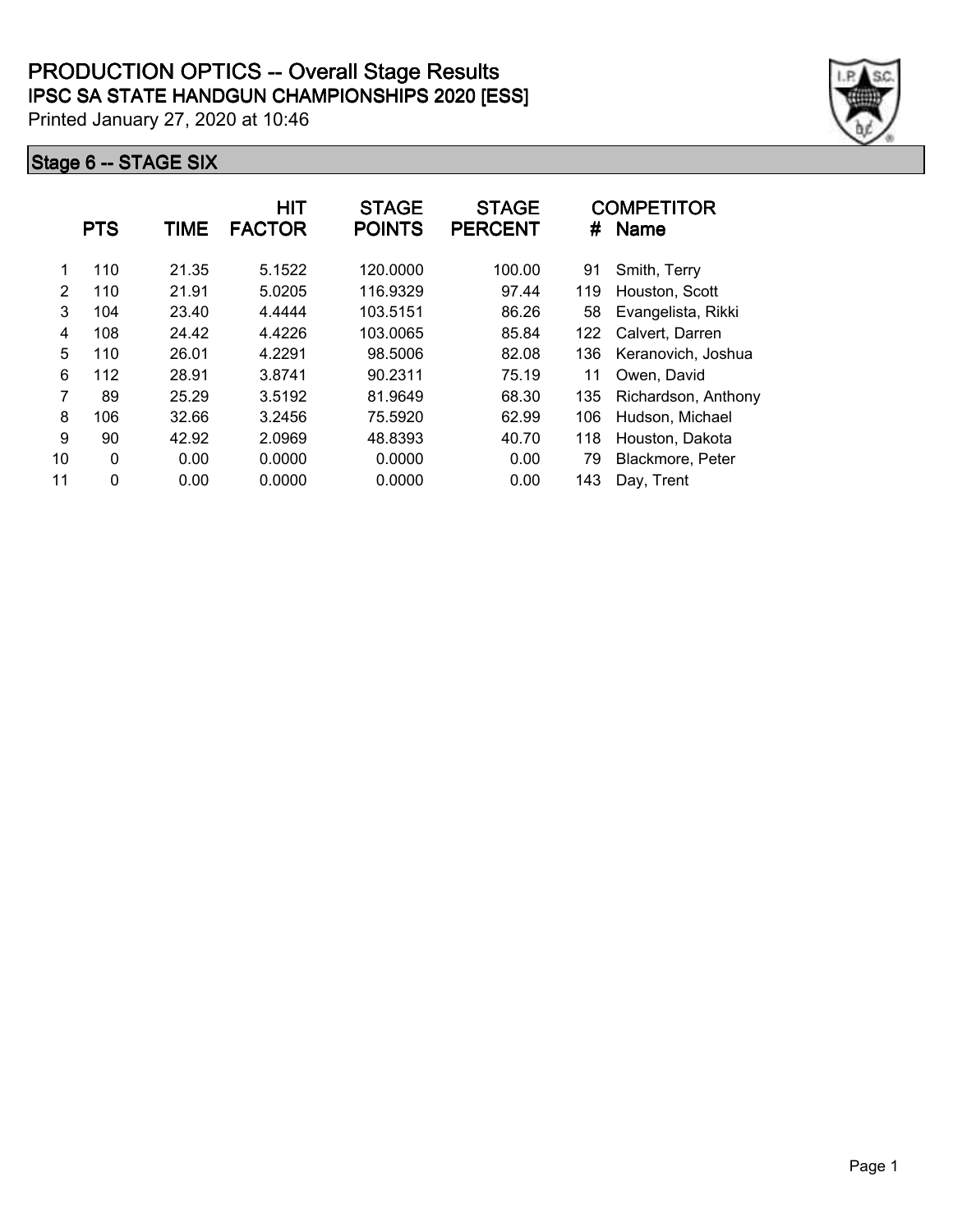|    | <b>PTS</b> | TIME  | HIT<br><b>FACTOR</b> | <b>STAGE</b><br><b>POINTS</b> | <b>STAGE</b><br><b>PERCENT</b> | #   | <b>COMPETITOR</b><br><b>Name</b> |
|----|------------|-------|----------------------|-------------------------------|--------------------------------|-----|----------------------------------|
| 1  | 116        | 19.76 | 5.8704               | 120.0000                      | 100.00                         | 131 | Glenn, Nick                      |
| 2  | 108        | 19.09 | 5.6574               | 115.6453                      | 96.37                          | 72  | Moss, Andrew                     |
| 3  | 100        | 18.34 | 5.4526               | 111.4579                      | 92.88                          | 111 | Brown, Ryan                      |
| 4  | 112        | 21.23 | 5.2756               | 107.8396                      | 89.87                          | 65  | Vainer, Jordan                   |
| 5  | 112        | 21.70 | 5.1613               | 105.5039                      | 87.92                          | 84  | Dyson, Jeremy                    |
| 6  | 93         | 20.45 | 4.5477               | 92.9608                       | 77.47                          | 74  | Baker, Mark                      |
| 7  | 106        | 26.05 | 4.0691               | 83.1780                       | 69.31                          | 52  | Hatswell, Robert                 |
| 8  | 89         | 25.69 | 3.4644               | 70.8168                       | 59.01                          | 64  | Tan, Ivan                        |
| 9  | 93         | 27.35 | 3.4004               | 69.5082                       | 57.92                          | 10  | Bennett, Alan                    |
| 10 | 106        | 60.93 | 1.7397               | 35.5619                       | 29.63                          | 9   | Bennett, Janet                   |
| 11 | 65         | 43.61 | 1.4905               | 30.4676                       | 25.39                          | 89  | Stokes, Phil                     |
| 12 | 70         | 50.71 | 1.3804               | 28.2172                       | 23.51                          | 13  | Chambers, Bruce                  |

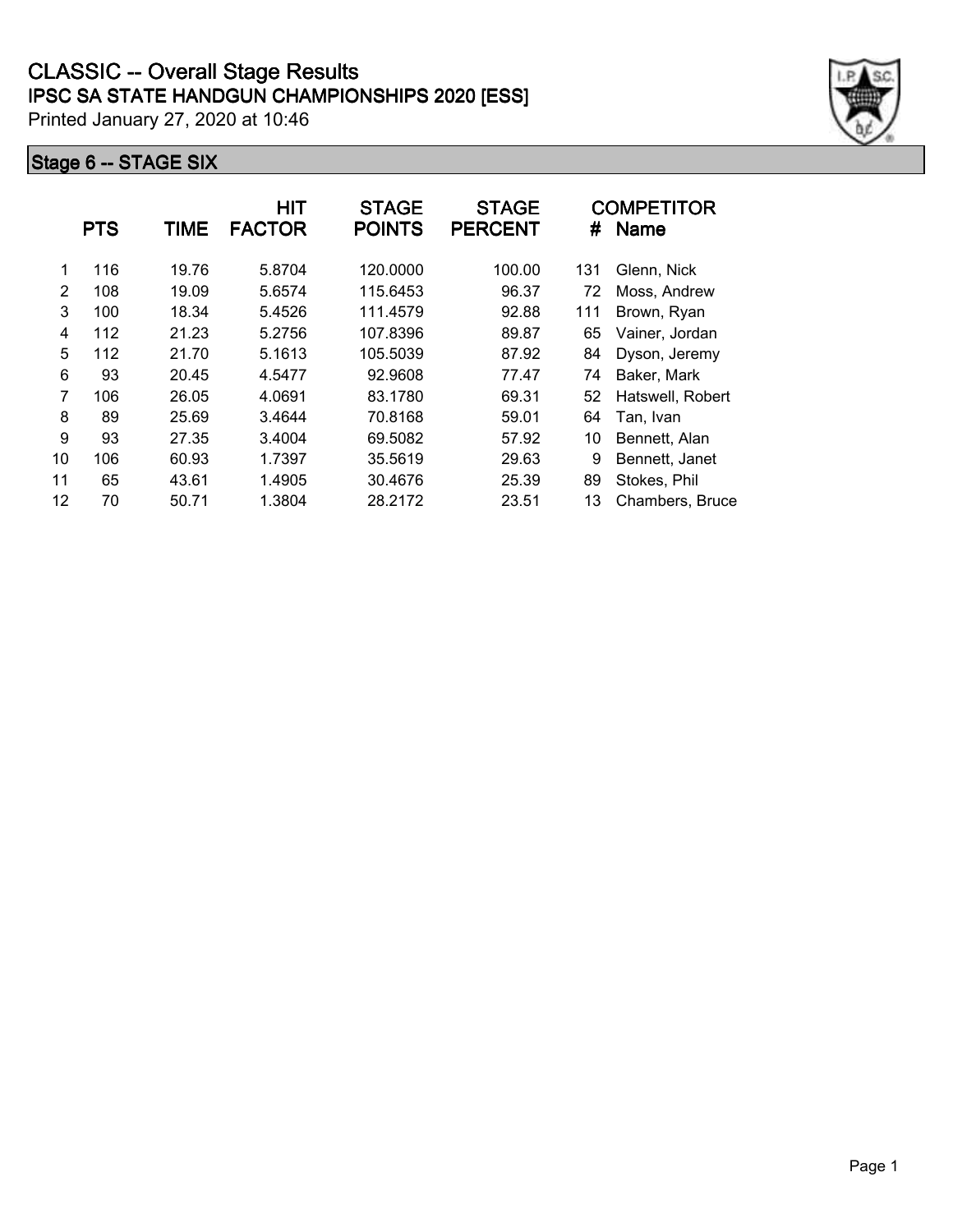

| <b>PTS</b>                 |                | HIT<br>TIME FACTOR | STAGE               | STAGE<br>POINTS PERCENT | <b>COMPETITOR</b><br># Name          |
|----------------------------|----------------|--------------------|---------------------|-------------------------|--------------------------------------|
| -93<br>$\mathcal{P}$<br>81 | 41 71<br>60.85 | 2.2297<br>1.3311   | 120,0000<br>71.6412 | 100.00<br>59.70         | 126 Krcevinac, Mike<br>60 Marsh, Len |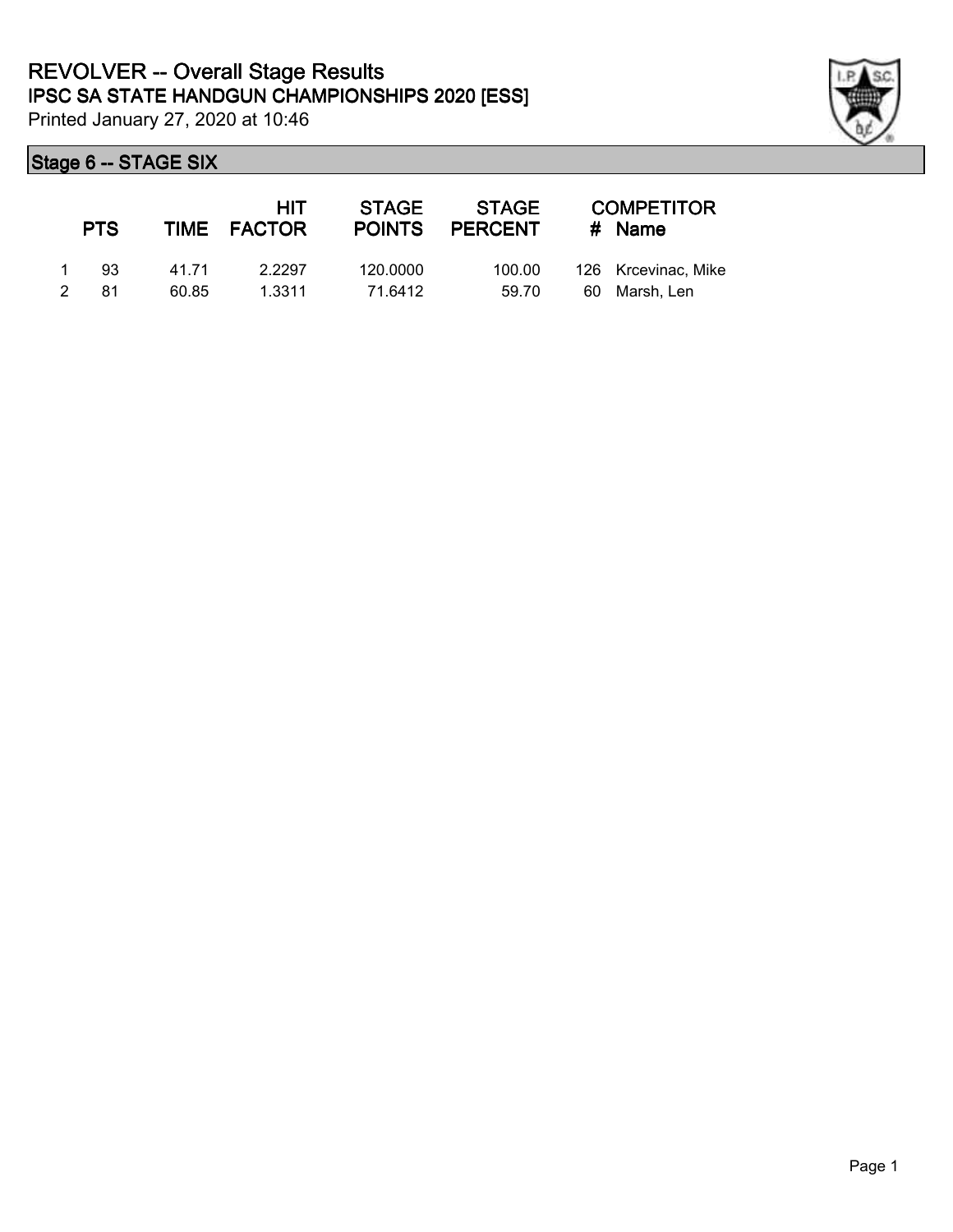## **IPSC SA STATE HANDGUN CHAMPIONSHIPS 2020 [ESS] OPEN -- Overall Stage Results**

Printed January 27, 2020 at 10:46

|                | <b>PTS</b> | TIME  | HIT<br><b>FACTOR</b> | <b>STAGE</b><br><b>POINTS</b> | <b>STAGE</b><br><b>PERCENT</b> | #   | <b>COMPETITOR</b><br>Name |
|----------------|------------|-------|----------------------|-------------------------------|--------------------------------|-----|---------------------------|
| 1              | 111        | 17.33 | 6.4051               | 120.0000                      | 100.00                         | 78  | Diago, Crixian            |
| 2              | 114        | 19.89 | 5.7315               | 107.3809                      | 89.48                          | 77  | Miller, Scott             |
| 3              | 110        | 19.73 | 5.5753               | 104.4534                      | 87.04                          | 115 | Arthur, Rhys              |
| 4              | 111        | 20.40 | 5.4412               | 101.9412                      | 84.95                          | 137 | Campbell, Justin          |
| 5              | 105        | 19.74 | 5.3191               | 99.6550                       | 83.05                          | 144 | Graham, Gareth            |
| 6              | 107        | 21.11 | 5.0687               | 94.9626                       | 79.14                          | 4   | Dwyer, Tom                |
| $\overline{7}$ | 95         | 19.89 | 4.7763               | 89.4840                       | 74.57                          | 50  | Lekatis, George           |
| 8              | 111        | 24.54 | 4.5232               | 84.7433                       | 70.62                          | 70  | Petts, Doug               |
| 9              | 115        | 25.74 | 4.4678               | 83.7040                       | 69.75                          | 57  | Lumma, Dale               |
| 10             | 116        | 26.36 | 4.4006               | 82.4460                       | 68.70                          | 24  | Reisinger, Bennett        |
| 11             | 92         | 21.06 | 4.3685               | 81.8439                       | 68.20                          | 116 | Arthur, Justin            |
| 12             | 94         | 21.63 | 4.3458               | 81.4194                       | 67.85                          | 23  | Gicasvilli, Kim           |
| 13             | 118        | 27.37 | 4.3113               | 80.7726                       | 67.31                          | 5   | Dwyer, Bernie             |
| 14             | 92         | 21.93 | 4.1952               | 78.5970                       | 65.50                          | 83  | Kuchel, Andrew            |
| 15             | 102        | 24.32 | 4.1941               | 78.5766                       | 65.48                          | 75  | Edwards, Ashleigh         |
| 16             | 109        | 26.24 | 4.1540               | 77.8251                       | 64.85                          | 1   | Williams, Justin          |
| 17             | 111        | 26.74 | 4.1511               | 77.7711                       | 64.81                          | 120 | Young, Richard            |
| 18             | 114        | 27.76 | 4.1066               |                               |                                |     |                           |

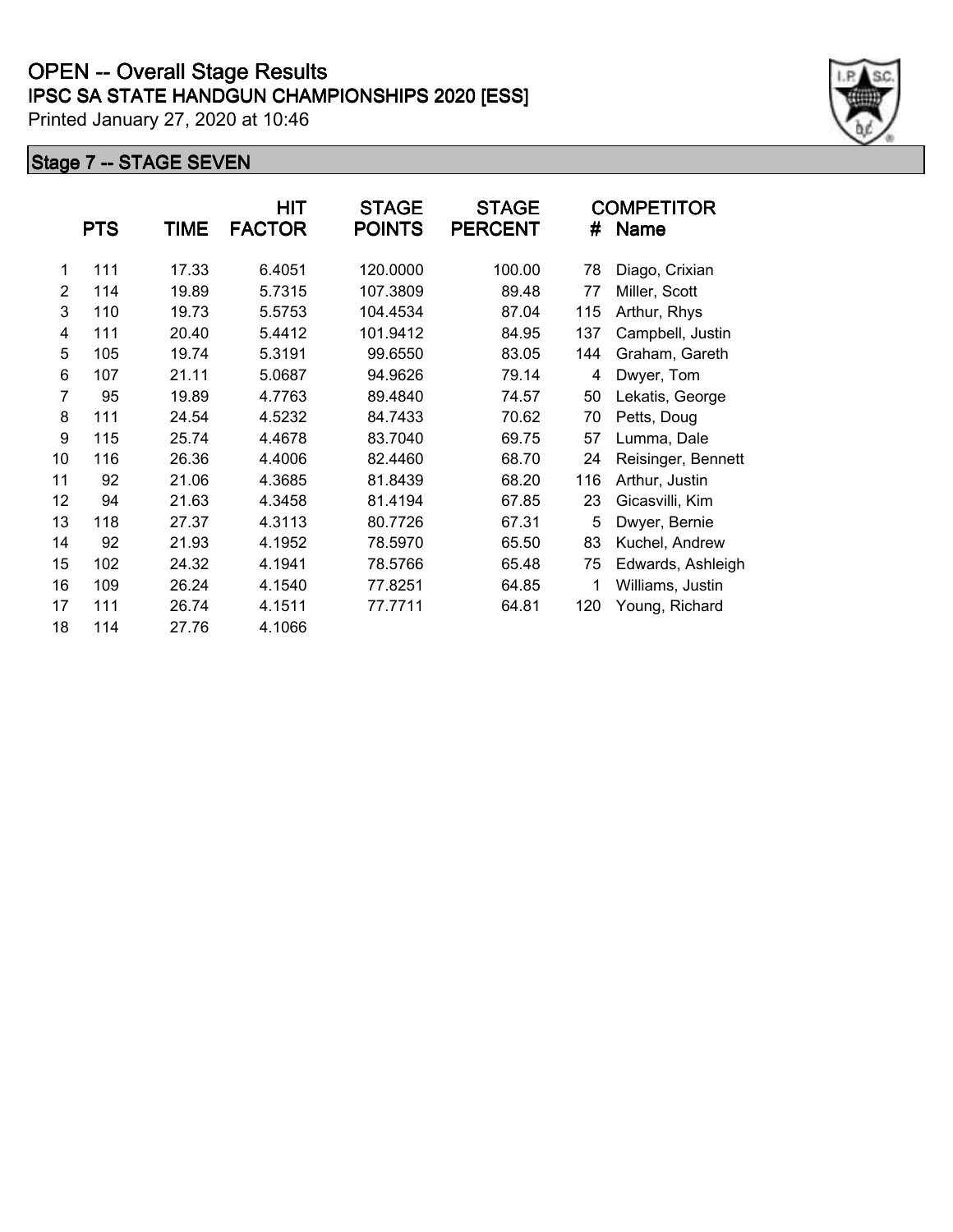

|    | <b>PTS</b> | <b>TIME</b> | <b>HIT</b><br><b>FACTOR</b> | <b>STAGE</b><br><b>POINTS</b> | <b>STAGE</b><br><b>PERCENT</b> | #  | <b>COMPETITOR</b><br><b>Name</b> |
|----|------------|-------------|-----------------------------|-------------------------------|--------------------------------|----|----------------------------------|
| 43 | 46         | 32.23       | 1.4272                      | 26.7396                       | 22.28                          | 46 | Paynter, Greg                    |
| 44 | 47         | 33.64       | 1.3971                      | 26.1757                       | 21.81                          | 82 | Hellawell, Christy               |
| 45 | 44         | 32.48       | 1.3547                      | 25.3801                       | 21.15                          | 19 | Cashman, Steve                   |
| 46 | 40         | 37.60       | 1.0638                      | 19.9310                       | 16.61                          | 30 | Oster, Ben                       |
| 47 | 32         | 35.26       | 0.9075                      | 17.0030                       | 14.17                          | 54 | McCartney, Rodney                |
| 48 | 24         | 53.06       | 0.4523                      | 8.4742                        | 7.06                           |    | Marshall, Jason                  |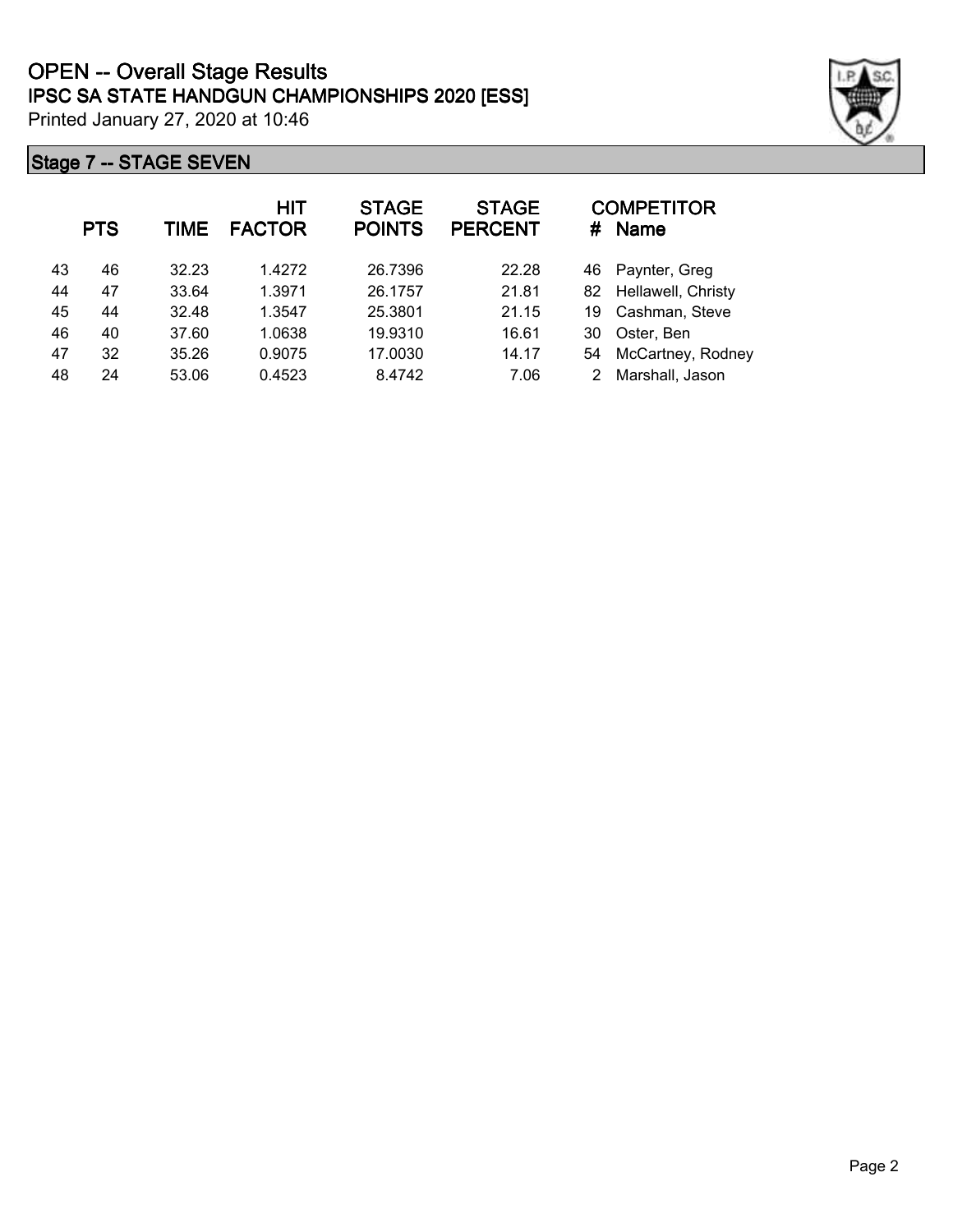|                  | <b>PTS</b> | <b>TIME</b> | <b>HIT</b><br><b>FACTOR</b> | <b>STAGE</b><br><b>POINTS</b> | <b>STAGE</b><br><b>PERCENT</b> | #   | <b>COMPETITOR</b><br>Name |
|------------------|------------|-------------|-----------------------------|-------------------------------|--------------------------------|-----|---------------------------|
| 1                | 115        | 28.33       | 4.0593                      | 120.0000                      | 100.00                         | 99  | Dailey, David             |
| $\overline{c}$   | 114        | 29.21       | 3.9028                      | 115.3728                      | 96.14                          | 76  | Woo, Christopher          |
| $\mathsf 3$      | 102        | 26.42       | 3.8607                      | 114.1294                      | 95.11                          | 121 | Taverner, Alistair        |
| 4                | 96         | 26.11       | 3.6768                      | 108.6912                      | 90.58                          | 140 | Taylor, James             |
| 5                | 96         | 26.29       | 3.6516                      | 107.9470                      | 89.96                          | 113 | Hewett, Simon             |
| $\,6$            | 89         | 24.53       | 3.6282                      | 107.2562                      | 89.38                          | 139 | Josipovic, Robert         |
| $\overline{7}$   | 107        | 29.61       | 3.6136                      | 106.8256                      | 89.02                          | 124 | Rech, lan                 |
| 8                | 109        | 30.51       | 3.5726                      | 105.6122                      | 88.01                          | 133 | Ortega, Dave              |
| $\boldsymbol{9}$ | 104        | 29.41       | 3.5362                      | 104.5366                      | 87.11                          | 45  | Hawes, Koby               |
| 10               | 100        | 29.30       | 3.4130                      | 100.8933                      | 84.08                          | 146 | Chaptini, Gassan          |
| 11               | 104        | 31.70       | 3.2808                      | 96.9849                       | 80.82                          | 109 | Keley, Brian              |
| 12               | 106        | 32.41       | 3.2706                      | 96.6845                       | 80.57                          | 29  | Lyne, Greg                |
| 13               | 87         | 27.05       | 3.2163                      | 95.0784                       | 79.23                          | 14  | Machin, Nicholas          |
| 14               | 89         | 29.09       | 3.0595                      | 90.4433                       | 75.37                          | 48  | Tassie, Daniel            |
| 15               | 94         | 31.51       | 2.9832                      | 88.1880                       | 73.49                          | 26  | Centofanti, Luigi         |
| 16               | 74         | 24.97       | 2.9636                      | 87.6079                       | 73.01                          | 55  | De Groot, Ashton          |
| 17               | 90         | 30.84       | 2.9183                      | 86.2697                       | 71.89                          | 53  | Elliott, Jack             |
| 18               | 89         | 31.89       | 2.7908                      | 82.5022                       | 68.75                          | 141 | Ey, Steven                |
| 19               | 104        | 37.60       | 2.7660                      | 81.7665                       | 68.14                          | 62  | Guglielmino, Christina    |
| 20               | 76         | 28.32       | 2.6836                      | 79.3324                       | 66.11                          | 142 | Villamil, Peter           |
| 21               | 89         | 33.21       | 2.6799                      | 79.2230                       | 66.02                          | 43  | Rowatt, Ped               |
| 22               | 104        | 38.90       | 2.6735                      | 79.0340                       | 65.86                          | 68  | McCrae, Gail              |
| 23               | 83         | 31.46       | 2.6383                      | 77.9919                       | 64.99                          | 56  | Luhrs, Zeb                |
| 24               | 115        | 44.63       | 2.5767                      | 76.1730                       | 63.48                          | 100 | Walsh, Robert             |
| 25               | 93         | 36.53       | 2.5459                      | 75.2598                       | 62.72                          | 8   | Wells, Graham             |
| 26               | 87         | 34.63       | 2.5123                      | 74.2672                       | 61.89                          | 6   | Roscoe, Michael           |
| 27               | 96         | 39.02       | 2.4603                      | 72.7301                       | 60.61                          | 17  | Cotton, Bernhard          |
| 28               | 102        | 42.36       | 2.4079                      | 71.1827                       | 59.32                          | 94  | Sparrow, Michael          |
| 29               | 89         | 37.11       | 2.3983                      | 70.8972                       | 59.08                          | 71  | Carter, Darren            |
| 30               | 74         | 33.60       | 2.2024                      | 65.1062                       | 54.26                          | 114 | Merritt, Chuck            |
| 31               | 95         | 43.30       | 2.1940                      | 64.8583                       | 54.05                          | 44  | Pope, Wayne               |
| 32               | 74         | 34.76       | 2.1289                      | 62.9335                       | 52.44                          | 112 | Stanton, Paul             |
| 33               | 73         | 35.37       | 2.0639                      | 61.0124                       | 50.84                          | 134 | Carter, Rohan             |
| 34               | 57         | 28.53       | 1.9979                      | 59.0613                       | 49.22                          | 16  | Roberts, Alex             |
| 35               | 82         | 42.60       | 1.9249                      | 56.9029                       | 47.42                          | 35  | Graham-Sutton, Peter      |
| 36               | 68         | 36.77       | 1.8493                      | 54.6695                       | 45.56                          | 123 | Taverner, Rod             |
| 37               | 70         | 41.11       | 1.7027                      | 50.3362                       | 41.95                          | 129 | Brown, Isobel             |
| 38               | 69         | 41.24       | 1.6731                      | 49.4607                       | 41.22                          | 92  | Thiele, Jarrad            |
| 39               | 57         | 39.87       | 1.4296                      | 42.2628                       | 35.22                          | 108 | Hughes, Carrie            |
| 40               | 51         | 38.18       | 1.3358                      | 39.4879                       | 32.91                          | 36  | Mullan, Andrew            |
| 41               | 70         | 68.48       | 1.0222                      | 30.2179                       | 25.18                          | 47  | Tassie, Beau              |
| 42               | 64         | 63.35       | 1.0103                      | 29.8650                       | 24.89                          | 25  | Clampett, Anne            |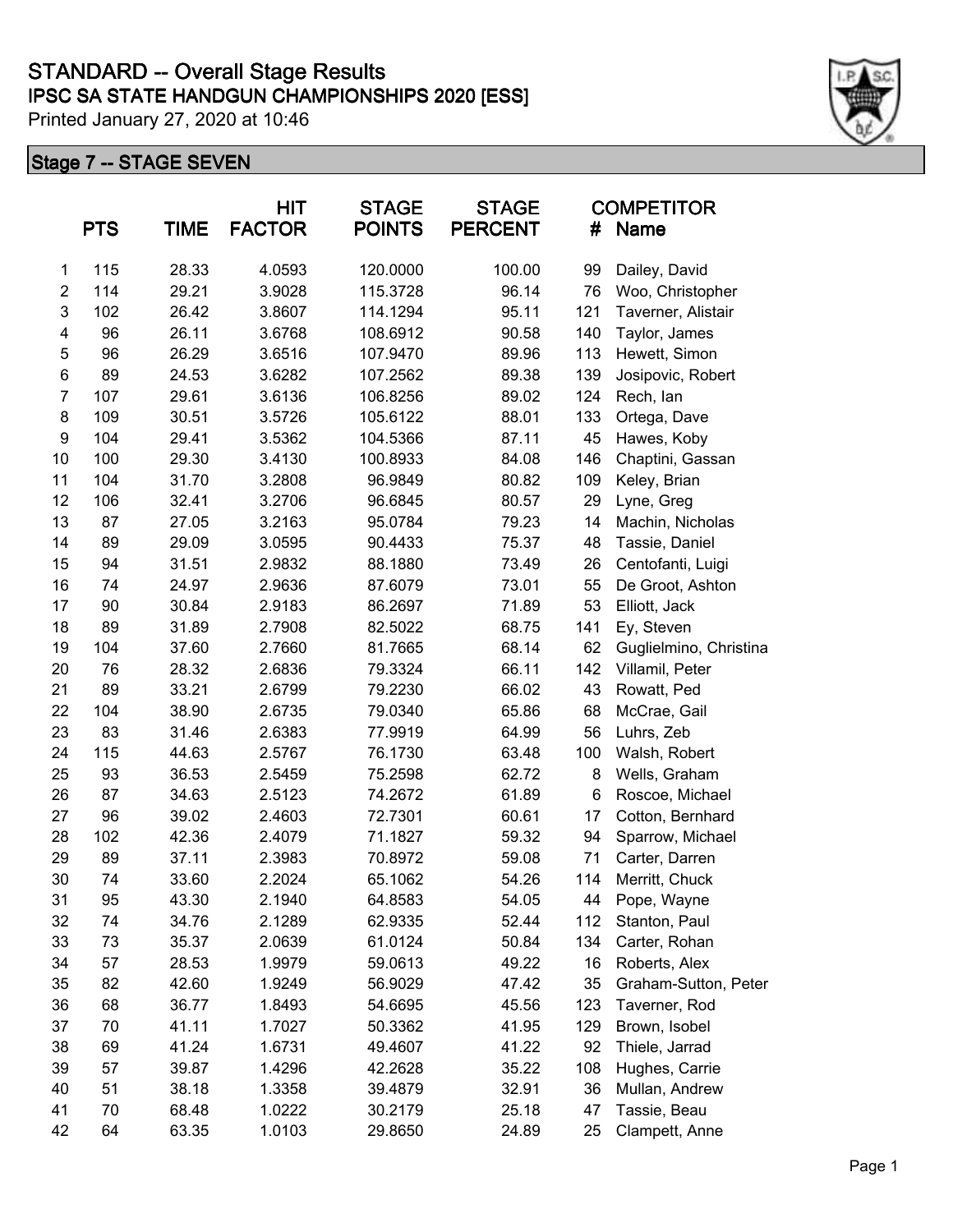|    | <b>PTS</b> |       | <b>HIT</b><br>TIME FACTOR | <b>STAGE</b><br><b>POINTS</b> | <b>STAGE</b><br><b>PERCENT</b> | #  | <b>COMPETITOR</b><br>Name |
|----|------------|-------|---------------------------|-------------------------------|--------------------------------|----|---------------------------|
| 43 | 31         | 30.90 | 1.0032                    | 29.6574                       | 24.71                          |    | 132 Zalan, Victoria       |
| 44 | 38         | 43.11 | 0.8815                    | 26.0577                       | 21.71                          |    | 110 Dailey, Vicki         |
| 45 | 36         | 44.22 | 0.8141                    | 24.0665                       | 20.06                          | 32 | Wells, Sarah              |
| 46 | 14         | 47.81 | 0.2928                    | 8.6564                        | 7.21                           | 21 | d, Louise                 |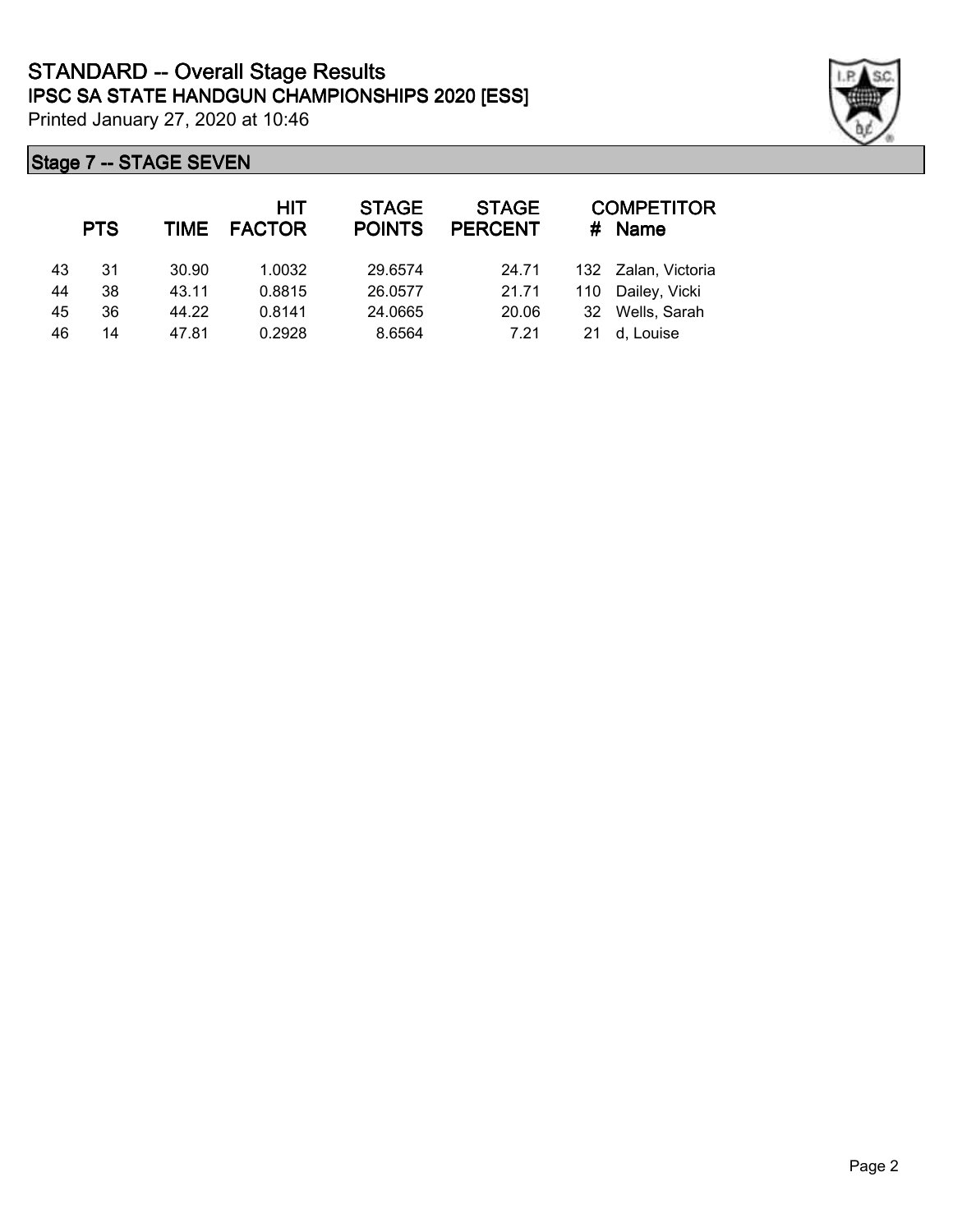|                | <b>PTS</b> | TIME  | HIT<br><b>FACTOR</b> | <b>STAGE</b><br><b>POINTS</b> | <b>STAGE</b><br><b>PERCENT</b> | #   | <b>COMPETITOR</b><br><b>Name</b> |
|----------------|------------|-------|----------------------|-------------------------------|--------------------------------|-----|----------------------------------|
| 1              | 106        | 22.11 | 4.7942               | 120.0000                      | 100.00                         | 102 | Phegan, James                    |
| 2              | 102        | 22.29 | 4.5760               | 114.5392                      | 95.45                          | 104 | Phegan, Paul                     |
| 3              | 100        | 27.41 | 3.6483               | 91.3177                       | 76.10                          | 39  | Bruse, Pat                       |
| 4              | 84         | 24.11 | 3.4840               | 87.2060                       | 72.67                          | 3   | Ciapryna, Myron                  |
| 5              | 104        | 30.92 | 3.3635               | 84.1895                       | 70.16                          | 49  | Cornish, Glenn                   |
| 6              | 89         | 28.27 | 3.1482               | 78.8004                       | 65.67                          | 87  | Dovi, John                       |
| $\overline{7}$ | 77         | 27.84 | 2.7658               | 69.2286                       | 57.69                          | 22  | Moll, Andrew                     |
| 8              | 104        | 41.19 | 2.5249               | 63.1983                       | 52.67                          | 38  | Ford, Ron                        |
| 9              | 63         | 25.94 | 2.4287               | 60.7904                       | 50.66                          | 41  | Toro, Felipe                     |
| 10             | 65         | 31.91 | 2.0370               | 50.9860                       | 42.49                          | 15  | Flannigan, Peter                 |
| 11             | 55         | 27.45 | 2.0036               | 50.1516                       | 41.79                          | 34  | Ferrero, Shaun                   |
| 12             | 80         | 40.10 | 1.9950               | 49.9355                       | 41.61                          | 101 | Phegan, Naomi                    |
| 13             | 72         | 36.91 | 1.9507               | 48.8262                       | 40.69                          | 66  | Vainer, Michael                  |
| 14             | 71         | 36.63 | 1.9383               | 48.5161                       | 40.43                          | 59  | Dawes, Geoff                     |
| 15             | 57         | 32.06 | 1.7779               | 44.5016                       | 37.08                          | 107 | Dorkota, Joe                     |
| 16             | 52         | 29.84 | 1.7426               | 43.6183                       | 36.35                          | 125 | Arnold, Troy                     |
| 17             | 57         | 39.92 | 1.4279               | 35.7395                       | 29.78                          | 138 | Kanti-Paul, Galen                |
| 18             | 72         | 50.53 | 1.4249               | 35.6654                       | 29.72                          | 67  | Mc Crae, Colin                   |
| 19             | 68         | 60.10 | 1.1314               | 28.3204                       | 23.60                          | 103 | Phegan, Caroline                 |
| 20             | 27         | 33.30 | 0.8108               | 20.2948                       | 16.91                          | 117 | Houston, Porsha                  |
| 21             | 17         | 40.08 | 0.4242               | 10.6166                       | 8.85                           | 86  | Dovi, Jared                      |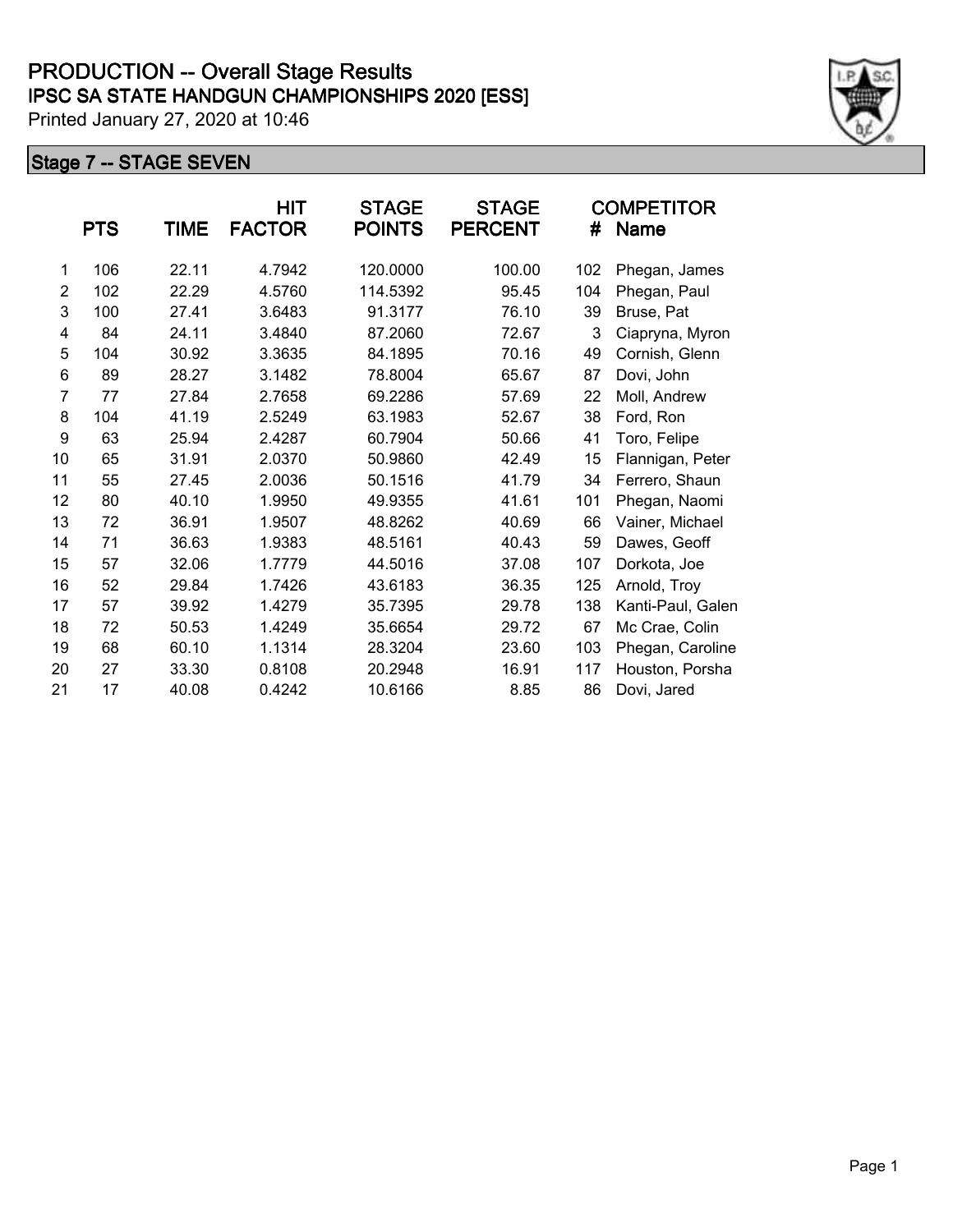|    | <b>PTS</b>   | TIME  | <b>HIT</b><br><b>FACTOR</b> | <b>STAGE</b><br><b>POINTS</b> | <b>STAGE</b><br><b>PERCENT</b> | #   | <b>COMPETITOR</b><br><b>Name</b> |
|----|--------------|-------|-----------------------------|-------------------------------|--------------------------------|-----|----------------------------------|
| 1  | 108          | 28.25 | 3.8230                      | 120.0000                      | 100.00                         | 122 | Calvert, Darren                  |
| 2  | 98           | 26.56 | 3.6898                      | 115.8174                      | 96.51                          | 119 | Houston, Scott                   |
| 3  | 98           | 29.19 | 3.3573                      | 105.3824                      | 87.82                          | 106 | Hudson, Michael                  |
| 4  | 116          | 34.91 | 3.3228                      | 104.2999                      | 86.92                          | 136 | Keranovich, Joshua               |
| 5  | 83           | 29.79 | 2.7862                      | 87.4548                       | 72.88                          | 58  | Evangelista, Rikki               |
| 6  | 81           | 34.04 | 2.3796                      | 74.6915                       | 62.24                          | 91  | Smith, Terry                     |
| 7  | 67           | 28.85 | 2.3224                      | 72.8962                       | 60.75                          | 11  | Owen, David                      |
| 8  | 85           | 40.50 | 2.0988                      | 65.8779                       | 54.90                          | 118 | Houston, Dakota                  |
| 9  | 63           | 31.61 | 1.9930                      | 62.5593                       | 52.13                          | 135 | Richardson, Anthony              |
| 10 | $\mathbf{0}$ | 0.00  | 0.0000                      | 0.0000                        | 0.00                           | 79  | Blackmore, Peter                 |
| 11 | 0            | 0.00  | 0.0000                      | 0.0000                        | 0.00                           | 143 | Day, Trent                       |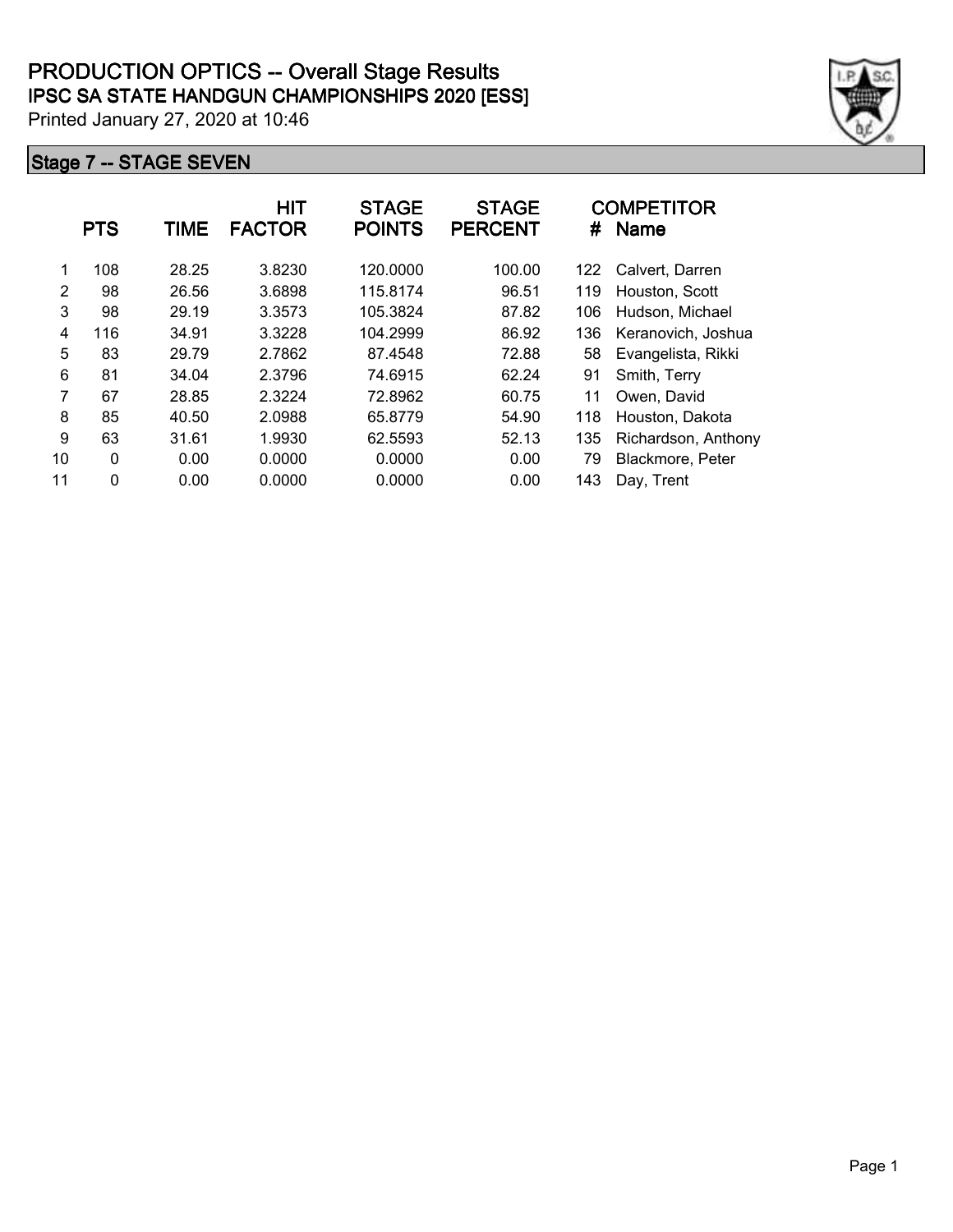|    | <b>PTS</b> | <b>TIME</b> | HIT<br><b>FACTOR</b> | <b>STAGE</b><br><b>POINTS</b> | <b>STAGE</b><br><b>PERCENT</b> | #   | <b>COMPETITOR</b><br><b>Name</b> |
|----|------------|-------------|----------------------|-------------------------------|--------------------------------|-----|----------------------------------|
| 1  | 108        | 24.59       | 4.3920               | 120.0000                      | 100.00                         | 84  | Dyson, Jeremy                    |
| 2  | 102        | 24.54       | 4.1565               | 113.5642                      | 94.64                          | 74  | Baker, Mark                      |
| 3  | 100        | 24.67       | 4.0535               | 110.7508                      | 92.29                          | 111 | Brown, Ryan                      |
| 4  | 90         | 27.64       | 3.2562               | 88.9653                       | 74.14                          | 64  | Tan, Ivan                        |
| 5  | 108        | 34.09       | 3.1681               | 86.5591                       | 72.13                          | 52  | Hatswell, Robert                 |
| 6  | 81         | 26.71       | 3.0326               | 82.8566                       | 69.05                          | 65  | Vainer, Jordan                   |
| 7  | 79         | 27.18       | 2.9065               | 79.4134                       | 66.18                          | 72  | Moss, Andrew                     |
| 8  | 91         | 34.25       | 2.6569               | 72.5934                       | 60.49                          | 10  | Bennett, Alan                    |
| 9  | 58         | 25.35       | 2.2880               | 62.5124                       | 52.09                          | 131 | Glenn, Nick                      |
| 10 | 95         | 56.30       | 1.6874               | 46.1032                       | 38.42                          | 13  | Chambers, Bruce                  |
| 11 | 63         | 42.91       | 1.4682               | 40.1142                       | 33.43                          | 89  | Stokes, Phil                     |
| 12 | 102        | 74.20       | 1.3747               | 37.5589                       | 31.30                          | 9   | Bennett, Janet                   |

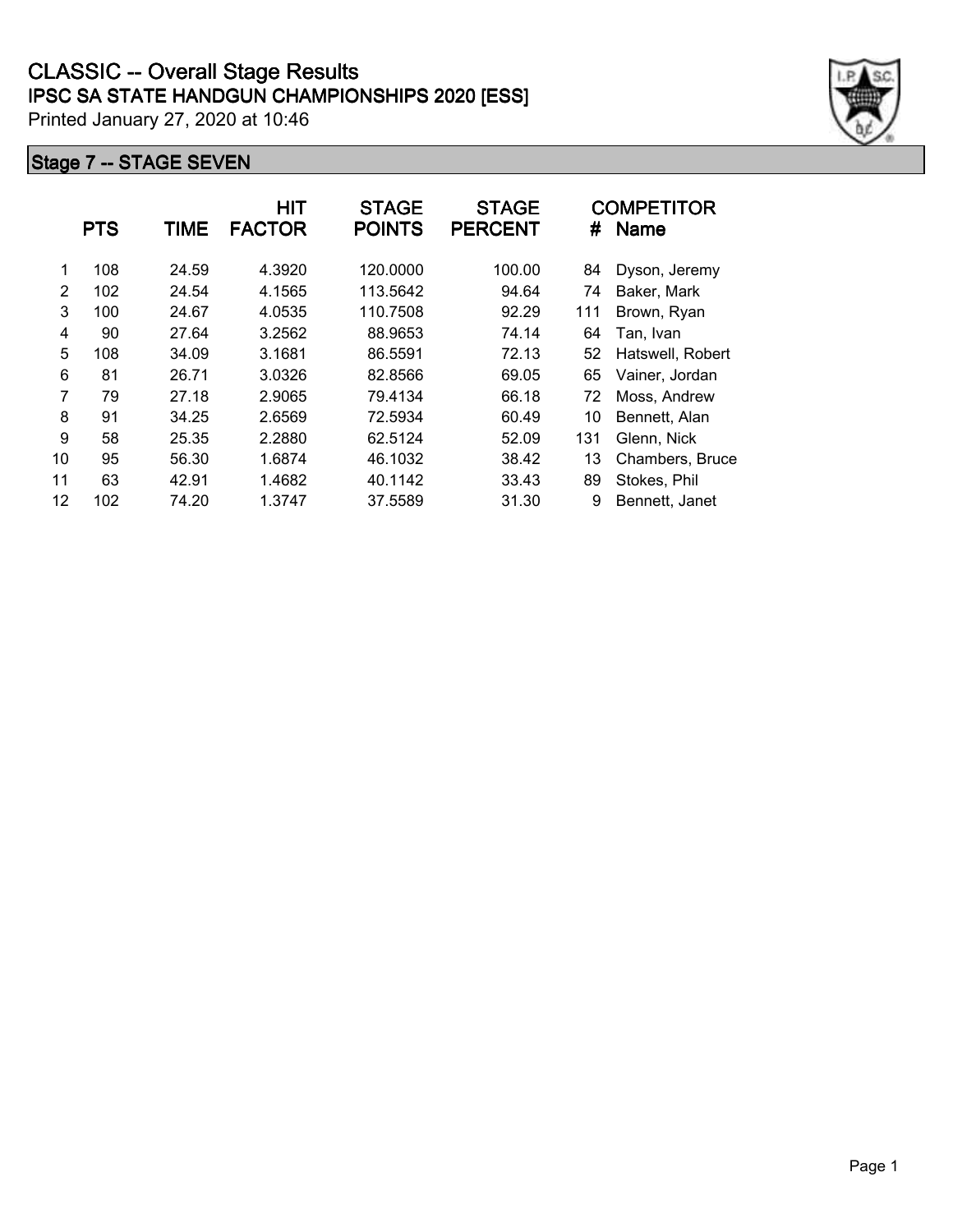

|               | <b>PTS</b> |        | <b>HIT</b><br>TIME FACTOR | STAGE    | <b>STAGE</b><br>POINTS PERCENT | <b>COMPETITOR</b><br># Name |
|---------------|------------|--------|---------------------------|----------|--------------------------------|-----------------------------|
|               | -82        | -37.62 | 2.1797                    | 120,0000 | 100.00                         | 126 Krcevinac, Mike         |
| $\mathcal{P}$ | 62.        | 47 72  | 1.2992                    | 71.5282  | 59.61                          | 60 Marsh, Len               |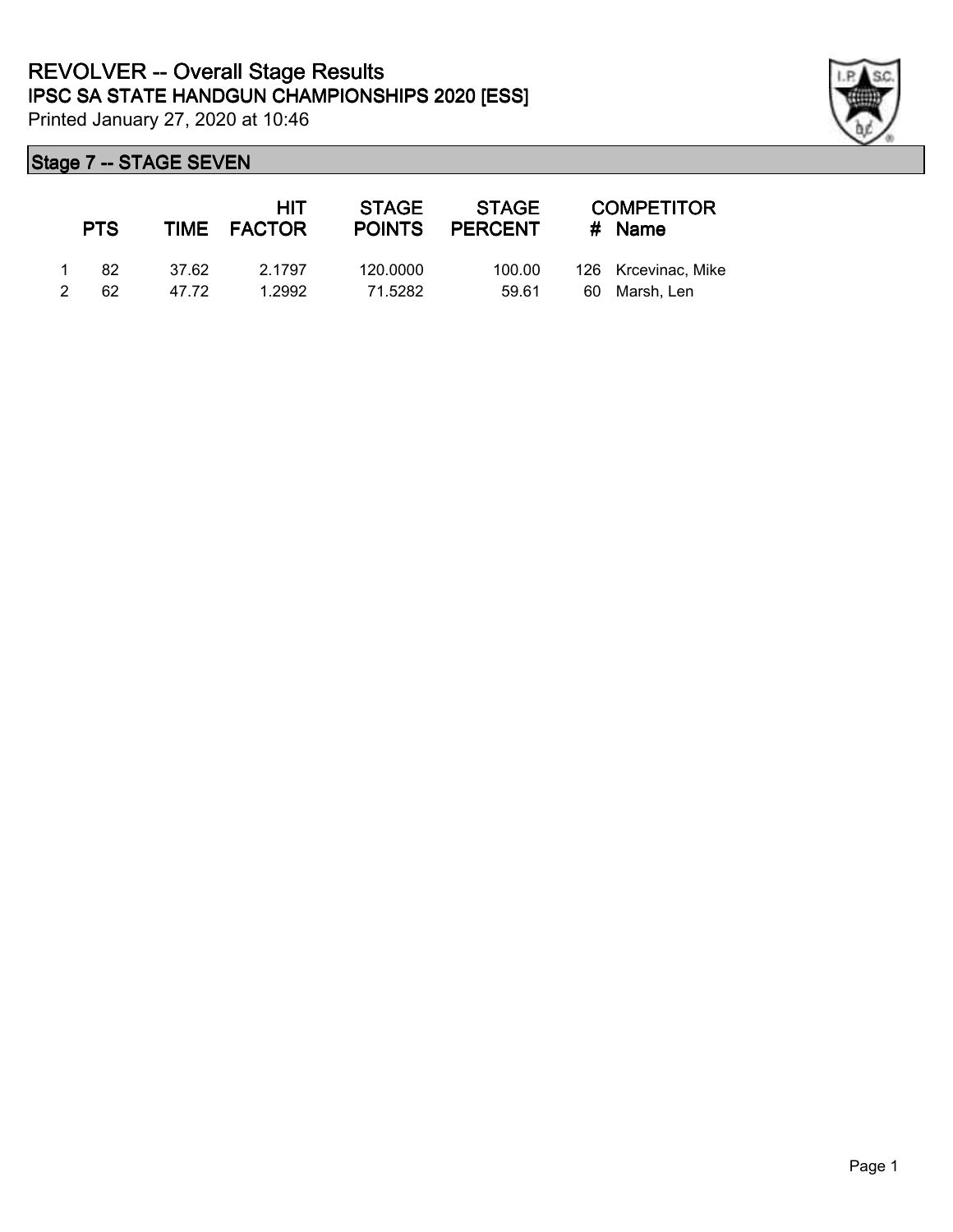## **IPSC SA STATE HANDGUN CHAMPIONSHIPS 2020 [ESS] OPEN -- Overall Stage Results**

Printed January 27, 2020 at 10:46

|                | <b>PTS</b> | <b>TIME</b> | <b>HIT</b><br><b>FACTOR</b> | <b>STAGE</b><br><b>POINTS</b> | <b>STAGE</b><br><b>PERCENT</b> | #   | <b>COMPETITOR</b><br><b>Name</b> |
|----------------|------------|-------------|-----------------------------|-------------------------------|--------------------------------|-----|----------------------------------|
| 1              | 53         | 4.08        | 12.9902                     | 55.0000                       | 100.00                         | 105 | Angelopoulos, Andrew             |
| $\overline{c}$ | 53         | 4.10        | 12.9268                     | 54.7317                       | 99.51                          | 144 | Graham, Gareth                   |
| $\mathsf 3$    | 53         | 4.30        | 12.3256                     | 52.1860                       | 94.88                          | 77  | Miller, Scott                    |
| 4              | 54         | 4.47        | 12.0805                     | 51.1485                       | 93.00                          | 78  | Diago, Crixian                   |
| 5              | 50         | 4.20        | 11.9048                     | 50.4043                       | 91.64                          | 50  | Lekatis, George                  |
| 6              | 53         | 4.49        | 11.8040                     | 49.9777                       | 90.87                          | 115 | Arthur, Rhys                     |
| $\overline{7}$ | 53         | 4.75        | 11.1579                     | 47.2421                       | 85.89                          | 28  | Edwards, Phillip                 |
| 8              | 49         | 4.55        | 10.7692                     | 45.5965                       | 82.90                          | 137 | Campbell, Justin                 |
| 9              | 53         | 4.96        | 10.6855                     | 45.2419                       | 82.26                          | 23  | Gicasvilli, Kim                  |
| 10             | 52         | 4.91        | 10.5906                     | 44.8403                       | 81.53                          | 81  | Anderson, Natalie                |
| 11             | 51         | 5.06        | 10.0791                     | 42.6743                       | 77.59                          | 83  | Kuchel, Andrew                   |
| 12             | 53         | 5.59        | 9.4812                      | 40.1431                       | 72.99                          | 5   | Dwyer, Bernie                    |
| 13             | 53         | 5.97        | 8.8777                      | 37.5879                       | 68.34                          | 37  | Elliot, Craig                    |
| 14             | 54         | 6.12        | 8.8235                      | 37.3585                       | 67.92                          | 96  | Cardinas, Cyril                  |
| 15             | 52         | 5.92        | 8.7838                      | 37.1902                       | 67.62                          | 19  | Cashman, Steve                   |
| 16             | 50         | 5.85        | 8.5470                      | 36.1877                       | 65.80                          | 70  | Petts, Doug                      |
| 17             | 53         | 6.29        | 8.4261                      | 35.6757                       | 64.86                          | 127 | Thompson, Zac                    |
| 18             | 50         | 6.05        | 8.2645                      | 34.9914                       | 63.62                          | 75  | Edwards, Ashleigh                |
| 19             | 50         | 6.06        | 8.2508                      | 34.9337                       | 63.52                          | 1   | Williams, Justin                 |
| 20             | 51         | 6.41        | 7.9563                      | 33.6867                       | 61.25                          | 57  | Lumma, Dale                      |
| 21             | 54         | 6.84        | 7.8947                      | 33.4260                       | 60.77                          | 95  | Kuerschner, lan                  |
| 22             | 49         | 6.27        | 7.8150                      | 33.0884                       | 60.16                          | 42  | Delpin, Greg                     |
| 23             | 49         | 6.31        | 7.7655                      | 32.8786                       | 59.78                          | 116 | Arthur, Justin                   |
| 24             | 51         | 6.58        | 7.7508                      | 32.8164                       | 59.67                          | 63  | Denninston, Stephen              |
| 25             | 51         | 6.60        | 7.7273                      | 32.7170                       | 59.49                          | 18  | Clark, Graeme                    |
| 26             | 53         | 6.89        | 7.6923                      | 32.5689                       | 59.22                          | 120 | Young, Richard                   |
| 27             | 44         | 6.00        | 7.3333                      | 31.0491                       | 56.45                          | 20  | Docwra, Ray                      |
| 28             | 45         | 6.44        | 6.9876                      | 29.5851                       | 53.79                          | 145 | Giarola, Emily                   |
| 29             | 48         | 7.21        | 6.6574                      | 28.1873                       | 51.25                          | 30  | Oster, Ben                       |
| 30             | 53         | 8.11        | 6.5351                      | 27.6695                       | 50.31                          | 24  | Reisinger, Bennett               |
| 31             | 51         | 7.86        | 6.4886                      | 27.4723                       | 49.95                          | 31  | Mitchell, Trevor                 |
| 32             | 54         | 8.56        | 6.3084                      | 26.7096                       | 48.56                          | 130 | Glenn, Kym                       |
| 33             | 49         | 8.40        | 5.8333                      | 24.6981                       | 44.91                          | 69  | Moore, Jon                       |
| 34             | 33         | 5.77        | 5.7192                      | 24.2150                       | 44.03                          | 73  | Bennett, Peter                   |
| 35             | 37         | 6.49        | 5.7011                      | 24.1382                       | 43.89                          | 7   | Pignotti, Simon                  |
| 36             | 54         | 9.83        | 5.4934                      | 23.2588                       | 42.29                          | 90  | Martel, Arthur                   |
| 37             | 36         | 7.29        | 4.9383                      | 20.9085                       | 38.02                          | 80  | Butcher, Bryce                   |
| 38             | 37         | 8.39        | 4.4100                      | 18.6718                       | 33.95                          | 128 | Ross, Kyel                       |
| 39             | 48         | 11.68       | 4.1096                      | 17.3998                       | 31.64                          | 33  | Johnstone, Paul                  |
| 40             | 36         | 8.95        | 4.0223                      | 17.0305                       | 30.96                          | 12  | Machin, Stan                     |
| 41             | 21         | 5.46        | 3.8462                      | 16.2845                       | 29.61                          | 40  | Giarola, Matthew                 |
| 42             | 51         | 13.26       | 3.8462                      | 16.2845                       | 29.61                          | 46  | Paynter, Greg                    |

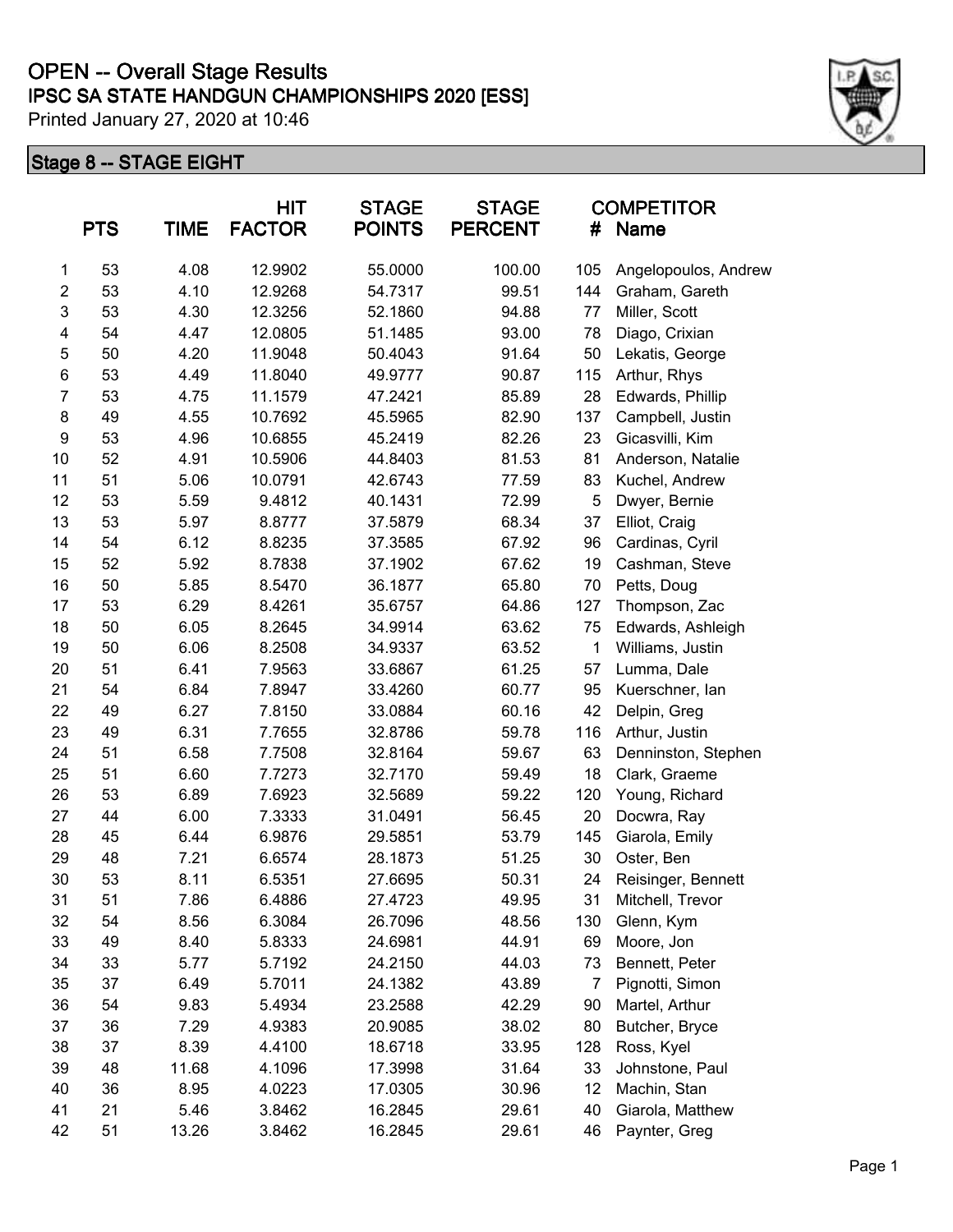|    | <b>PTS</b> | TIME  | <b>HIT</b><br><b>FACTOR</b> | <b>STAGE</b><br><b>POINTS</b> | <b>STAGE</b><br><b>PERCENT</b> | #  | <b>COMPETITOR</b><br><b>Name</b> |
|----|------------|-------|-----------------------------|-------------------------------|--------------------------------|----|----------------------------------|
| 43 | 32         | 8.99  | 3.5595                      | 15.0708                       | 27.40                          | 2  | Marshall, Jason                  |
| 44 | 46         | 13.78 | 3.3382                      | 14.1337                       | 25.70                          | 82 | Hellawell, Christy               |
| 45 | 25         | 7.60  | 3.2895                      | 13.9275                       | 25.32                          | 4  | Dwyer, Tom                       |
| 46 | 22         | 7.59  | 2.8986                      | 12.2724                       | 22.31                          | 98 | Pallone, Stephen                 |
| 47 | 36         | 17.31 | 2.0797                      | 8.8055                        | 16.01                          | 54 | McCartney, Rodney                |
| 48 | 13         | 6.27  | 2.0734                      | 8.7785                        | 15.96                          | 51 | Howes, Eddie                     |

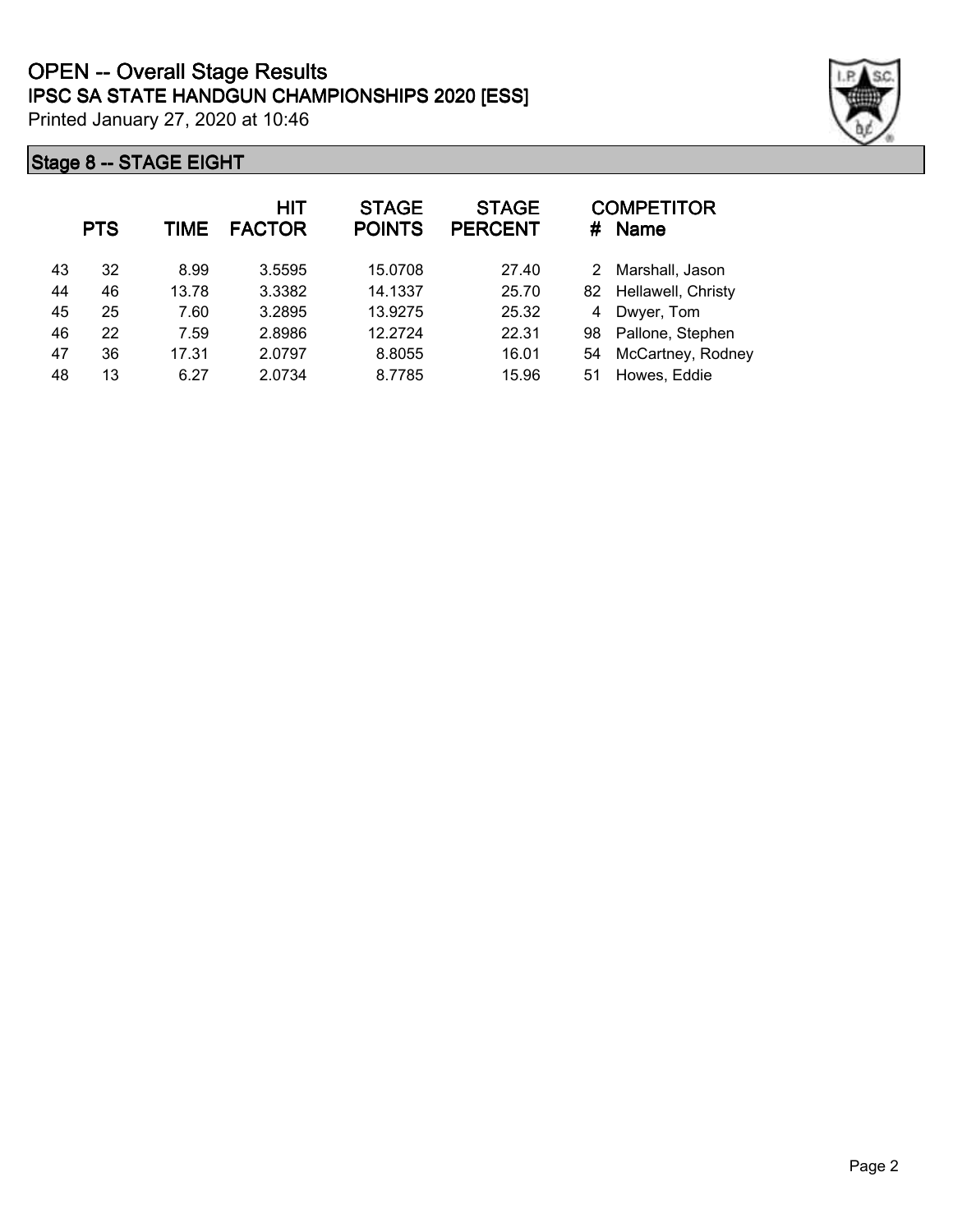|                | <b>PTS</b> | <b>TIME</b> | <b>HIT</b><br><b>FACTOR</b> | <b>STAGE</b><br><b>POINTS</b> | <b>STAGE</b><br><b>PERCENT</b> | #   | <b>COMPETITOR</b><br>Name |
|----------------|------------|-------------|-----------------------------|-------------------------------|--------------------------------|-----|---------------------------|
| 1              | 43         | 4.97        | 8.6519                      | 55.0000                       | 100.00                         | 121 | Taverner, Alistair        |
| $\overline{2}$ | 43         | 5.12        | 8.3984                      | 53.3887                       | 97.07                          | 140 | Taylor, James             |
| $\mathsf 3$    | 51         | 6.33        | 8.0569                      | 51.2174                       | 93.12                          | 29  | Lyne, Greg                |
| 4              | 41         | 5.13        | 7.9922                      | 50.8063                       | 92.38                          | 139 | Josipovic, Robert         |
| 5              | 51         | 6.40        | 7.9688                      | 50.6572                       | 92.10                          | 45  | Hawes, Koby               |
| 6              | 45         | 5.68        | 7.9225                      | 50.3634                       | 91.57                          | 26  | Centofanti, Luigi         |
| $\overline{7}$ | 52         | 6.64        | 7.8313                      | 49.7836                       | 90.52                          | 76  | Woo, Christopher          |
| 8              | 47         | 6.03        | 7.7944                      | 49.5486                       | 90.09                          | 112 | Stanton, Paul             |
| 9              | 47         | 6.11        | 7.6923                      | 48.8998                       | 88.91                          | 56  | Luhrs, Zeb                |
| 10             | 49         | 6.55        | 7.4809                      | 47.5560                       | 86.47                          | 53  | Elliott, Jack             |
| 11             | 36         | 4.87        | 7.3922                      | 46.9920                       | 85.44                          | 113 | Hewett, Simon             |
| 12             | 49         | 6.66        | 7.3574                      | 46.7706                       | 85.04                          | 43  | Rowatt, Ped               |
| 13             | 45         | 6.26        | 7.1885                      | 45.6971                       | 83.09                          | 71  | Carter, Darren            |
| 14             | 50         | 7.01        | 7.1327                      | 45.3422                       | 82.44                          | 124 | Rech, lan                 |
| 15             | 53         | 7.44        | 7.1237                      | 45.2849                       | 82.34                          | 6   | Roscoe, Michael           |
| 16             | 47         | 6.73        | 6.9837                      | 44.3949                       | 80.72                          | 134 | Carter, Rohan             |
| 17             | 43         | 6.52        | 6.5951                      | 41.9249                       | 76.23                          | 16  | Roberts, Alex             |
| 18             | 41         | 6.60        | 6.2121                      | 39.4903                       | 71.80                          | 48  | Tassie, Daniel            |
| 19             | 47         | 7.60        | 6.1842                      | 39.3129                       | 71.48                          | 132 | Zalan, Victoria           |
| 20             | 49         | 7.93        | 6.1791                      | 39.2802                       | 71.42                          | 133 | Ortega, Dave              |
| 21             | 32         | 5.22        | 6.1303                      | 38.9700                       | 70.85                          | 146 | Chaptini, Gassan          |
| 22             | 51         | 8.56        | 5.9579                      | 37.8745                       | 68.86                          | 123 | Taverner, Rod             |
| 23             | 37         | 6.27        | 5.9011                      | 37.5133                       | 68.21                          | 99  | Dailey, David             |
| 24             | 36         | 6.20        | 5.8065                      | 36.9115                       | 67.11                          | 55  | De Groot, Ashton          |
| 25             | 47         | 8.61        | 5.4588                      | 34.7013                       | 63.09                          | 62  | Guglielmino, Christina    |
| 26             | 45         | 8.58        | 5.2448                      | 33.3408                       | 60.62                          | 92  | Thiele, Jarrad            |
| 27             | 43         | 8.67        | 4.9596                      | 31.5283                       | 57.32                          | 8   | Wells, Graham             |
| 28             | 47         | 9.49        | 4.9526                      | 31.4834                       | 57.24                          | 100 | Walsh, Robert             |
| 29             | 43         | 8.95        | 4.8045                      | 30.5419                       | 55.53                          | 14  | Machin, Nicholas          |
| $30\,$         | 34         | 7.33        | 4.6385                      | 29.4867                       | 53.61                          | 109 | Keley, Brian              |
| 31             | 43         | 10.26       | 4.1910                      | 26.6423                       | 48.44                          | 110 | Dailey, Vicki             |
| 32             | 45         | 11.06       | 4.0687                      | 25.8647                       | 47.03                          | 44  | Pope, Wayne               |
| 33             | 47         | 12.05       | 3.9004                      | 24.7948                       | 45.08                          | 17  | Cotton, Bernhard          |
| 34             | 34         | 9.01        | 3.7736                      | 23.9886                       | 43.62                          | 94  | Sparrow, Michael          |
| 35             | 45         | 11.98       | 3.7563                      | 23.8785                       | 43.42                          | 68  | McCrae, Gail              |
| 36             | 43         | 11.87       | 3.6226                      | 23.0286                       | 41.87                          | 114 | Merritt, Chuck            |
| 37             | 49         | 13.67       | 3.5845                      | 22.7865                       | 41.43                          | 129 | Brown, Isobel             |
| 38             | 32         | 9.13        | 3.5049                      | 22.2808                       | 40.51                          | 108 | Hughes, Carrie            |
| 39             | 45         | 13.08       | 3.4404                      | 21.8703                       | 39.76                          | 141 | Ey, Steven                |
| 40             | 35         | 13.95       | 2.5090                      | 15.9494                       | 29.00                          | 36  | Mullan, Andrew            |
| 41             | 41         | 17.18       | 2.3865                      | 15.1709                       | 27.58                          | 35  | Graham-Sutton, Peter      |
| 42             | 24         | 11.01       | 2.1798                      | 13.8572                       | 25.19                          | 142 | Villamil, Peter           |

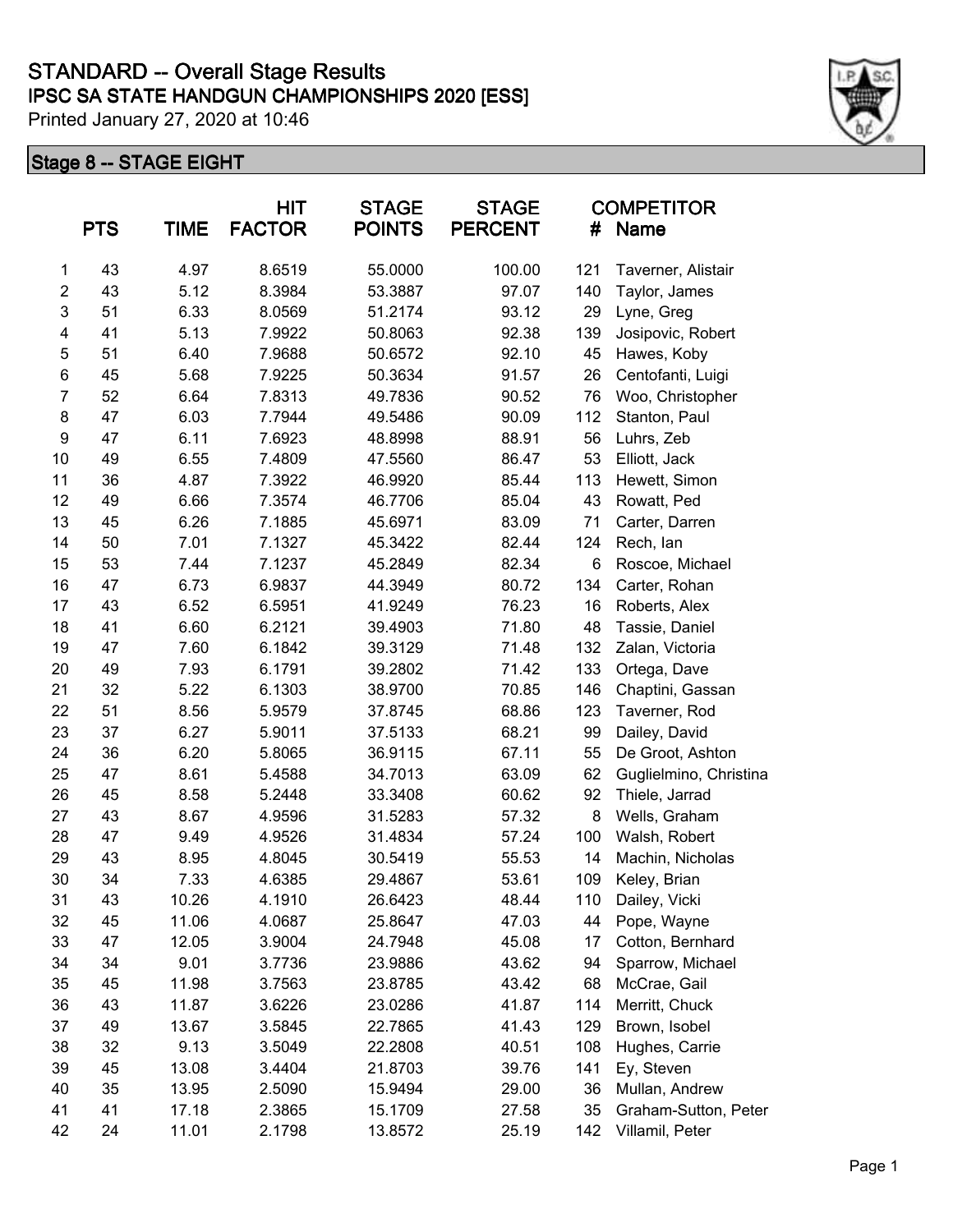|    | <b>PTS</b> | TIME  | HIT<br><b>FACTOR</b> | <b>STAGE</b><br><b>POINTS</b> | <b>STAGE</b><br><b>PERCENT</b> | #  | <b>COMPETITOR</b><br><b>Name</b> |
|----|------------|-------|----------------------|-------------------------------|--------------------------------|----|----------------------------------|
| 43 | 32         | 16.02 | 1.9975               | 12.6981                       | 23.09                          | 32 | Wells, Sarah                     |
| 44 | 43         | 26.41 | 1.6282               | 10.3502                       | 18.82                          | 47 | Tassie, Beau                     |
| 45 | 19         | 14.10 | 1.3475               | 8.5661                        | 15.57                          | 21 | d, Louise                        |
| 46 | 30         | 23.85 | 1.2579               | 7.9962                        | 14.54                          | 25 | Clampett, Anne                   |

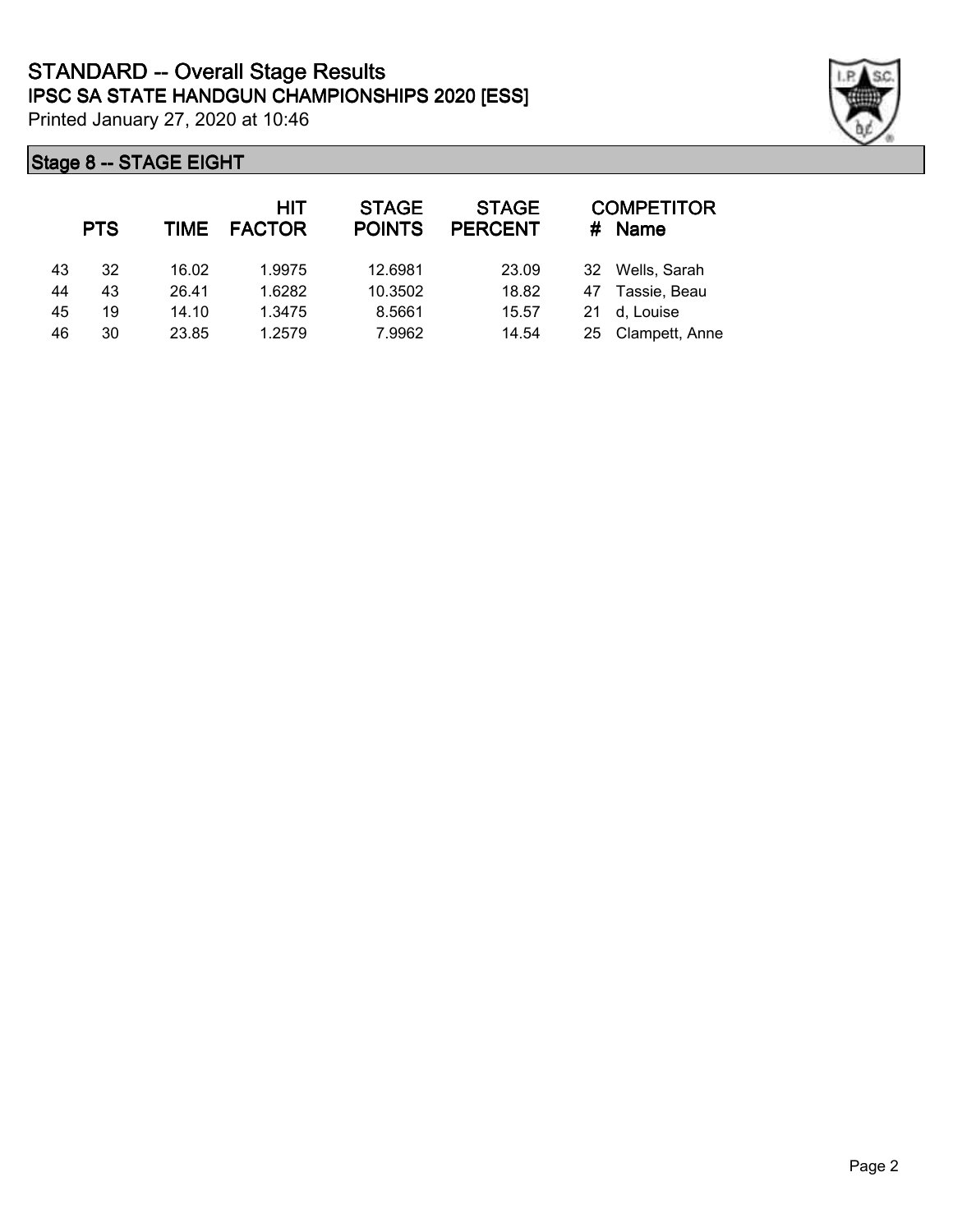|                | <b>PTS</b> | TIME  | HIT<br><b>FACTOR</b> | <b>STAGE</b><br><b>POINTS</b> | <b>STAGE</b><br><b>PERCENT</b> | #   | <b>COMPETITOR</b><br><b>Name</b> |
|----------------|------------|-------|----------------------|-------------------------------|--------------------------------|-----|----------------------------------|
| 1              | 51         | 5.16  | 9.8837               | 55.0000                       | 100.00                         | 3   | Ciapryna, Myron                  |
| $\overline{2}$ | 51         | 5.29  | 9.6408               | 53.6484                       | 97.54                          | 102 | Phegan, James                    |
| 3              | 45         | 5.00  | 9.0000               | 50.0824                       | 91.06                          | 104 | Phegan, Paul                     |
| 4              | 49         | 5.93  | 8.2631               | 45.9815                       | 83.60                          | 107 | Dorkota, Joe                     |
| 5              | 51         | 6.61  | 7.7156               | 42.9349                       | 78.06                          | 22  | Moll, Andrew                     |
| 6              | 51         | 6.68  | 7.6347               | 42.4850                       | 77.25                          | 39  | Bruse, Pat                       |
| $\overline{7}$ | 51         | 6.69  | 7.6233               | 42.4215                       | 77.13                          | 15  | Flannigan, Peter                 |
| 8              | 28         | 4.86  | 5.7613               | 32.0600                       | 58.29                          | 34  | Ferrero, Shaun                   |
| 9              | 47         | 9.39  | 5.0053               | 27.8532                       | 50.64                          | 86  | Dovi, Jared                      |
| 10             | 26         | 5.23  | 4.9713               | 27.6639                       | 50.30                          | 41  | Toro, Felipe                     |
| 11             | 32         | 6.82  | 4.6921               | 26.1101                       | 47.47                          | 66  | Vainer, Michael                  |
| 12             | 53         | 11.89 | 4.4575               | 24.8048                       | 45.10                          | 67  | Mc Crae, Colin                   |
| 13             | 41         | 9.96  | 4.1165               | 22.9069                       | 41.65                          | 59  | Dawes, Geoff                     |
| 14             | 34         | 9.46  | 3.5941               | 20.0000                       | 36.36                          | 38  | Ford, Ron                        |
| 15             | 45         | 13.89 | 3.2397               | 18.0282                       | 32.78                          | 101 | Phegan, Naomi                    |
| 16             | 49         | 15.49 | 3.1633               | 17.6030                       | 32.01                          | 138 | Kanti-Paul, Galen                |
| 17             | 47         | 15.59 | 3.0148               | 16.7762                       | 30.50                          | 103 | Phegan, Caroline                 |
| 18             | 21         | 7.99  | 2.6283               | 14.6256                       | 26.59                          | 49  | Cornish, Glenn                   |
| 19             | 20         | 10.90 | 1.8349               | 10.2105                       | 18.56                          | 87  | Dovi, John                       |
| 20             | 19         | 15.29 | 1.2426               | 6.9149                        | 12.57                          | 117 | Houston, Porsha                  |
| 21             | 0          | 10.48 | 0.0000               | 0.0000                        | 0.00                           | 125 | Arnold, Troy                     |

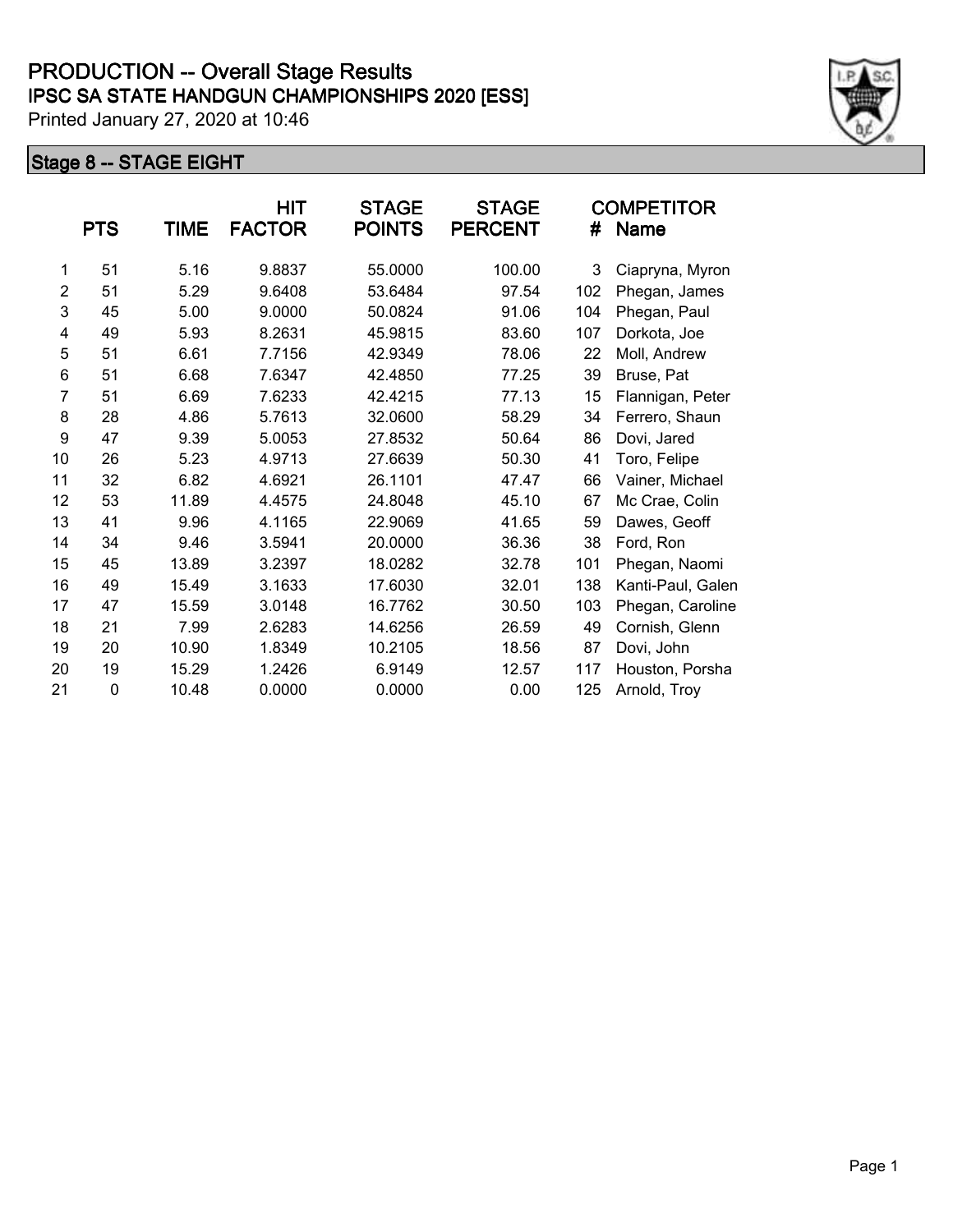|    | <b>PTS</b>   | TIME  | <b>HIT</b><br><b>FACTOR</b> | <b>STAGE</b><br><b>POINTS</b> | <b>STAGE</b><br><b>PERCENT</b> | #   | <b>COMPETITOR</b><br><b>Name</b> |
|----|--------------|-------|-----------------------------|-------------------------------|--------------------------------|-----|----------------------------------|
| 1  | 51           | 5.33  | 9.5685                      | 55.0000                       | 100.00                         | 119 | Houston, Scott                   |
| 2  | 51           | 6.52  | 7.8221                      | 44.9617                       | 81.75                          | 11  | Owen, David                      |
| 3  | 43           | 6.34  | 6.7823                      | 38.9851                       | 70.88                          | 135 | Richardson, Anthony              |
| 4  | 36           | 6.33  | 5.6872                      | 32.6903                       | 59.44                          | 122 | Calvert, Darren                  |
| 5  | 45           | 9.83  | 4.5778                      | 26.3135                       | 47.84                          | 91  | Smith, Terry                     |
| 6  | 32           | 7.53  | 4.2497                      | 24.4273                       | 44.41                          | 136 | Keranovich, Joshua               |
| 7  | 32           | 12.08 | 2.6490                      | 15.2266                       | 27.68                          | 58  | Evangelista, Rikki               |
| 8  | 45           | 18.63 | 2.4155                      | 13.8842                       | 25.24                          | 118 | Houston, Dakota                  |
| 9  | $\mathbf 0$  | 0.00  | 0.0000                      | 0.0000                        | 0.00                           | 143 | Day, Trent                       |
| 10 | 0            | 0.00  | 0.0000                      | 0.0000                        | 0.00                           | 79  | Blackmore, Peter                 |
| 11 | $\mathbf{0}$ | 5.99  | 0.0000                      | 0.0000                        | 0.00                           | 106 | Hudson, Michael                  |

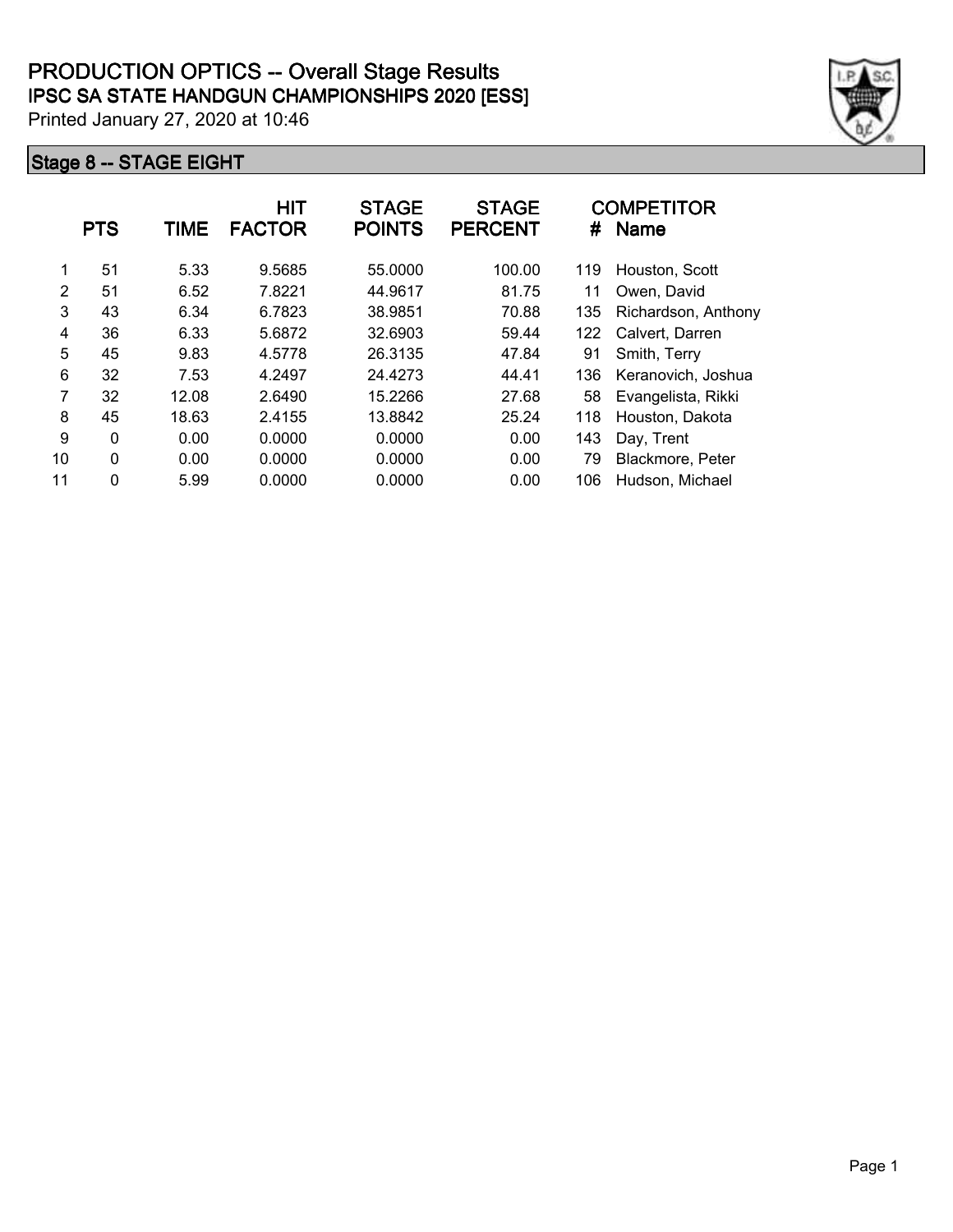|    | <b>PTS</b> | <b>TIME</b> | <b>HIT</b><br><b>FACTOR</b> | <b>STAGE</b><br><b>POINTS</b> | <b>STAGE</b><br><b>PERCENT</b> | #   | <b>COMPETITOR</b><br><b>Name</b> |
|----|------------|-------------|-----------------------------|-------------------------------|--------------------------------|-----|----------------------------------|
| 1  | 45         | 4.79        | 9.3946                      | 55.0000                       | 100.00                         | 131 | Glenn, Nick                      |
| 2  | 53         | 6.12        | 8.6601                      | 50.7003                       | 92.18                          | 84  | Dyson, Jeremy                    |
| 3  | 51         | 6.17        | 8.2658                      | 48.3917                       | 87.98                          | 72  | Moss, Andrew                     |
| 4  | 47         | 5.79        | 8.1174                      | 47.5231                       | 86.41                          | 111 | Brown, Ryan                      |
| 5  | 49         | 6.57        | 7.4581                      | 43.6633                       | 79.39                          | 10  | Bennett, Alan                    |
| 6  | 49         | 6.84        | 7.1637                      | 41.9397                       | 76.25                          | 52  | Hatswell, Robert                 |
| 7  | 26         | 4.66        | 5.5794                      | 32.6643                       | 59.39                          | 74  | Baker, Mark                      |
| 8  | 51         | 9.18        | 5.5556                      | 32.5247                       | 59.14                          | 64  | Tan, Ivan                        |
| 9  | 41         | 7.57        | 5.4161                      | 31.7084                       | 57.65                          | 65  | Vainer, Jordan                   |
| 10 | 34         | 6.83        | 4.9780                      | 29.1436                       | 52.99                          | 89  | Stokes, Phil                     |
| 11 | 51         | 12.87       | 3.9627                      | 23.1994                       | 42.18                          | 13  | Chambers, Bruce                  |
| 12 | 38         | 32.05       | 1.1856                      | 6.9413                        | 12.62                          | 9   | Bennett, Janet                   |

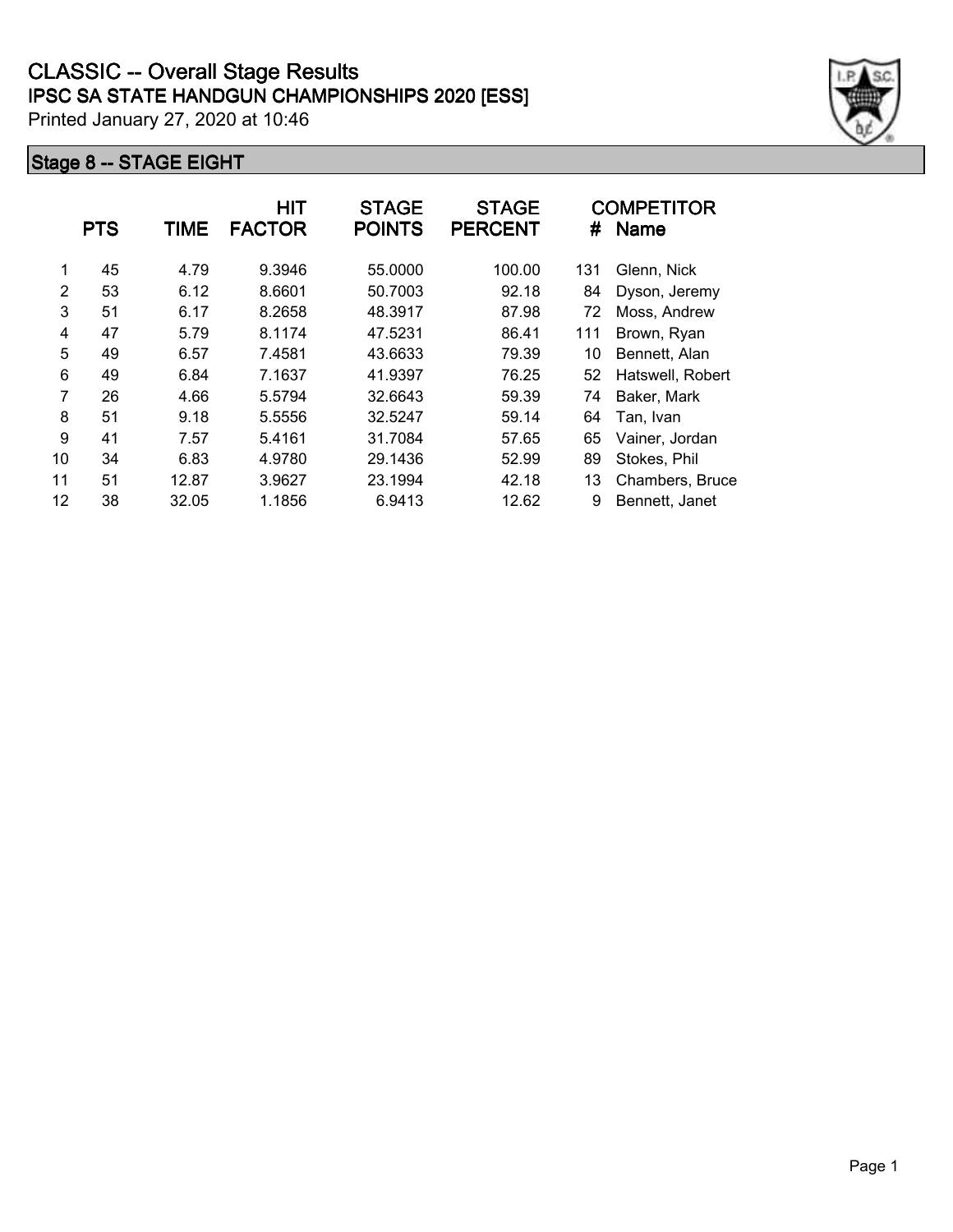

|               | <b>PTS</b> |       | HIT<br>TIME FACTOR | <b>STAGE</b> | STAGE<br>POINTS PERCENT |     | <b>COMPETITOR</b><br># Name |
|---------------|------------|-------|--------------------|--------------|-------------------------|-----|-----------------------------|
|               | 45         | 16.50 | 2.7273             | 55,0000      | 100.00                  |     | 126 Krcevinac, Mike         |
| $\mathcal{P}$ | 36         | 18.74 | 1.9210             | 38.7407      | 70.44                   | -60 | Marsh. Len                  |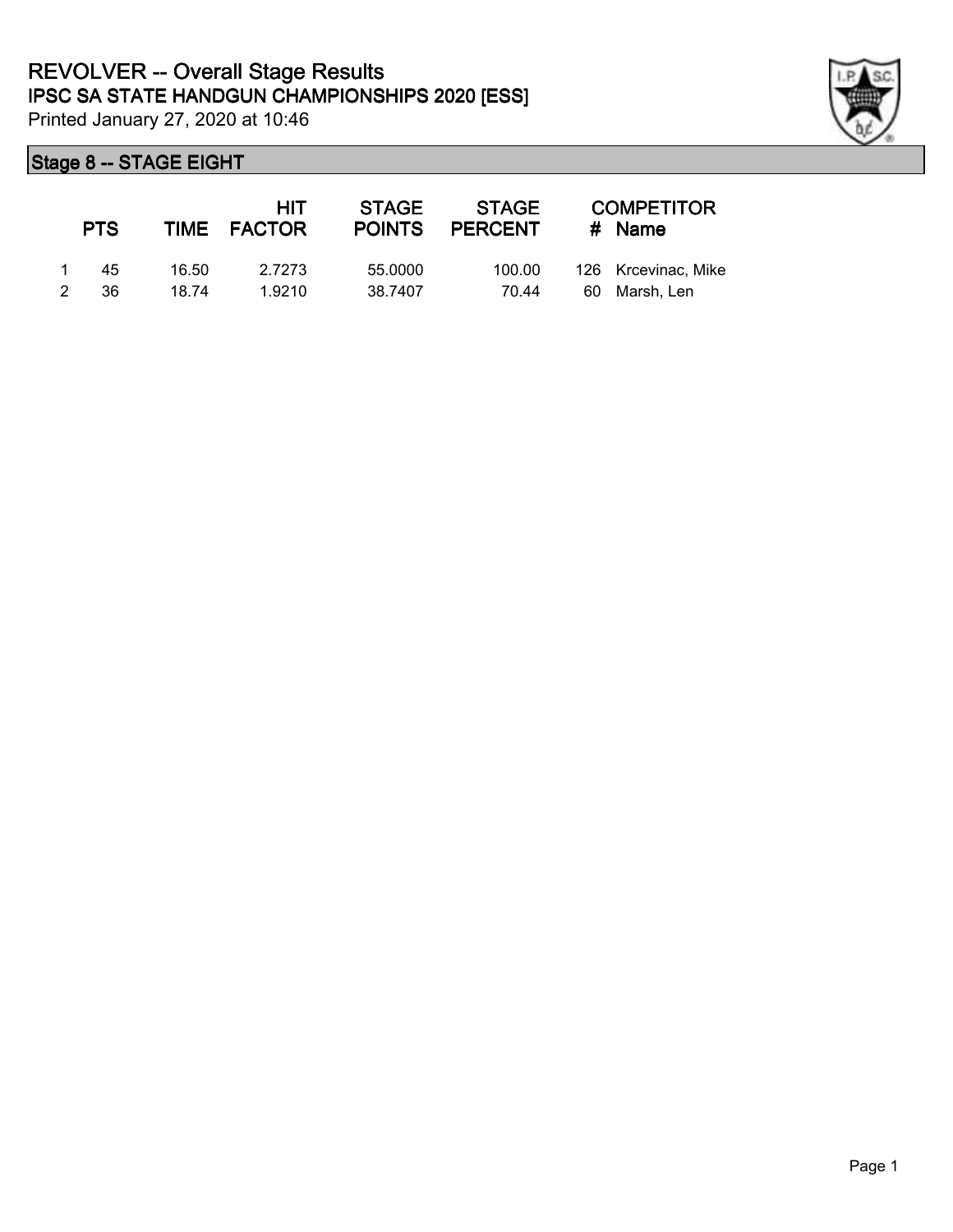# **IPSC SA STATE HANDGUN CHAMPIONSHIPS 2020 [ESS] OPEN -- Overall Stage Results**

Printed January 27, 2020 at 10:46

| <b>PTS</b> | <b>TIME</b> | <b>HIT</b><br><b>FACTOR</b> | <b>STAGE</b><br><b>POINTS</b> | <b>STAGE</b><br><b>PERCENT</b> | #                | <b>COMPETITOR</b><br><b>Name</b>                |
|------------|-------------|-----------------------------|-------------------------------|--------------------------------|------------------|-------------------------------------------------|
| 150        | 20.21       | 7.4221                      | 160.0000                      | 100.00                         | 115              | Arthur, Rhys                                    |
| 155        | 23.20       | 6.6810                      | 144.0253                      | 90.02                          | 78               | Diago, Crixian                                  |
| 147        | 22.03       | 6.6727                      | 143.8460                      | 89.90                          | 50               | Lekatis, George                                 |
| 151        | 23.30       | 6.4807                      | 139.7063                      | 87.32                          | 28               | Edwards, Phillip                                |
| 152        | 24.86       | 6.1142                      | 131.8067                      | 82.38                          | 83               | Kuchel, Andrew                                  |
| 145        | 23.80       | 6.0924                      | 131.3367                      | 82.09                          | 116              | Arthur, Justin                                  |
|            | 6-201463ž   | .56.04578                   | Υť                            | -034 OS                        |                  | ú'x4273&Millert,2Solott<br>$^{\textregistered}$ |
| 150        | 25.07       | 5.9832                      | 128.9828                      | 80.61                          | 4                | Dwyer, Tom                                      |
| 137        | 22.99       | 5.9591                      | 128.4626                      | 80.29                          | 144              | Graham, Gareth                                  |
| 152        | 26.39       | 5.7598                      | 124.1650                      | 77.60                          | 70               | Petts, Doug                                     |
| 154        | 26.81       | 5.7441                      | 123.8280                      | 77.39                          | 57               | Lumma, Dale                                     |
| 152        | 26.71       | 5.6908                      | 122.6775                      | 76.67                          | 42               | Delpin, Greg                                    |
| 138        | 25.40       | 5.4331                      | 117.1225                      | 73.20                          | 81               | Anderson, Natalie                               |
| 156        | 28.91       | 5.3961                      | 116.3246                      | 72.70                          | 96               | Cardinas, Cyril                                 |
| 155        | 28.87       | 5.3689                      | 115.7391                      | 72.34                          | 5                | Dwyer, Bernie                                   |
| 149        | 27.86       | 5.3482                      | 115.2923                      | 72.06                          | 75               | Edwards, Ashleigh                               |
| 154        | 29.77       | 5.1730                      | 111.5159                      | 69.70                          | 73               | Bennett, Peter                                  |
| 142        | 27.80       | 5.1079                      | 110.1130                      | 68.82                          | 24               | Reisinger, Bennett                              |
| 146        | 28.78       | 5.0730                      | 109.3596                      | 68.35                          | 127              | Thompson, Zac                                   |
| 138        | 27.41       | 5.0347                      | 108.5338                      | 67.83                          | 105              | Angelopoulos, Andrew                            |
| 152        | 31.31       | 4.8547                      | 104.6539                      | 65.41                          | 128              | $\mathsf{R}$                                    |
|            | 800p<br>W8. | 130- <b>Pñ</b>              |                               |                                | 92916832Kú-Þñ 6- |                                                 |

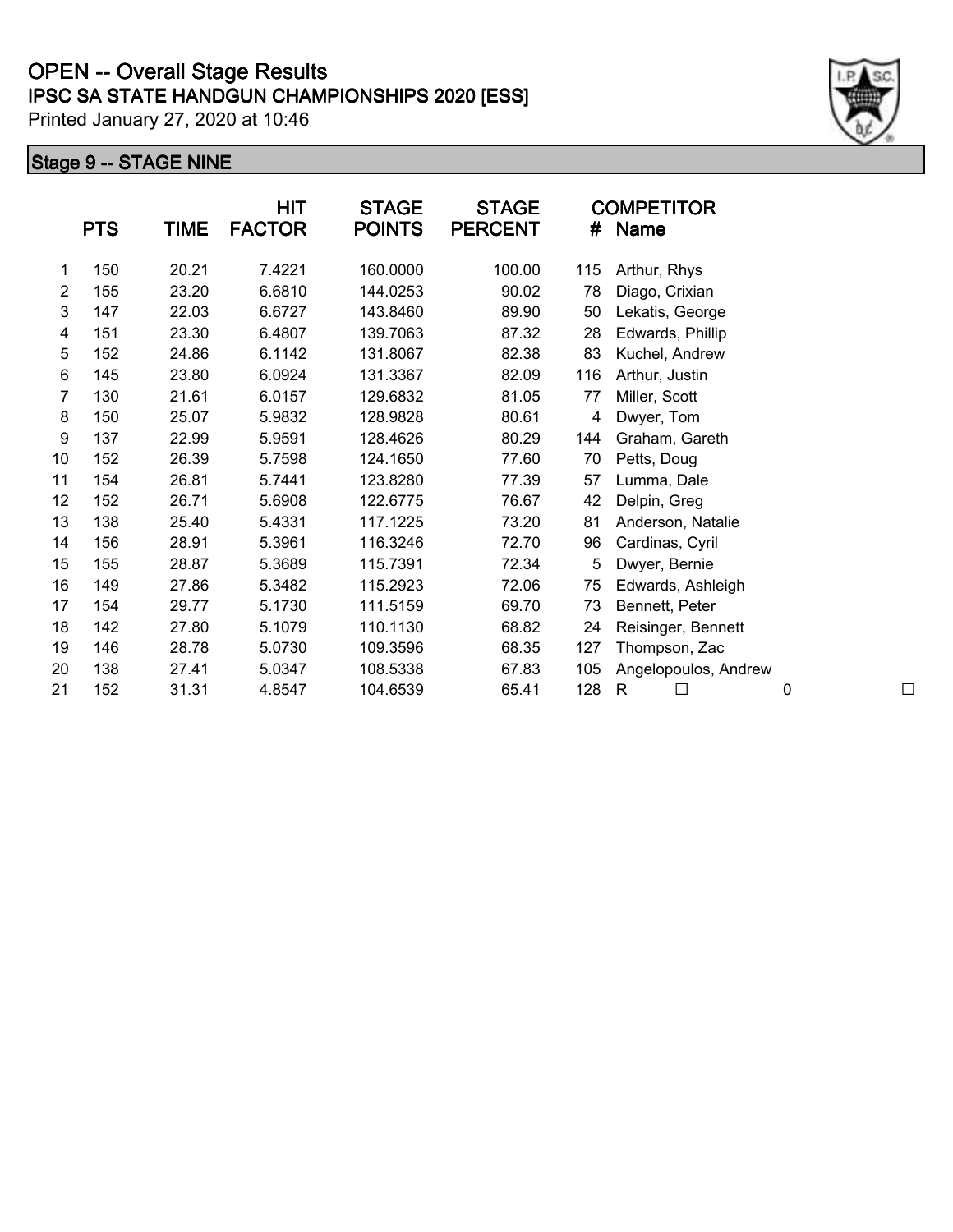|    | <b>PTS</b> | <b>TIME</b> | <b>HIT</b><br><b>FACTOR</b> | <b>STAGE</b><br><b>POINTS</b> | <b>STAGE</b><br><b>PERCENT</b> | #  | <b>COMPETITOR</b><br><b>Name</b> |
|----|------------|-------------|-----------------------------|-------------------------------|--------------------------------|----|----------------------------------|
| 43 | 146        | 47.05       | 3.1031                      | 66.8942                       | 41.81                          | 30 | Oster, Ben                       |
| 44 | 130        | 44.48       | 2.9227                      | 63.0048                       | 39.38                          | 2  | Marshall, Jason                  |
| 45 | 151        | 53.91       | 2.8010                      | 60.3813                       | 37.74                          | 90 | Martel, Arthur                   |
| 46 | 113        | 47.10       | 2.3992                      | 51.7193                       | 32.32                          | 82 | Hellawell, Christy               |
| 47 | 151        | 67.27       | 2.2447                      | 48.3894                       | 30.24                          | 80 | Butcher, Bryce                   |
| 48 | 69         | 50.49       | 1.3666                      | 29.4604                       | 18.41                          | 54 | McCartney, Rodney                |

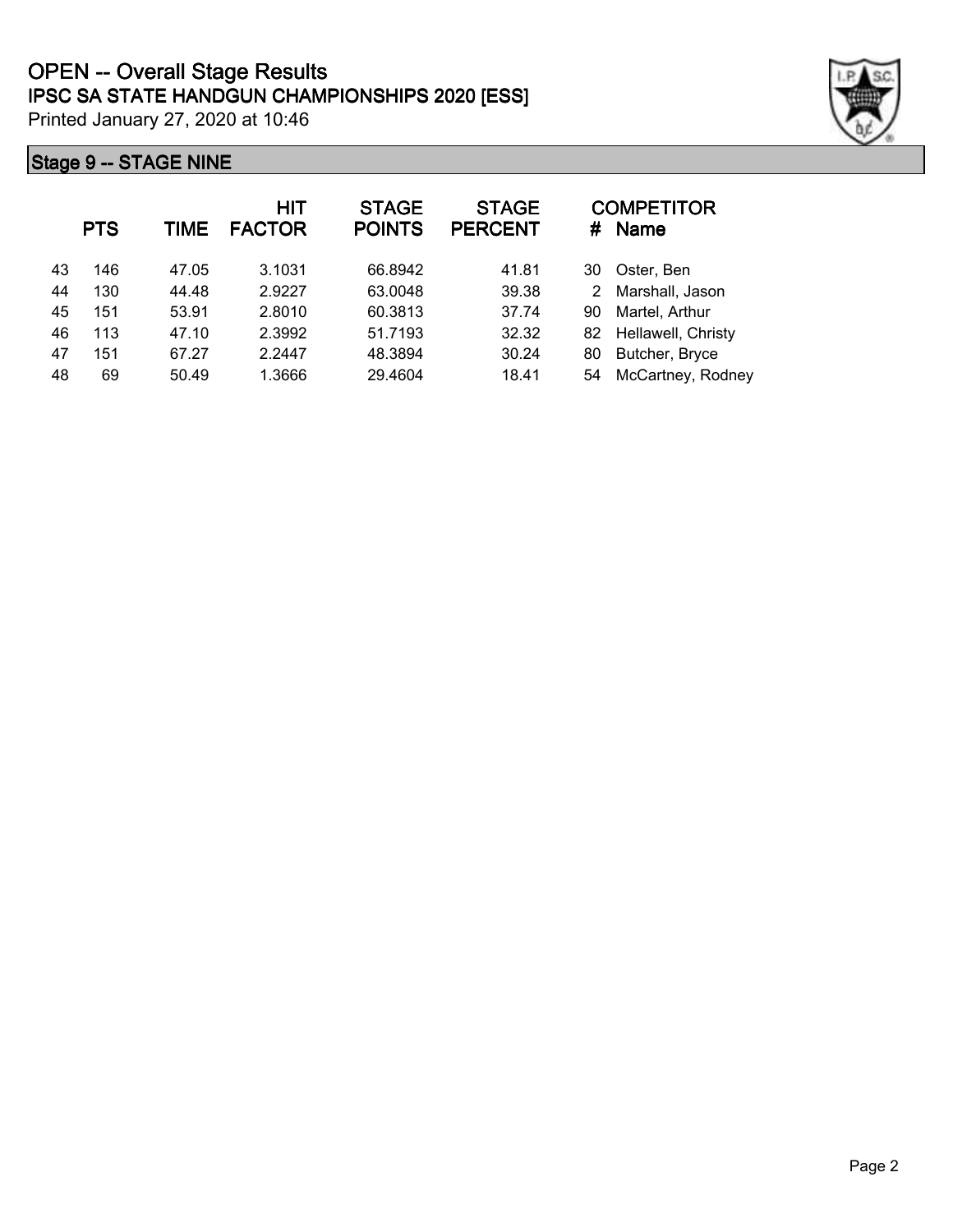|                         | <b>PTS</b> | TIME  | <b>HIT</b><br><b>FACTOR</b> | <b>STAGE</b><br><b>POINTS</b> | <b>STAGE</b><br><b>PERCENT</b> | <b>COMPETITOR</b><br>#<br>Name |                        |
|-------------------------|------------|-------|-----------------------------|-------------------------------|--------------------------------|--------------------------------|------------------------|
| 1                       | 144        | 26.18 | 5.5004                      | 160.0000                      | 100.00                         | 45                             | Hawes, Koby            |
| $\overline{\mathbf{c}}$ | 130        | 24.49 | 5.3083                      | 154.4122                      | 96.51                          | 55                             | De Groot, Ashton       |
| 3                       | 152        | 30.81 | 4.9335                      | 143.5090                      | 89.69                          | 99                             | Dailey, David          |
| 4                       | 124        | 26.32 | 4.7112                      | 137.0449                      | 85.65                          | 14                             | Machin, Nicholas       |
| 5                       | 144        | 31.15 | 4.6228                      | 134.4719                      | 84.04                          | 146                            | Chaptini, Gassan       |
| 6                       | 123        | 27.01 | 4.5539                      | 132.4670                      | 82.79                          | 140                            | Taylor, James          |
| 7                       | 132        | 29.22 | 4.5175                      | 131.4077                      | 82.13                          | 139                            | Josipovic, Robert      |
| 8                       | 147        | 33.17 | 4.4317                      | 128.9137                      | 80.57                          | 124                            | Rech, lan              |
| 9                       | 153        | 34.92 | 4.3814                      | 127.4513                      | 79.66                          | 76                             | Woo, Christopher       |
| 10                      | 121        | 28.12 | 4.3030                      | 125.1691                      | 78.23                          | 121                            | Taverner, Alistair     |
| 11                      | 130        | 30.48 | 4.2651                      | 124.0668                      | 77.54                          | 112                            | Stanton, Paul          |
| 12                      | 156        | 37.23 | 4.1902                      | 121.8874                      | 76.18                          | 133                            | Ortega, Dave           |
| 13                      | 134        | 31.98 | 4.1901                      | 121.8859                      | 76.18                          | 29                             | Lyne, Greg             |
| 14                      | 138        | 34.16 | 4.0398                      | 117.5137                      | 73.45                          | 48                             | Tassie, Daniel         |
| 15                      | 113        | 30.67 | 3.6844                      | 107.1746                      | 66.98                          | 62                             | Guglielmino, Christina |
| 16                      | 136        | 37.17 | 3.6589                      | 106.4323                      | 66.52                          | 8                              | Wells, Graham          |
| 17                      | 125        | 35.47 | 3.5241                      | 102.5123                      | 64.07                          | 109                            | Keley, Brian           |
| 18                      | 132        | 37.64 | 3.5069                      | 102.0121                      | 63.76                          | 16                             | Roberts, Alex          |
| 19                      | 132        | 37.84 | 3.4884                      | 101.4729                      | 63.42                          | 43                             | Rowatt, Ped            |
| 20                      | 136        | 39.35 | 3.4562                      | 100.5359                      | 62.83                          | 114                            | Merritt, Chuck         |
| 21                      | 142        | 41.83 | 3.3947                      | 98.7478                       | 61.72                          | 123                            | Taverner, Rod          |
| 22                      | 123        | 37.54 | 3.2765                      | 95.3099                       | 59.57                          | 6                              | Roscoe, Michael        |
| 23                      | 150        | 47.49 | 3.1586                      | 91.8790                       | 57.42                          | 100                            | Walsh, Robert          |
| 24                      | 141        | 45.16 | 3.1222                      | 90.8223                       | 56.76                          | 113                            | Hewett, Simon          |
| 25                      | 102        | 33.37 | 3.0566                      | 88.9142                       | 55.57                          | 26                             | Centofanti, Luigi      |
| 26                      | 142        | 48.02 | 2.9571                      | 86.0188                       | 53.76                          | 68                             | McCrae, Gail           |
| 27                      | 144        | 48.79 | 2.9514                      | 85.8536                       | 53.66                          | 44                             | Pope, Wayne            |
| 28                      | 128        | 45.11 | 2.8375                      | 82.5400                       | 51.59                          | 92                             | Thiele, Jarrad         |
| 29                      | 96         | 36.03 | 2.6644                      | 77.5058                       | 48.44                          | 132                            | Zalan, Victoria        |
| 30                      | 113        | 42.45 | 2.6620                      | 77.4333                       | 48.40                          | 110                            | Dailey, Vicki          |
| 31                      | 108        | 41.37 | 2.6106                      | 75.9391                       | 47.46                          | 56                             | Luhrs, Zeb             |
| 32                      | 132        | 51.40 | 2.5681                      | 74.7030                       | 46.69                          | 108                            | Hughes, Carrie         |
| 33                      | 140        | 55.08 | 2.5418                      | 73.9369                       | 46.21                          | 36                             | Mullan, Andrew         |
| 34                      | 90         | 36.07 | 2.4951                      | 72.5811                       | 45.36                          | 142                            | Villamil, Peter        |
| 35                      | 119        | 48.94 | 2.4315                      | 70.7311                       | 44.21                          | 17                             | Cotton, Bernhard       |
| 36                      | 138        | 60.00 | 2.3000                      | 66.9044                       | 41.82                          | 35                             | Graham-Sutton, Peter   |
| 37                      | 134        | 59.51 | 2.2517                      | 65.5001                       | 40.94                          | 47                             | Tassie, Beau           |
| 38                      | 83         | 41.72 | 1.9895                      | 57.8710                       | 36.17                          | 141                            | Ey, Steven             |
| 39                      | 83         | 43.69 | 1.8997                      | 55.2616                       | 34.54                          | 53                             | Elliott, Jack          |
| 40                      | 125        | 66.26 | 1.8865                      | 54.8764                       | 34.30                          | 94                             | Sparrow, Michael       |
| 41                      | 138        | 73.65 | 1.8737                      | 54.5046                       | 34.07                          | 25                             | Clampett, Anne         |
| 42                      | 110        | 62.07 | 1.7722                      | 51.5511                       | 32.22                          | 129                            | Brown, Isobel          |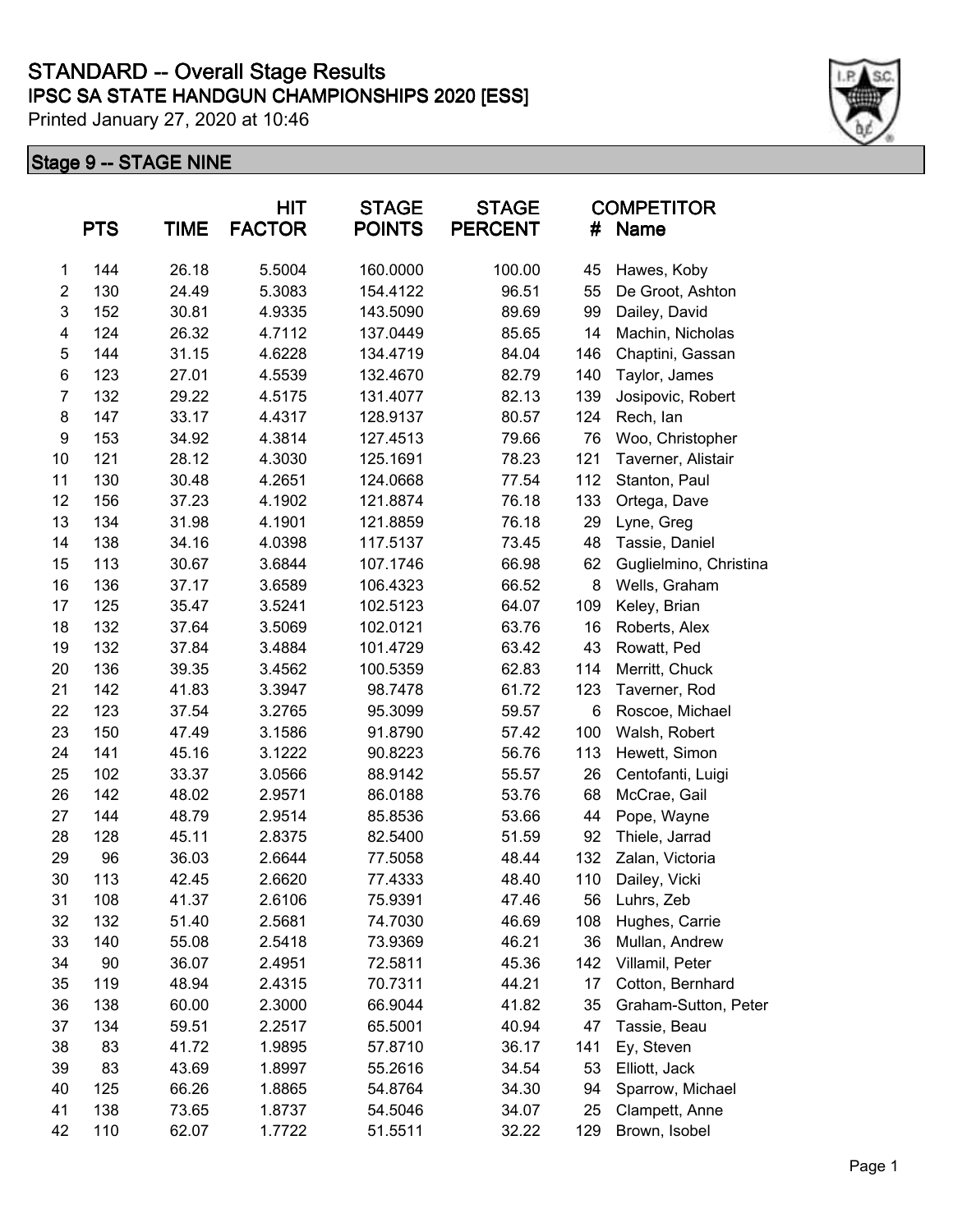|    | <b>PTS</b> | <b>TIME</b> | HIT<br><b>FACTOR</b> | <b>STAGE</b><br><b>POINTS</b> | <b>STAGE</b><br><b>PERCENT</b> | #   | <b>COMPETITOR</b><br>Name |
|----|------------|-------------|----------------------|-------------------------------|--------------------------------|-----|---------------------------|
| 43 | 109        | 62.11       | 1.7550               | 51.0496                       | 31.91                          |     | 21 d, Louise              |
| 44 | 49         | 34.29       | 1.4290               | 41.5677                       | 25.98                          |     | 71 Carter, Darren         |
| 45 | 62         | 60.54       | 1.0241               | 29.7904                       | 18.62                          | 32  | Wells, Sarah              |
| 46 | 62         | 60.69       | 1.0216               | 29.7168                       | 18.57                          | 134 | Carter, Rohan             |

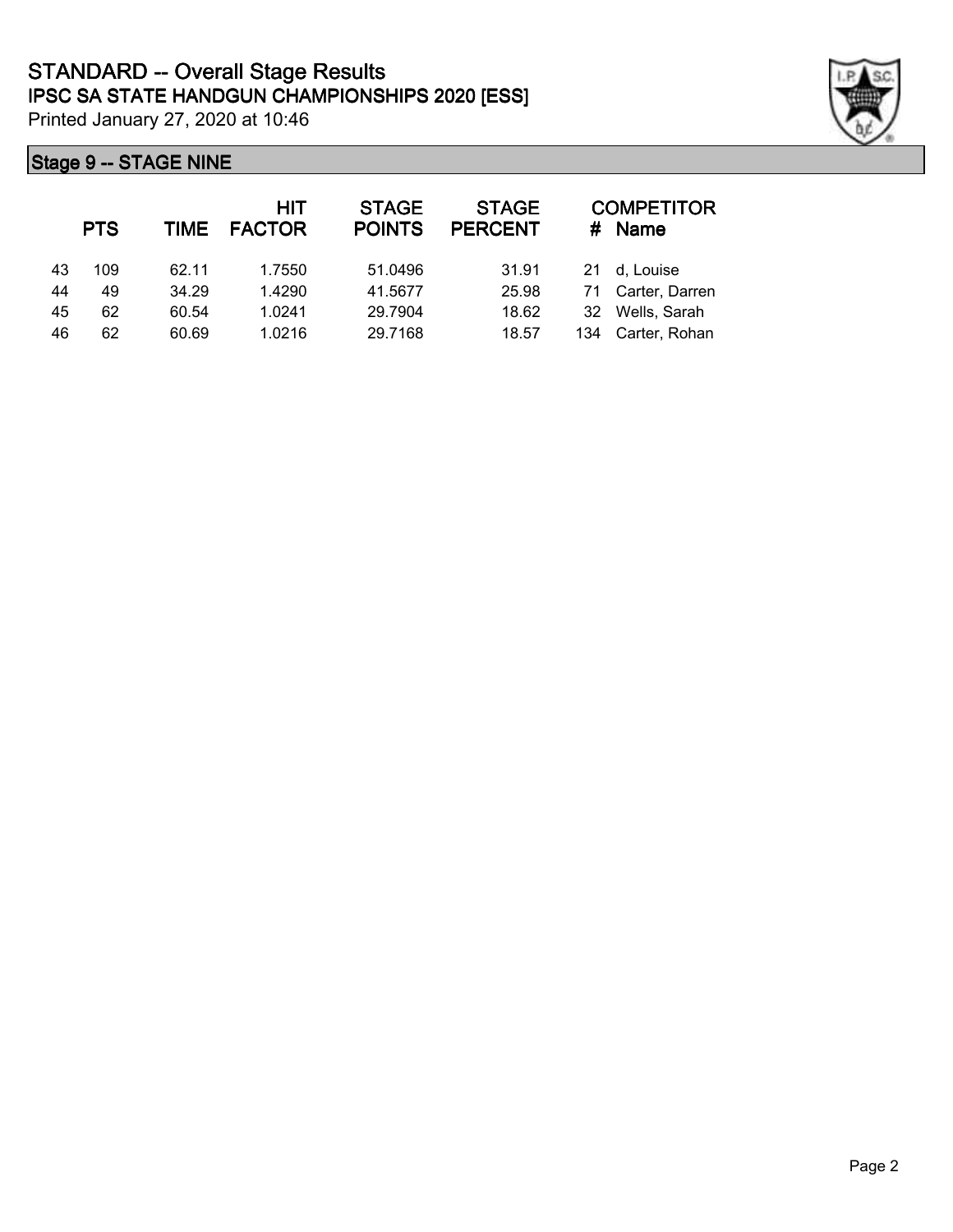|                | <b>PTS</b> | <b>TIME</b> | HIT<br><b>FACTOR</b> | <b>STAGE</b><br><b>POINTS</b> | <b>STAGE</b><br><b>PERCENT</b> | #   | <b>COMPETITOR</b><br><b>Name</b> |
|----------------|------------|-------------|----------------------|-------------------------------|--------------------------------|-----|----------------------------------|
| 1              | 146        | 25.39       | 5.7503               | 160.0000                      | 100.00                         | 104 | Phegan, Paul                     |
| $\overline{2}$ | 150        | 26.87       | 5.5824               | 155.3293                      | 97.08                          | 34  | Ferrero, Shaun                   |
| 3              | 144        | 26.06       | 5.5257               | 153.7510                      | 96.09                          | 102 | Phegan, James                    |
| 4              | 136        | 25.47       | 5.3396               | 148.5730                      | 92.86                          | 3   | Ciapryna, Myron                  |
| 5              | 124        | 28.38       | 4.3693               | 121.5736                      | 75.98                          | 41  | Toro, Felipe                     |
| 6              | 138        | 31.78       | 4.3424               | 120.8245                      | 75.52                          | 39  | Bruse, Pat                       |
| $\overline{7}$ | 130        | 30.26       | 4.2961               | 119.5375                      | 74.71                          | 22  | Moll, Andrew                     |
| 8              | 136        | 35.99       | 3.7788               | 105.1446                      | 65.72                          | 66  | Vainer, Michael                  |
| 9              | 144        | 39.23       | 3.6707               | 102.1349                      | 63.83                          | 87  | Dovi, John                       |
| 10             | 148        | 41.02       | 3.6080               | 100.3913                      | 62.74                          | 15  | Flannigan, Peter                 |
| 11             | 140        | 40.02       | 3.4983               | 97.3376                       | 60.84                          | 138 | Kanti-Paul, Galen                |
| 12             | 140        | 43.17       | 3.2430               | 90.2352                       | 56.40                          | 49  | Cornish, Glenn                   |
| 13             | 138        | 44.31       | 3.1144               | 86.6577                       | 54.16                          | 101 | Phegan, Naomi                    |
| 14             | 134        | 45.25       | 2.9613               | 82.3979                       | 51.50                          | 59  | Dawes, Geoff                     |
| 15             | 91         | 37.24       | 2.4436               | 67.9926                       | 42.50                          | 125 | Arnold, Troy                     |
| 16             | 111        | 52.17       | 2.1277               | 59.2014                       | 37.00                          | 117 | Houston, Porsha                  |
| 17             | 130        | 61.82       | 2.1029               | 58.5119                       | 36.57                          | 67  | Mc Crae, Colin                   |
| 18             | 136        | 65.65       | 2.0716               | 57.6413                       | 36.03                          | 103 | Phegan, Caroline                 |
| 19             | 99         | 48.07       | 2.0595               | 57.3048                       | 35.82                          | 107 | Dorkota, Joe                     |
| 20             | 98         | 48.15       | 2.0353               | 56.6317                       | 35.39                          | 38  | Ford, Ron                        |
| 21             | 70         | 46.92       | 1.4919               | 41.5116                       | 25.94                          | 86  | Dovi, Jared                      |

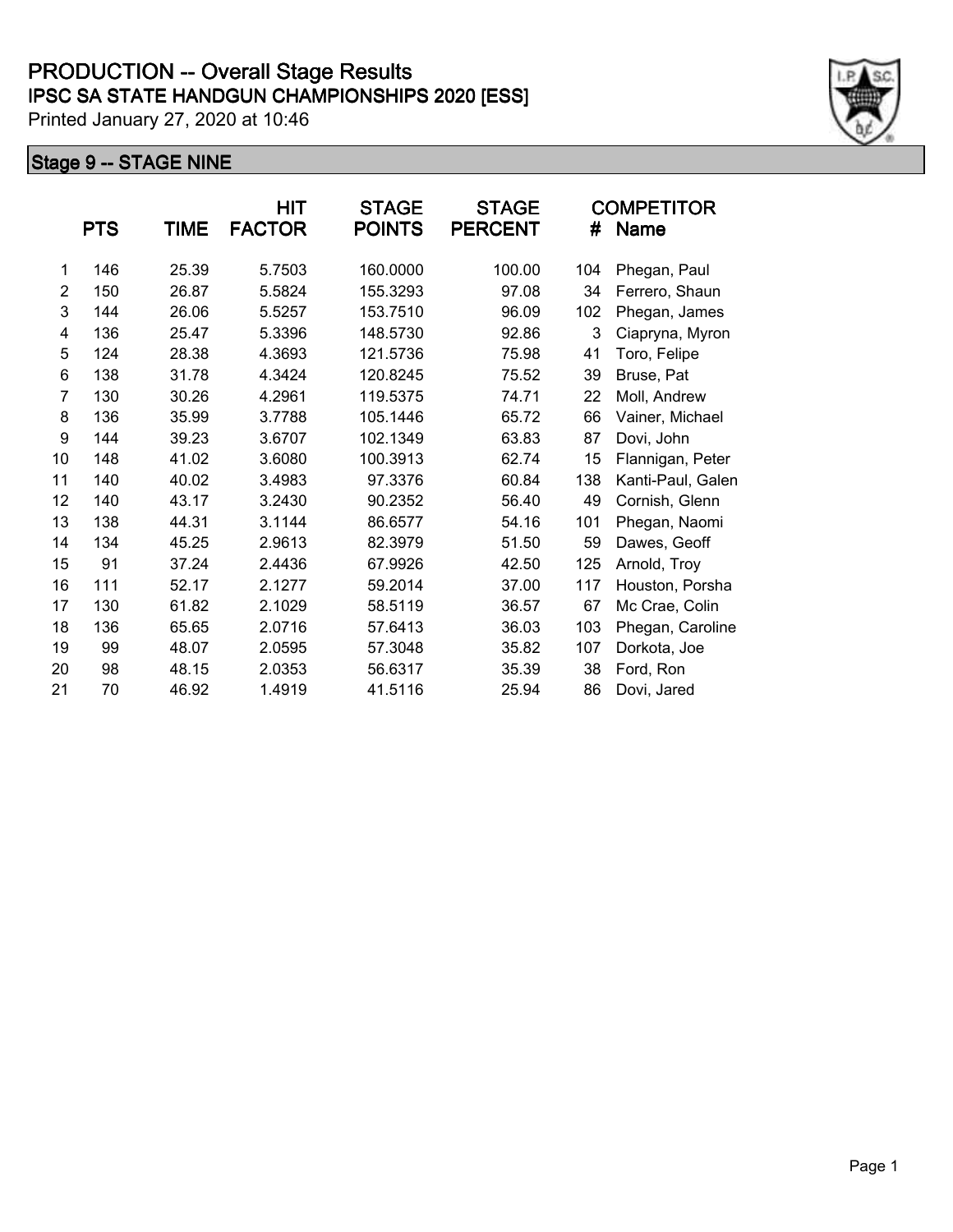|    | <b>PTS</b>  | <b>TIME</b> | <b>HIT</b><br><b>FACTOR</b> | <b>STAGE</b><br><b>POINTS</b> | <b>STAGE</b><br><b>PERCENT</b> | #   | <b>COMPETITOR</b><br><b>Name</b> |
|----|-------------|-------------|-----------------------------|-------------------------------|--------------------------------|-----|----------------------------------|
| 1  | 152         | 27.93       | 5.4422                      | 160.0000                      | 100.00                         | 119 | Houston, Scott                   |
| 2  | 138         | 30.28       | 4.5575                      | 133.9894                      | 83.74                          | 122 | Calvert, Darren                  |
| 3  | 138         | 31.71       | 4.3519                      | 127.9470                      | 79.97                          | 11  | Owen, David                      |
| 4  | 140         | 33.66       | 4.1592                      | 122.2816                      | 76.43                          | 91  | Smith, Terry                     |
| 5  | 119         | 34.35       | 3.4643                      | 101.8515                      | 63.66                          | 135 | Richardson, Anthony              |
| 6  | 126         | 37.57       | 3.3537                      | 98.6000                       | 61.62                          | 136 | Keranovich, Joshua               |
| 7  | 144         | 48.35       | 2.9783                      | 87.5615                       | 54.73                          | 106 | Hudson, Michael                  |
| 8  | 90          | 35.57       | 2.5302                      | 74.3885                       | 46.49                          | 58  | Evangelista, Rikki               |
| 9  | 128         | 51.23       | 2.4985                      | 73.4570                       | 45.91                          | 118 | Houston, Dakota                  |
| 10 | 0           | 0.00        | 0.0000                      | 0.0000                        | 0.00                           | 143 | Day, Trent                       |
| 11 | $\mathbf 0$ | 0.00        | 0.0000                      | 0.0000                        | 0.00                           | 79  | Blackmore, Peter                 |

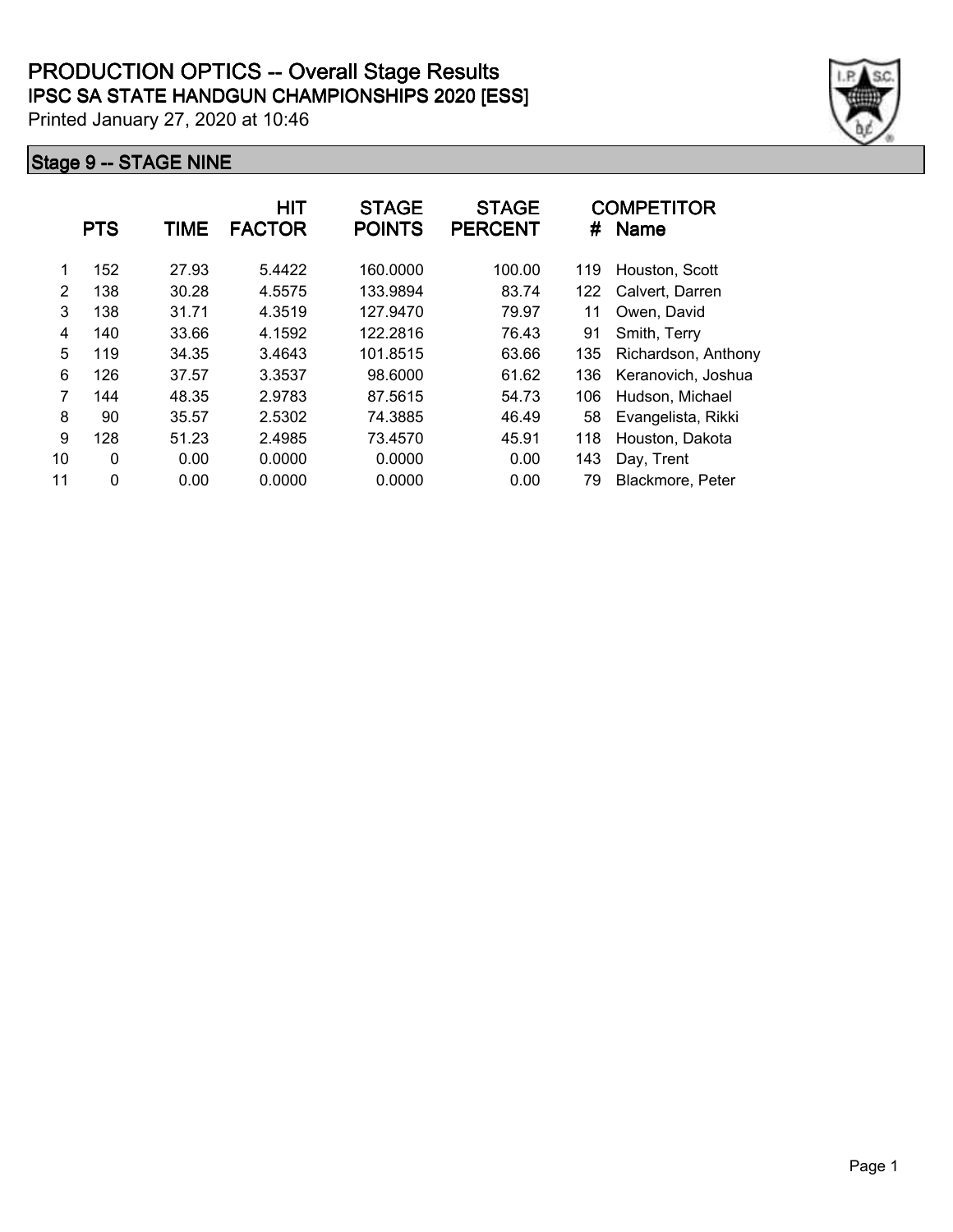|    | <b>PTS</b> | TIME   | <b>HIT</b><br><b>FACTOR</b> | <b>STAGE</b><br><b>POINTS</b> | <b>STAGE</b><br><b>PERCENT</b> | #   | <b>COMPETITOR</b><br><b>Name</b> |
|----|------------|--------|-----------------------------|-------------------------------|--------------------------------|-----|----------------------------------|
| 1  | 142        | 26.01  | 5.4594                      | 160.0000                      | 100.00                         | 111 | Brown, Ryan                      |
| 2  | 146        | 28.44  | 5.1336                      | 150.4511                      | 94.03                          | 84  | Dyson, Jeremy                    |
| 3  | 140        | 27.77  | 5.0414                      | 147.7489                      | 92.34                          | 131 | Glenn, Nick                      |
| 4  | 130        | 28.17  | 4.6148                      | 135.2473                      | 84.53                          | 72  | Moss, Andrew                     |
| 5  | 126        | 28.73  | 4.3857                      | 128.5307                      | 80.33                          | 74  | Baker, Mark                      |
| 6  | 140        | 32.26  | 4.3397                      | 127.1849                      | 79.49                          | 52  | Hatswell, Robert                 |
| 7  | 113        | 26.73  | 4.2275                      | 123.8943                      | 77.43                          | 65  | Vainer, Jordan                   |
| 8  | 138        | 33.63  | 4.1035                      | 120.2608                      | 75.16                          | 64  | Tan, Ivan                        |
| 9  | 104        | 42.36  | 2.4551                      | 71.9531                       | 44.97                          | 10  | Bennett, Alan                    |
| 10 | 120        | 56.79  | 2.1130                      | 61.9272                       | 38.70                          | 89  | Stokes, Phil                     |
| 11 | 87         | 58.71  | 1.4819                      | 43.4289                       | 27.14                          | 13  | Chambers, Bruce                  |
| 12 | 142        | 103.00 | 1.3786                      | 40.4039                       | 25.25                          | 9   | Bennett, Janet                   |

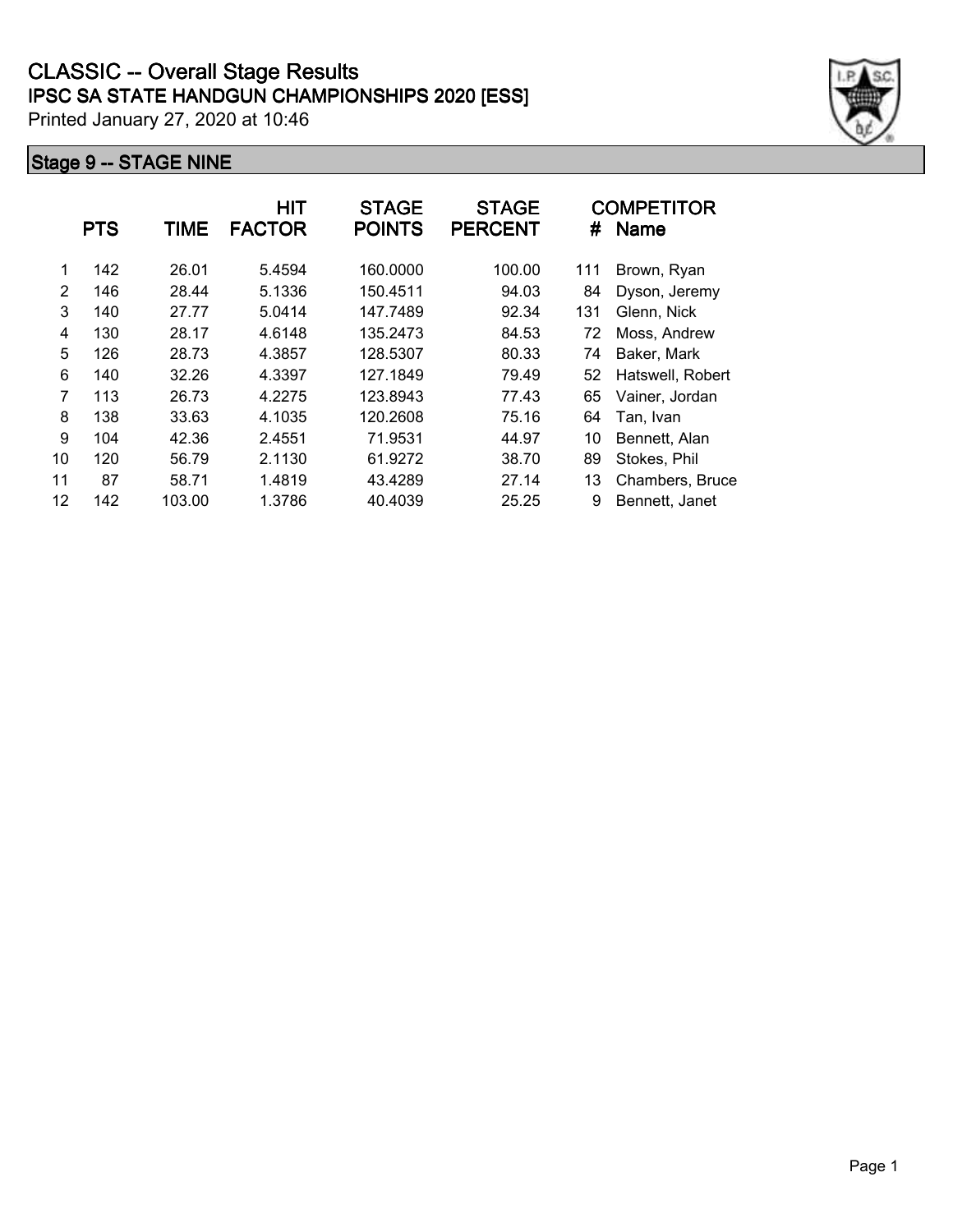

|   | <b>PTS</b> |       | HIT.<br>TIME FACTOR | STAGE    | <b>STAGE</b><br>POINTS PERCENT |     | <b>COMPETITOR</b><br># Name |
|---|------------|-------|---------------------|----------|--------------------------------|-----|-----------------------------|
|   | 148        | 54.87 | 2.6973              | 160,0000 | 100.00                         |     | 126 Krcevinac, Mike         |
| 2 | 69         | 69.52 | 0.9925              | 58.8752  | 36.80                          | -60 | Marsh. Len                  |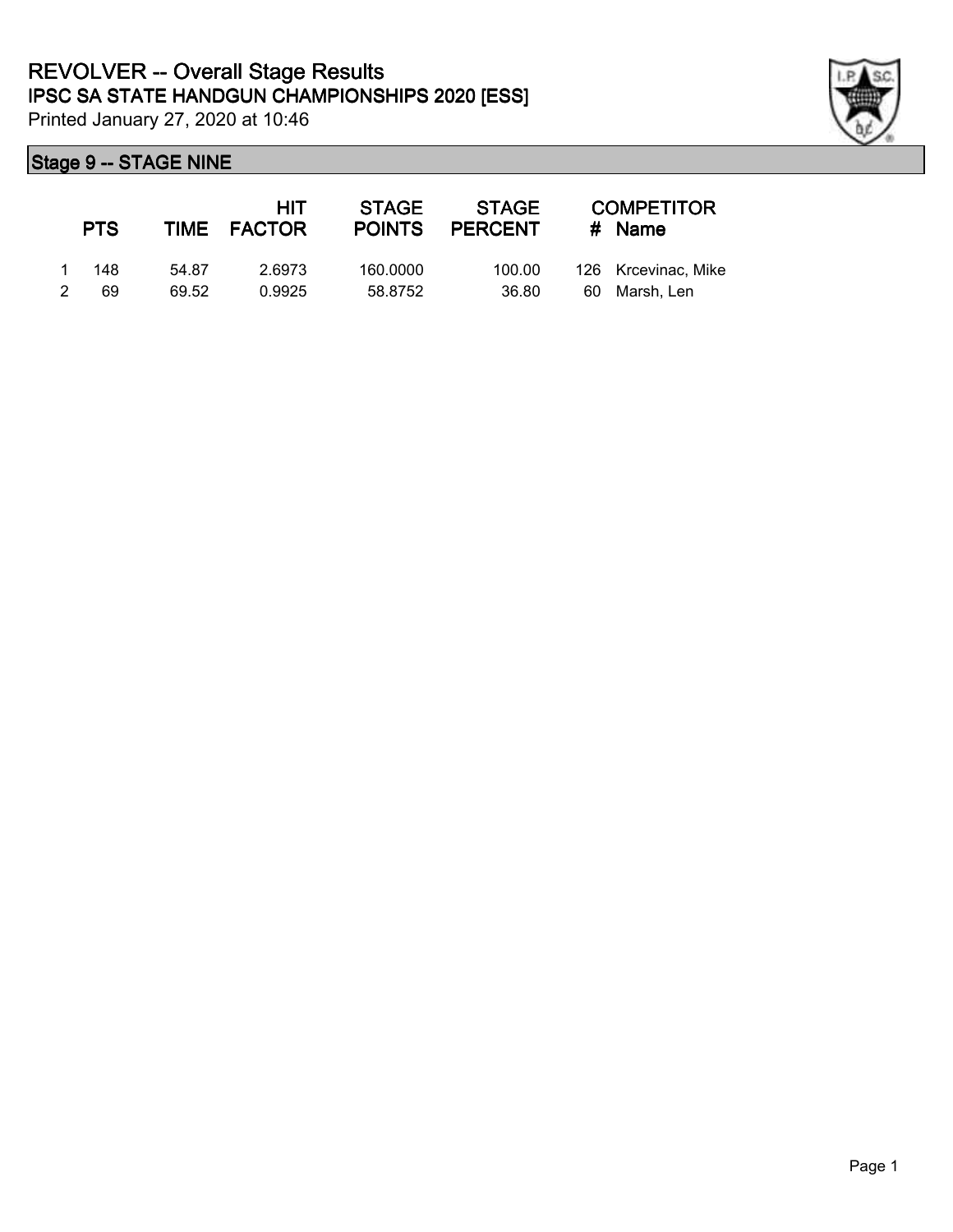# **IPSC SA STATE HANDGUN CHAMPIONSHIPS 2020 [ESS] OPEN -- Overall Stage Results**

Printed January 27, 2020 at 10:46

|                         | <b>PTS</b> | <b>TIME</b> | <b>HIT</b><br><b>FACTOR</b> | <b>STAGE</b><br><b>POINTS</b> | <b>STAGE</b><br><b>PERCENT</b> | #   | <b>COMPETITOR</b><br><b>Name</b> |
|-------------------------|------------|-------------|-----------------------------|-------------------------------|--------------------------------|-----|----------------------------------|
| 1                       | 39         | 5.04        | 7.7381                      | 40.0000                       | 100.00                         | 78  | Diago, Crixian                   |
| $\overline{\mathbf{c}}$ | 38         | 5.29        | 7.1834                      | 37.1325                       | 92.83                          | 137 | Campbell, Justin                 |
| 3                       | 34         | 5.48        | 6.2044                      | 32.0719                       | 80.18                          | 144 | Graham, Gareth                   |
| 4                       | 35         | 5.87        | 5.9625                      | 30.8216                       | 77.05                          | 77  | Miller, Scott                    |
| 5                       | 36         | 6.36        | 5.6604                      | 29.2598                       | 73.15                          | 83  | Kuchel, Andrew                   |
| 6                       | 32         | 5.67        | 5.6437                      | 29.1738                       | 72.93                          | 28  | Edwards, Phillip                 |
| $\overline{7}$          | 32         | 6.16        | 5.1948                      | 26.8531                       | 67.13                          | 57  | Lumma, Dale                      |
| 8                       | 34         | 6.72        | 5.0595                      | 26.1538                       | 65.38                          | 96  | Cardinas, Cyril                  |
| 9                       | 36         | 7.78        | 4.6272                      | 23.9193                       | 59.80                          | 50  | Lekatis, George                  |
| 10                      | 31         | 6.97        | 4.4476                      | 22.9908                       | 57.48                          | 51  | Howes, Eddie                     |
| 11                      | 25         | 5.68        | 4.4014                      | 22.7519                       | 56.88                          | 116 | Arthur, Justin                   |
| 12                      | 21         | 4.99        | 4.2084                      | 21.7543                       | 54.39                          | 115 | Arthur, Rhys                     |
| 13                      | 22         | 5.69        | 3.8664                      | 19.9865                       | 49.97                          | 105 | Angelopoulos, Andrew             |
| 14                      | 29         | 8.01        | 3.6205                      | 18.7151                       | 46.79                          | 4   | Dwyer, Tom                       |
| 15                      | 25         | 7.11        | 3.5162                      | 18.1759                       | 45.44                          | 81  | Anderson, Natalie                |
| 16                      | 38         | 10.96       | 3.4672                      | 17.9225                       | 44.81                          | 69  | Moore, Jon                       |
| 17                      | 33         | 9.62        | 3.4304                      | 17.7323                       | 44.33                          | 18  | Clark, Graeme                    |
| 18                      | 19         | 5.71        | 3.3275                      | 17.2006                       | 43.00                          | 70  | Petts, Doug                      |
| 19                      | 21         | 6.33        | 3.3175                      | 17.1491                       | 42.87                          | 75  | Edwards, Ashleigh                |
| 20                      | 37         | 11.25       | 3.2889                      | 17.0010                       | 42.50                          | 46  | Paynter, Greg                    |
| 21                      | 21         | 6.46        | 3.2508                      | 16.8040                       | 42.01                          | 24  | Reisinger, Bennett               |
| 22                      | 18         | 5.57        | 3.2316                      | 16.7049                       | 41.76                          | 1   | Williams, Justin                 |
| 23                      | 19         | 5.88        | 3.2313                      | 16.7033                       | 41.76                          | 23  | Gicasvilli, Kim                  |
| 24                      | 37         | 11.53       | 3.2090                      | 16.5882                       | 41.47                          | 31  | Mitchell, Trevor                 |
| 25                      | 34         | 10.69       | 3.1805                      | 16.4410                       | 41.10                          | 98  | Pallone, Stephen                 |
| 26                      | 19         | 6.00        | 3.1667                      | 16.3692                       | 40.92                          | 5   | Dwyer, Bernie                    |
| 27                      | 20         | 6.88        | 2.9070                      | 15.0268                       | 37.57                          | 20  | Docwra, Ray                      |
| 28                      | 18         | 6.41        | 2.8081                      | 14.5158                       | 36.29                          | 95  | Kuerschner, lan                  |
| 29                      | 16         | 5.77        | 2.7730                      | 14.3341                       | 35.84                          | 40  | Giarola, Matthew                 |
| 30                      | 18         | 6.50        | 2.7692                      | 14.3148                       | 35.79                          | 37  | Elliot, Craig                    |
| 31                      | 21         | 7.92        | 2.6515                      | 13.7063                       | 34.27                          | 19  | Cashman, Steve                   |
| 32                      | 19         | 7.59        | 2.5033                      | 12.9401                       | 32.35                          | 120 | Young, Richard                   |
| 33                      | 15         | 6.93        | 2.1645                      | 11.1888                       | 27.97                          | 127 | Thompson, Zac                    |
| 34                      | 23         | 11.41       | 2.0158                      | 10.4200                       | 26.05                          | 33  | Johnstone, Paul                  |
| 35                      | 13         | 6.68        | 1.9461                      | 10.0599                       | 25.15                          | 145 | Giarola, Emily                   |
| 36                      | 17         | 9.54        | 1.7820                      | 9.2114                        | 23.03                          | 12  | Machin, Stan                     |
| 37                      | 19         | 11.02       | 1.7241                      | 8.9125                        | 22.28                          | 130 | Glenn, Kym                       |
| 38                      | 20         | 13.69       | 1.4609                      | 7.5518                        | 18.88                          | 80  | Butcher, Bryce                   |
| 39                      | 16         | 11.33       | 1.4122                      | 7.2999                        | 18.25                          | 82  | Hellawell, Christy               |
| 40                      | 16         | 12.01       | 1.3322                      | 6.8866                        | 17.22                          | 7   | Pignotti, Simon                  |
| 41                      | 14         | 10.73       | 1.3048                      | 6.7446                        | 16.86                          | 128 | Ross, Kyel                       |
| 42                      | 15         | 12.89       | 1.1637                      | 6.0154                        | 15.04                          | 90  | Martel, Arthur                   |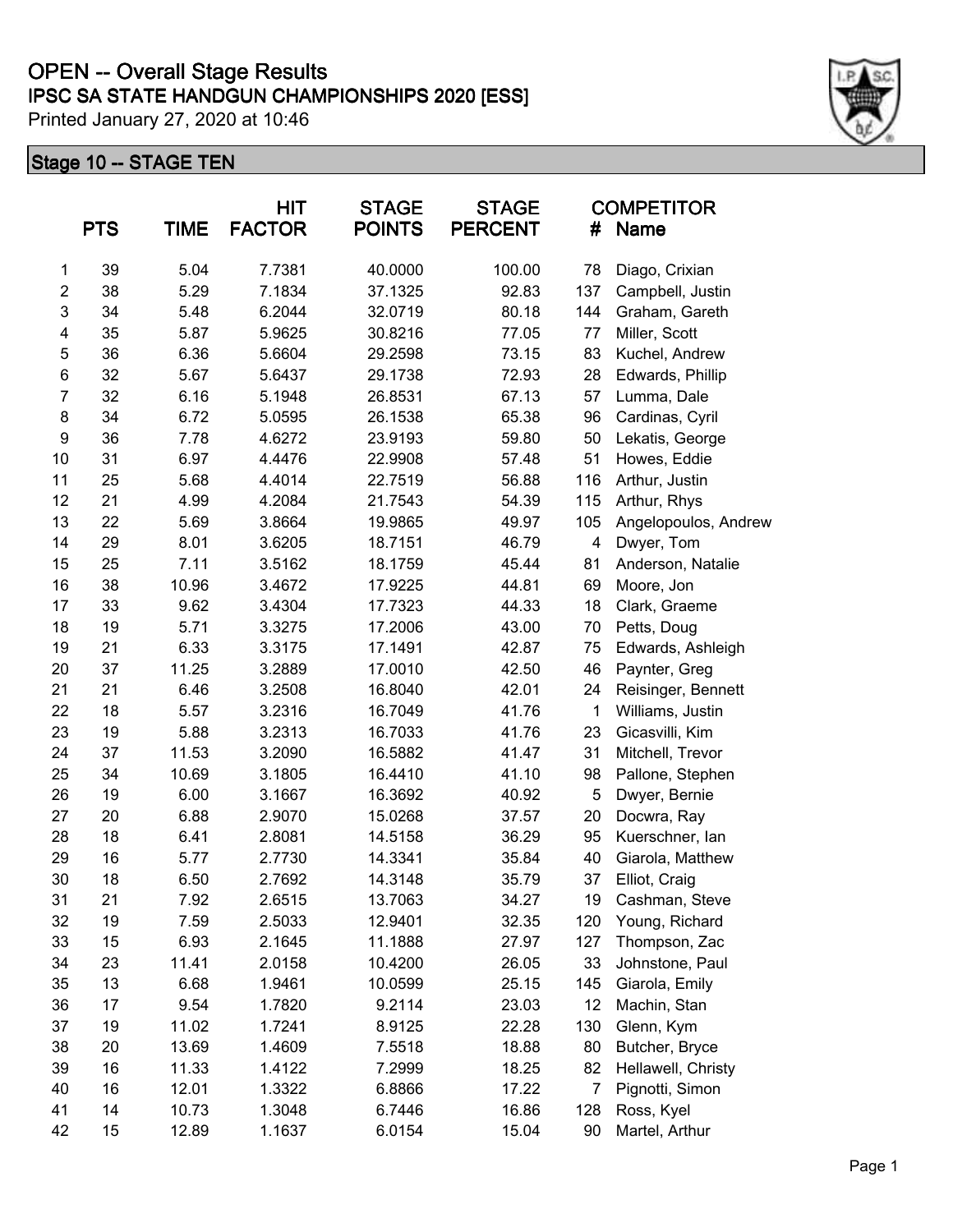|    | <b>PTS</b> | <b>TIME</b> | <b>HIT</b><br><b>FACTOR</b> | <b>STAGE</b><br><b>POINTS</b> | <b>STAGE</b><br><b>PERCENT</b> | #  | <b>COMPETITOR</b><br><b>Name</b> |
|----|------------|-------------|-----------------------------|-------------------------------|--------------------------------|----|----------------------------------|
| 43 | 4          | 7.25        | 0.5517                      | 2.8520                        | 7.13                           | 30 | Oster, Ben                       |
| 44 | 3          | 6.70        | 0.4478                      | 2.3146                        | 5.79                           | 73 | Bennett, Peter                   |
| 45 | 4          | 10.24       | 0.3906                      | 2.0192                        | 5.05                           | 42 | Delpin, Greg                     |
| 46 | 0          | 10.80       | 0.0000                      | 0.0000                        | 0.00                           | 63 | Denninston, Stephen              |
| 47 | 0          | 12.56       | 0.0000                      | 0.0000                        | 0.00                           | 2  | Marshall, Jason                  |
| 48 | 0          | 27.08       | 0.0000                      | 0.0000                        | 0.00                           | 54 | McCartney, Rodney                |

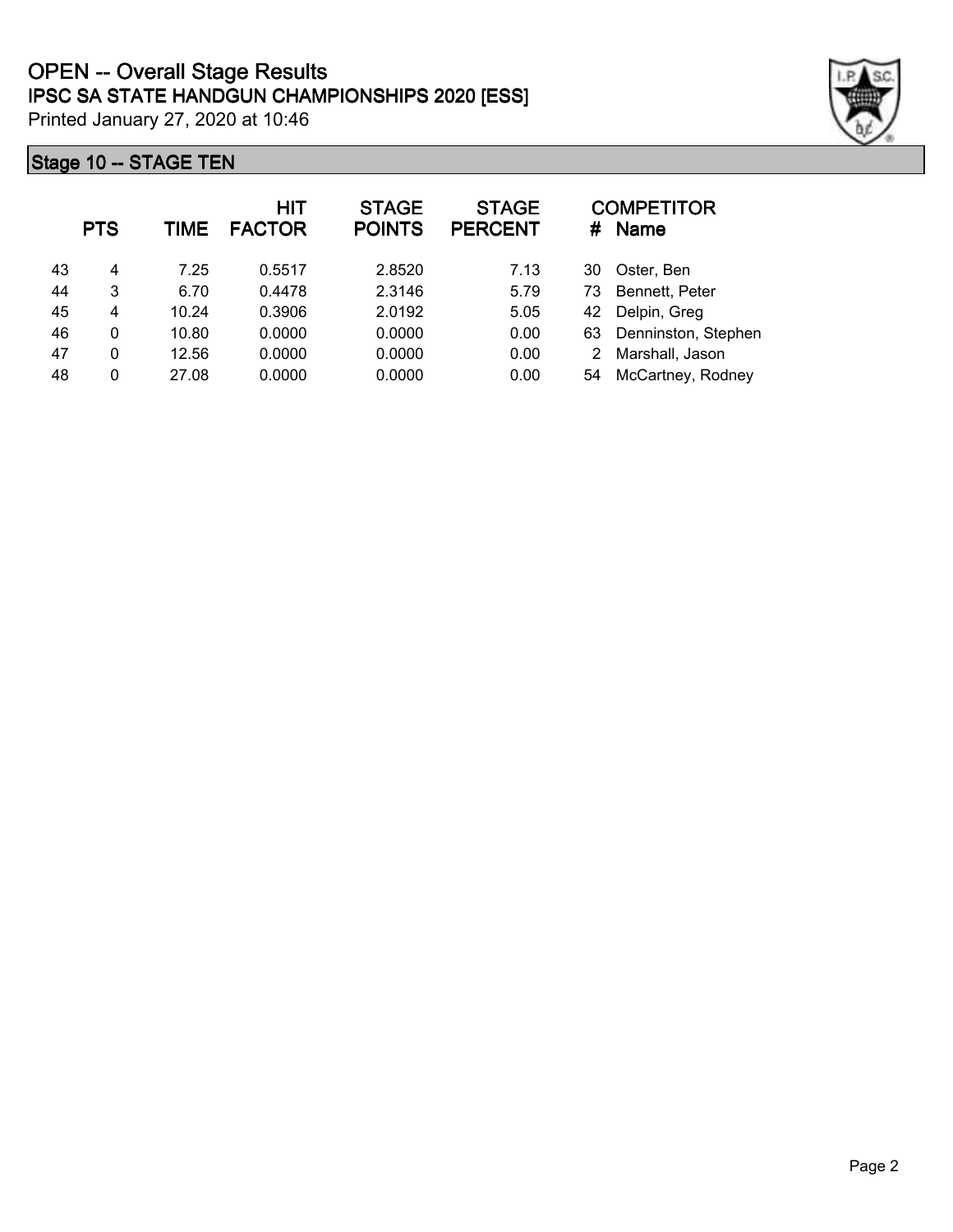|                | <b>PTS</b>              | <b>TIME</b> | HIT<br><b>FACTOR</b> | <b>STAGE</b><br><b>POINTS</b> | <b>STAGE</b><br><b>PERCENT</b> | #   | <b>COMPETITOR</b><br><b>Name</b> |
|----------------|-------------------------|-------------|----------------------|-------------------------------|--------------------------------|-----|----------------------------------|
| 1              | 30                      | 8.14        | 3.6855               | 40.0000                       | 100.00                         | 114 | Merritt, Chuck                   |
| $\overline{2}$ | 34                      | 9.61        | 3.5380               | 38.3989                       | 96.00                          | 45  | Hawes, Koby                      |
| 3              | 35                      | 10.62       | 3.2957               | 35.7690                       | 89.42                          | 6   | Roscoe, Michael                  |
| 4              | 32                      | 10.42       | 3.0710               | 33.3308                       | 83.33                          | 113 | Hewett, Simon                    |
| 5              | 24                      | 8.40        | 2.8571               | 31.0095                       | 77.52                          | 139 | Josipovic, Robert                |
| 6              | 32                      | 11.43       | 2.7996               | 30.3855                       | 75.96                          | 26  | Centofanti, Luigi                |
| $\overline{7}$ | 25                      | 9.70        | 2.5773               | 27.9725                       | 69.93                          | 133 | Ortega, Dave                     |
| 8              | 32                      | 13.38       | 2.3916               | 25.9571                       | 64.89                          | 71  | Carter, Darren                   |
| 9              | 22                      | 10.58       | 2.0794               | 22.5684                       | 56.42                          | 112 | Stanton, Paul                    |
| 10             | 11                      | 5.66        | 1.9435               | 21.0930                       | 52.73                          | 140 | Taylor, James                    |
| 11             | 32                      | 17.55       | 1.8234               | 19.7896                       | 49.47                          | 146 | Chaptini, Gassan                 |
| 12             | 17                      | 9.39        | 1.8104               | 19.6493                       | 49.12                          | 55  | De Groot, Ashton                 |
| 13             | 17                      | 10.17       | 1.6716               | 18.1422                       | 45.36                          | 62  | Guglielmino, Christina           |
| 14             | 16                      | 9.93        | 1.6113               | 17.4877                       | 43.72                          | 76  | Woo, Christopher                 |
| 15             | 16                      | 11.49       | 1.3925               | 15.1134                       | 37.78                          | 109 | Keley, Brian                     |
| 16             | 11                      | 8.93        | 1.2318               | 13.3692                       | 33.42                          | 56  | Luhrs, Zeb                       |
| 17             | 20                      | 18.78       | 1.0650               | 11.5584                       | 28.90                          | 36  | Mullan, Andrew                   |
| 18             | 13                      | 12.57       | 1.0342               | 11.2246                       | 28.06                          | 134 | Carter, Rohan                    |
| 19             | 11                      | 10.68       | 1.0300               | 11.1785                       | 27.95                          | 141 | Ey, Steven                       |
| 20             | 18                      | 20.22       | 0.8902               | 9.6617                        | 24.15                          | 47  | Tassie, Beau                     |
| 21             | $\overline{7}$          | 10.59       | 0.6610               | 7.1741                        | 17.94                          | 142 | Villamil, Peter                  |
| 22             | $\boldsymbol{7}$        | 12.00       | 0.5833               | 6.3311                        | 15.83                          | 17  | Cotton, Bernhard                 |
| 23             | 7                       | 12.39       | 0.5650               | 6.1318                        | 15.33                          | 100 | Walsh, Robert                    |
| 24             | 9                       | 16.03       | 0.5614               | 6.0936                        | 15.23                          | 110 | Dailey, Vicki                    |
| 25             | 4                       | 14.37       | 0.2784               | 3.0211                        | 7.55                           | 123 | Taverner, Rod                    |
| 26             | $\overline{c}$          | 12.96       | 0.1543               | 1.6749                        | 4.19                           | 16  | Roberts, Alex                    |
| 27             | $\overline{\mathbf{c}}$ | 15.29       | 0.1308               | 1.4197                        | 3.55                           | 94  | Sparrow, Michael                 |
| 28             | 0                       | 6.41        | 0.0000               | 0.0000                        | 0.00                           | 99  | Dailey, David                    |
| 29             | $\pmb{0}$               | 8.12        | 0.0000               | 0.0000                        | 0.00                           | 53  | Elliott, Jack                    |
| 30             | $\mathbf 0$             | 9.51        | 0.0000               | 0.0000                        | 0.00                           | 132 | Zalan, Victoria                  |
| 31             | 0                       | 12.53       | 0.0000               | 0.0000                        | 0.00                           | 32  | Wells, Sarah                     |
| 32             | 0                       | 14.89       | 0.0000               | 0.0000                        | 0.00                           | 129 | Brown, Isobel                    |
| 33             | 0                       | 10.88       | 0.0000               | 0.0000                        | 0.00                           | 8   | Wells, Graham                    |
| 34             | 0                       | 15.78       | 0.0000               | 0.0000                        | 0.00                           | 25  | Clampett, Anne                   |
| 35             | 0                       | 17.78       | 0.0000               | 0.0000                        | 0.00                           | 108 | Hughes, Carrie                   |
| 36             | 0                       | 6.99        | 0.0000               | 0.0000                        | 0.00                           | 124 | Rech, lan                        |
| 37             | 0                       | 8.95        | 0.0000               | 0.0000                        | 0.00                           | 14  | Machin, Nicholas                 |
| 38             | 0                       | 7.42        | 0.0000               | 0.0000                        | 0.00                           | 121 | Taverner, Alistair               |
| 39             | 0                       | 6.99        | 0.0000               | 0.0000                        | 0.00                           | 68  | McCrae, Gail                     |
| 40             | 0                       | 16.01       | 0.0000               | 0.0000                        | 0.00                           | 21  | d, Louise                        |
| 41             | 0                       | 17.00       | 0.0000               | 0.0000                        | 0.00                           | 92  | Thiele, Jarrad                   |
| 42             | 0                       | 10.83       | 0.0000               | 0.0000                        | 0.00                           | 44  | Pope, Wayne                      |

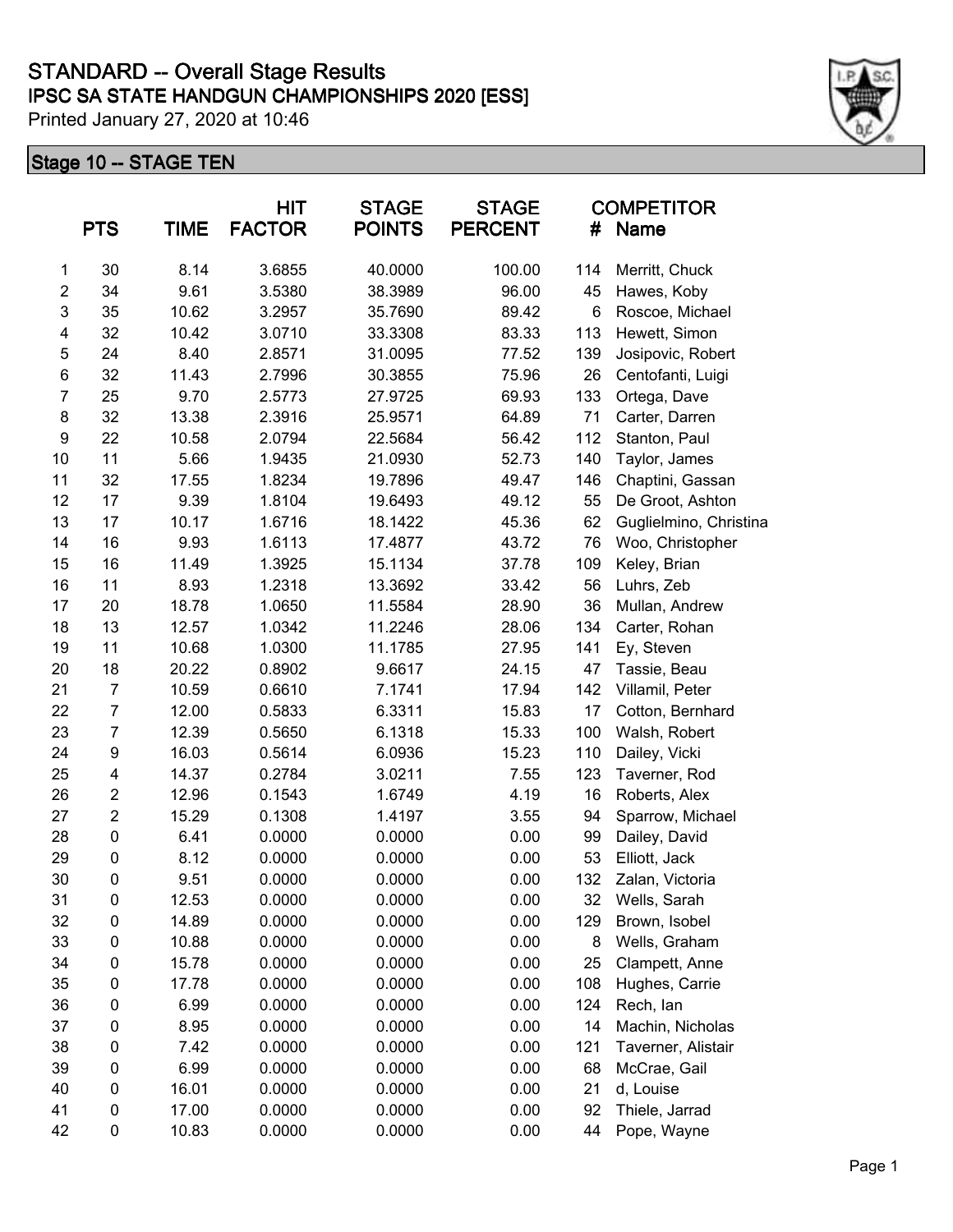|    | <b>PTS</b> | TIME  | HIT<br><b>FACTOR</b> | <b>STAGE</b><br><b>POINTS</b> | <b>STAGE</b><br><b>PERCENT</b> | #  | <b>COMPETITOR</b><br><b>Name</b> |
|----|------------|-------|----------------------|-------------------------------|--------------------------------|----|----------------------------------|
| 43 | 0          | 10.17 | 0.0000               | 0.0000                        | 0.00                           | 43 | Rowatt, Ped                      |
| 44 | 0          | 9.43  | 0.0000               | 0.0000                        | 0.00                           | 48 | Tassie, Daniel                   |
| 45 | 0          | 7.73  | 0.0000               | 0.0000                        | 0.00                           | 29 | Lyne, Greg                       |
| 46 | 0          | 11.60 | 0.0000               | 0.0000                        | 0.00                           | 35 | Graham-Sutton, Peter             |

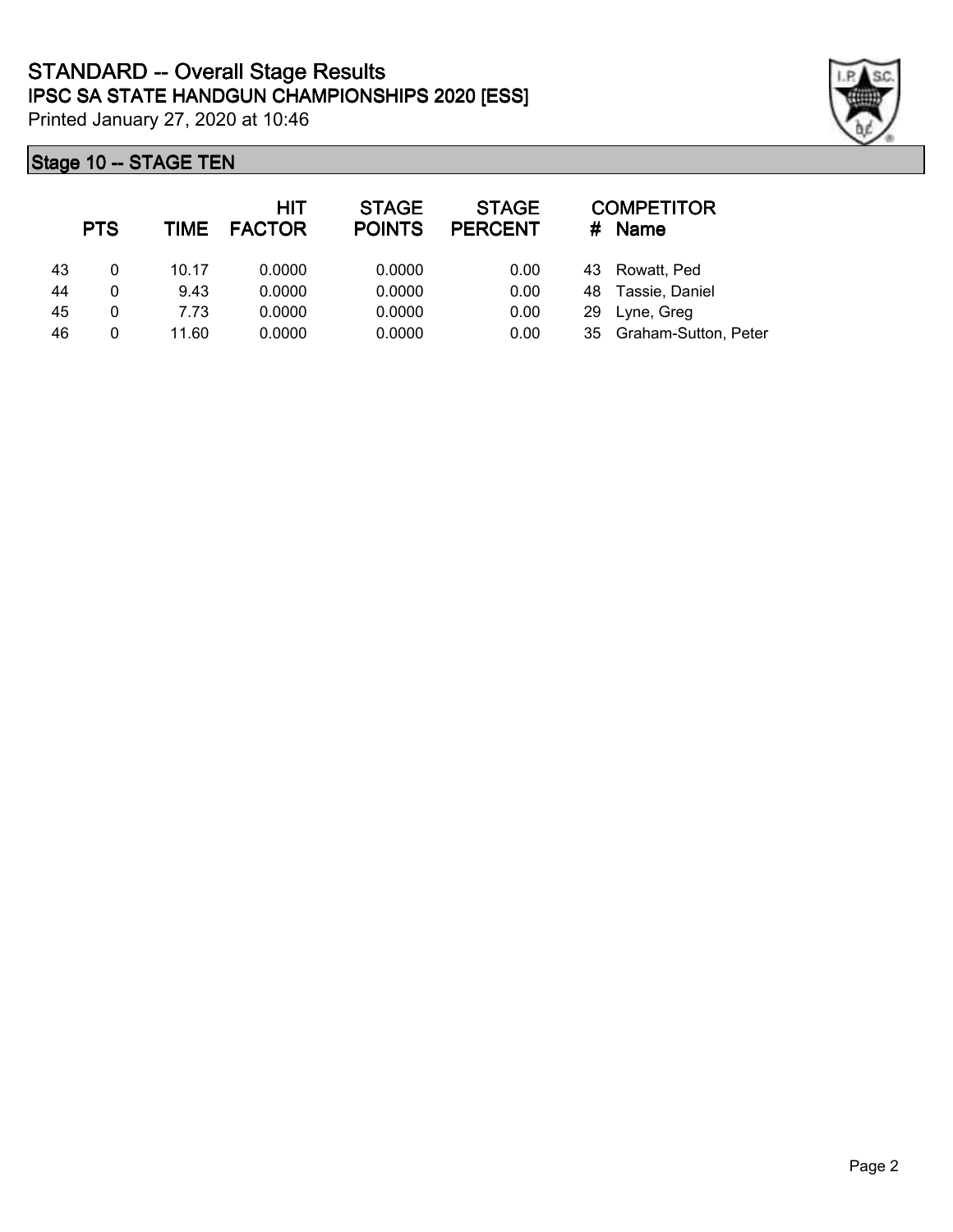|                | <b>PTS</b>     | TIME  | HIT<br><b>FACTOR</b> | <b>STAGE</b><br><b>POINTS</b> | <b>STAGE</b><br><b>PERCENT</b> | #   | <b>COMPETITOR</b><br>Name |
|----------------|----------------|-------|----------------------|-------------------------------|--------------------------------|-----|---------------------------|
| 1              | 28             | 5.58  | 5.0179               | 40.0000                       | 100.00                         | 102 | Phegan, James             |
| $\overline{2}$ | 28             | 6.53  | 4.2879               | 34.1807                       | 85.45                          | 104 | Phegan, Paul              |
| 3              | 19             | 6.06  | 3.1353               | 24.9929                       | 62.48                          | 34  | Ferrero, Shaun            |
| 4              | 19             | 7.55  | 2.5166               | 20.0605                       | 50.15                          | 39  | Bruse, Pat                |
| 5              | 18             | 7.89  | 2.2814               | 18.1858                       | 45.46                          | 41  | Toro, Felipe              |
| 6              | 15             | 8.23  | 1.8226               | 14.5287                       | 36.32                          | 87  | Dovi, John                |
| $\overline{7}$ | 16             | 9.88  | 1.6194               | 12.9092                       | 32.27                          | 107 | Dorkota, Joe              |
| 8              | 17             | 15.06 | 1.1288               | 8.9983                        | 22.50                          | 59  | Dawes, Geoff              |
| 9              | $\overline{7}$ | 9.33  | 0.7503               | 5.9807                        | 14.95                          | 22  | Moll, Andrew              |
| 10             | 13             | 23.94 | 0.5430               | 4.3287                        | 10.82                          | 103 | Phegan, Caroline          |
| 11             | 5              | 16.26 | 0.3075               | 2.4512                        | 6.13                           | 101 | Phegan, Naomi             |
| 12             | 0              | 11.02 | 0.0000               | 0.0000                        | 0.00                           | 86  | Dovi, Jared               |
| 13             | 0              | 6.83  | 0.0000               | 0.0000                        | 0.00                           | 67  | Mc Crae, Colin            |
| 14             | 0              | 7.21  | 0.0000               | 0.0000                        | 0.00                           | 66  | Vainer, Michael           |
| 15             | 0              | 10.98 | 0.0000               | 0.0000                        | 0.00                           | 49  | Cornish, Glenn            |
| 16             | 0              | 10.58 | 0.0000               | 0.0000                        | 0.00                           | 138 | Kanti-Paul, Galen         |
| 17             | 0              | 10.74 | 0.0000               | 0.0000                        | 0.00                           | 125 | Arnold, Troy              |
| 18             | 0              | 7.62  | 0.0000               | 0.0000                        | 0.00                           | 3   | Ciapryna, Myron           |
| 19             | 0              | 7.15  | 0.0000               | 0.0000                        | 0.00                           | 15  | Flannigan, Peter          |
| 20             | 0              | 12.89 | 0.0000               | 0.0000                        | 0.00                           | 38  | Ford, Ron                 |
| 21             | 0              | 18.93 | 0.0000               | 0.0000                        | 0.00                           | 117 | Houston, Porsha           |

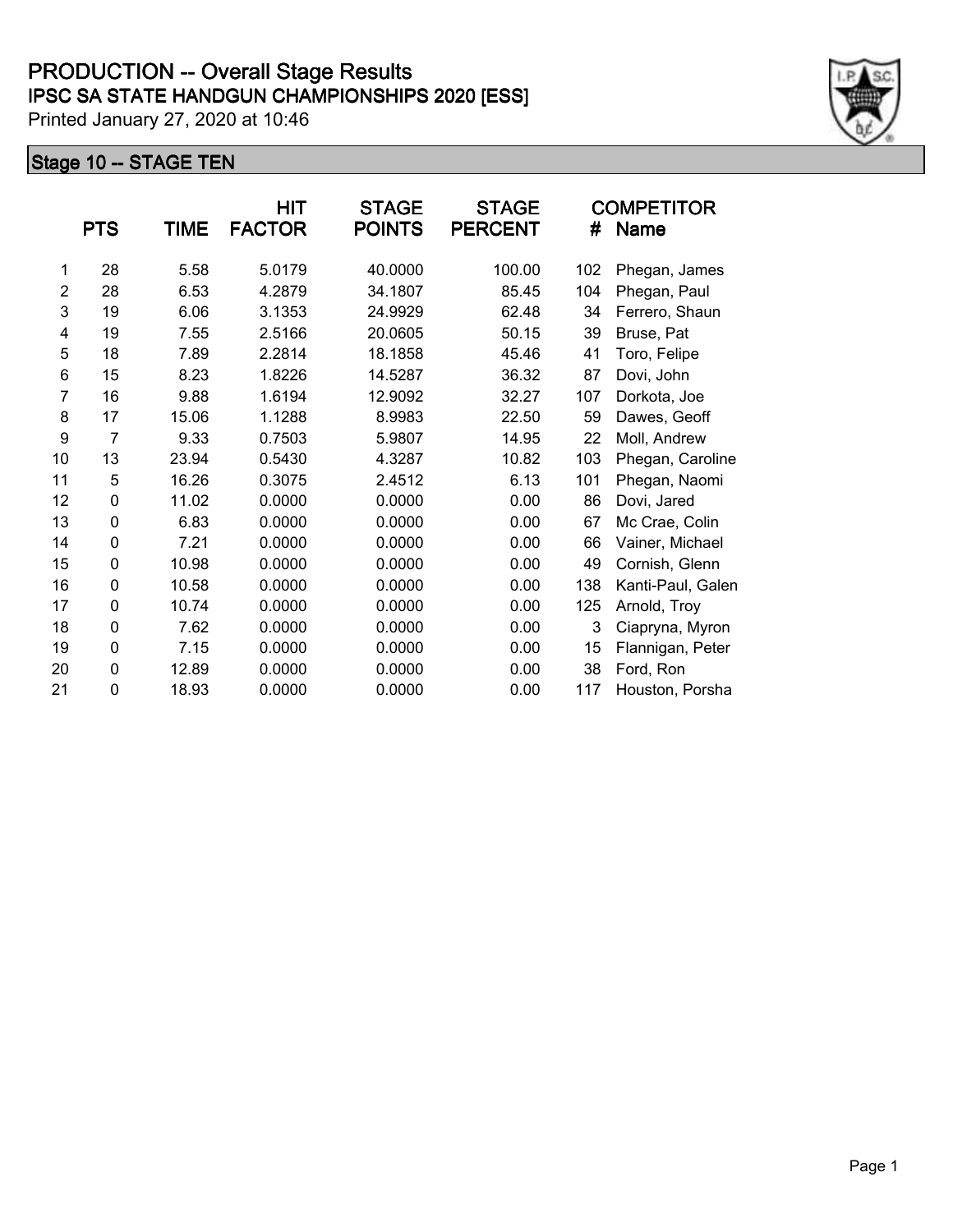|    | <b>PTS</b> | TIME  | <b>HIT</b><br><b>FACTOR</b> | <b>STAGE</b><br><b>POINTS</b> | <b>STAGE</b><br><b>PERCENT</b> | #   | <b>COMPETITOR</b><br><b>Name</b> |
|----|------------|-------|-----------------------------|-------------------------------|--------------------------------|-----|----------------------------------|
| 1  | 32         | 6.78  | 4.7198                      | 40.0000                       | 100.00                         | 136 | Keranovich, Joshua               |
| 2  | 34         | 11.54 | 2.9463                      | 24.9697                       | 62.42                          | 11  | Owen, David                      |
| 3  | 30         | 10.21 | 2.9383                      | 24.9021                       | 62.26                          | 119 | Houston, Scott                   |
| 4  | 28         | 10.69 | 2.6193                      | 22.1983                       | 55.50                          | 106 | Hudson, Michael                  |
| 5  | 22         | 13.00 | 1.6923                      | 14.3423                       | 35.86                          | 58  | Evangelista, Rikki               |
| 6  | 11         | 6.93  | 1.5873                      | 13.4524                       | 33.63                          | 122 | Calvert, Darren                  |
| 7  | 15         | 9.66  | 1.5528                      | 13.1599                       | 32.90                          | 91  | Smith, Terry                     |
| 8  | 7          | 8.47  | 0.8264                      | 7.0041                        | 17.51                          | 135 | Richardson, Anthony              |
| 9  | 7          | 18.14 | 0.3859                      | 3.2704                        | 8.18                           | 118 | Houston, Dakota                  |
| 10 | 0          | 0.00  | 0.0000                      | 0.0000                        | 0.00                           | 79  | Blackmore, Peter                 |
| 11 | 0          | 0.00  | 0.0000                      | 0.0000                        | 0.00                           | 143 | Day, Trent                       |

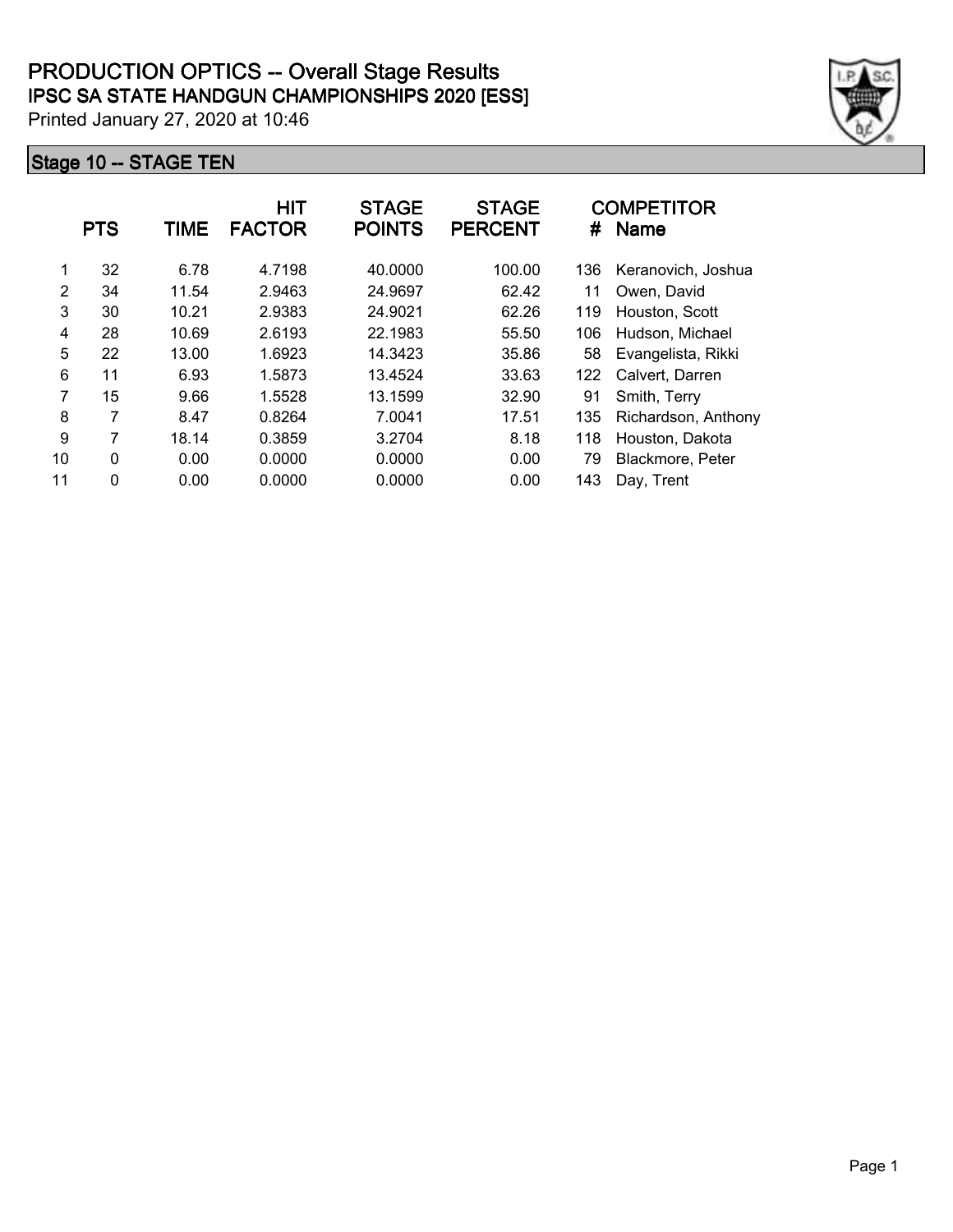|    | <b>PTS</b> | TIME  | HIT<br><b>FACTOR</b> | <b>STAGE</b><br><b>POINTS</b> | <b>STAGE</b><br><b>PERCENT</b> | #   | <b>COMPETITOR</b><br><b>Name</b> |
|----|------------|-------|----------------------|-------------------------------|--------------------------------|-----|----------------------------------|
| 1  | 34         | 10.43 | 3.2598               | 40.0000                       | 100.00                         | 64  | Tan, Ivan                        |
| 2  | 28         | 10.38 | 2.6975               | 33.0999                       | 82.75                          | 10  | Bennett, Alan                    |
| 3  | 32         | 11.97 | 2.6734               | 32.8036                       | 82.01                          | 111 | Brown, Ryan                      |
| 4  | 30         | 12.78 | 2.3474               | 28.8042                       | 72.01                          | 52  | Hatswell, Robert                 |
| 5  | 16         | 10.57 | 1.5137               | 18.5742                       | 46.44                          | 84  | Dyson, Jeremy                    |
| 6  | 9          | 6.91  | 1.3025               | 15.9820                       | 39.95                          | 72  | Moss, Andrew                     |
| 7  | 5          | 16.61 | 0.3010               | 3.6937                        | 9.23                           | 13  | Chambers, Bruce                  |
| 8  | 0          | 21.42 | 0.0000               | 0.0000                        | 0.00                           | 9   | Bennett, Janet                   |
| 9  | 0          | 6.43  | 0.0000               | 0.0000                        | 0.00                           | 65  | Vainer, Jordan                   |
| 10 | $\Omega$   | 5.98  | 0.0000               | 0.0000                        | 0.00                           | 74  | Baker, Mark                      |
| 11 | 0          | 7.72  | 0.0000               | 0.0000                        | 0.00                           | 131 | Glenn, Nick                      |
| 12 | 0          | 7.93  | 0.0000               | 0.0000                        | 0.00                           | 89  | Stokes, Phil                     |

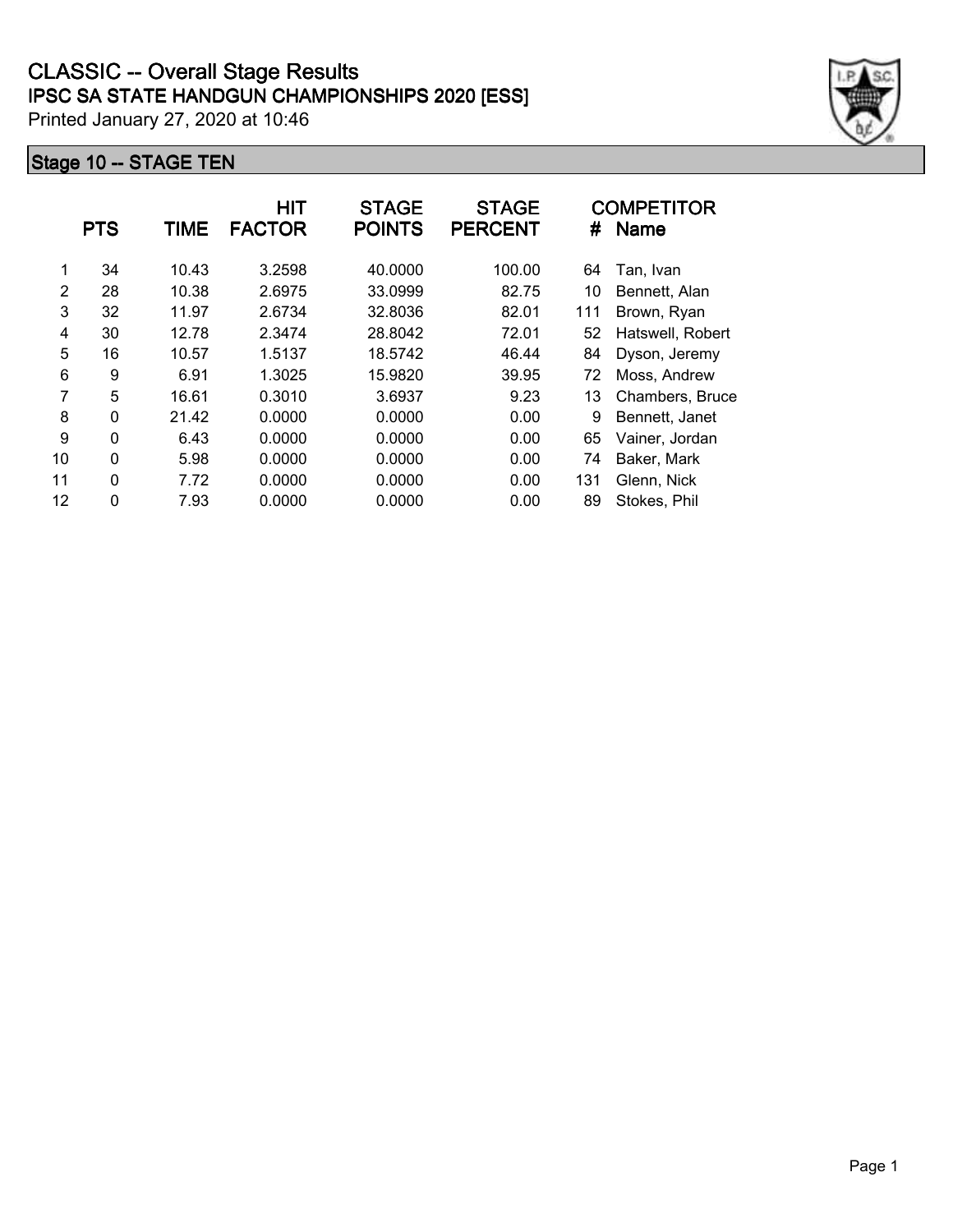

|               | <b>PTS</b> |       | HIT<br>TIME FACTOR | <b>STAGE</b><br><b>POINTS</b> | <b>STAGE</b><br><b>PERCENT</b> |    | <b>COMPETITOR</b><br># Name |
|---------------|------------|-------|--------------------|-------------------------------|--------------------------------|----|-----------------------------|
|               | 1 17       | 16.97 | 1.0018             | 40.0000                       | 100.00                         |    | 126 Krcevinac, Mike         |
| $\mathcal{P}$ | 0          | 15 14 | 0.0000             | 0.0000                        | 0.00                           | 60 | Marsh, Len                  |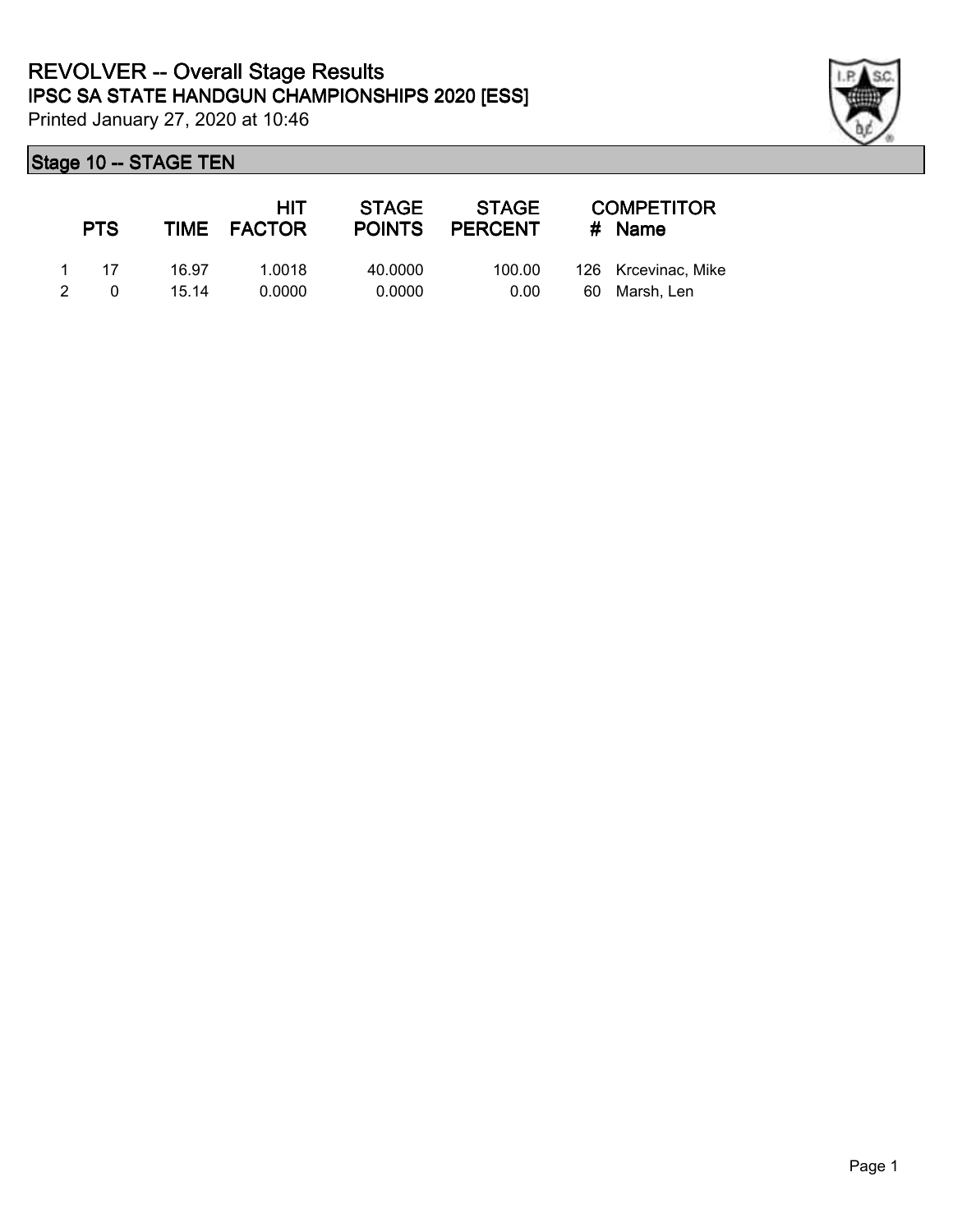# **IPSC SA STATE HANDGUN CHAMPIONSHIPS 2020 [ESS] OPEN -- Overall Stage Results**

Printed January 27, 2020 at 10:46

|                         | <b>PTS</b> | <b>TIME</b> | <b>HIT</b><br><b>FACTOR</b> | <b>STAGE</b><br><b>POINTS</b> | <b>STAGE</b><br><b>PERCENT</b> | #   | <b>COMPETITOR</b><br>Name |
|-------------------------|------------|-------------|-----------------------------|-------------------------------|--------------------------------|-----|---------------------------|
| 1                       | 45         | 8.52        | 5.2817                      | 50.0000                       | 100.00                         | 78  | Diago, Crixian            |
| $\overline{\mathbf{c}}$ | 46         | 8.79        | 5.2332                      | 49.5412                       | 99.08                          | 77  | Miller, Scott             |
| $\mathsf 3$             | 40         | 8.12        | 4.9261                      | 46.6338                       | 93.27                          | 115 | Arthur, Rhys              |
| 4                       | 46         | 9.38        | 4.9041                      | 46.4250                       | 92.85                          | 83  | Kuchel, Andrew            |
| 5                       | 50         | 10.26       | 4.8733                      | 46.1339                       | 92.27                          | 50  | Lekatis, George           |
| 6                       | 44         | 9.28        | 4.7414                      | 44.8851                       | 89.77                          | 23  | Gicasvilli, Kim           |
| $\overline{7}$          | 50         | 10.94       | 4.5704                      | 43.2663                       | 86.53                          | 5   | Dwyer, Bernie             |
| 8                       | 49         | 11.07       | 4.4264                      | 41.9030                       | 83.81                          | 96  | Cardinas, Cyril           |
| 9                       | 47         | 10.98       | 4.2805                      | 40.5222                       | 81.04                          | 70  | Petts, Doug               |
| 10                      | 43         | 10.27       | 4.1870                      | 39.6365                       | 79.27                          | 75  | Edwards, Ashleigh         |
| 11                      | 44         | 10.59       | 4.1549                      | 39.3327                       | 78.67                          | 137 | Campbell, Justin          |
| 12                      | 49         | 12.14       | 4.0362                      | 38.2098                       | 76.42                          | 1   | Williams, Justin          |
| 13                      | 41         | 10.30       | 3.9806                      | 37.6829                       | 75.37                          | 4   | Dwyer, Tom                |
| 14                      | 42         | 10.56       | 3.9773                      | 37.6515                       | 75.30                          | 28  | Edwards, Phillip          |
| 15                      | 43         | 10.87       | 3.9558                      | 37.4486                       | 74.90                          | 37  | Elliot, Craig             |
| 16                      | 46         | 11.83       | 3.8884                      | 36.8104                       | 73.62                          | 46  | Paynter, Greg             |
| 17                      | 49         | 12.90       | 3.7984                      | 35.9587                       | 71.92                          | 57  | Lumma, Dale               |
| 18                      | 44         | 12.05       | 3.6515                      | 34.5671                       | 69.13                          | 31  | Mitchell, Trevor          |
| 19                      | 47         | 13.28       | 3.5392                      | 33.5040                       | 67.01                          | 73  | Bennett, Peter            |
| 20                      | 50         | 14.42       | 3.4674                      | 32.8248                       | 65.65                          | 69  | Moore, Jon                |
| 21                      | 46         | 14.10       | 3.2624                      | 30.8842                       | 61.77                          | 30  | Oster, Ben                |
| 22                      | 46         | 14.14       | 3.2532                      | 30.7968                       | 61.59                          | 12  | Machin, Stan              |
| 23                      | 43         | 13.24       | 3.2477                      | 30.7452                       | 61.49                          | 116 | Arthur, Justin            |
| 24                      | 42         | 13.18       | 3.1866                      | 30.1669                       | 60.33                          | 81  | Anderson, Natalie         |
| 25                      | 44         | 14.13       | 3.1139                      | 29.4787                       | 58.96                          | 40  | Giarola, Matthew          |
| 26                      | 47         | 15.24       | 3.0840                      | 29.1951                       | 58.39                          | 128 | Ross, Kyel                |
| 27                      | 45         | 14.72       | 3.0571                      | 28.9402                       | 57.88                          | 127 | Thompson, Zac             |
| 28                      | 46         | 16.01       | 2.8732                      | 27.1997                       | 54.40                          | 20  | Docwra, Ray               |
| 29                      | 43         | 15.77       | 2.7267                      | 25.8127                       | 51.63                          | 145 | Giarola, Emily            |
| 30                      | 45         | 16.76       | 2.6850                      | 25.4177                       | 50.84                          | 19  | Cashman, Steve            |
| 31                      | 42         | 16.06       | 2.6152                      | 24.7572                       | 49.51                          | 7   | Pignotti, Simon           |
| 32                      | 40         | 15.34       | 2.6076                      | 24.6849                       | 49.37                          | 144 | Graham, Gareth            |
| 33                      | 38         | 14.66       | 2.5921                      | 24.5384                       | 49.08                          | 51  | Howes, Eddie              |
| 34                      | 42         | 16.31       | 2.5751                      | 24.3777                       | 48.76                          | 98  | Pallone, Stephen          |
| 35                      | 46         | 18.44       | 2.4946                      | 23.6153                       | 47.23                          | 90  | Martel, Arthur            |
| 36                      | 38         | 15.38       | 2.4707                      | 23.3897                       | 46.78                          | 105 | Angelopoulos, Andrew      |
| 37                      | 44         | 18.85       | 2.3342                      | 22.0973                       | 44.19                          | 18  | Clark, Graeme             |
| 38                      | 41         | 19.84       | 2.0665                      | 19.5632                       | 39.13                          | 24  | Reisinger, Bennett        |
| 39                      | 41         | 19.86       | 2.0645                      | 19.5435                       | 39.09                          | 54  | McCartney, Rodney         |
| 40                      | 38         | 21.22       | 1.7908                      | 16.9526                       | 33.91                          | 63  | Denninston, Stephen       |
| 41                      | 33         | 25.53       | 1.2926                      | 12.2366                       | 24.47                          | 80  | Butcher, Bryce            |
| 42                      | 23         | 18.52       | 1.2419                      | 11.7567                       | 23.51                          | 130 | Glenn, Kym                |

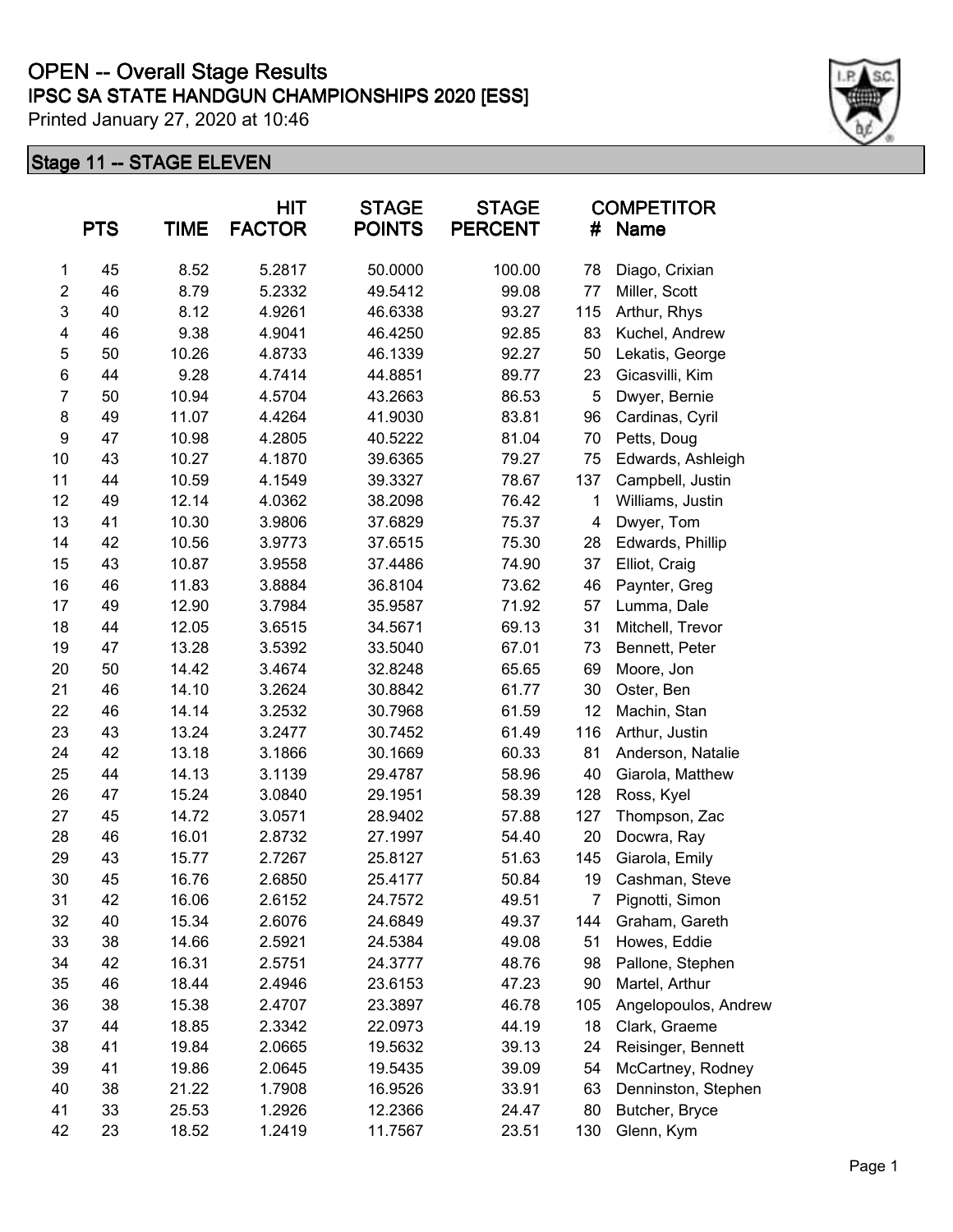|    | <b>PTS</b> | TIME  | HIT<br><b>FACTOR</b> | <b>STAGE</b><br><b>POINTS</b> | <b>STAGE</b><br><b>PERCENT</b> | #   | <b>COMPETITOR</b><br><b>Name</b> |
|----|------------|-------|----------------------|-------------------------------|--------------------------------|-----|----------------------------------|
| 43 | 29         | 23.60 | 1.2288               | 11.6328                       | 23.27                          | 33  | Johnstone, Paul                  |
| 44 | 13         | 12.84 | 1.0125               | 9.5846                        | 19.17                          | 42  | Delpin, Greg                     |
| 45 | 38         | 43.07 | 0.8823               | 8.3523                        | 16.70                          | 2   | Marshall, Jason                  |
| 46 | 0          | 21.54 | 0.0000               | 0.0000                        | 0.00                           | 120 | Young, Richard                   |
| 47 | 0          | 15.11 | 0.0000               | 0.0000                        | 0.00                           | 82  | Hellawell, Christy               |
| 48 | 0          | 21.76 | 0.0000               | 0.0000                        | 0.00                           | 95  | Kuerschner, lan                  |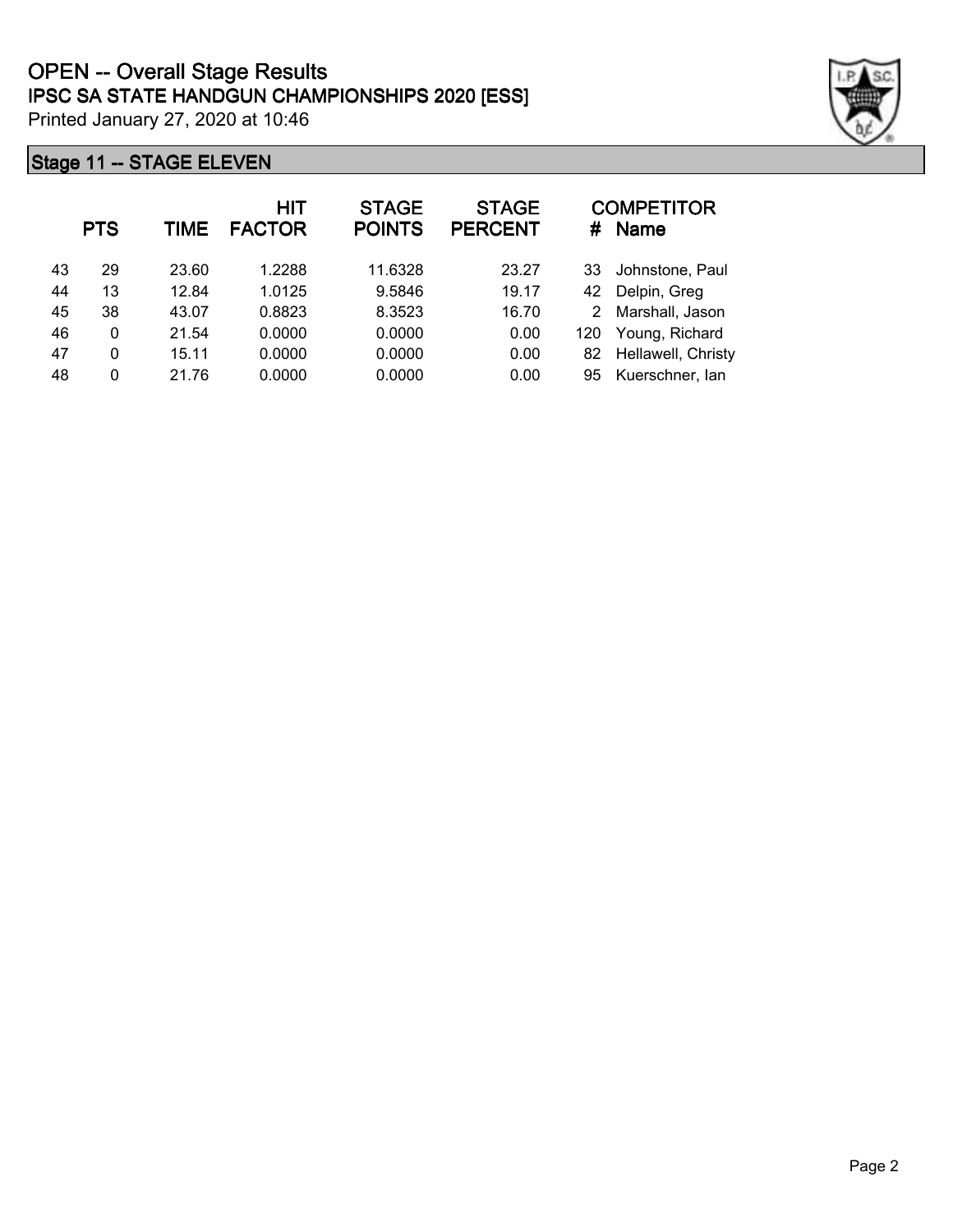|                  | <b>PTS</b> | <b>TIME</b> | <b>HIT</b><br><b>FACTOR</b> | <b>STAGE</b><br><b>POINTS</b> | <b>STAGE</b><br><b>PERCENT</b> | #   | <b>COMPETITOR</b><br>Name |
|------------------|------------|-------------|-----------------------------|-------------------------------|--------------------------------|-----|---------------------------|
| 1                | 46         | 10.41       | 4.4188                      | 50.0000                       | 100.00                         | 99  | Dailey, David             |
| $\overline{c}$   | 50         | 13.43       | 3.7230                      | 42.1266                       | 84.25                          | 29  | Lyne, Greg                |
| 3                | 49         | 13.64       | 3.5924                      | 40.6485                       | 81.30                          | 76  | Woo, Christopher          |
| 4                | 48         | 14.52       | 3.3058                      | 37.4057                       | 74.81                          | 55  | De Groot, Ashton          |
| 5                | 42         | 12.77       | 3.2890                      | 37.2153                       | 74.43                          | 113 | Hewett, Simon             |
| 6                | 44         | 13.66       | 3.2211                      | 36.4473                       | 72.89                          | 26  | Centofanti, Luigi         |
| $\overline{7}$   | 50         | 16.30       | 3.0675                      | 34.7093                       | 69.42                          | 139 | Josipovic, Robert         |
| 8                | 43         | 14.90       | 2.8859                      | 32.6547                       | 65.31                          | 124 | Rech, lan                 |
| $\boldsymbol{9}$ | 40         | 14.06       | 2.8449                      | 32.1912                       | 64.38                          | 48  | Tassie, Daniel            |
| 10               | 42         | 14.91       | 2.8169                      | 31.8738                       | 63.75                          | 45  | Hawes, Koby               |
| 11               | 37         | 13.17       | 2.8094                      | 31.7891                       | 63.58                          | 146 | Chaptini, Gassan          |
| 12               | 38         | 13.60       | 2.7941                      | 31.6161                       | 63.23                          | 114 | Merritt, Chuck            |
| 13               | 42         | 15.83       | 2.6532                      | 30.0214                       | 60.04                          | 14  | Machin, Nicholas          |
| 14               | 45         | 17.26       | 2.6072                      | 29.5009                       | 59.00                          | 133 | Ortega, Dave              |
| 15               | 38         | 14.68       | 2.5886                      | 29.2901                       | 58.58                          | 132 | Zalan, Victoria           |
| 16               | 38         | 14.76       | 2.5745                      | 29.1313                       | 58.26                          | 134 | Carter, Rohan             |
| 17               | 44         | 17.64       | 2.4943                      | 28.2239                       | 56.45                          | 16  | Roberts, Alex             |
| 18               | 42         | 17.31       | 2.4263                      | 27.4546                       | 54.91                          | 71  | Carter, Darren            |
| 19               | 36         | 14.98       | 2.4032                      | 27.1928                       | 54.39                          | 56  | Luhrs, Zeb                |
| 20               | 25         | 10.91       | 2.2915                      | 25.9285                       | 51.86                          | 140 | Taylor, James             |
| 21               | 46         | 20.43       | 2.2516                      | 25.4772                       | 50.95                          | 44  | Pope, Wayne               |
| 22               | 40         | 18.96       | 2.1097                      | 23.8718                       | 47.74                          | 43  | Rowatt, Ped               |
| 23               | 47         | 22.68       | 2.0723                      | 23.4486                       | 46.90                          | 36  | Mullan, Andrew            |
| 24               | 41         | 20.40       | 2.0098                      | 22.7414                       | 45.48                          | 100 | Walsh, Robert             |
| 25               | 43         | 22.28       | 1.9300                      | 21.8382                       | 43.68                          | 123 | Taverner, Rod             |
| 26               | 38         | 19.69       | 1.9299                      | 21.8374                       | 43.67                          | 94  | Sparrow, Michael          |
| 27               | 40         | 21.70       | 1.8433                      | 20.8575                       | 41.72                          | 68  | McCrae, Gail              |
| 28               | 25         | 14.17       | 1.7643                      | 19.9633                       | 39.93                          | 142 | Villamil, Peter           |
| 29               | 38         | 22.03       | 1.7249                      | 19.5179                       | 39.04                          | 141 | Ey, Steven                |
| 30               | 23         | 14.71       | 1.5636                      | 17.6920                       | 35.38                          | 62  | Guglielmino, Christina    |
| 31               | 21         | 14.09       | 1.4904                      | 16.8644                       | 33.73                          | 92  | Thiele, Jarrad            |
| 32               | 27         | 23.47       | 1.1504                      | 13.0171                       | 26.03                          | 110 | Dailey, Vicki             |
| 33               | 32         | 28.70       | 1.1150                      | 12.6163                       | 25.23                          | 21  | d, Louise                 |
| 34               | 19         | 17.44       | 1.0895                      | 12.3274                       | 24.65                          | 109 | Keley, Brian              |
| 35               | 20         | 19.08       | 1.0482                      | 11.8608                       | 23.72                          | 17  | Cotton, Bernhard          |
| 36               | 14         | 14.30       | 0.9790                      | 11.0778                       | 22.16                          | 112 | Stanton, Paul             |
| 37               | 13         | 14.04       | 0.9259                      | 10.4771                       | 20.95                          | 121 | Taverner, Alistair        |
| 38               | 14         | 17.41       | 0.8041                      | 9.0990                        | 18.20                          | 35  | Graham-Sutton, Peter      |
| 39               | 12         | 15.33       | 0.7828                      | 8.8573                        | 17.71                          | 53  | Elliott, Jack             |
| 40               | 40         | 53.18       | 0.7522                      | 8.5109                        | 17.02                          | 47  | Tassie, Beau              |
| 41               | 17         | 25.40       | 0.6693                      | 7.5732                        | 15.15                          | 6   | Roscoe, Michael           |
| 42               | 9          | 49.70       | 0.1811                      | 2.0490                        | 4.10                           | 25  | Clampett, Anne            |

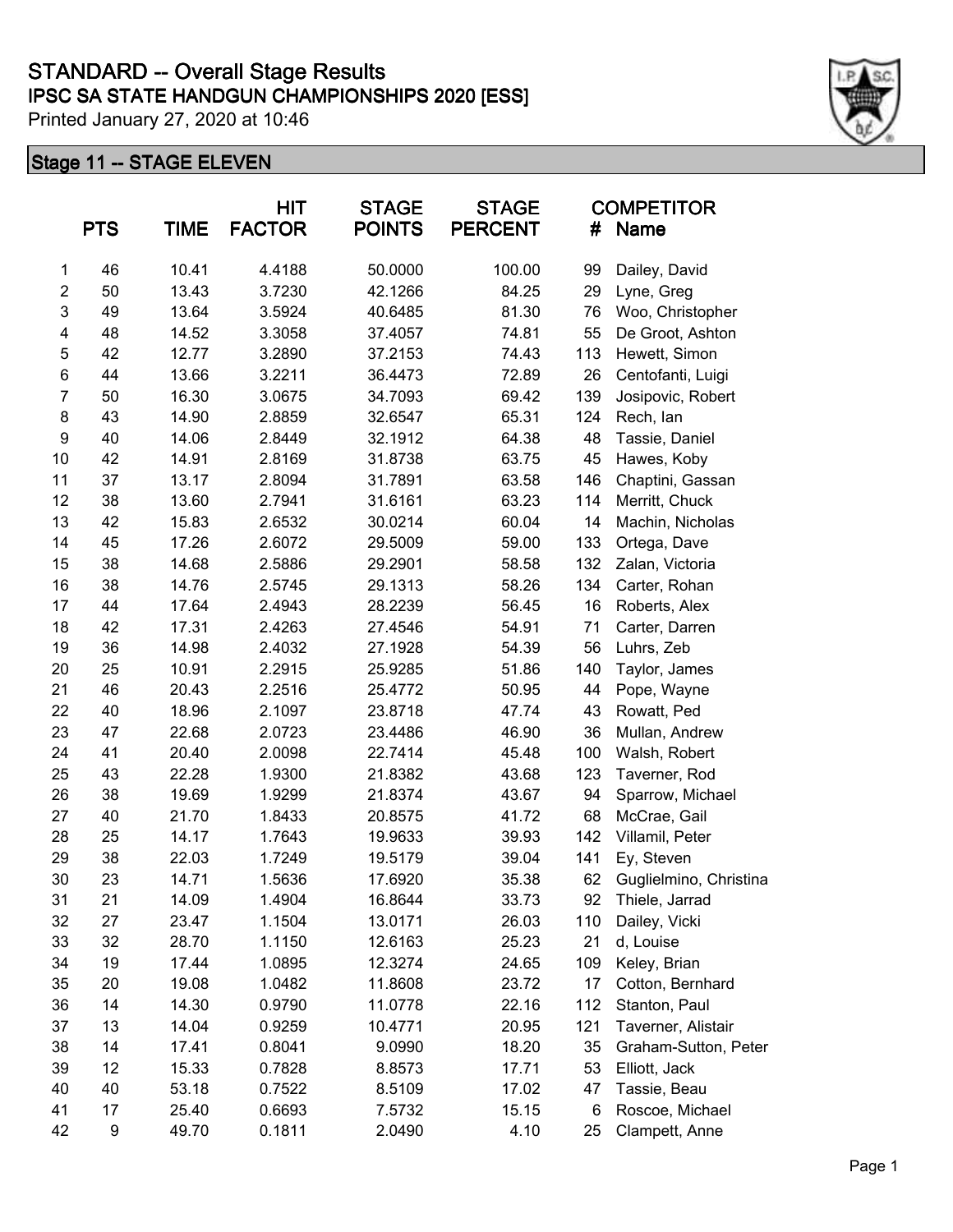

|    | <b>PTS</b> | TIME  | <b>HIT</b><br><b>FACTOR</b> | <b>STAGE</b><br><b>POINTS</b> | <b>STAGE</b><br><b>PERCENT</b> | #   | <b>COMPETITOR</b><br><b>Name</b> |
|----|------------|-------|-----------------------------|-------------------------------|--------------------------------|-----|----------------------------------|
| 43 | 4          | 39.91 | 0.1002                      | 1.1341                        | 2.27                           | 32  | Wells, Sarah                     |
| 44 | 0          | 27.02 | 0.0000                      | 0.0000                        | 0.00                           |     | 108 Hughes, Carrie               |
| 45 | 0          | 33.61 | 0.0000                      | 0.0000                        | 0.00                           | 129 | Brown, Isobel                    |
| 46 | 0          | 19.29 | 0.0000                      | 0.0000                        | 0.00                           | 8   | Wells, Graham                    |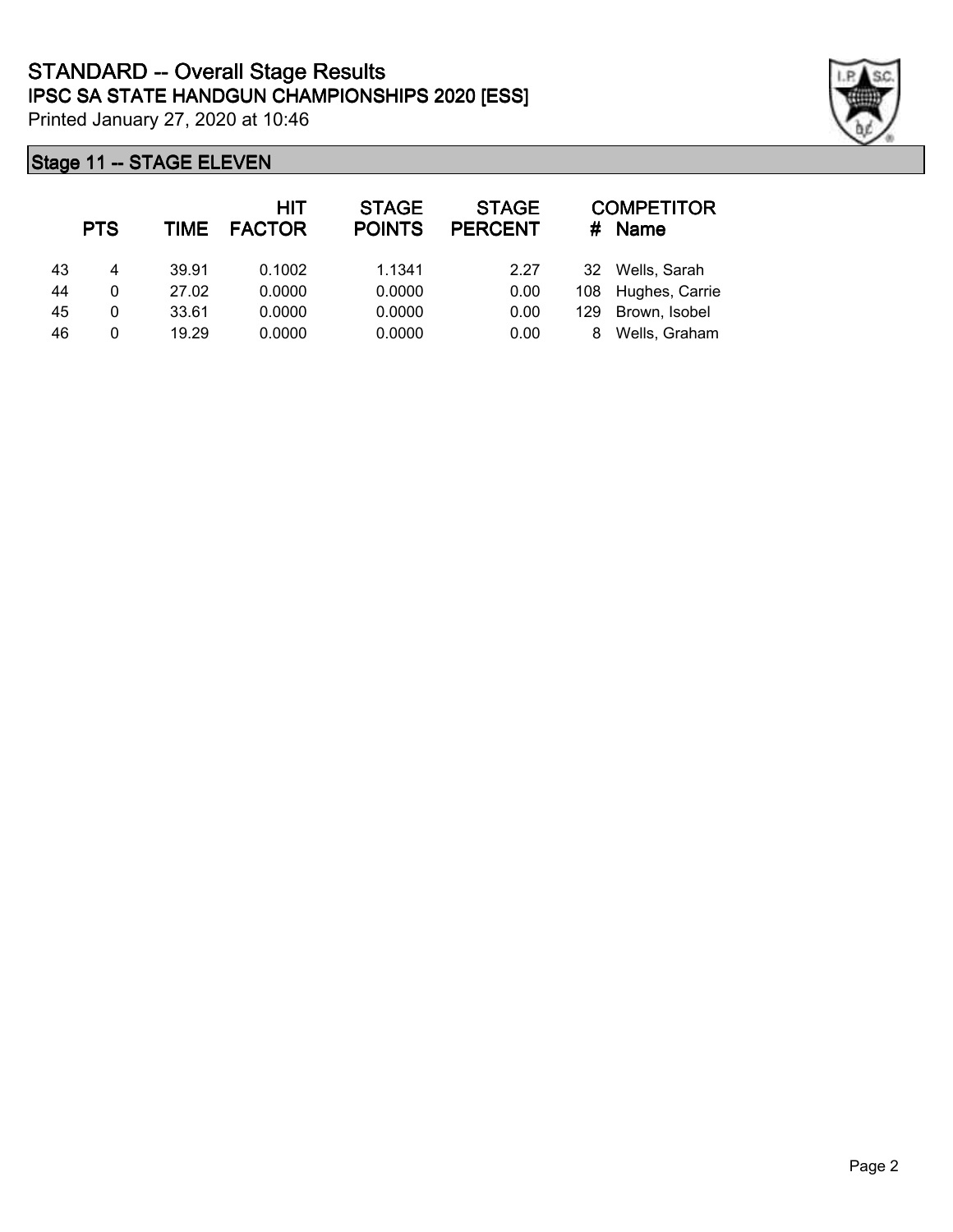|                | <b>PTS</b>  | TIME  | HIT<br><b>FACTOR</b> | <b>STAGE</b><br><b>POINTS</b> | <b>STAGE</b><br><b>PERCENT</b> | #   | <b>COMPETITOR</b><br><b>Name</b> |
|----------------|-------------|-------|----------------------|-------------------------------|--------------------------------|-----|----------------------------------|
| 1              | 48          | 11.84 | 4.0541               | 50.0000                       | 100.00                         | 104 | Phegan, Paul                     |
| $\overline{2}$ | 44          | 11.52 | 3.8194               | 47.1065                       | 94.21                          | 22  | Moll, Andrew                     |
| 3              | 48          | 14.37 | 3.3403               | 41.1969                       | 82.39                          | 39  | Bruse, Pat                       |
| 4              | 38          | 12.69 | 2.9945               | 36.9320                       | 73.86                          | 34  | Ferrero, Shaun                   |
| 5              | 40          | 13.55 | 2.9520               | 36.4084                       | 72.82                          | 3   | Ciapryna, Myron                  |
| 6              | 44          | 15.30 | 2.8758               | 35.4684                       | 70.94                          | 107 | Dorkota, Joe                     |
| $\overline{7}$ | 42          | 15.20 | 2.7632               | 34.0790                       | 68.16                          | 87  | Dovi, John                       |
| 8              | 29          | 11.73 | 2.4723               | 30.4916                       | 60.98                          | 41  | Toro, Felipe                     |
| 9              | 34          | 14.04 | 2.4217               | 29.8670                       | 59.73                          | 59  | Dawes, Geoff                     |
| 10             | 34          | 14.49 | 2.3464               | 28.9395                       | 57.88                          | 66  | Vainer, Michael                  |
| 11             | 46          | 21.01 | 2.1894               | 27.0030                       | 54.01                          | 38  | Ford, Ron                        |
| 12             | 38          | 18.06 | 2.1041               | 25.9505                       | 51.90                          | 15  | Flannigan, Peter                 |
| 13             | 21          | 10.61 | 1.9793               | 24.4109                       | 48.82                          | 102 | Phegan, James                    |
| 14             | 29          | 17.66 | 1.6421               | 20.2529                       | 40.51                          | 49  | Cornish, Glenn                   |
| 15             | 46          | 33.77 | 1.3622               | 16.7999                       | 33.60                          | 103 | Phegan, Caroline                 |
| 16             | 28          | 34.49 | 0.8118               | 10.0126                       | 20.03                          | 117 | Houston, Porsha                  |
| 17             | 30          | 37.37 | 0.8028               | 9.9010                        | 19.80                          | 67  | Mc Crae, Colin                   |
| 18             | 38          | 60.56 | 0.6275               | 7.7389                        | 15.48                          | 101 | Phegan, Naomi                    |
| 19             | 8           | 24.62 | 0.3249               | 4.0076                        | 8.02                           | 138 | Kanti-Paul, Galen                |
| 20             | $\mathbf 0$ | 0.00  | 0.0000               | 0.0000                        | 0.00                           | 125 | Arnold, Troy                     |
| 21             | 0           | 26.39 | 0.0000               | 0.0000                        | 0.00                           | 86  | Dovi, Jared                      |

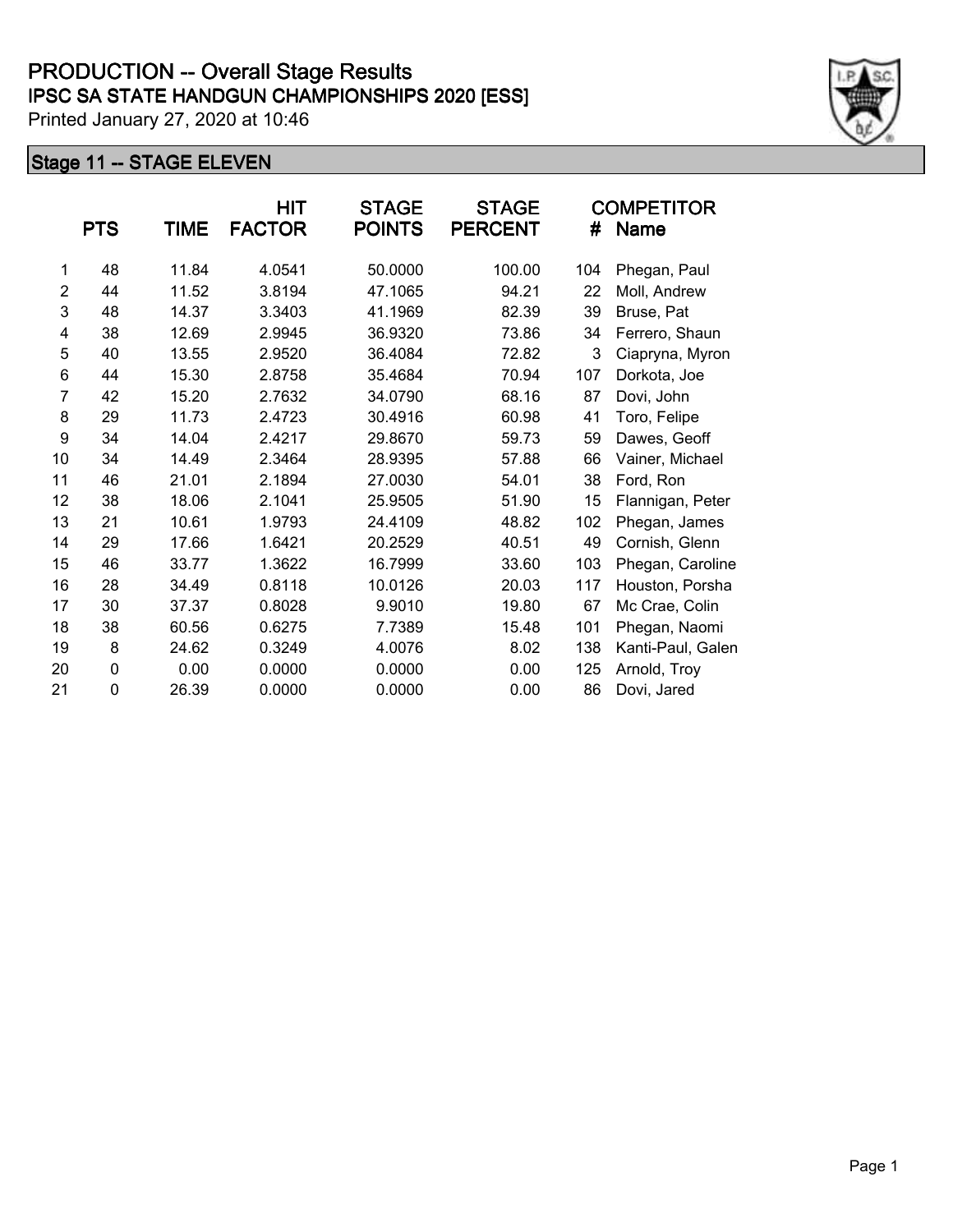|    | <b>PTS</b>   | TIME  | <b>HIT</b><br><b>FACTOR</b> | <b>STAGE</b><br><b>POINTS</b> | <b>STAGE</b><br><b>PERCENT</b> | #   | <b>COMPETITOR</b><br><b>Name</b> |
|----|--------------|-------|-----------------------------|-------------------------------|--------------------------------|-----|----------------------------------|
| 1  | 34           | 12.10 | 2.8099                      | 50.0000                       | 100.00                         | 135 | Richardson, Anthony              |
| 2  | 36           | 14.50 | 2.4828                      | 44.1785                       | 88.36                          | 122 | Calvert, Darren                  |
| 3  | 44           | 18.65 | 2.3592                      | 41.9808                       | 83.96                          | 119 | Houston, Scott                   |
| 4  | 38           | 18.28 | 2.0788                      | 36.9900                       | 73.98                          | 106 | Hudson, Michael                  |
| 5  | 30           | 14.56 | 2.0604                      | 36.6637                       | 73.33                          | 136 | Keranovich, Joshua               |
| 6  | 42           | 20.93 | 2.0067                      | 35.7073                       | 71.41                          | 91  | Smith, Terry                     |
| 7  | 32           | 16.58 | 1.9300                      | 34.3433                       | 68.69                          | 11  | Owen, David                      |
| 8  | 32           | 19.31 | 1.6572                      | 29.4879                       | 58.98                          | 58  | Evangelista, Rikki               |
| 9  | 36           | 51.26 | 0.7023                      | 12.4968                       | 24.99                          | 118 | Houston, Dakota                  |
| 10 | $\mathbf{0}$ | 0.00  | 0.0000                      | 0.0000                        | 0.00                           | 79  | Blackmore, Peter                 |
| 11 | $\mathbf{0}$ | 0.00  | 0.0000                      | 0.0000                        | 0.00                           | 143 | Day, Trent                       |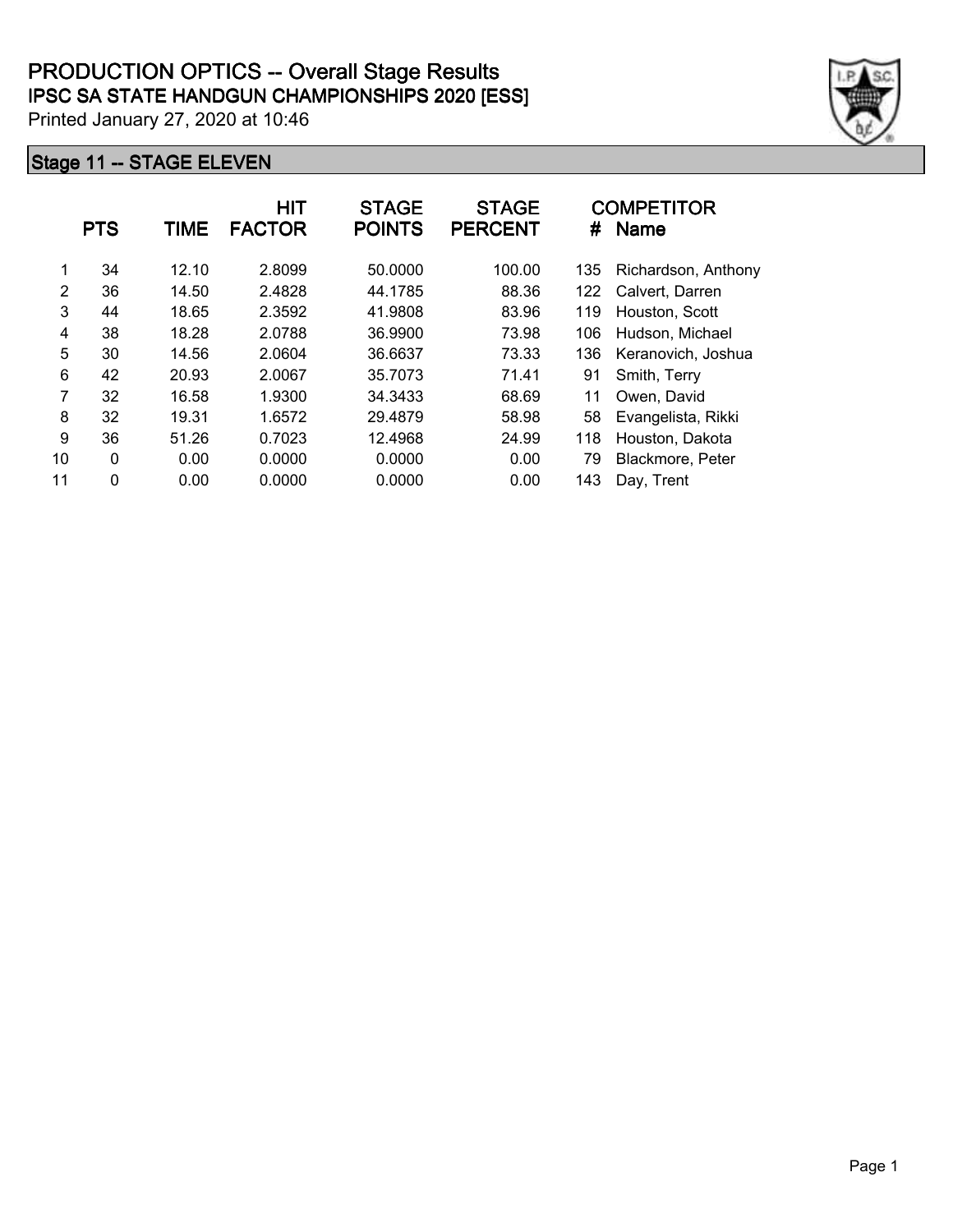|    | <b>PTS</b> | TIME  | HIT<br><b>FACTOR</b> | <b>STAGE</b><br><b>POINTS</b> | <b>STAGE</b><br><b>PERCENT</b> | #   | <b>COMPETITOR</b><br><b>Name</b> |
|----|------------|-------|----------------------|-------------------------------|--------------------------------|-----|----------------------------------|
| 1  | 44         | 10.71 | 4.1083               | 50.0000                       | 100.00                         | 84  | Dyson, Jeremy                    |
| 2  | 40         | 11.47 | 3.4874               | 42.4427                       | 84.89                          | 74  | Baker, Mark                      |
| 3  | 42         | 12.10 | 3.4711               | 42.2445                       | 84.49                          | 72  | Moss, Andrew                     |
| 4  | 40         | 12.55 | 3.1873               | 38.7903                       | 77.58                          | 64  | Tan, Ivan                        |
| 5  | 38         | 12.20 | 3.1148               | 37.9080                       | 75.82                          | 111 | Brown, Ryan                      |
| 6  | 38         | 13.06 | 2.9096               | 35.4117                       | 70.82                          | 10  | Bennett, Alan                    |
| 7  | 42         | 16.94 | 2.4793               | 30.1747                       | 60.35                          | 52  | Hatswell, Robert                 |
| 8  | 28         | 12.73 | 2.1995               | 26.7693                       | 53.54                          | 131 | Glenn, Nick                      |
| 9  | 32         | 15.40 | 2.0779               | 25.2893                       | 50.58                          | 89  | Stokes, Phil                     |
| 10 | 42         | 21.28 | 1.9737               | 24.0206                       | 48.04                          | 13  | Chambers, Bruce                  |
| 11 | 30         | 17.35 | 1.7291               | 21.0440                       | 42.09                          | 65  | Vainer, Jordan                   |
| 12 | 48         | 30.15 | 1.5920               | 19.3758                       | 38.75                          | 9   | Bennett, Janet                   |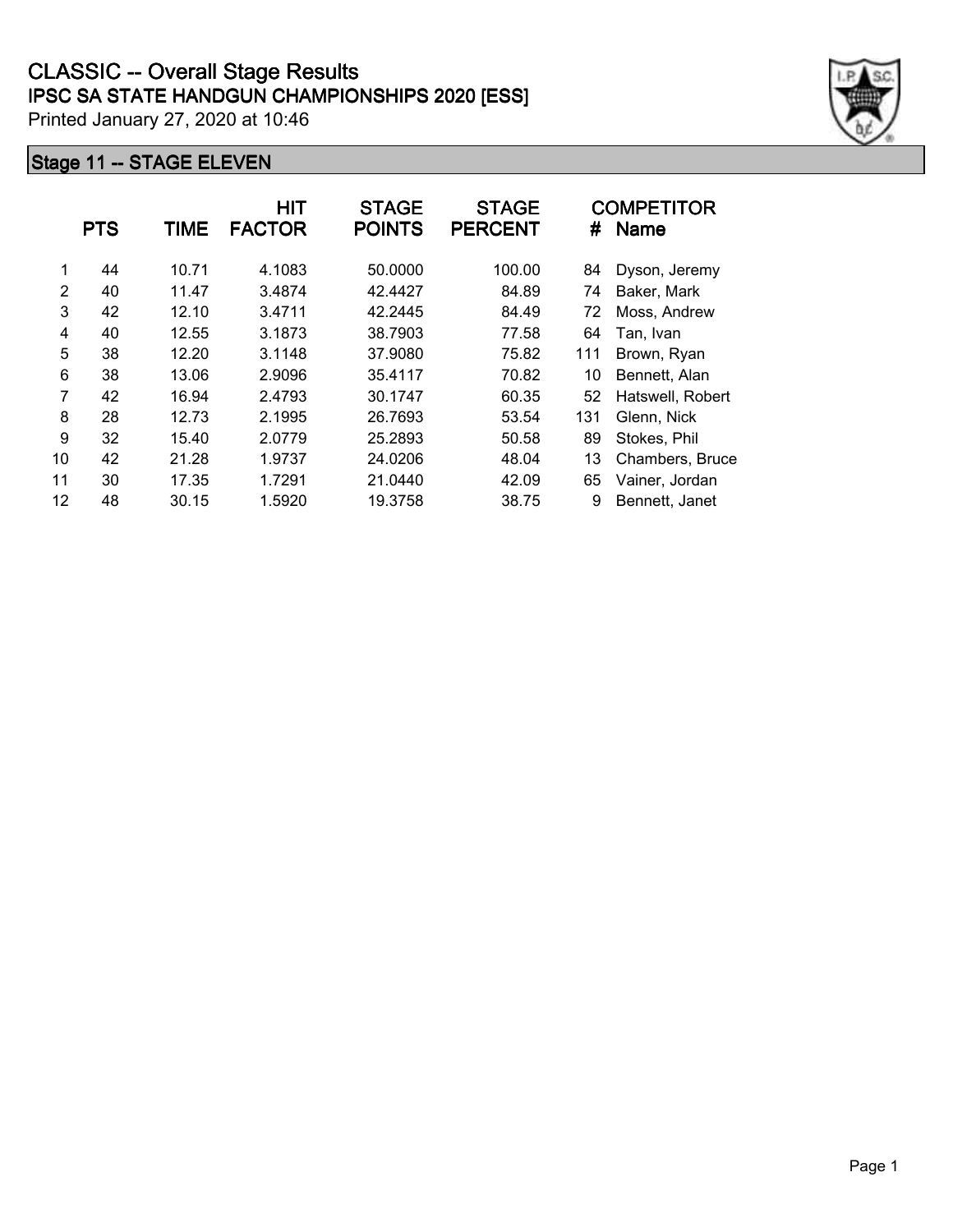

|               | <b>PTS</b> |       | HIT<br>TIME FACTOR | <b>STAGE</b><br><b>POINTS</b> | <b>STAGE</b><br><b>PERCENT</b> |    | <b>COMPETITOR</b><br>$#$ Name |
|---------------|------------|-------|--------------------|-------------------------------|--------------------------------|----|-------------------------------|
|               | 44         | 18 44 | 2.3861             | 50,0000                       | 100.00                         |    | 126 Krcevinac, Mike           |
| $\mathcal{P}$ | 10         | 20.33 | 0.4919             | 10.3072                       | 20.61                          | 60 | Marsh. Len                    |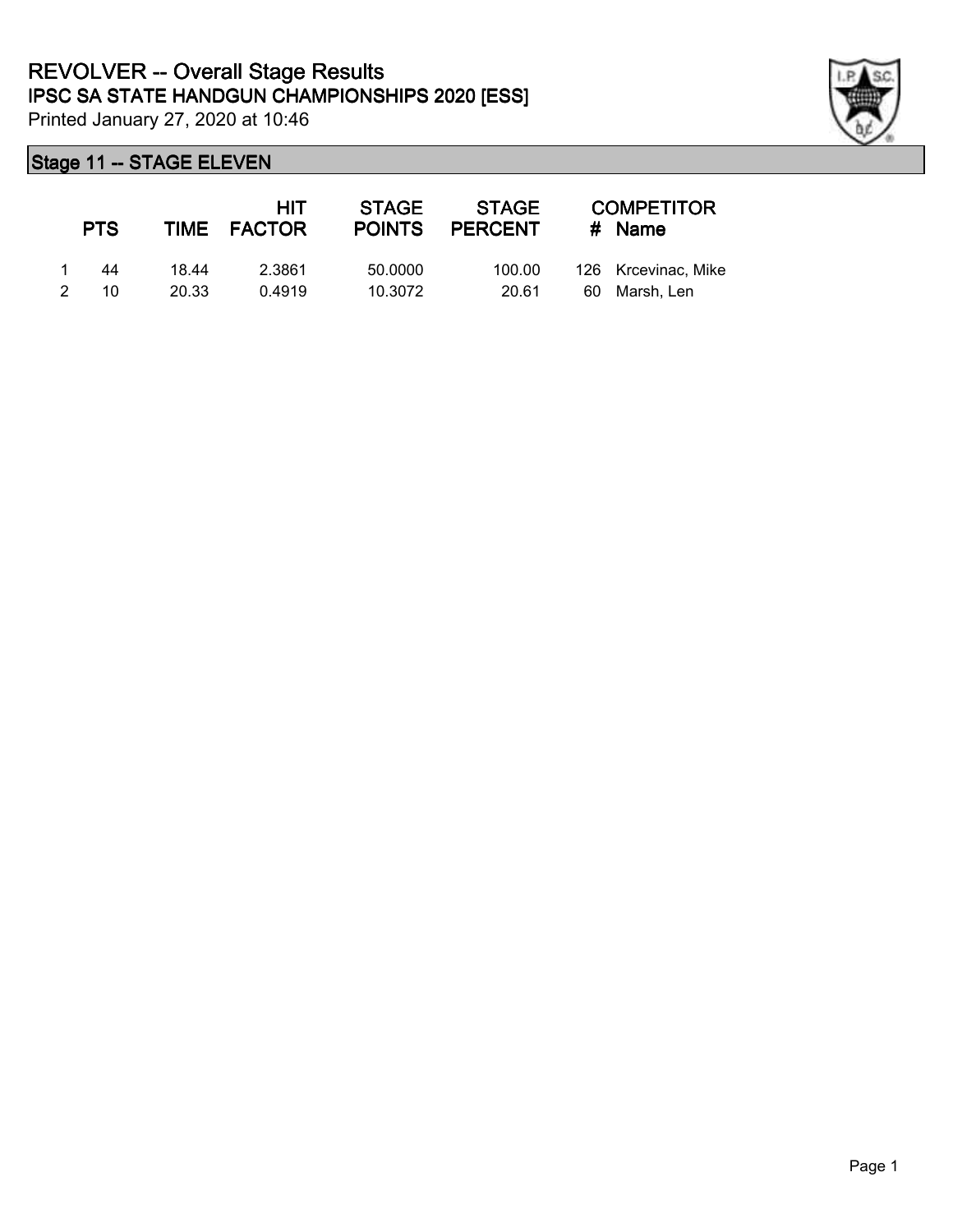# **IPSC SA STATE HANDGUN CHAMPIONSHIPS 2020 [ESS] OPEN -- Overall Stage Results**

Printed January 27, 2020 at 10:46

|                  | <b>PTS</b> | <b>TIME</b> | <b>HIT</b><br><b>FACTOR</b> | <b>STAGE</b><br><b>POINTS</b> | <b>STAGE</b><br><b>PERCENT</b> | <b>COMPETITOR</b><br>Name<br># |                      |
|------------------|------------|-------------|-----------------------------|-------------------------------|--------------------------------|--------------------------------|----------------------|
| 1                | 56         | 11.05       | 5.0679                      | 60.0000                       | 100.00                         | 115                            | Arthur, Rhys         |
| $\boldsymbol{2}$ | 53         | 10.97       | 4.8314                      | 57.1998                       | 95.33                          | 28                             | Edwards, Phillip     |
| $\mathsf 3$      | 53         | 11.67       | 4.5416                      | 53.7688                       | 89.61                          | 77                             | Miller, Scott        |
| 4                | 57         | 13.09       | 4.3545                      | 51.5538                       | 85.92                          | 24                             | Reisinger, Bennett   |
| 5                | 53         | 12.38       | 4.2811                      | 50.6852                       | 84.48                          | 4                              | Dwyer, Tom           |
| 6                | 56         | 13.18       | 4.2489                      | 50.3035                       | 83.84                          | 70                             | Petts, Doug          |
| $\overline{7}$   | 56         | 13.95       | 4.0143                      | 47.5269                       | 79.21                          | 1                              | Williams, Justin     |
| $\bf 8$          | 51         | 12.79       | 3.9875                      | 47.2090                       | 78.68                          | 144                            | Graham, Gareth       |
| $\boldsymbol{9}$ | 55         | 13.80       | 3.9855                      | 47.1856                       | 78.64                          | 137                            | Campbell, Justin     |
| 10               | 53         | 13.53       | 3.9172                      | 46.3771                       | 77.30                          | 50                             | Lekatis, George      |
| 11               | 57         | 14.71       | 3.8749                      | 45.8762                       | 76.46                          | 145                            | Giarola, Emily       |
| 12               | 57         | 15.86       | 3.5939                      | 42.5498                       | 70.92                          | 37                             | Elliot, Craig        |
| 13               | 53         | 14.75       | 3.5932                      | 42.5412                       | 70.90                          | 75                             | Edwards, Ashleigh    |
| 14               | 53         | 14.99       | 3.5357                      | 41.8601                       | 69.77                          | 73                             | Bennett, Peter       |
| 15               | 54         | 15.33       | 3.5225                      | 41.7039                       | 69.51                          | 96                             | Cardinas, Cyril      |
| 16               | 60         | 17.31       | 3.4662                      | 41.0374                       | 68.40                          | 19                             | Cashman, Steve       |
| 17               | 55         | 16.09       | 3.4183                      | 40.4699                       | 67.45                          | 5                              | Dwyer, Bernie        |
| 18               | 55         | 16.15       | 3.4056                      | 40.3196                       | 67.20                          | 12                             | Machin, Stan         |
| 19               | 51         | 15.01       | 3.3977                      | 40.2268                       | 67.04                          | 40                             | Giarola, Matthew     |
| 20               | 52         | 15.36       | 3.3854                      | 40.0809                       | 66.80                          | 120                            | Young, Richard       |
| 21               | 54         | 16.58       | 3.2569                      | 38.5598                       | 64.27                          | 81                             | Anderson, Natalie    |
| 22               | 36         | 11.21       | 3.2114                      | 38.0209                       | 63.37                          | 78                             | Diago, Crixian       |
| 23               | 55         | 17.61       | 3.1232                      | 36.9768                       | 61.63                          | 128                            | Ross, Kyel           |
| 24               | 54         | 17.40       | 3.1034                      | 36.7426                       | 61.24                          | 42                             | Delpin, Greg         |
| 25               | 58         | 18.69       | 3.1033                      | 36.7404                       | 61.23                          | 51                             | Howes, Eddie         |
| 26               | 52         | 16.76       | 3.1026                      | 36.7329                       | 61.22                          | 105                            | Angelopoulos, Andrew |
| 27               | 36         | 11.68       | 3.0822                      | 36.4910                       | 60.82                          | 83                             | Kuchel, Andrew       |
| 28               | 59         | 19.72       | 2.9919                      | 35.4218                       | 59.04                          | 18                             | Clark, Graeme        |
| 29               | 39         | 13.17       | 2.9613                      | 35.0594                       | 58.43                          | 23                             | Gicasvilli, Kim      |
| 30               | 53         | 18.42       | 2.8773                      | 34.0653                       | 56.78                          | $\overline{7}$                 | Pignotti, Simon      |
| 31               | 54         | 19.17       | 2.8169                      | 33.3501                       | 55.58                          | 98                             | Pallone, Stephen     |
| 32               | 57         | 20.49       | 2.7818                      | 32.9351                       | 54.89                          | 130                            | Glenn, Kym           |
| 33               | 54         | 19.85       | 2.7204                      | 32.2076                       | 53.68                          | 69                             | Moore, Jon           |
| 34               | 54         | 20.49       | 2.6354                      | 31.2016                       | 52.00                          | 63                             | Denninston, Stephen  |
| 35               | 53         | 20.75       | 2.5542                      | 30.2401                       | 50.40                          | 31                             | Mitchell, Trevor     |
| 36               | 54         | 22.18       | 2.4346                      | 28.8242                       | 48.04                          | 95                             | Kuerschner, lan      |
| 37               | 48         | 20.22       | 2.3739                      | 28.1051                       | 46.84                          | 82                             | Hellawell, Christy   |
| 38               | 37         | 15.86       | 2.3329                      | 27.6200                       | 46.03                          | 116                            | Arthur, Justin       |
| 39               | 59         | 26.87       | 2.1958                      | 25.9962                       | 43.33                          | 80                             | Butcher, Bryce       |
| 40               | 57         | 26.29       | 2.1681                      | 25.6691                       | 42.78                          | 30                             | Oster, Ben           |
| 41               | 53         | 25.22       | 2.1015                      | 24.8803                       | 41.47                          | 90                             | Martel, Arthur       |
| 42               | 56         | 27.03       | 2.0718                      | 24.5283                       | 40.88                          | $\overline{c}$                 | Marshall, Jason      |

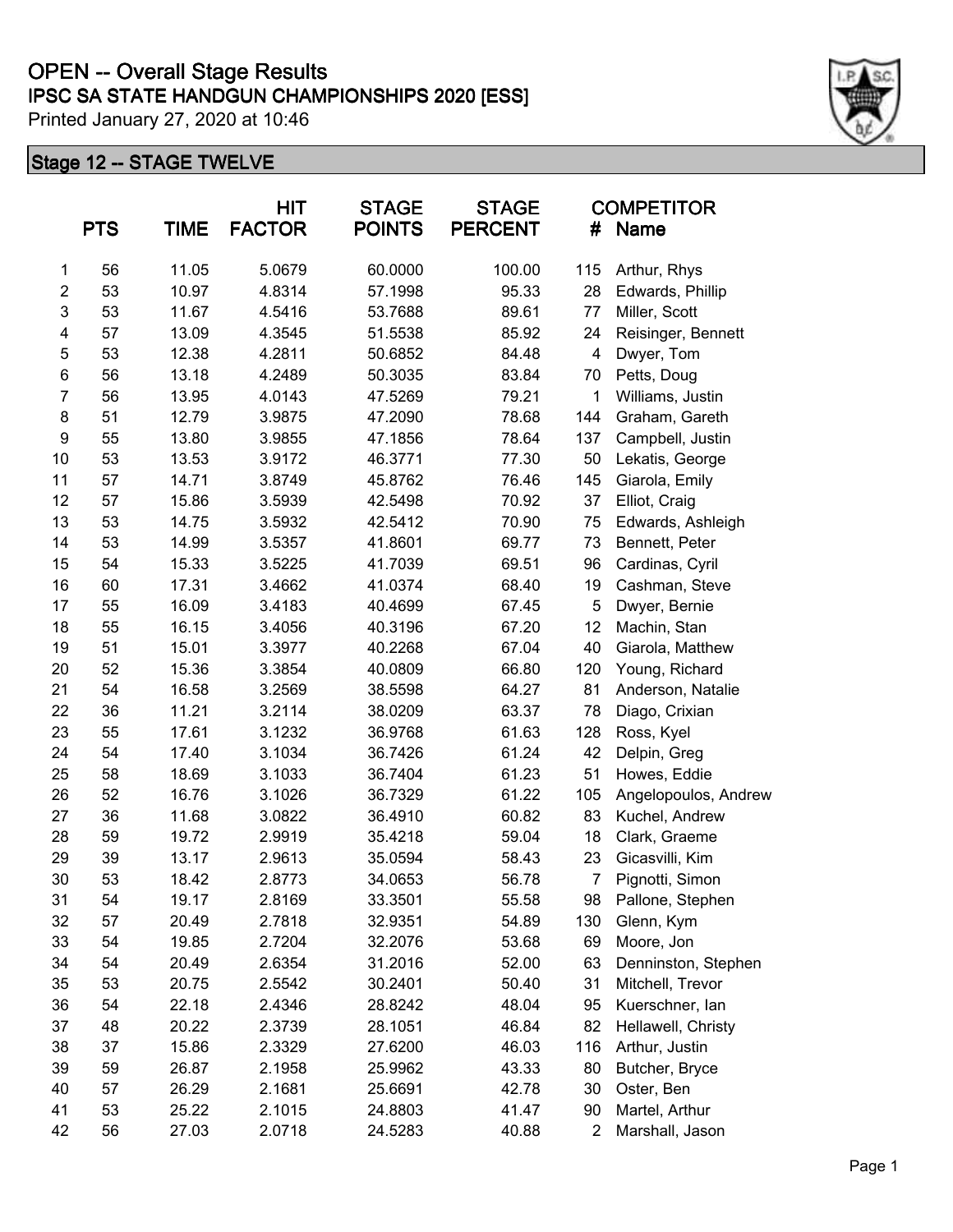|    | <b>PTS</b> | TIME  | <b>HIT</b><br><b>FACTOR</b> | <b>STAGE</b><br><b>POINTS</b> | <b>STAGE</b><br><b>PERCENT</b> | #   | <b>COMPETITOR</b><br><b>Name</b> |
|----|------------|-------|-----------------------------|-------------------------------|--------------------------------|-----|----------------------------------|
| 43 | 40         | 20.52 | 1.9493                      | 23.0785                       | 38.46                          | 33  | Johnstone, Paul                  |
| 44 | 51         | 26.27 | 1.9414                      | 22.9845                       | 38.31                          | 54  | McCartney, Rodney                |
| 45 | 51         | 27.09 | 1.8826                      | 22.2888                       | 37.15                          | 20  | Docwra, Ray                      |
| 46 | 55         | 32.16 | 1.7102                      | 20.2475                       | 33.75                          | 57  | Lumma, Dale                      |
| 47 | 34         | 21.43 | 1.5866                      | 18.7837                       | 31.31                          | 127 | Thompson, Zac                    |
| 48 | 0          | 25.94 | 0.0000                      | 0.0000                        | 0.00                           | 46  | Paynter, Greg                    |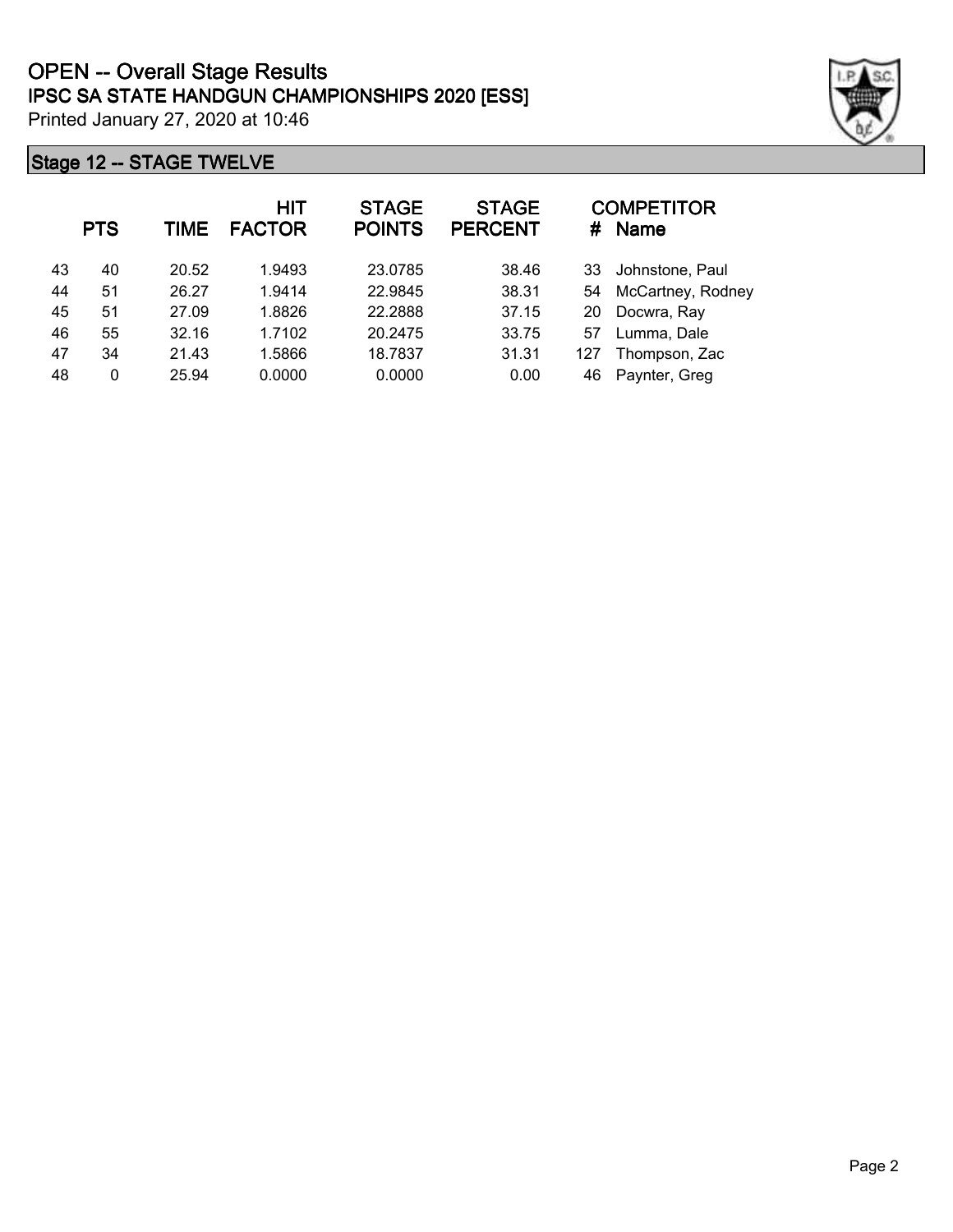|                  | <b>PTS</b> | <b>TIME</b> | <b>HIT</b><br><b>FACTOR</b> | <b>STAGE</b><br><b>POINTS</b> | <b>STAGE</b><br><b>PERCENT</b> | <b>COMPETITOR</b><br><b>Name</b><br># |                        |
|------------------|------------|-------------|-----------------------------|-------------------------------|--------------------------------|---------------------------------------|------------------------|
| 1                | 56         | 14.14       | 3.9604                      | 60.0000                       | 100.00                         | 99                                    | Dailey, David          |
| $\overline{c}$   | 49         | 15.70       | 3.1210                      | 47.2834                       | 78.81                          | 113                                   | Hewett, Simon          |
| 3                | 56         | 19.02       | 2.9443                      | 44.6057                       | 74.34                          | 146                                   | Chaptini, Gassan       |
| 4                | 50         | 17.41       | 2.8719                      | 43.5095                       | 72.52                          | 56                                    | Luhrs, Zeb             |
| 5                | 48         | 16.76       | 2.8640                      | 43.3890                       | 72.32                          | 14                                    | Machin, Nicholas       |
| 6                | 50         | 17.75       | 2.8169                      | 42.6760                       | 71.13                          | 139                                   | Josipovic, Robert      |
| $\overline{7}$   | 50         | 17.90       | 2.7933                      | 42.3184                       | 70.53                          | 45                                    | Hawes, Koby            |
| 8                | 54         | 21.11       | 2.5580                      | 38.7541                       | 64.59                          | 62                                    | Guglielmino, Christina |
| $\boldsymbol{9}$ | 60         | 23.60       | 2.5424                      | 38.5170                       | 64.19                          | 55                                    | De Groot, Ashton       |
| 10               | 50         | 20.07       | 2.4913                      | 37.7429                       | 62.90                          | 26                                    | Centofanti, Luigi      |
| 11               | 54         | 21.78       | 2.4793                      | 37.5620                       | 62.60                          | 124                                   | Rech, lan              |
| 12               | 53         | 22.70       | 2.3348                      | 35.3722                       | 58.95                          | 76                                    | Woo, Christopher       |
| 13               | 40         | 17.69       | 2.2612                      | 34.2566                       | 57.09                          | 29                                    | Lyne, Greg             |
| 14               | 37         | 16.80       | 2.2024                      | 33.3661                       | 55.61                          | 109                                   | Keley, Brian           |
| 15               | 41         | 18.78       | 2.1832                      | 33.0751                       | 55.13                          | 112                                   | Stanton, Paul          |
| 16               | 35         | 16.22       | 2.1578                      | 32.6911                       | 54.49                          | 140                                   | Taylor, James          |
| 17               | 40         | 19.46       | 2.0555                      | 31.1408                       | 51.90                          | 6                                     | Roscoe, Michael        |
| 18               | 33         | 16.66       | 1.9808                      | 30.0090                       | 50.01                          | 121                                   | Taverner, Alistair     |
| 19               | 29         | 14.76       | 1.9648                      | 29.7663                       | 49.61                          | 48                                    | Tassie, Daniel         |
| 20               | 37         | 19.42       | 1.9053                      | 28.8646                       | 48.11                          | 142                                   | Villamil, Peter        |
| 21               | 50         | 26.49       | 1.8875                      | 28.5957                       | 47.66                          | 17                                    | Cotton, Bernhard       |
| 22               | 44         | 23.64       | 1.8613                      | 28.1980                       | 47.00                          | 141                                   | Ey, Steven             |
| 23               | 38         | 20.72       | 1.8340                      | 27.7848                       | 46.31                          | 71                                    | Carter, Darren         |
| 24               | 54         | 30.48       | 1.7717                      | 26.8406                       | 44.73                          | 16                                    | Roberts, Alex          |
| 25               | 39         | 22.14       | 1.7615                      | 26.6870                       | 44.48                          | 68                                    | McCrae, Gail           |
| 26               | 46         | 29.54       | 1.5572                      | 23.5917                       | 39.32                          | 44                                    | Pope, Wayne            |
| 27               | 33         | 21.58       | 1.5292                      | 23.1673                       | 38.61                          | 43                                    | Rowatt, Ped            |
| 28               | 50         | 34.07       | 1.4676                      | 22.2336                       | 37.06                          | 36                                    | Mullan, Andrew         |
| 29               | 39         | 26.80       | 1.4552                      | 22.0466                       | 36.74                          | 134                                   | Carter, Rohan          |
| 30               | 37         | 25.98       | 1.4242                      | 21.5762                       | 35.96                          | 94                                    | Sparrow, Michael       |
| 31               | 44         | 32.92       | 1.3366                      | 20.2491                       | 33.75                          | 32                                    | Wells, Sarah           |
| 32               | 52         | 39.08       | 1.3306                      | 20.1586                       | 33.60                          | 25                                    | Clampett, Anne         |
| 33               | 20         | 15.96       | 1.2531                      | 18.9850                       | 31.64                          | 132                                   | Zalan, Victoria        |
| 34               | 40         | 33.08       | 1.2092                      | 18.3192                       | 30.53                          | 21                                    | d, Louise              |
| 35               | 33         | 30.62       | 1.0777                      | 16.3276                       | 27.21                          | 108                                   | Hughes, Carrie         |
| 36               | 21         | 19.97       | 1.0516                      | 15.9314                       | 26.55                          | 114                                   | Merritt, Chuck         |
| 37               | 39         | 37.88       | 1.0296                      | 15.5979                       | 26.00                          | 123                                   | Taverner, Rod          |
| 38               | 18         | 20.51       | 0.8776                      | 13.2960                       | 22.16                          | 8                                     | Wells, Graham          |
| 39               | 18         | 21.78       | 0.8264                      | 12.5207                       | 20.87                          | 53                                    | Elliott, Jack          |
| 40               | 36         | 44.35       | 0.8117                      | 12.2976                       | 20.50                          | 100                                   | Walsh, Robert          |
| 41               | 29         | 35.85       | 0.8089                      | 12.2552                       | 20.43                          | 47                                    | Tassie, Beau           |
| 42               | 27         | 39.86       | 0.6774                      | 10.2622                       | 17.10                          | 110                                   | Dailey, Vicki          |

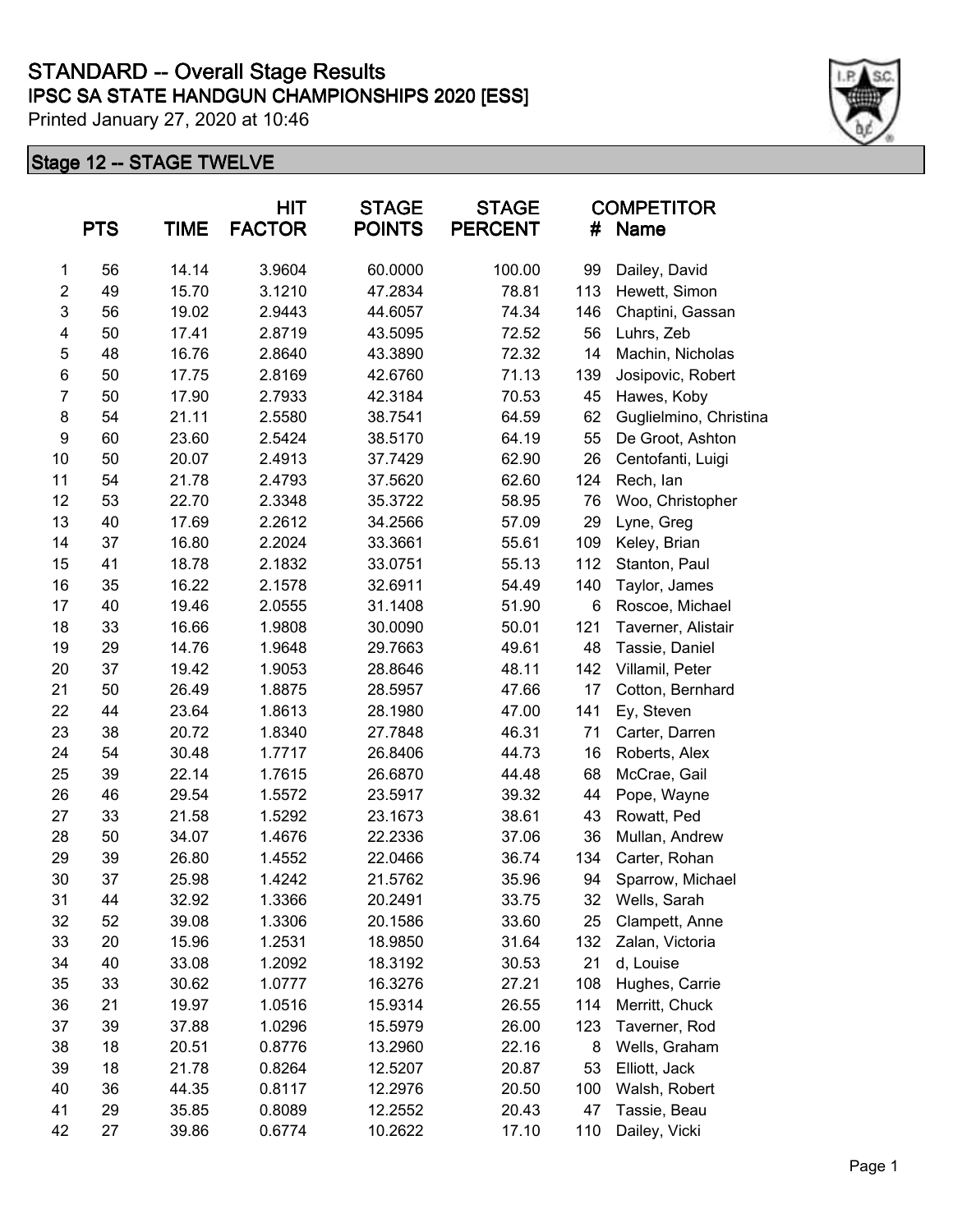

|    | <b>PTS</b> | TIME  | <b>HIT</b><br><b>FACTOR</b> | <b>STAGE</b><br><b>POINTS</b> | <b>STAGE</b><br><b>PERCENT</b> | #   | <b>COMPETITOR</b><br><b>Name</b> |
|----|------------|-------|-----------------------------|-------------------------------|--------------------------------|-----|----------------------------------|
| 43 | 12         | 28.86 | 0.4158                      | 6.2994                        | 10.50                          | 35  | Graham-Sutton, Peter             |
| 44 | 2          | 29.71 | 0.0673                      | 1.0199                        | 1.70                           | 92  | Thiele, Jarrad                   |
| 45 | 0          | 16.60 | 0.0000                      | 0.0000                        | 0.00                           | 133 | Ortega, Dave                     |
| 46 | 0          | 54.16 | 0.0000                      | 0.0000                        | 0.00                           | 129 | Brown, Isobel                    |
|    |            |       |                             |                               |                                |     |                                  |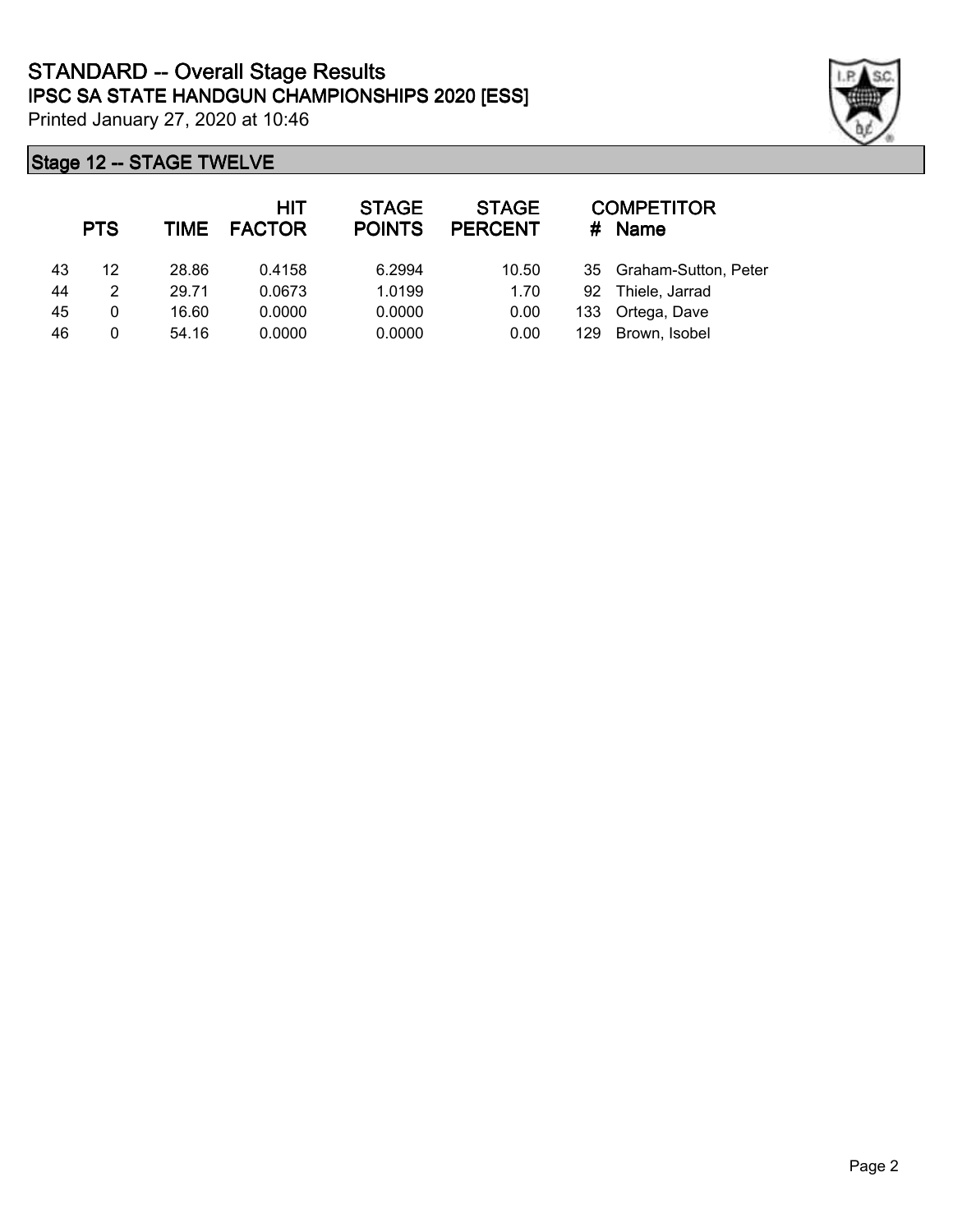|                | <b>PTS</b> | TIME  | HIT<br><b>FACTOR</b> | <b>STAGE</b><br><b>POINTS</b> | <b>STAGE</b><br><b>PERCENT</b> | #   | <b>COMPETITOR</b><br>Name |
|----------------|------------|-------|----------------------|-------------------------------|--------------------------------|-----|---------------------------|
| 1              | 56         | 13.10 | 4.2748               | 60.0000                       | 100.00                         | 102 | Phegan, James             |
| $\overline{2}$ | 54         | 14.07 | 3.8380               | 53.8684                       | 89.78                          | 104 | Phegan, Paul              |
| 3              | 50         | 15.07 | 3.3179               | 46.5684                       | 77.61                          | 41  | Toro, Felipe              |
| 4              | 56         | 19.15 | 2.9243               | 41.0444                       | 68.41                          | 34  | Ferrero, Shaun            |
| 5              | 52         | 19.07 | 2.7268               | 38.2725                       | 63.79                          | 39  | Bruse, Pat                |
| 6              | 46         | 18.44 | 2.4946               | 35.0132                       | 58.36                          | 22  | Moll, Andrew              |
| $\overline{7}$ | 54         | 21.89 | 2.4669               | 34.6244                       | 57.71                          | 3   | Ciapryna, Myron           |
| 8              | 48         | 20.59 | 2.3312               | 32.7205                       | 54.53                          | 87  | Dovi, John                |
| 9              | 46         | 19.77 | 2.3268               | 32.6577                       | 54.43                          | 66  | Vainer, Michael           |
| 10             | 42         | 19.27 | 2.1796               | 30.5916                       | 50.99                          | 49  | Cornish, Glenn            |
| 11             | 56         | 25.70 | 2.1790               | 30.5837                       | 50.97                          | 59  | Dawes, Geoff              |
| 12             | 50         | 26.20 | 1.9084               | 26.7857                       | 44.64                          | 15  | Flannigan, Peter          |
| 13             | 39         | 24.20 | 1.6116               | 22.6195                       | 37.70                          | 38  | Ford, Ron                 |
| 14             | 33         | 23.54 | 1.4019               | 19.6762                       | 32.79                          | 138 | Kanti-Paul, Galen         |
| 15             | 38         | 28.73 | 1.3227               | 18.5645                       | 30.94                          | 107 | Dorkota, Joe              |
| 16             | 44         | 34.40 | 1.2791               | 17.9527                       | 29.92                          | 67  | Mc Crae, Colin            |
| 17             | 52         | 47.02 | 1.1059               | 15.5223                       | 25.87                          | 101 | Phegan, Naomi             |
| 18             | 40         | 38.60 | 1.0363               | 14.5448                       | 24.24                          | 117 | Houston, Porsha           |
| 19             | 31         | 33.27 | 0.9318               | 13.0781                       | 21.80                          | 103 | Phegan, Caroline          |
| 20             | 20         | 23.85 | 0.8386               | 11.7700                       | 19.62                          | 125 | Arnold, Troy              |
| 21             | 10         | 47.61 | 0.2100               | 2.9481                        | 4.91                           | 86  | Dovi, Jared               |

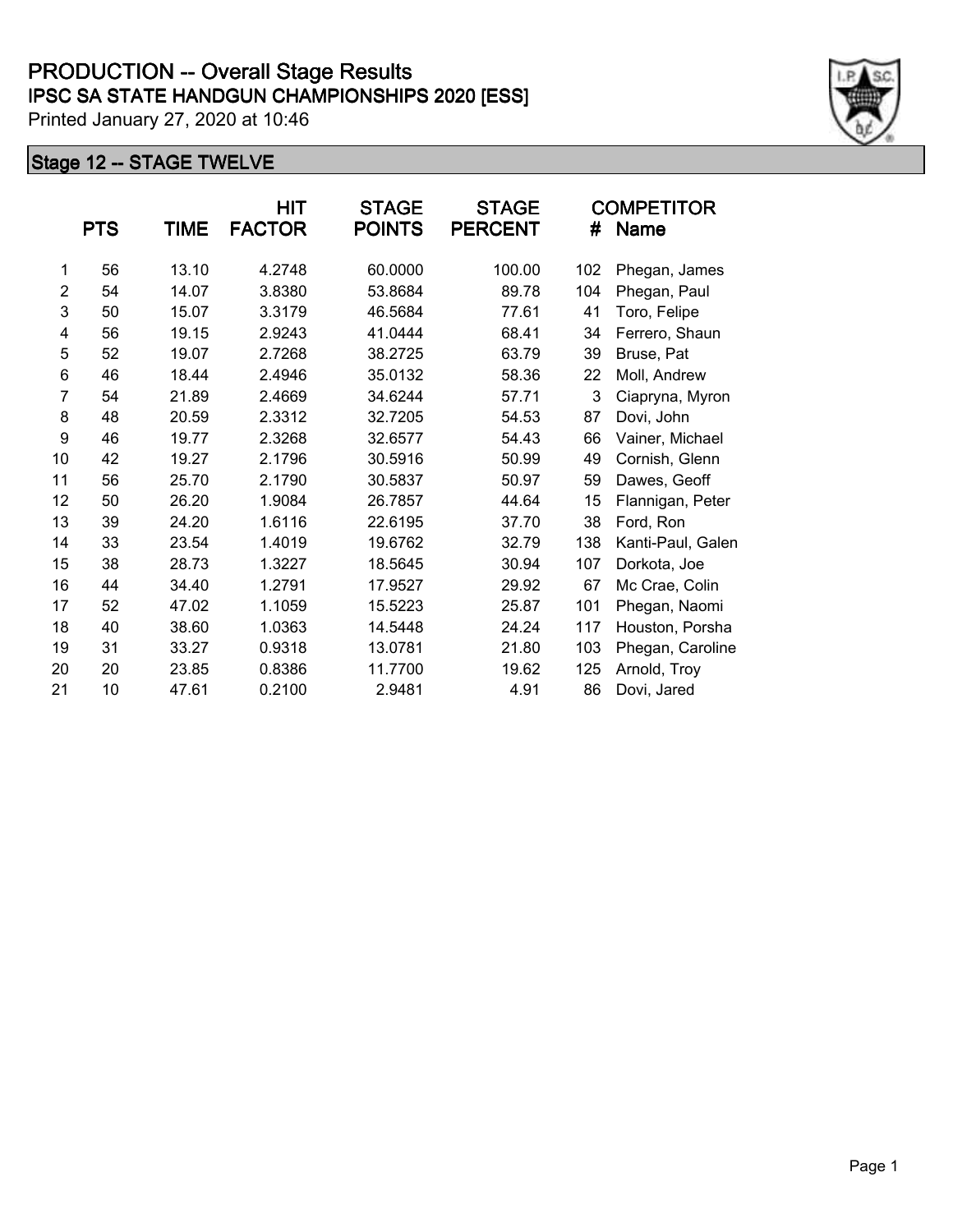|    | <b>PTS</b>   | <b>TIME</b> | <b>HIT</b><br><b>FACTOR</b> | <b>STAGE</b><br><b>POINTS</b> | <b>STAGE</b><br><b>PERCENT</b> | #   | <b>COMPETITOR</b><br><b>Name</b> |
|----|--------------|-------------|-----------------------------|-------------------------------|--------------------------------|-----|----------------------------------|
| 1  | 50           | 17.56       | 2.8474                      | 60.0000                       | 100.00                         | 106 | Hudson, Michael                  |
| 2  | 56           | 19.71       | 2.8412                      | 59.8697                       | 99.78                          | 119 | Houston, Scott                   |
| 3  | 39           | 15.72       | 2.4809                      | 52.2779                       | 87.13                          | 122 | Calvert, Darren                  |
| 4  | 52           | 23.18       | 2.2433                      | 47.2711                       | 78.79                          | 91  | Smith, Terry                     |
| 5  | 33           | 16.75       | 1.9701                      | 41.5150                       | 69.19                          | 135 | Richardson, Anthony              |
| 6  | 42           | 26.89       | 1.5619                      | 32.9128                       | 54.85                          | 58  | Evangelista, Rikki               |
| 7  | 33           | 22.97       | 1.4367                      | 30.2732                       | 50.46                          | 136 | Keranovich, Joshua               |
| 8  | 27           | 21.10       | 1.2796                      | 26.9642                       | 44.94                          | 11  | Owen, David                      |
| 9  | 21           | 38.15       | 0.5505                      | 11.5993                       | 19.33                          | 118 | Houston, Dakota                  |
| 10 | $\mathbf{0}$ | 0.00        | 0.0000                      | 0.0000                        | 0.00                           | 143 | Day, Trent                       |
| 11 | 0            | 0.00        | 0.0000                      | 0.0000                        | 0.00                           | 79  | Blackmore, Peter                 |

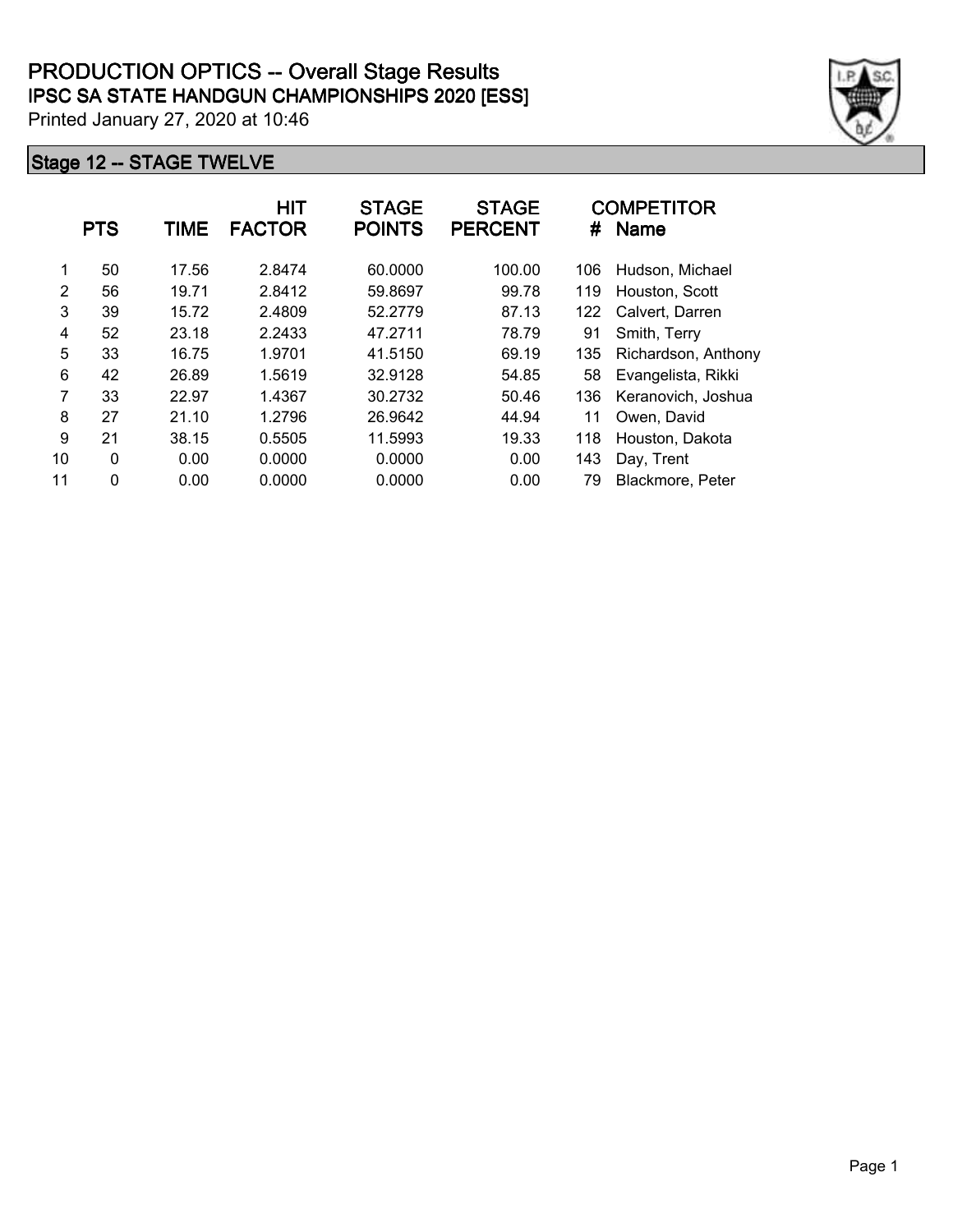|    | <b>PTS</b> | <b>TIME</b> | HIT<br><b>FACTOR</b> | <b>STAGE</b><br><b>POINTS</b> | <b>STAGE</b><br><b>PERCENT</b> | #   | <b>COMPETITOR</b><br><b>Name</b> |
|----|------------|-------------|----------------------|-------------------------------|--------------------------------|-----|----------------------------------|
| 1  | 50         | 14.57       | 3.4317               | 60.0000                       | 100.00                         | 84  | Dyson, Jeremy                    |
| 2  | 50         | 16.12       | 3.1017               | 54.2308                       | 90.38                          | 111 | Brown, Ryan                      |
| 3  | 43         | 14.66       | 2.9332               | 51.2832                       | 85.47                          | 65  | Vainer, Jordan                   |
| 4  | 58         | 21.29       | 2.7243               | 47.6314                       | 79.39                          | 52  | Hatswell, Robert                 |
| 5  | 39         | 15.35       | 2.5407               | 44.4219                       | 74.04                          | 131 | Glenn, Nick                      |
| 6  | 50         | 22.79       | 2.1939               | 38.3589                       | 63.93                          | 74  | Baker, Mark                      |
| 7  | 37         | 17.78       | 2.0810               | 36.3840                       | 60.64                          | 10  | Bennett, Alan                    |
| 8  | 48         | 23.81       | 2.0160               | 35.2470                       | 58.75                          | 64  | Tan, Ivan                        |
| 9  | 46         | 26.01       | 1.7686               | 30.9213                       | 51.54                          | 72  | Moss, Andrew                     |
| 10 | 44         | 32.85       | 1.3394               | 23.4185                       | 39.03                          | 89  | Stokes, Phil                     |
| 11 | 54         | 41.18       | 1.3113               | 22.9270                       | 38.21                          | 13  | Chambers, Bruce                  |
| 12 | 58         | 51.33       | 1.1299               | 19.7559                       | 32.93                          | 9   | Bennett, Janet                   |